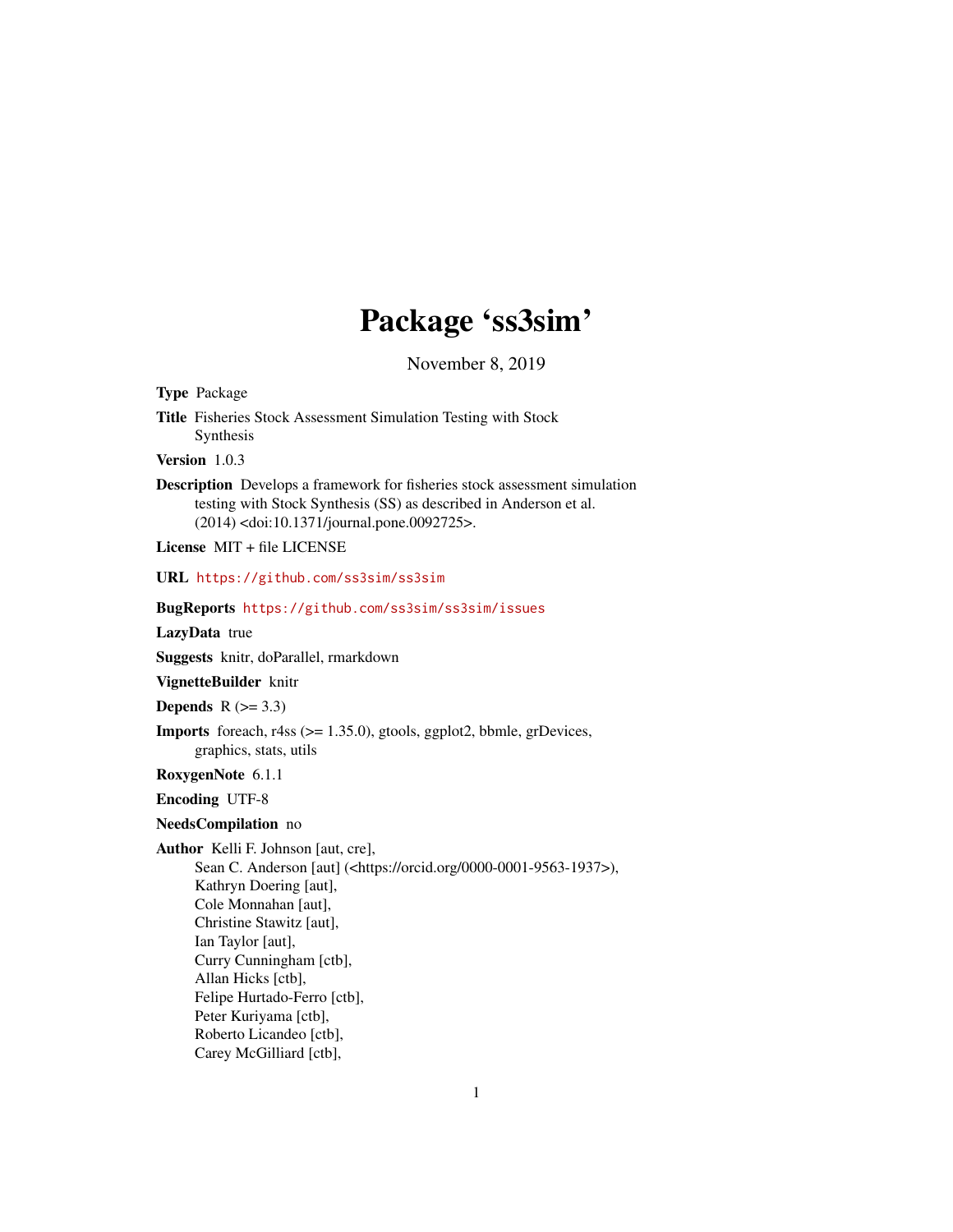Melissa Murdian [ctb], Kotaro Ono [ctb], Merrill Rudd [ctb], Cody Szuwalski [ctb], Juan Valero [ctb], Athol Whitten [ctb]

Maintainer Kelli F. Johnson <kelli.johnson@noaa.gov>

Repository CRAN

Date/Publication 2019-11-08 22:40:02 UTC

## R topics documented:

| $\overline{4}$ |
|----------------|
| 5              |
| $\overline{5}$ |
| 6              |
| 6              |
| $\overline{7}$ |
| 8              |
| 9              |
| 10             |
| 10             |
| 11             |
| 12             |
| 15             |
| 17             |
| 18             |
| 19             |
| 21             |
| 22.            |
| 23             |
| 24             |
| 25             |
|                |
|                |
|                |
|                |
| 32             |
| 32             |
| 33             |
| 33             |
| 34             |
| 35             |
| 37             |
| 38             |
|                |
| 39             |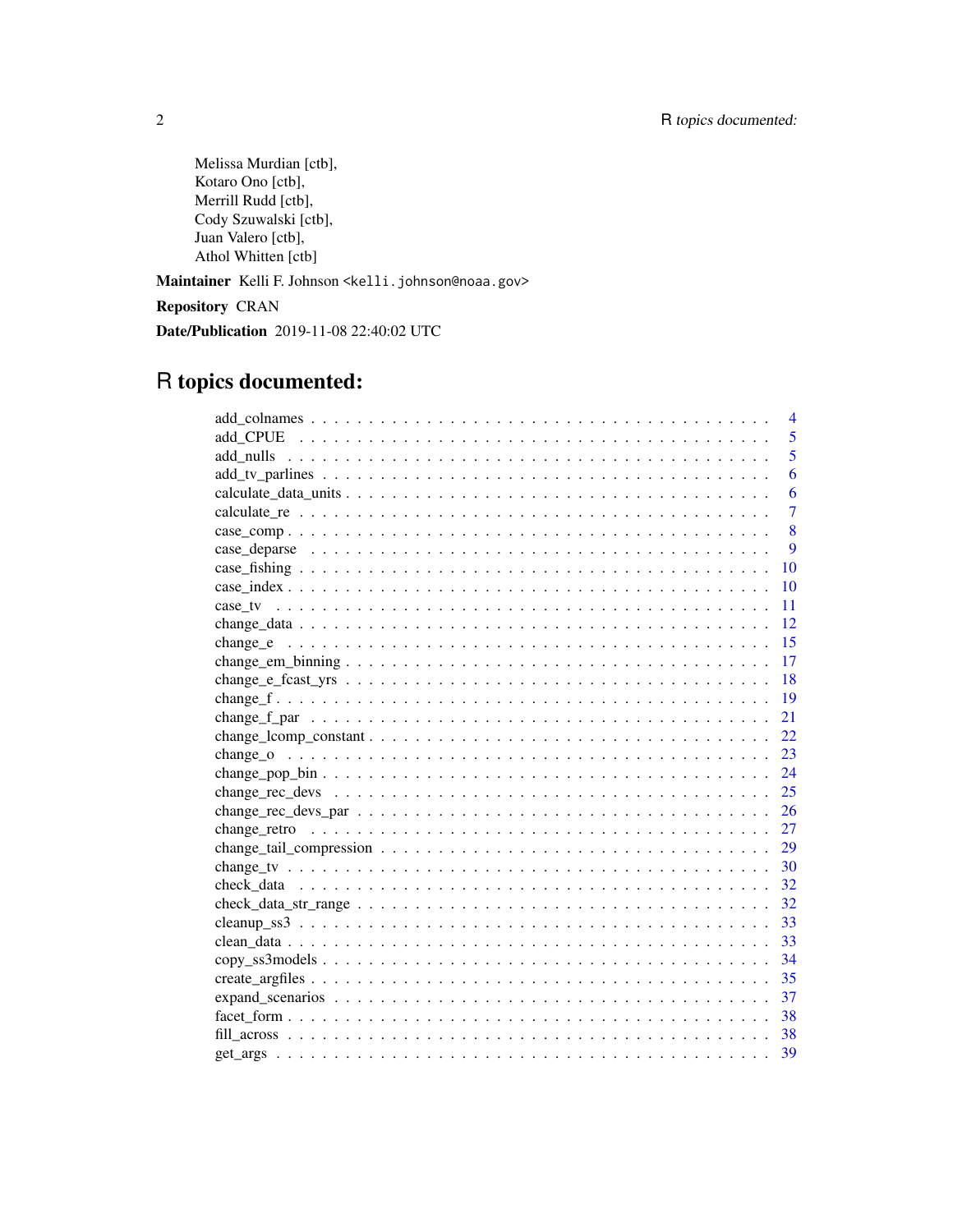| 39<br>get_bin                                                                                                  |    |
|----------------------------------------------------------------------------------------------------------------|----|
|                                                                                                                | 40 |
| 40                                                                                                             |    |
| 42                                                                                                             |    |
|                                                                                                                | 42 |
|                                                                                                                | 43 |
| 43                                                                                                             |    |
|                                                                                                                | 44 |
| 44                                                                                                             |    |
| 45                                                                                                             |    |
| 46                                                                                                             |    |
| 46                                                                                                             |    |
| 47                                                                                                             |    |
| 48                                                                                                             |    |
| 48                                                                                                             |    |
| 49                                                                                                             |    |
| 49                                                                                                             |    |
|                                                                                                                | 50 |
| 51                                                                                                             |    |
| 52                                                                                                             |    |
| $plot\_ts\_lines$                                                                                              |    |
| 55                                                                                                             |    |
| 56                                                                                                             |    |
| 58                                                                                                             |    |
| 58<br>$remove_q_ccl \dots \dots \dots \dots \dots \dots \dots \dots \dots \dots \dots \dots \dots \dots \dots$ |    |
| 59                                                                                                             |    |
| 60                                                                                                             |    |
| 61                                                                                                             |    |
| 64                                                                                                             |    |
| 66                                                                                                             |    |
| 68                                                                                                             |    |
| 69                                                                                                             |    |
| 71                                                                                                             |    |
| 73                                                                                                             |    |
| 75                                                                                                             |    |
|                                                                                                                |    |
|                                                                                                                |    |
|                                                                                                                | 77 |
|                                                                                                                | 77 |
|                                                                                                                | 78 |
|                                                                                                                | 82 |
|                                                                                                                | 83 |
|                                                                                                                | 84 |
|                                                                                                                | 84 |
|                                                                                                                | 85 |
|                                                                                                                | 86 |
|                                                                                                                |    |

**Index**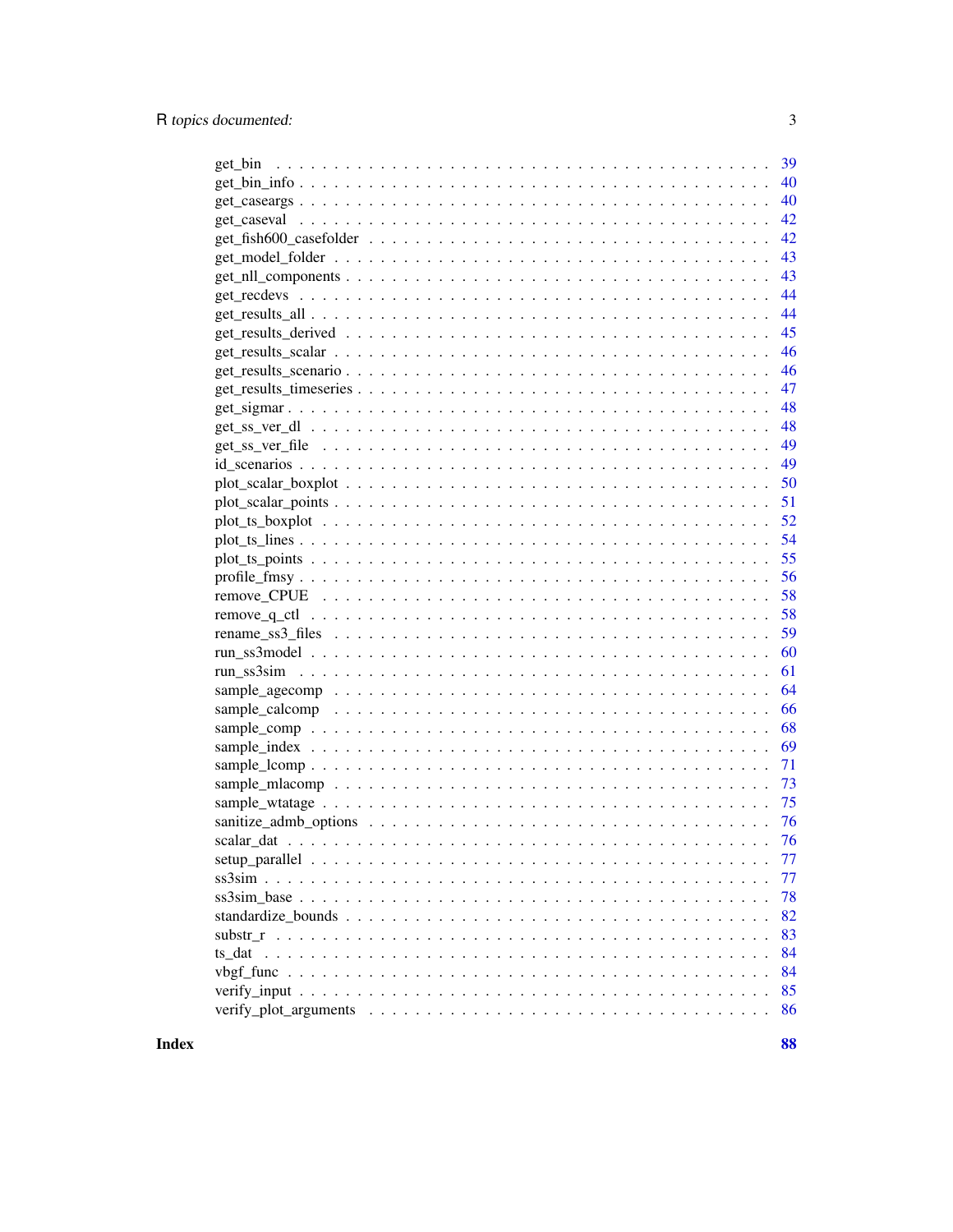Add missing columns to each data frame in the list allowing for the use [rbind](#page-0-0) to create a single data frame. The code is based on [rbind.fill](#page-0-0), but we didn't want to depend on that package for just one function given it had not been updated since 2016.

## Usage

```
add_colnames(dfs, bind = FALSE, fillwith = NA)
```
#### Arguments

| dfs      | A list of data frames, where the length can be one.                                                                                                                                          |
|----------|----------------------------------------------------------------------------------------------------------------------------------------------------------------------------------------------|
| bind     | A logical value specifying if the data frame(s) should be returned as a single<br>data frame. The default is FALSE, which returns a list of data frames same as<br>what was provided in dfs. |
| fillwith | A single value that will be used to populate all of the missing columns.                                                                                                                     |

## Value

Depending on the input to bind you can either return the same structure, i.e., a list of data frames, or a data frame with all rows from each original data frame. Missing values will be filled with the entry in fillwith.

#### Author(s)

Kelli Faye Johnson

#### Examples

```
x \le - data.frame("a" = 1:10, "b" = 21:30)
y \le - data.frame("a" = 11:15, "y" = letters[1:5])
alist <- ss3sim:::add_colnames(list(x, y), bind = FALSE)
adataframe <- ss3sim:::add_colnames(list(x, y), bind = TRUE)
# clean up
rm(x, y, alist, adataframe)
```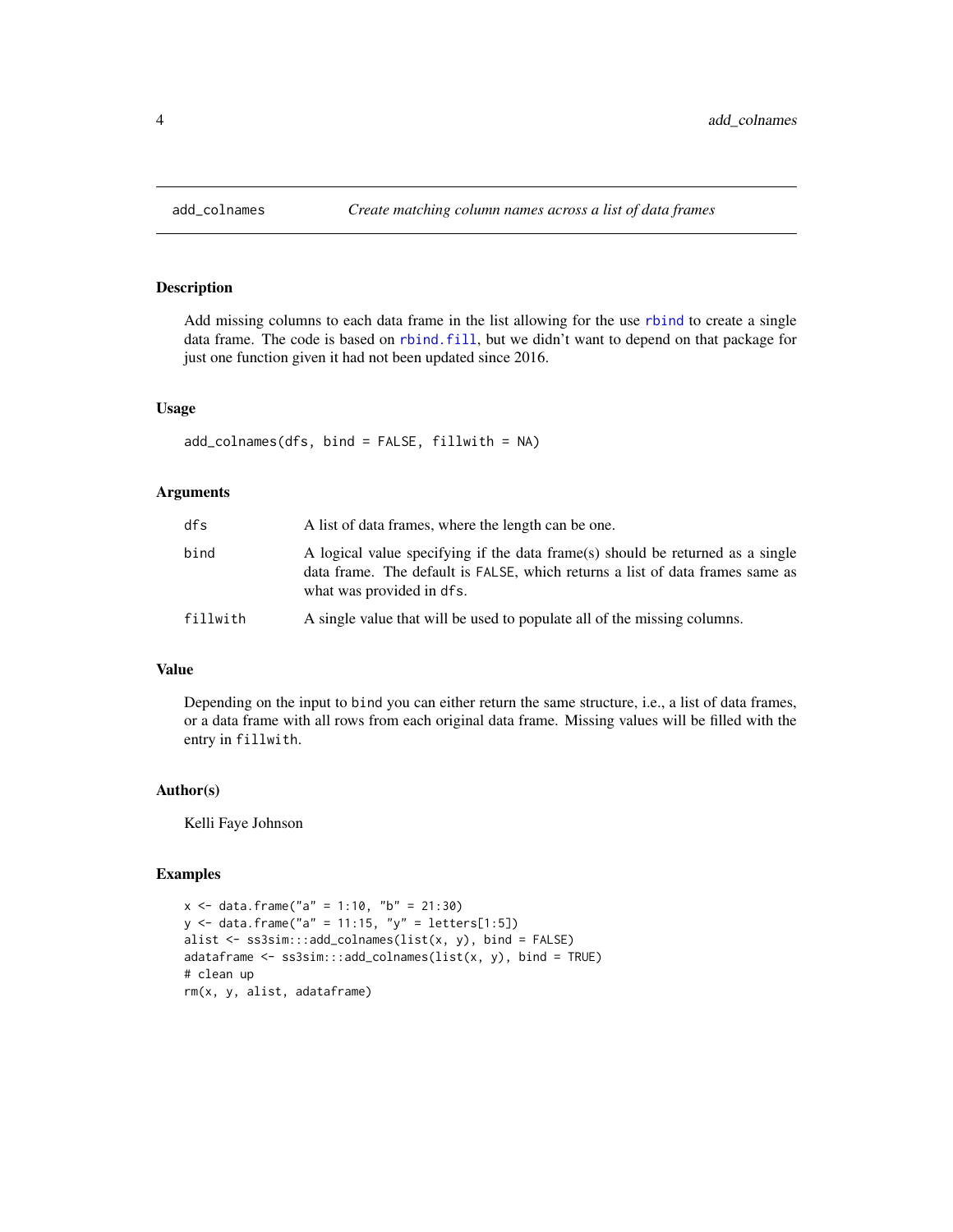<span id="page-4-0"></span>

This function adds a q setup line to an SS 3.30 control file

#### Usage

```
add_CPUE(ctl.in, ctl.out = NULL, overwrite = FALSE,
  q = data-frame(fleet = 3, link = 1, link_info = 0, extra_se = 0,biasadj = 0, float = 0, LO = -20, HI = 20, INIT = 0, PRIOR = 0, PR_SD =
  99, PR_type = \theta, PHASE = 1, env_var = \theta, use_dev = \theta, dev_mnyr = \theta,
  dev_mxyr = 0, dev_PH = 0, Block = 0, Blk_Fxn = 0, name = NULL))
```
#### Arguments

| ctl.in    | An SS control file name to read in.                                |
|-----------|--------------------------------------------------------------------|
| ctl.out   | The SS control file to read out.                                   |
| overwrite | Logical. Overwrite an existing file with the same name as ctl.out? |
| a         | a data frame containing the q parameter lines to add.              |

## Value

A modified SS control file.

## Author(s)

Kelli Johnson

add\_nulls *Add* NULL *values to non-existent list elements*

#### Description

Add NULL values to non-existent list elements

## Usage

add\_nulls(param\_list, desired\_params)

#### Arguments

param\_list A list in which the names correspond to parameter names and the values correspond to the values to be passed.

desired\_params A character vector of desired list elements.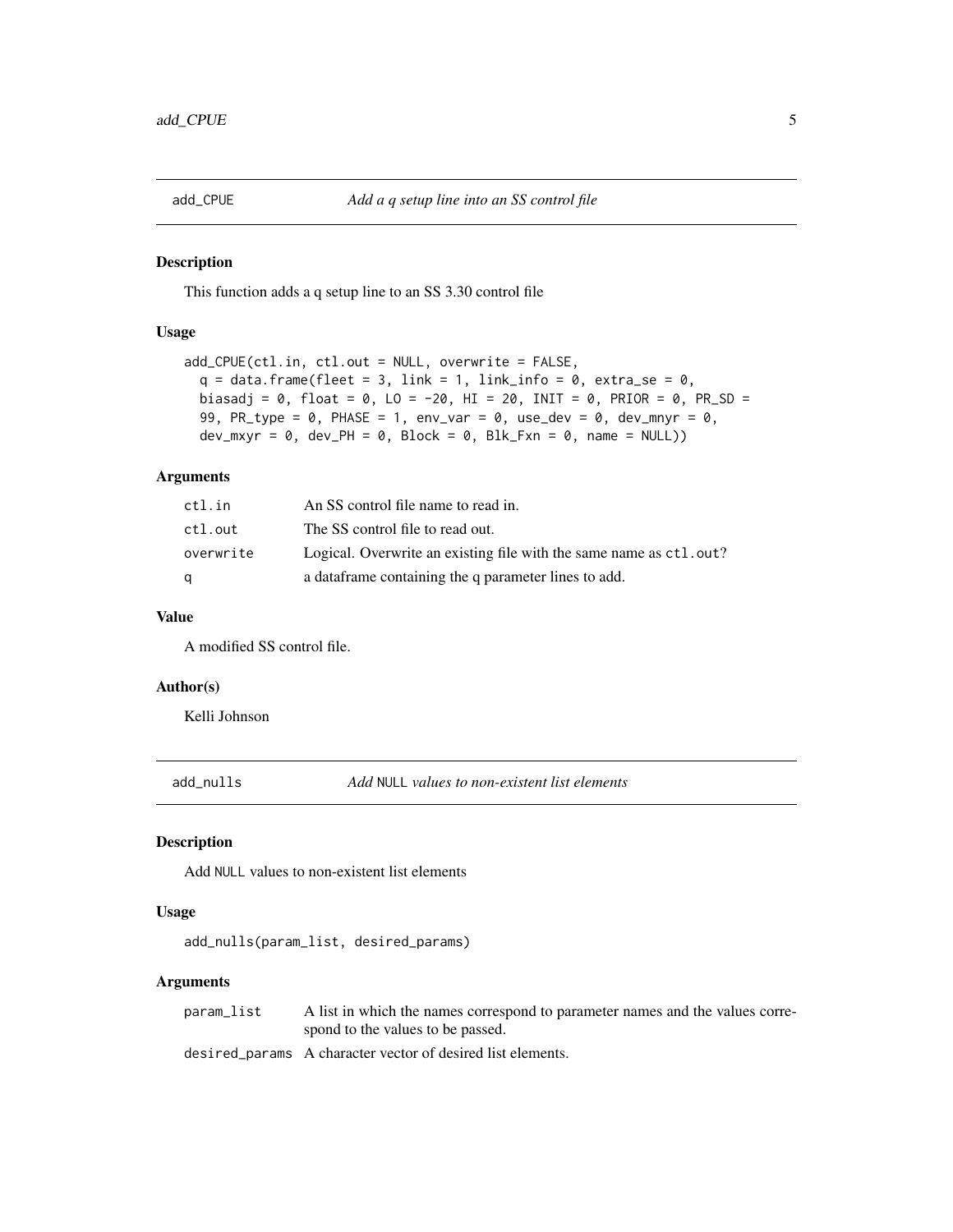<span id="page-5-0"></span>A list with the desired elements as described by the desired\_params argument. Any values that were missing in param\_list will be returned with values of NULL.

#### Author(s)

Sean C. Anderson

| Add short time varying parameter lines. At time of writing, this method<br>add_tv_parlines<br>will work for MG, selectivity, and catchability time varying, but not for<br>SR |
|-------------------------------------------------------------------------------------------------------------------------------------------------------------------------------|
|-------------------------------------------------------------------------------------------------------------------------------------------------------------------------------|

#### Description

Add short time varying parameter lines. At time of writing, this method will work for MG, selectivity, and catchability time varying, but not for SR

#### Usage

add\_tv\_parlines(string, tab, ctl\_string, ss3.ctl)

## Arguments

| string     | The code representing the section the parameter is from.    |
|------------|-------------------------------------------------------------|
| tab        | As created in change $tv()$                                 |
| ctl_string | The code as called in the .ss_new comment for time varying. |
| ss3.ctl    | A ss control file that has been read in using readLines().  |

#### Value

A modified version of ss3.ctl (a vector of strings), containing the new parameter line

<span id="page-5-1"></span>calculate\_data\_units *Given sampling arguments, calculate super set of fleets, years, and data types.*

## Description

Given sampling arguments, calculate super set of fleets, years, and data types.

#### Usage

```
calculate_data_units(index_params = NULL, lcomp_params = NULL,
  agecomp_params = NULL, calcomp_params = NULL,
  mlacomp_params = NULL, wtatage_params = NULL)
```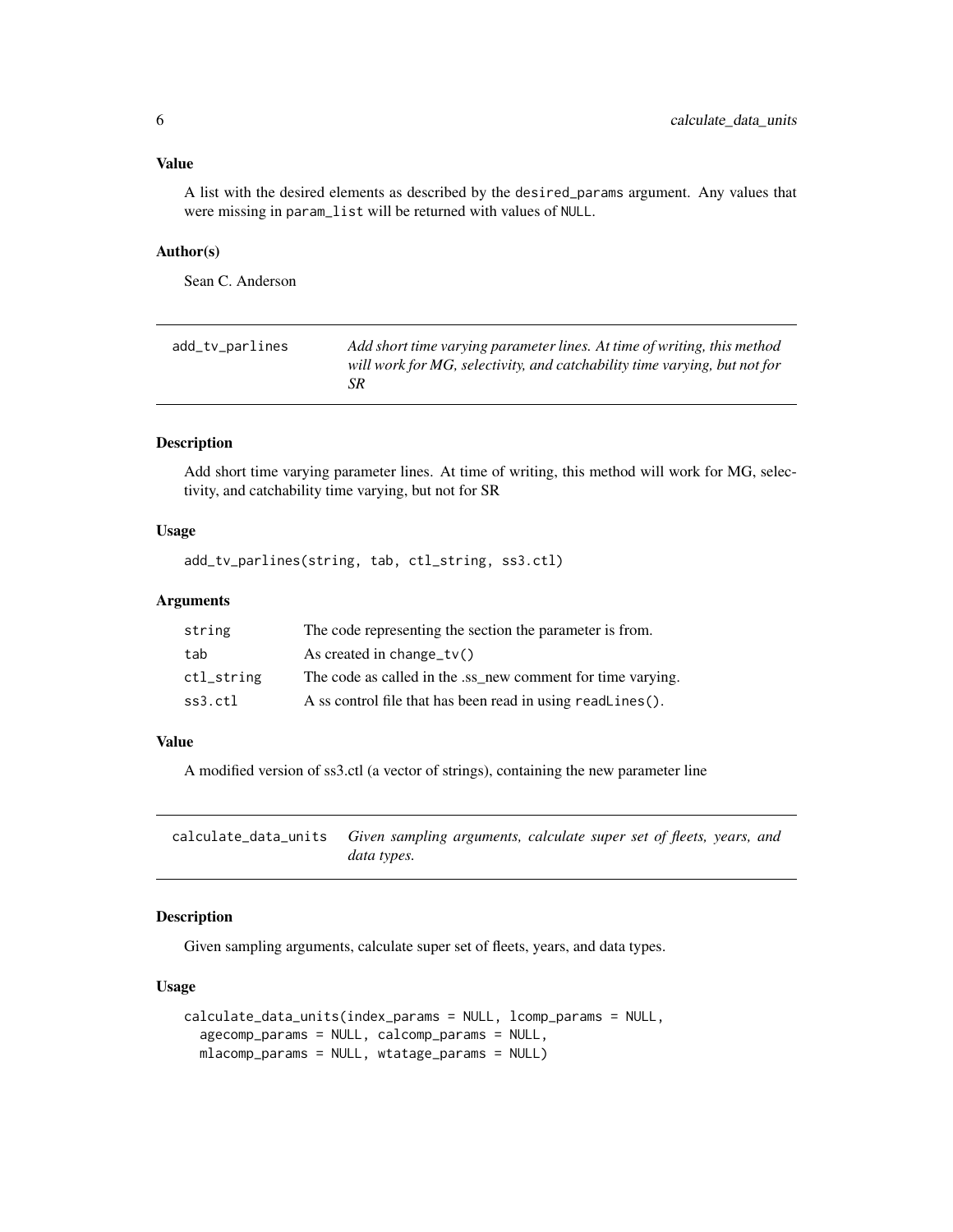## <span id="page-6-0"></span>calculate\_re 7

#### Arguments

| index_params | Named lists containing the arguments for sample_index.                  |
|--------------|-------------------------------------------------------------------------|
| lcomp_params | Named lists containing the arguments for sample_lcomp.                  |
|              | agecomp_params Named lists containing the arguments for sample_agecomp. |
|              | calcomp_params Named lists containing the arguments for sample_calcomp. |
|              | mlacomp_params Named lists containing the arguments for sample_mlacomp. |
|              | wtatage_params Named lists containing the arguments for sample_wtatage. |

## Value

An invisible list of fleets, years, and types.

## Note

A superset by nature is larger than the individual sets used to create it (unless all sampling arguments are identical), so that the returned list will created some unnecessary combinations. This was done intentionally for simplicity but may be changed later. See the vignette for further information.

See further examples in [change\\_data](#page-11-1).

## Author(s)

Cole Monnahan

## See Also

clean\_data, change\_data

## Examples

```
## Only one fleet
calculate_data_units(lcomp_params = list(fleets = 1, years = c(3, 4, 6)))
## Add new fleet
calculate_data_units(lcomp_params = list(fleets = 1, years = c(3, 4, 6)),
                     agecomp_params = list(fheets = 2, years = 5))
```
calculate\_re *Calculate relative error*

## Description

Calculate the relative error (RE; [EM - OM]/OM) of parameters and derived quantities stored in a scalar or time series data frame generated by [get\\_results\\_all](#page-43-1).

#### Usage

calculate\_re(dat, add = TRUE)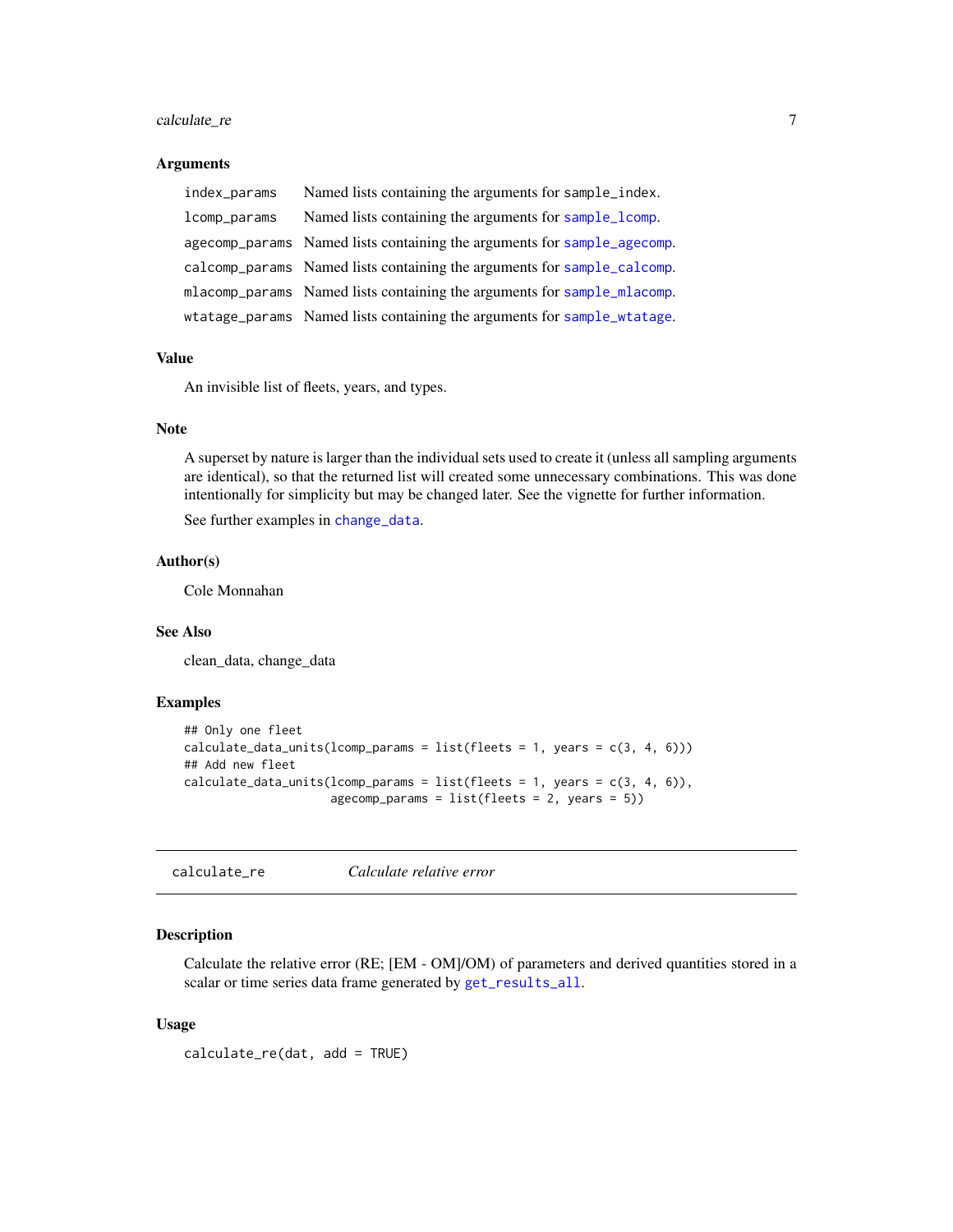#### <span id="page-7-0"></span>Arguments

| dat | An input data frame. Should be either a scalar or time series data frame as<br>returned from get_results_all or a related get results function. Specifically,<br>the data frame needs to have columns with _em and _om as names.                                                                                                                      |
|-----|-------------------------------------------------------------------------------------------------------------------------------------------------------------------------------------------------------------------------------------------------------------------------------------------------------------------------------------------------------|
| add | Logical: should the relative error columns be added to dat or should the original<br>EM and OM columns be dropped? If FALSE then the returned data frame will<br>have only the identifying columns and the new relative error columns. You<br>could then merge selected columns back into dat if you wished. The default is<br>to return all columns. |

#### Value

The default is to return a data frame structured the same as the input data frame, i.e., dat, but with additional columns, where '\_re' is appended to the base string of the column name. All NAN and Inf values are returned as NA values, typically because you cannot divide by zero.

#### Author(s)

Sean Anderson and Cole Monnahan

## See Also

[get\\_results\\_all](#page-43-1), link{get\_results\_scenario}

## Examples

```
# Example with built in package data:
data("ts_dat", package = "ss3sim")
data("scalar_dat", package = "ss3sim")
head(calculate_re(ts_dat))
head(calculate_re(ts_dat, add = FALSE))
head(calculate_re(scalar_dat, add = FALSE))
rm("ts_dat", "scalar_dat")
```

```
case_comp Write a case file for length- or age-composition data
```
## Description

Use R code to write arguments to the disk, which will later be used in a ss3sim simulation.

#### Usage

```
case_comp(fleets = 1, Nsamp = NULL, years = NULL, cpar = 2, type,
  case, spp)
```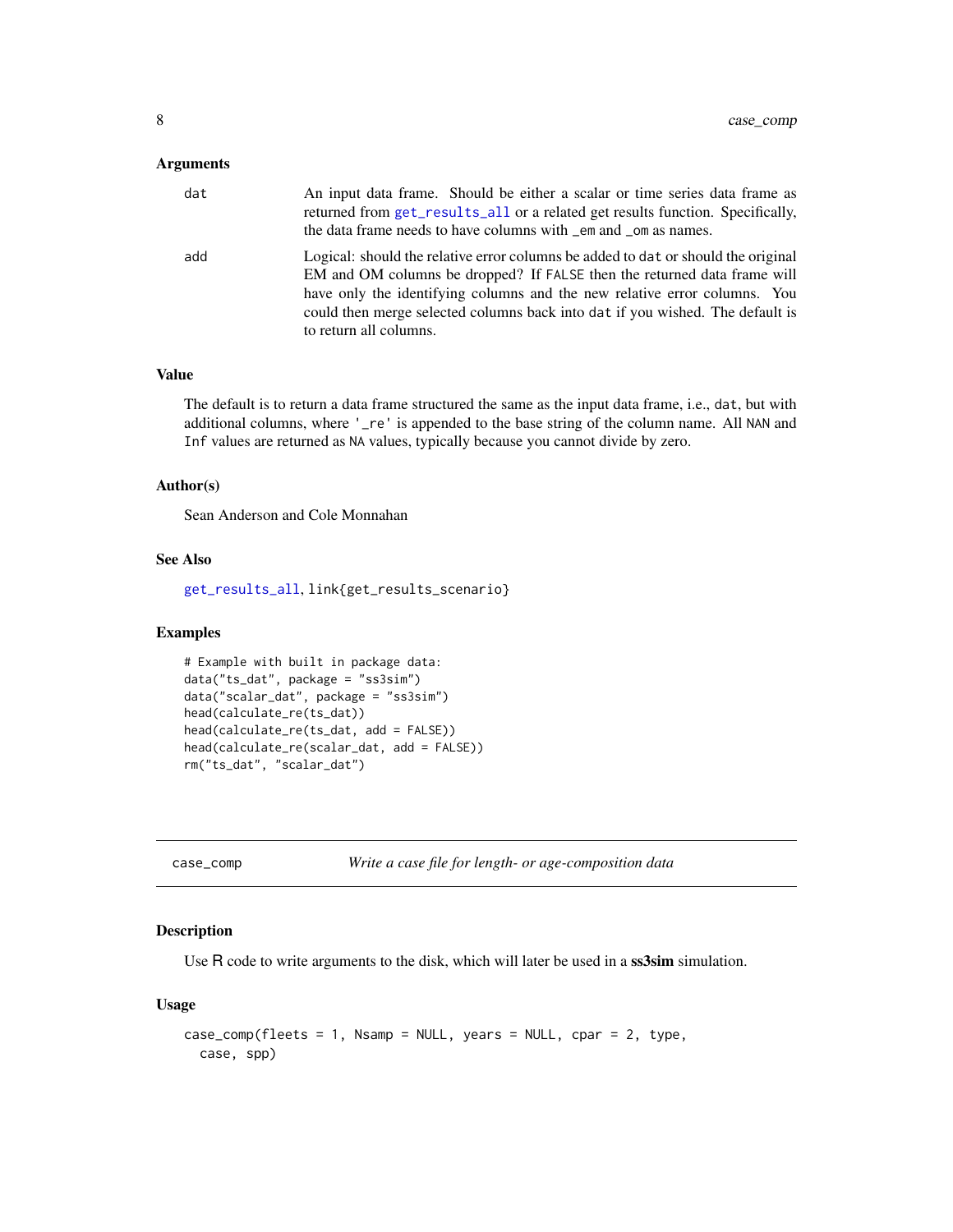## <span id="page-8-0"></span>case\_deparse 9

## Arguments

| fleets | Vector of fleet numbers, where the order of fleets will dictate the order of all<br>remaining arguments.                                                                                                                                              |
|--------|-------------------------------------------------------------------------------------------------------------------------------------------------------------------------------------------------------------------------------------------------------|
| Nsamp  | A list of length length (fleets), where each element of the list contains a<br>vector of sample sizes for each year for that given fleet.                                                                                                             |
| years  | A list of length length (fleets), where each element of the list contains a<br>vector of years for the given fleet.                                                                                                                                   |
| cpar   | A vector of cpar for each fleet.                                                                                                                                                                                                                      |
| type   | A character value of "agecomp" or "1comp", to write age- or length-composition<br>specifications, respectively. Argument can be a vector (e.g., c ("agecomp", "1comp"))<br>if you want the case files to be the same for length and age compositions. |
| case   | The case number you want to write to. If case $= 1$ and type $=$ "age comp", then<br>the result will be 'agecomp1'.                                                                                                                                   |
| spp    | A vector of character values argument specifying the species.                                                                                                                                                                                         |

## Examples

```
case\_comp(fheets = 1:2, case = 30, spp = "cod",Nsamp = list(rep(10, 40), rep(10, 25)),
  years = list(61:100, 76:100), cpar = 2:1, type = "agecomp")
done <- file.remove("agecomp30-cod.txt")
```
case\_deparse *Turn an argument describing an object into a character.*

## Description

Turn an argument describing an object into a character.

## Usage

```
case_deparse(x)
```
## Arguments

```
x The argument you would like to deparse. "M1-F1-D1-R1"
```
## Details

Includes checks to make sure multiple lines will not be created.

## Value

A single character value.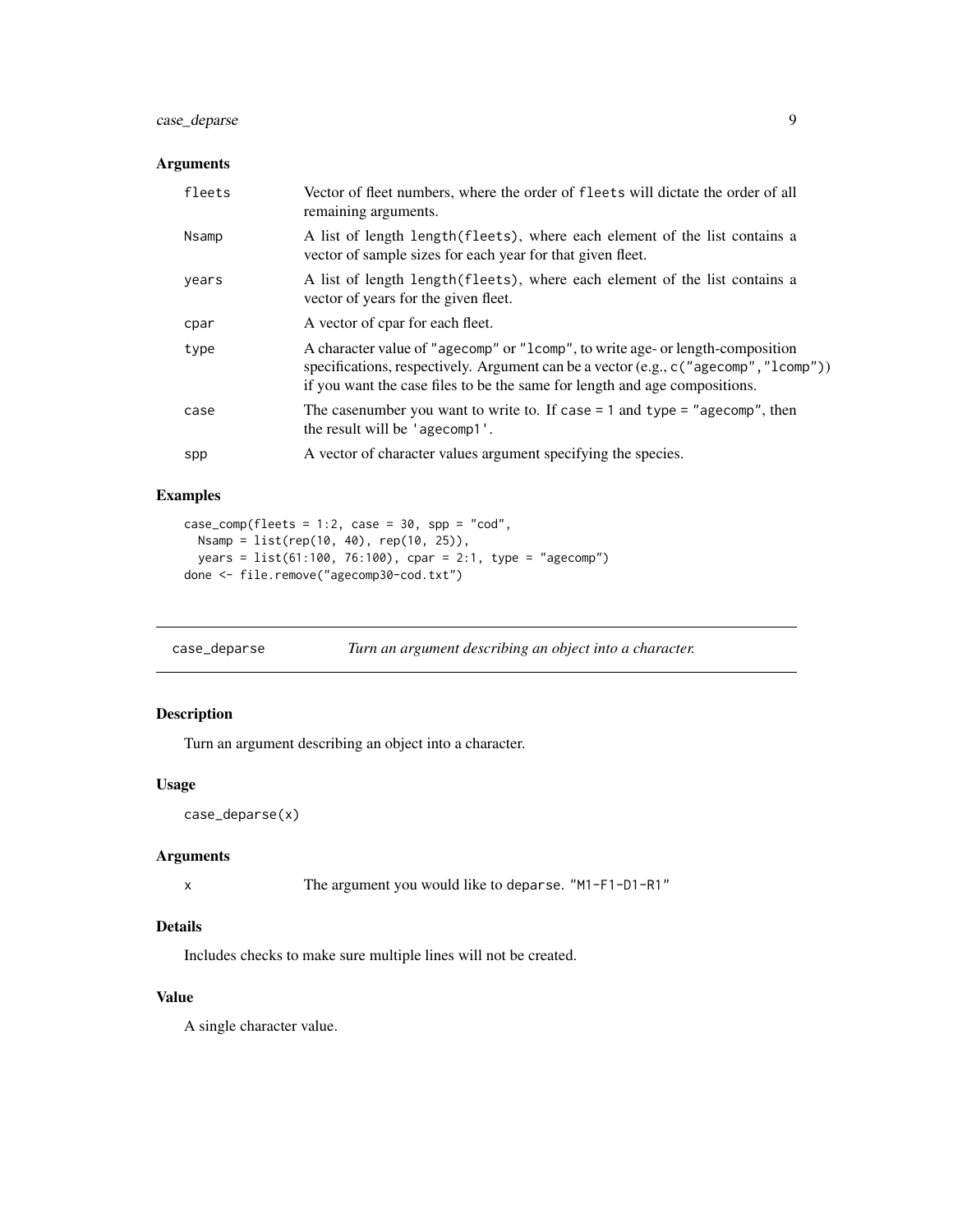<span id="page-9-0"></span>

Use R code to write arguments to the disk, which will later be used in a ss3sim simulation.

## Usage

case\_fishing(years = 1, years\_alter = NULL, fvals = 2, case, spp)

## Arguments

| years       | Vector of years for which $F$ values are specified, if there is more than one<br>fleet or season the catches must be ordered by season: year: fishery (e.g., sea-<br>son1year1fishery1, season2year1fishery1, season1year2fishery1). The actual<br>vector does not have to correspond to true years but must be the correct length<br>(e.g., instead of $2000:2004$ you can use 1:5). Use this argument to create an<br>index to old values. years_alter will use values in this vector. For example,<br>with two seasons and one fishery that operates for 4 years you could use the<br>following: $1:8$ . |
|-------------|-------------------------------------------------------------------------------------------------------------------------------------------------------------------------------------------------------------------------------------------------------------------------------------------------------------------------------------------------------------------------------------------------------------------------------------------------------------------------------------------------------------------------------------------------------------------------------------------------------------|
| years_alter | Vector of years for the which $F$ values will be altered. If there is more than<br>one fishery or season, use the mapping system created in years because actual<br>year values cannot be recycled. For example, to change the second season of the<br>second year in the example above, use: 4.                                                                                                                                                                                                                                                                                                            |
| fvals       | Vector of F values to be entered into ss. par file, where length(fvals) ==<br>length(years_alter) must be true.                                                                                                                                                                                                                                                                                                                                                                                                                                                                                             |
| case        | The case number you want to write to. If case $= 1$ , then the result will be 'F1'.                                                                                                                                                                                                                                                                                                                                                                                                                                                                                                                         |
| spp         | A vector of character values argument specifying the species.                                                                                                                                                                                                                                                                                                                                                                                                                                                                                                                                               |

## Examples

```
case_fishing(1:100, 1:100, seq(0, 0.4, length.out = 100), 2, "cod")
done <- file.remove("F2-cod.txt")
```

| Write a case file for index data to the disk.<br>case index |
|-------------------------------------------------------------|
|-------------------------------------------------------------|

## Description

Use R code to write arguments to the disk, which will later be used in a ss3sim simulation.

## Usage

```
case_index(fheets = 1, years = NULL, sd = 2, case, spp)
```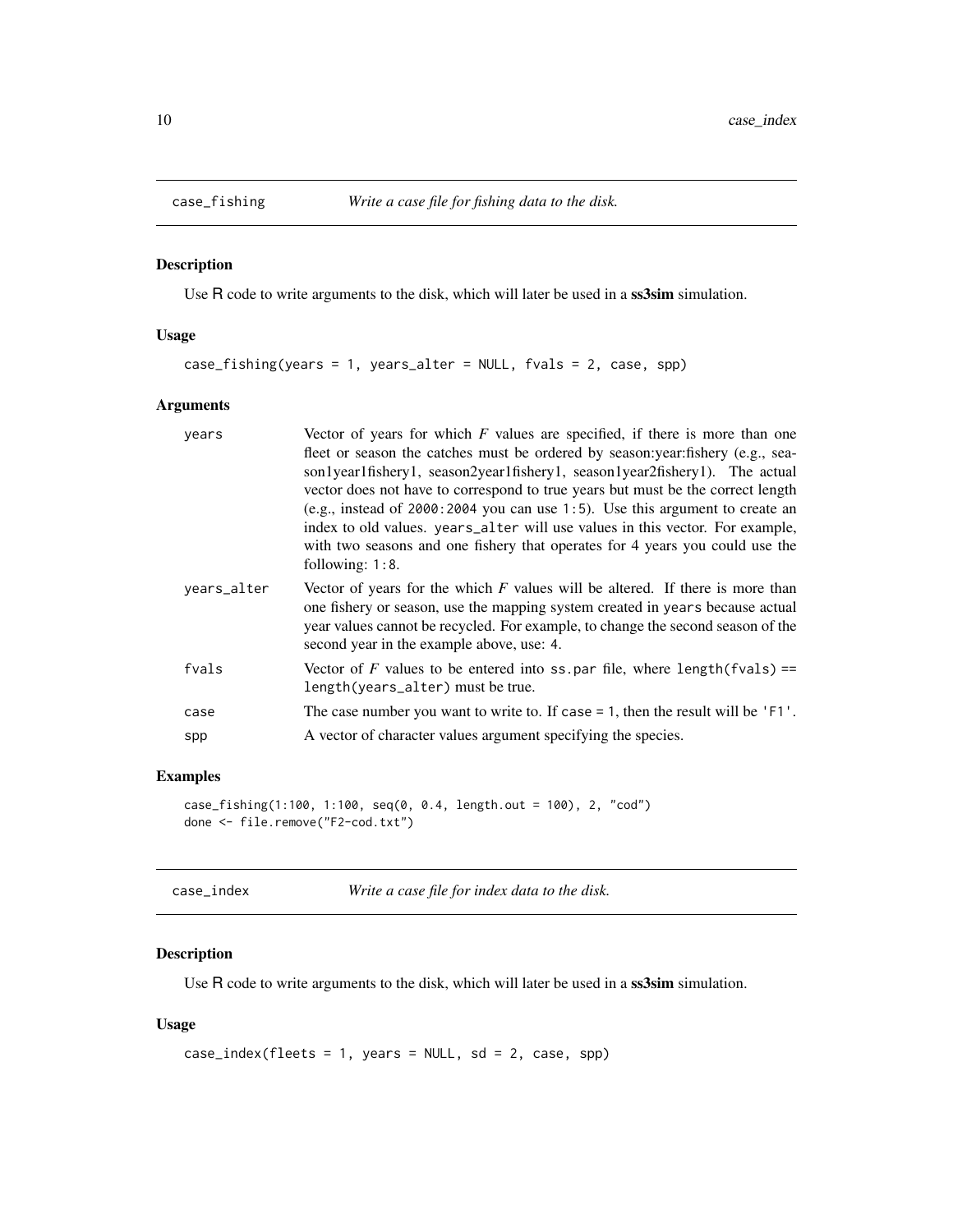#### <span id="page-10-0"></span> $case\_tv$  11

## Arguments

| fleets | Vector of fleet numbers, where the order of fleets will dictate the order of all<br>remaining arguments.            |
|--------|---------------------------------------------------------------------------------------------------------------------|
| years  | A list of length length (fleets), where each element of the list contains a<br>vector of years for the given fleet. |
| sd     | A list of standard deviations for each fleet.                                                                       |
| case   | The case number you want to write to. If case $= 1$ , then the result will be<br>'index1'.                          |
| spp    | A vector of character values argument specifying the species.                                                       |

## Examples

```
case_index(fleets = 2, case = 1, spp = "cod", years = list(7:10), sd = 0.1)
done <- file.remove("index1-cod.txt")
```
case\_tv *Write time varying casefiles to the disk*

## Description

Use R code to write arguments to the disk, which will later be used in a ss3sim simulation.

## Usage

```
case_tv(species, parameter, perc_change, outfile, dir_out = "cases",
  dir_models = system.file("models", package = "ss3models"),
  nyears = 100, verbose = FALSE)
```
## Arguments

| species     | A vector of species, for which a unique case file will be generated.                                                                                              |
|-------------|-------------------------------------------------------------------------------------------------------------------------------------------------------------------|
| parameter   | A character value specifying the parameter to add deviates to. The argument<br>must match the parameter name exactly.                                             |
| perc_change | A vector of percents, which will be used to add deviates to the parameter speci-<br>fied in parameter. A percentage must be supplied for every year in the model. |
| outfile     | A character value specifying the case letter and number used to save the file.                                                                                    |
| dir_out     | A character value specifying the directory to save the outfile to.                                                                                                |
| dir models  | The path where the models are stored, such that file.path(dir_models, species, "om", "ss3.ctl")<br>leads to valid ss3.ct1 operating model files.                  |
| nyears      | The length time-series included in the model. The length of perc_change must<br>equal nyears.                                                                     |
| verbose     | Useful for debugging to print output to screen. Default is FALSE.                                                                                                 |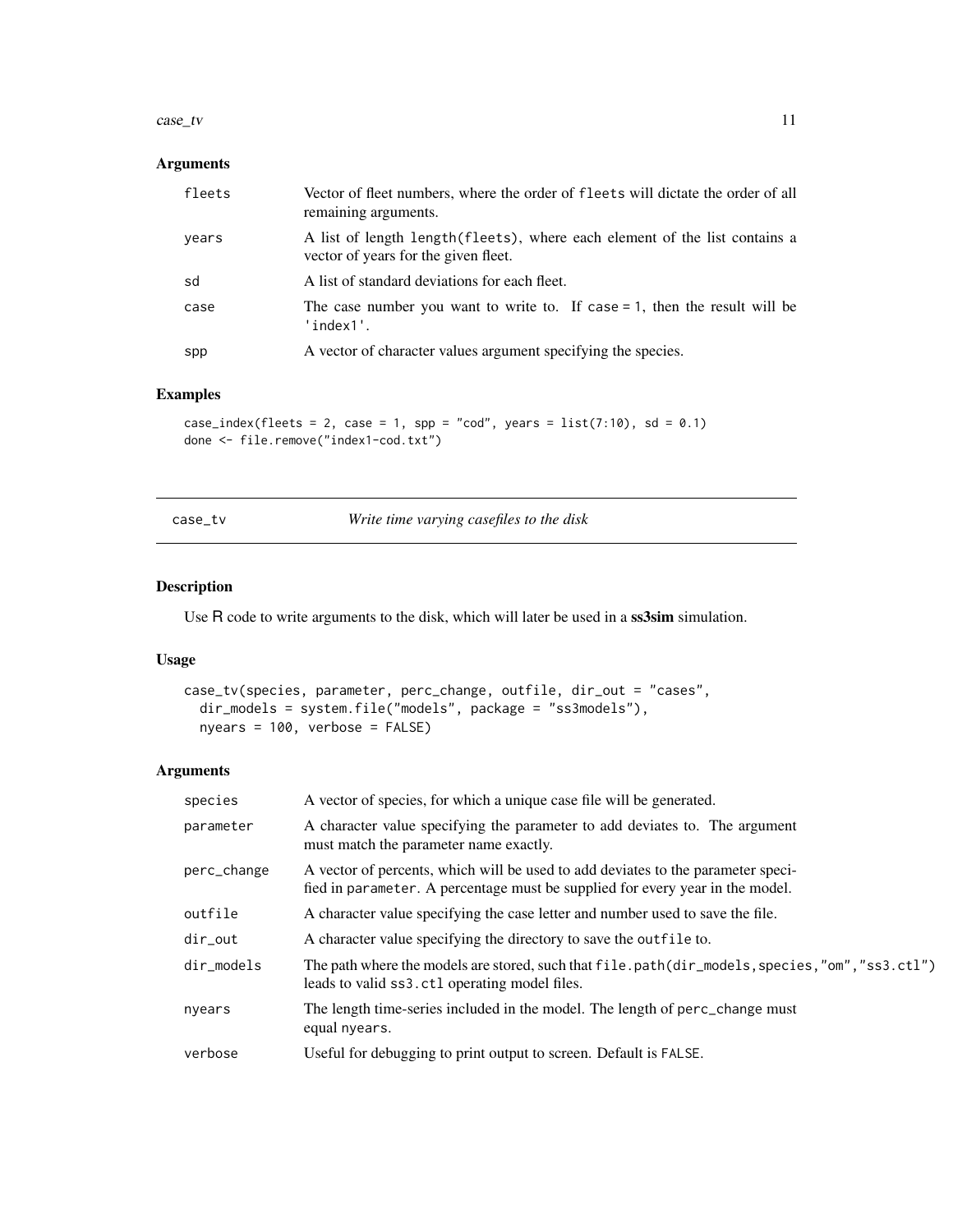#### Author(s)

Peter Kuriyama

#### Examples

```
temp_path <- file.path(tempdir(), "cod")
dir.create(temp_path, showWarnings = FALSE)
d <- system.file("extdata", package = "ss3sim")
om <- file.path(d, "models", "cod-om")
ig <- file.copy(om, temp_path, recursive = TRUE)
ig <- file.rename(file.path(temp_path, "cod-om"), file.path(temp_path, "om"))
filenames <- dir(file.path(temp_path, "om"), full.names = TRUE)
ig <- file.rename(filenames, gsub("codOM\\.|ss\\.", "ss3.", filenames))
verify_input(file.path(temp_path, "om"), type = "om")
ig <- file.rename(file.path(temp_path, "om", "om.ctl"),
 file.path(temp_path, "om", "ss3.ctl"))
case_tv(species = "cod", parameter = "NatM_p_1_Fem_GP_1",
perc_change = rep(0.5, 100), outfile = "G1",
dir_out = temp_path, dir_models = gsub("/cod", "", temp_path),
nyears = 100, verbose = TRUE)
unlink(temp_path, recursive = TRUE)
```
<span id="page-11-1"></span>change\_data *Change the data that is available as output from an SS operating model.*

#### **Description**

change\_data alters the data structure for a data list as read in by [SS\\_readdat](#page-0-0), for use in preparing the data file for an SS operating model. Original data is removed and dummy data is added, as specified, to the SS .dat file. This causes SS to produce expected values (OM "truth") when the operating model is run, from which data can be sampled. For each data type altered, change\_data will add data for the fleets and years given; potentially adding many rows of redundant data. Currently, .dat files with multiple sexes cannot be manipulated with change\_data. [calculate\\_data\\_units](#page-5-1) is used internally in [ss3sim\\_base](#page-77-1) to create a superset of fleets and years from sample arguments, and [clean\\_data](#page-32-1) to strip out unused data after change\_data is called (see examples below). change\_data is called internally automatically, but can also be used by an **ss3sim** user to manipulate data as a case, or to prepare a new OM for use in a simulation. See the vignette for more details.

#### Usage

```
change_data(dat_list, outfile = NULL, fleets, years, types,
  age_bins = NULL, len_bins = NULL, pop_binwidth = NULL,
  pop_minimum_size = NULL, pop_maximum_size = NULL,
  lcomp_constant = NULL, tail_compression = NULL, nsex = 1)
```
<span id="page-11-0"></span>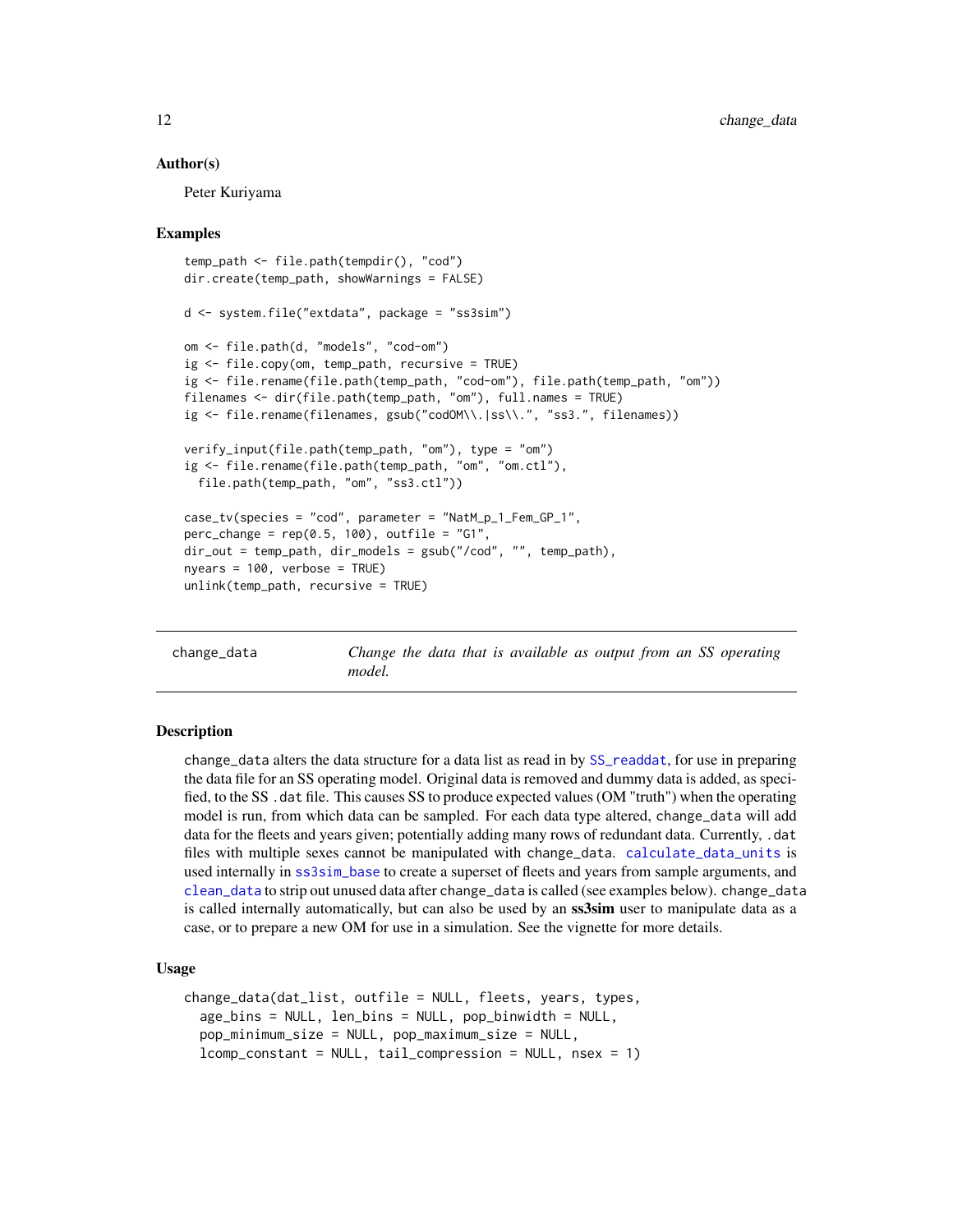## change\_data 13

## Arguments

| dat_list         | An SS data list object as read in from SS_readdat in the r4ss package. Make<br>sure you select option section=2.                                                                                                                                                                                                                                                                                                                             |
|------------------|----------------------------------------------------------------------------------------------------------------------------------------------------------------------------------------------------------------------------------------------------------------------------------------------------------------------------------------------------------------------------------------------------------------------------------------------|
| outfile          | A character string specifying the file name to use when writing the information<br>to the disk. The string must include the proper file extension. No file is written<br>using the default value of NULL, which leads to increased speed because writing<br>the file takes time and computing resources.                                                                                                                                     |
| fleets           | A numeric vector of fleets                                                                                                                                                                                                                                                                                                                                                                                                                   |
| years            | A numeric vector of years                                                                                                                                                                                                                                                                                                                                                                                                                    |
| types            | A vector that can take combinations of the following entries: "index", "len",<br>"age", "cal", "mla". types controls what data structures the function acts<br>on, with "index" changing indices/CPUE, "len" augmenting the length com-<br>position data, "age" augmenting the age composition, "cal" augmenting the<br>conditional age at length, and "mla" augmenting the mean length at age data.                                         |
| age_bins         | *A numeric vector of age bins to use. If left as NULL then the age bin structure<br>will be taken from the OM.                                                                                                                                                                                                                                                                                                                               |
| len_bins         | *A numeric vector of length bins to use. If left as NULL then the length bin<br>structure will be taken from the OM. For conditional age-at-length (CAAL) data,<br>the last value provided to len_bins will be used for Lbin_lo and -1 will be used<br>for Lbin_hi for the largest length bin category, i.e., row of CAAL data.                                                                                                              |
| pop_binwidth     | *Population length bin width. Note that this value must be smaller than the bin<br>width specified in length composition data len_bins or SS will fail (see notes<br>in the SS manual).                                                                                                                                                                                                                                                      |
| pop_minimum_size |                                                                                                                                                                                                                                                                                                                                                                                                                                              |
|                  | *Population minimum length bin value.                                                                                                                                                                                                                                                                                                                                                                                                        |
| pop_maximum_size |                                                                                                                                                                                                                                                                                                                                                                                                                                              |
|                  | *Population maximum length bin value.                                                                                                                                                                                                                                                                                                                                                                                                        |
|                  | 1comp_constant *A new robustification constant for length composition data to be used. Must<br>be a numeric value, as a proportion. For example 0.1 means 10 percent. See the<br>SS manual for further information. A NULL value indicates no action resulting<br>in using the current value, and a value of 0 will throw an error since that leads to<br>an error when zeroes exist in the data. Instead use a very small value like 1e-07. |
| tail_compression |                                                                                                                                                                                                                                                                                                                                                                                                                                              |
|                  | *A new tail compression value to be used in SS. Must be a numeric value, as a<br>proportion. For example 0.1 means 10 percent. See the SS manual for further<br>information. A NULL value indicates no action, a negative value indicates to SS<br>to ignore it (not use that feature).                                                                                                                                                      |
| nsex             | An integer value of 1 or 2 specifying the number of sexes in the model. If 1,<br>then females are the only included sex. This information can be found in the<br>data file for a given model and dictates how the composition data are structured.                                                                                                                                                                                           |

## Details

The robustification constant is added to both the observed and expected proportions of length composition data, before being normalized internally. It is designed to help stabilize the model, but is unclear how and when to use it for optimal effect. The same value is used for all length data.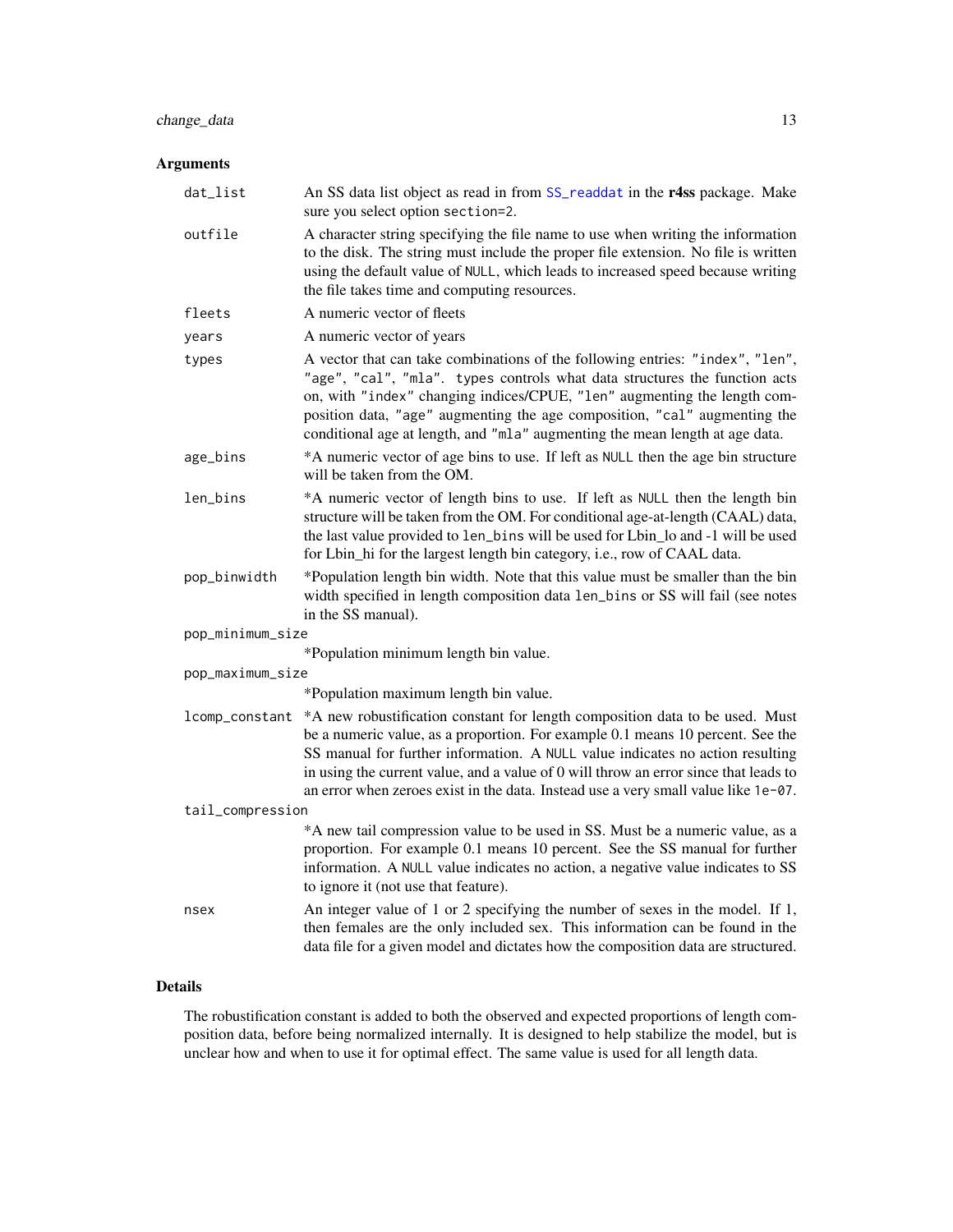## Value

An invisible data list, and a file is written to the disk if an entry other than NULL is provided for outfile.

#### Which arguments to specifiy in case files

All function argument descriptions that start with an asterisk (\*) will be passed through the case files to [run\\_ss3sim](#page-60-1). If one of these arguments is not specified in a case file, then a value of NULL will be passed, which may or may not be an appropriate value. Other arguments will be ignored if specified.

## Author(s)

Cole Monnahan, Ian Taylor, Sean Anderson, Kelli Johnson

## See Also

[sample\\_lcomp](#page-70-1), [sample\\_agecomp](#page-63-1)

Other change functions: [change\\_em\\_binning](#page-16-1), [change\\_e](#page-14-1), [change\\_f\\_par](#page-20-1), [change\\_f](#page-18-1), [change\\_o](#page-22-1), [change\\_retro](#page-26-1), [change\\_tv](#page-29-1)

#### Examples

```
d <- system.file("extdata", package = "ss3sim")
fleets <-1:2years <- c(5, 10, 15)
types <- c("len", "age")
file_in <- r4ss::SS_readdat(file.path(d, "models", "cod-om", "codOM.dat"),
  version = NULL, verbose = FALSE)
# Basic test with just length data, default bins:
out <- change_data(file_in, outfile = NULL, types = "len",
  years = years, fleets = fleets)
print(out$lbin_vector)
print(out$lencomp)
# Change the length bins:
out <- change_data(file_in, outfile = NULL, types = "len",
  years = years, fleets = fleets, len_bins = 3:6)
out$lbin_vector
out$lencomp
# Change the population length bins:
out <- change_data(file_in, outfile = NULL, types = "len",
  years = years, fleets = fleets, pop_binwidth = 1, pop_minimum_size = 5,
  pop_maximum_size = 210)
out$binwidth
out$maximum_size
out$minimum_size
```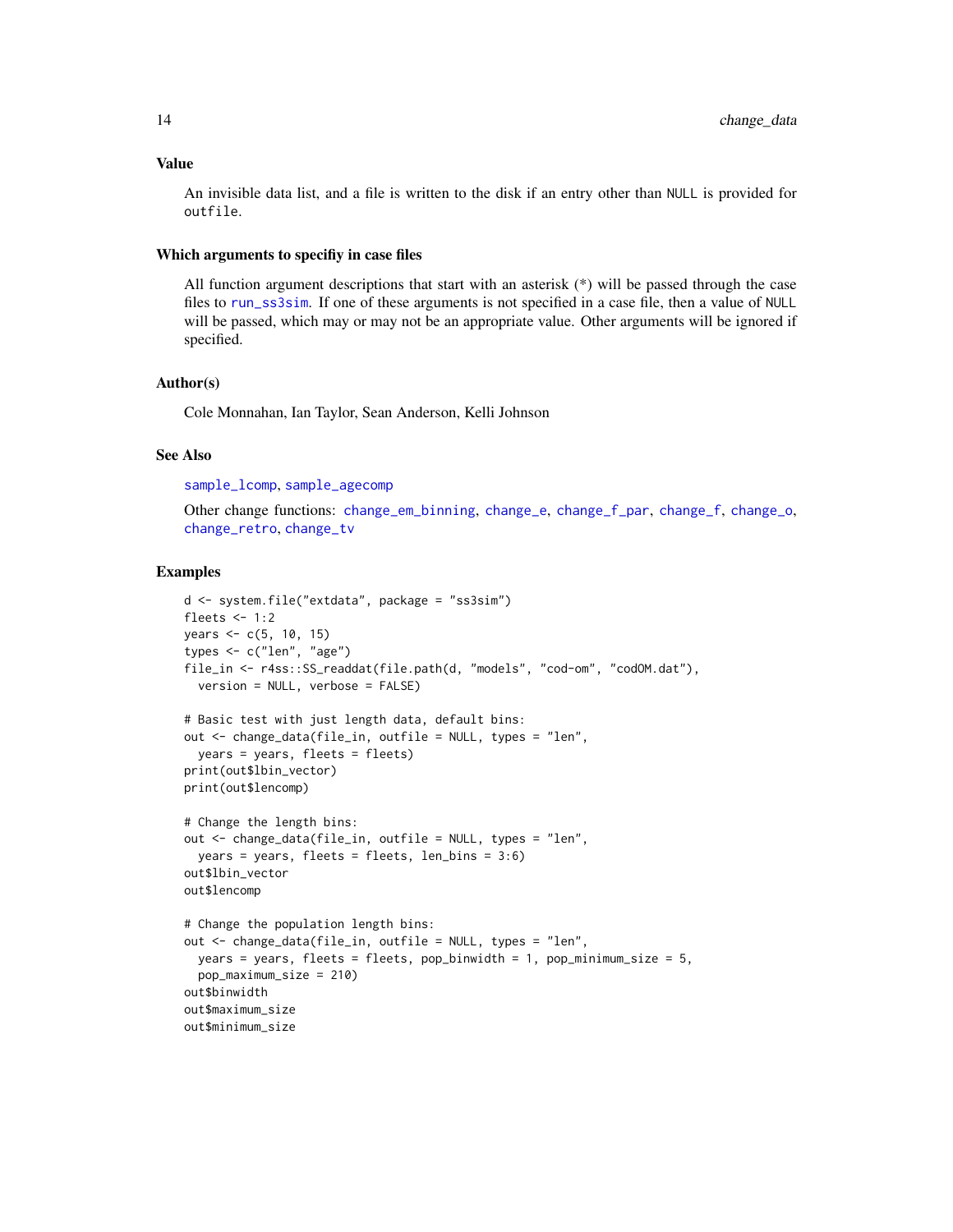<span id="page-14-1"></span><span id="page-14-0"></span>

Takes SS3 .ctl and forecast.ss files, along with a list structure which houses the data file as read in by [SS\\_readdat](#page-0-0) and changes which parameters are estimated, how natural mortality is estimated, and if forecasts are performed. The function can be called by itself or within [run\\_ss3sim](#page-60-1) to alter an estimation model .ctl file. If used with [run\\_ss3sim](#page-60-1) the case file should be named E. A suggested (default) case letter is E for estimation.

#### Usage

```
change_e(ctl_file_in = "em.ctl", ctl_file_out = "em.ctl",
  dat_list = NULL, for_file_in = "forecasts.ss", par_name = NULL,
 par\_int = "NA", par\_phase = "NA", forceast\_num = 0,verbose = FALSE, natM_type = NULL, natM_n_breakpoints = NULL,
  natM_lorenzen = NULL, natM_val = NULL)
```
## Arguments

| ctl_file_in        | A string providing the path to the input SS . ctl file.                                                                                                                                                                                                                                                                                                                       |
|--------------------|-------------------------------------------------------------------------------------------------------------------------------------------------------------------------------------------------------------------------------------------------------------------------------------------------------------------------------------------------------------------------------|
| ctl_file_out       | A string providing the path to the output SS control file. If the value is NULL, the<br>file will not be written to the disk.                                                                                                                                                                                                                                                 |
| dat_list           | An SS data list object as read in from SS_readdat in the r4ss package. Make<br>sure you select option section=2.                                                                                                                                                                                                                                                              |
| for_file_in        | A string providing the path to the input SS forecast. ss file.                                                                                                                                                                                                                                                                                                                |
| par_name           | *A vector of values, separated by commas. Each value corresponds to a param-<br>eter that you wish to turn on or off in the ctl_file_in. The values will later be<br>turned into character values and used to search for specific lines for each param-<br>eter in the ctl_file_in, therefore it is best to use full parameter names as they<br>are specified in ctl_file_in. |
| par_int            | *A vector of initial values, one for each parameter in par_name. Values can be<br>NA if you do not wish to change the initial value for a given parameter.                                                                                                                                                                                                                    |
| par_phase          | *A vector of phase values, one for each parameter in par_name. Values can be<br>NA if you do not wish to change the phase for a given parameter.                                                                                                                                                                                                                              |
| forecast_num       | *Number of years to perform forecasts. For those years, the data will be re-<br>moved from the dat_list, enabling SS3 to generate forecasts rather than use<br>the data to fit the model.                                                                                                                                                                                     |
| verbose            | When TRUE messages will be returned from the function. Often useful for de-<br>bugging. The default is FALSE.                                                                                                                                                                                                                                                                 |
| natM_type          | Deprecated. Should have value NULL.                                                                                                                                                                                                                                                                                                                                           |
| natM_n_breakpoints |                                                                                                                                                                                                                                                                                                                                                                               |
|                    | Deprecated. Should have value NULL.                                                                                                                                                                                                                                                                                                                                           |
| natM_lorenzen      | Deprecated. Should have value NULL.                                                                                                                                                                                                                                                                                                                                           |
| natM_val           | Deprecated. Should have value NULL.                                                                                                                                                                                                                                                                                                                                           |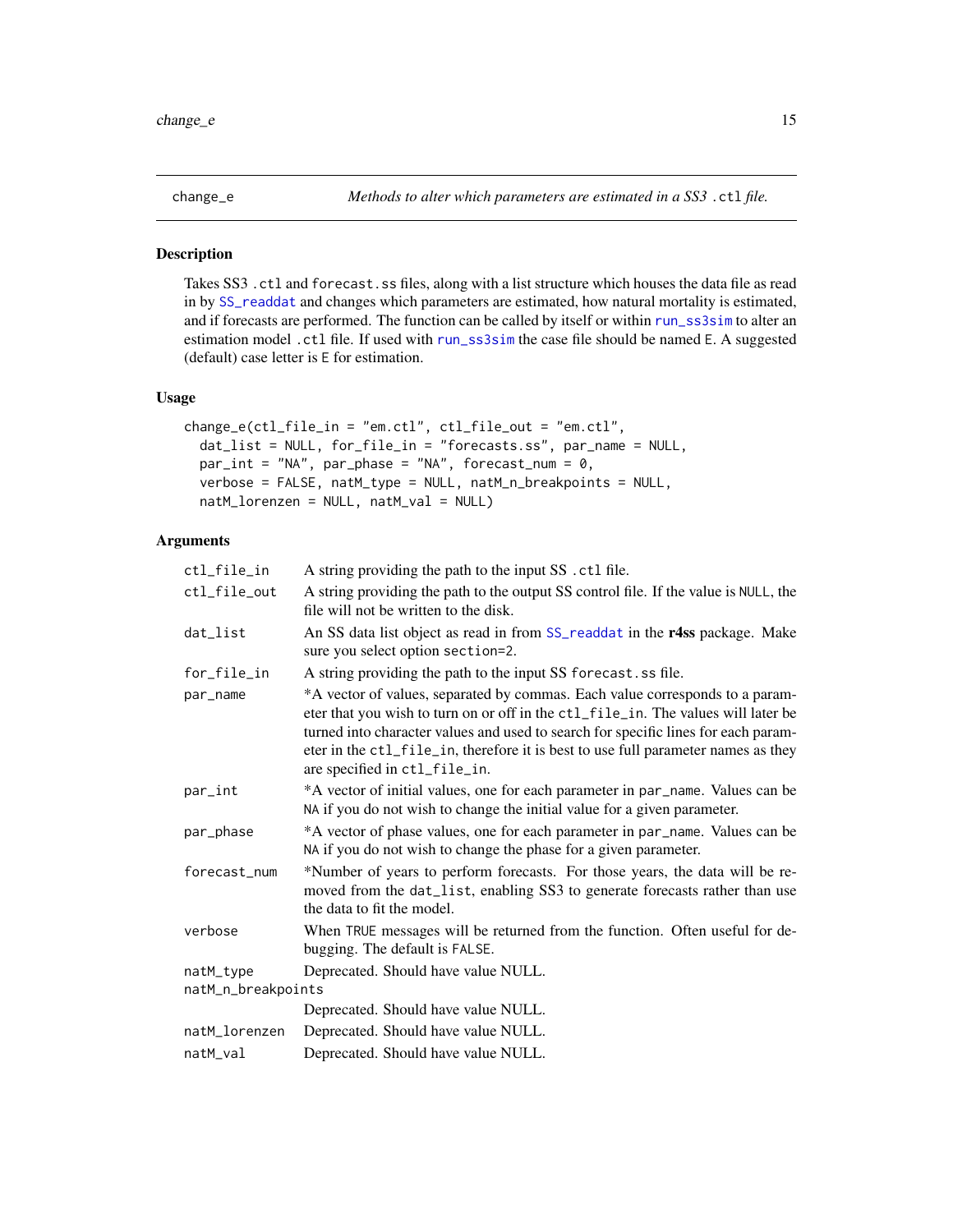## Details

Turning parameters on and off is the main function of change\_e. change\_e was not created with the capability of adding parameters to a .ctl file. The function can only add parameters for age specific natural mortality, and only for models with one growth morph. Furthermore, the function is designed to add complexity to the natural mortality type and not remove complexity. Therefore, the function will fail if natural mortality in the ctl\_file\_in is not specified as "1Param" and natM\_type is anything other than NULL or "1Param".

#### Value

Altered versions of SS3. ctl and forecast. ss files are written to the disk and the altered dat list is returned invisibly.

#### Which arguments to specifiy in case files

All function argument descriptions that start with an asterisk (\*) will be passed through the case files to [run\\_ss3sim](#page-60-1). If one of these arguments is not specified in a case file, then a value of NULL will be passed, which may or may not be an appropriate value. Other arguments will be ignored if specified.

## Author(s)

Kelli Johnson

## See Also

Other change functions: [change\\_data](#page-11-1), [change\\_em\\_binning](#page-16-1), [change\\_f\\_par](#page-20-1), [change\\_f](#page-18-1), [change\\_o](#page-22-1), [change\\_retro](#page-26-1), [change\\_tv](#page-29-1)

## Examples

```
## Not run:
```

```
d <- system.file("extdata", "models", "cod-om", package = "ss3sim")
data.old <- r4ss::SS_readdat(
 system.file("extdata", "models", "cod-om", "codOM.dat",
   package = "ss3sim"),
 version = NULL, verbose = FALSE)
change_e(
 ctl_file_in = file.path(d, "codOM.ctl"),
 ctl_file_out = file.path(tempdir(), "change_e.ctl"),
 dat_list = data.old,
 for_file_in = file.path(d, "forecast.ss"),
        natM_type = NULL, natM_n_breakpoints = NULL,
        natM_lorenzen = NULL, natM_val = NULL,
         par_name = c("_steep", "SizeSel_P1_Fishery(1)"),
         par\_int = c(0.3, 40), par\_phase = c(3, 2),forecast_num = 0)
# clean up the temporary files
file.remove(file.path(tempdir(), "change_e.ctl"))
```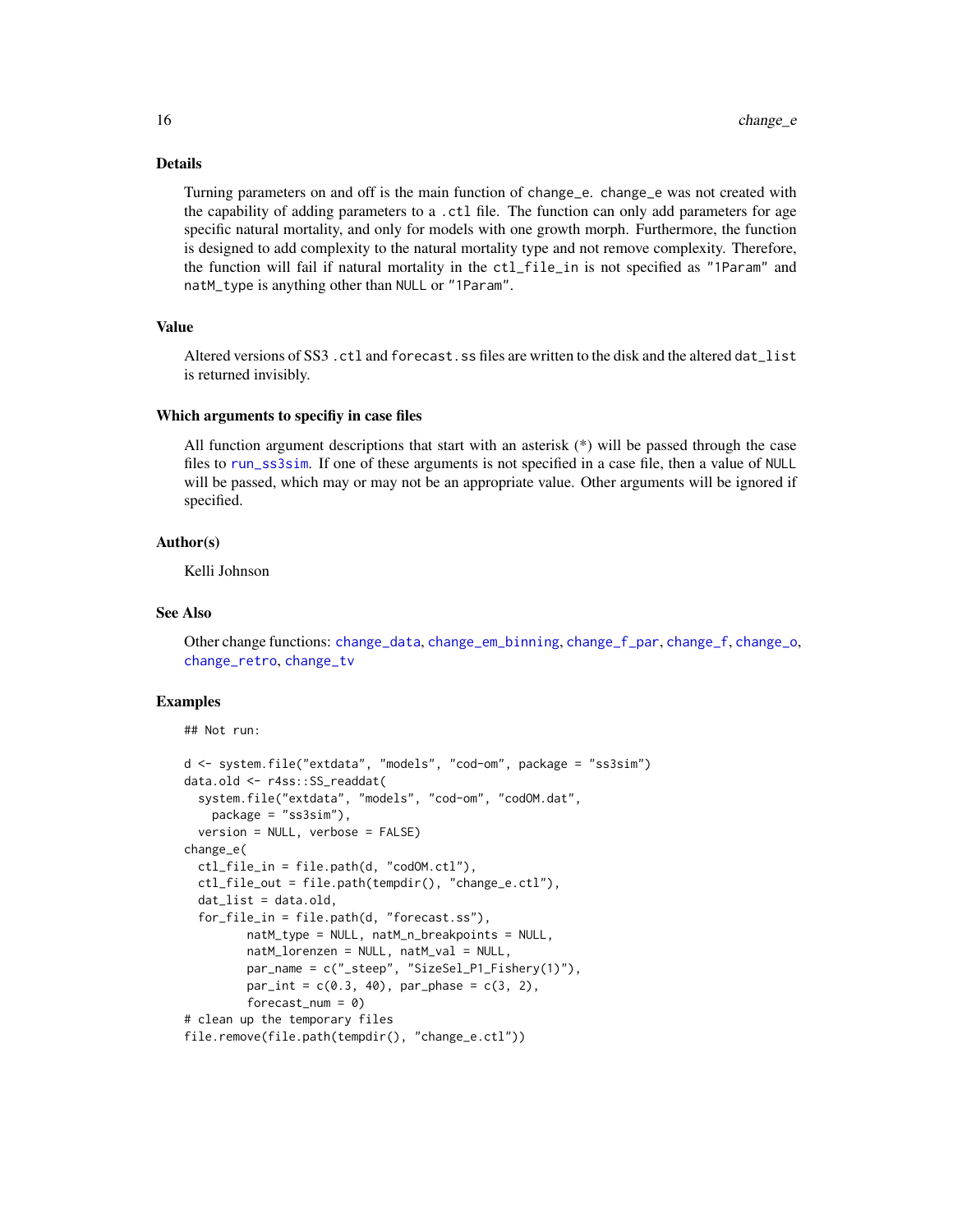<span id="page-16-0"></span>## End(Not run)

<span id="page-16-1"></span>change\_em\_binning *Change population and observed length composition bins in an SS estimation model*

## Description

change\_em\_binning alters the bin structure for the population and length composition data in an SS estimation model. It is done by taking the original length composition info from the EM ss3.dat then changing according to the user's specification. If the data file also contains conditional age-atlength data then these data will be re-binned as well.

#### Usage

```
change_em_binning(dat_list, outfile = NULL, bin_vector,
 lbin_method = NULL, pop_binwidth = NULL, pop_minimum_size = NULL,
 pop_maximum_size = NULL)
```
## Arguments

| dat_list         | An SS data list object as read in from SS_readdat in the r4ss package. Make<br>sure you select option section=2.                                                                                                                                                                                         |
|------------------|----------------------------------------------------------------------------------------------------------------------------------------------------------------------------------------------------------------------------------------------------------------------------------------------------------|
| outfile          | A character string specifying the file name to use when writing the information<br>to the disk. The string must include the proper file extension. No file is written<br>using the default value of NULL, which leads to increased speed because writing<br>the file takes time and computing resources. |
| bin_vector       | A numeric vector of new length bins to substitute into the ss3. dat file.                                                                                                                                                                                                                                |
| lbin_method      | A numeric value of either NULL, 1, 2, 3 to change the lbin_method for the popu-<br>lation bin. Only supports either NULL, 1, 2 at the moment. NULL means to keep<br>it unchanged.                                                                                                                        |
| pop_binwidth     | *Population length bin width. Only necessary for 1bin_method=2. Note that<br>this value must be smaller than the bin width specified in length composition<br>data len_bins or SS3 will fail (see notes in the SS3 manual).                                                                              |
| pop_minimum_size |                                                                                                                                                                                                                                                                                                          |
|                  | *Population minimum length bin value. 'Only necessary for 1bin_method=2                                                                                                                                                                                                                                  |
| pop_maximum_size |                                                                                                                                                                                                                                                                                                          |
|                  | *Population maximum length bin value. Only necessary for 1bin_method=2                                                                                                                                                                                                                                   |

## Author(s)

Kotaro Ono (length-composition rebinning), Sean Anderson (conditional age-at-length rebinning)

#### See Also

Other change functions: [change\\_data](#page-11-1), [change\\_e](#page-14-1), [change\\_f\\_par](#page-20-1), [change\\_f](#page-18-1), [change\\_o](#page-22-1), [change\\_retro](#page-26-1), [change\\_tv](#page-29-1)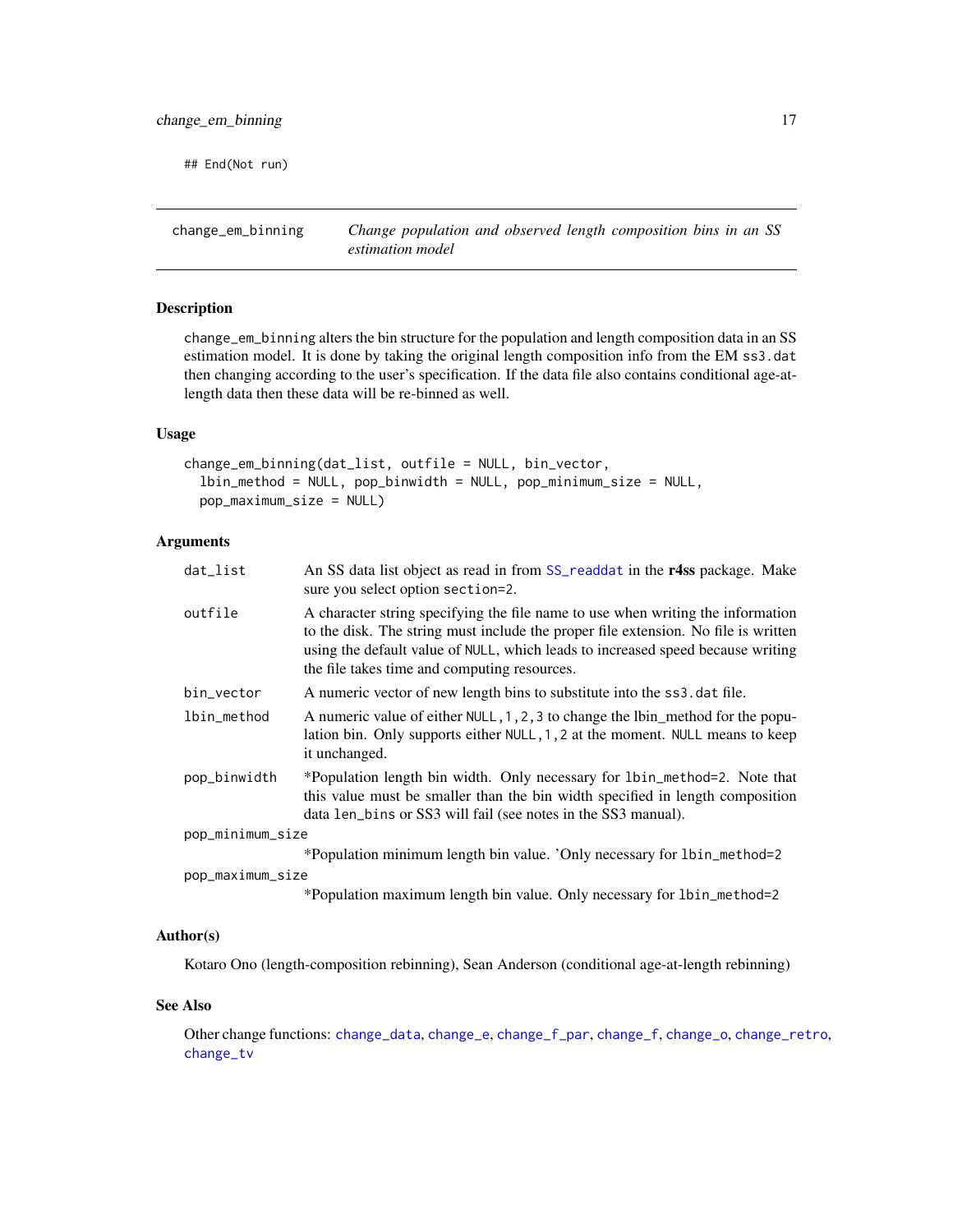#### Examples

```
# Note that typically this function is used with estimation models in ss3sim,
# but it is used with an operating model data file in the following examples.
f <- system.file("extdata", "models", "cod-om", "codOM.dat", package = "ss3sim")
d <- r4ss::SS_readdat(f, version = NULL, verbose = FALSE)
# An example with lbin_method = 1
l1 <- change_em_binning(d, outfile = NULL, lbin_method = 1,
  bin_vector = seq(20, 152, by = 4))l1$lbin_vector
head(l1$lencomp)
#An example with lbin_method = 2
new_bin_vec <- seq(min(d$lbin_vector), max(d$lbin_vector), by = 4)
# add the max value if necessary.
if(new_bin_vec[length(new_bin_vec)] != d$lbin_vector[length(d$lbin_vector)]){
  new_bin_vec <- c(new_bin_vec,
                   d$lbin_vector[length(d$lbin_vector)])
}
pop_bin_input <- 5
pop_min_size_input <- min(d$lbin_vector_pop) - 1
pop_max_size_input <- max(d$lbin_vector_pop) + 5
lbin_vec_pop <-seq(pop_min_size_input,
                   pop_max_size_input,
                   length.out = (pop_max_size_input - pop_min_size_input)/
                     pop_bin_input + 1
)
l2 <- change_em_binning(dat_list = d,
                            bin_vector = new_bin_vec,
                            lbin_method = 2,
                            #Note: need more inputs with lbin_method = 2
                            pop_binwidth = pop_bin_input,
                            pop_minimum_size = pop_min_size_input,
                            pop_maximum_size = pop_max_size_input)
l2$lbin_method
# note bin width is now the same as the input
pop_bin_input
l2$binwidth
# note the minimum size has changed based on the input:
pop_min_size_input
l2$minimum_size
# so has max
l2$maximum_size
l2$lbin_vector
#other modified components:
l2$lbin_vector_pop
head(l2$lencomp)
```
change\_e\_fcast\_yrs *Check and change forecast file years if necessary*

<span id="page-17-0"></span>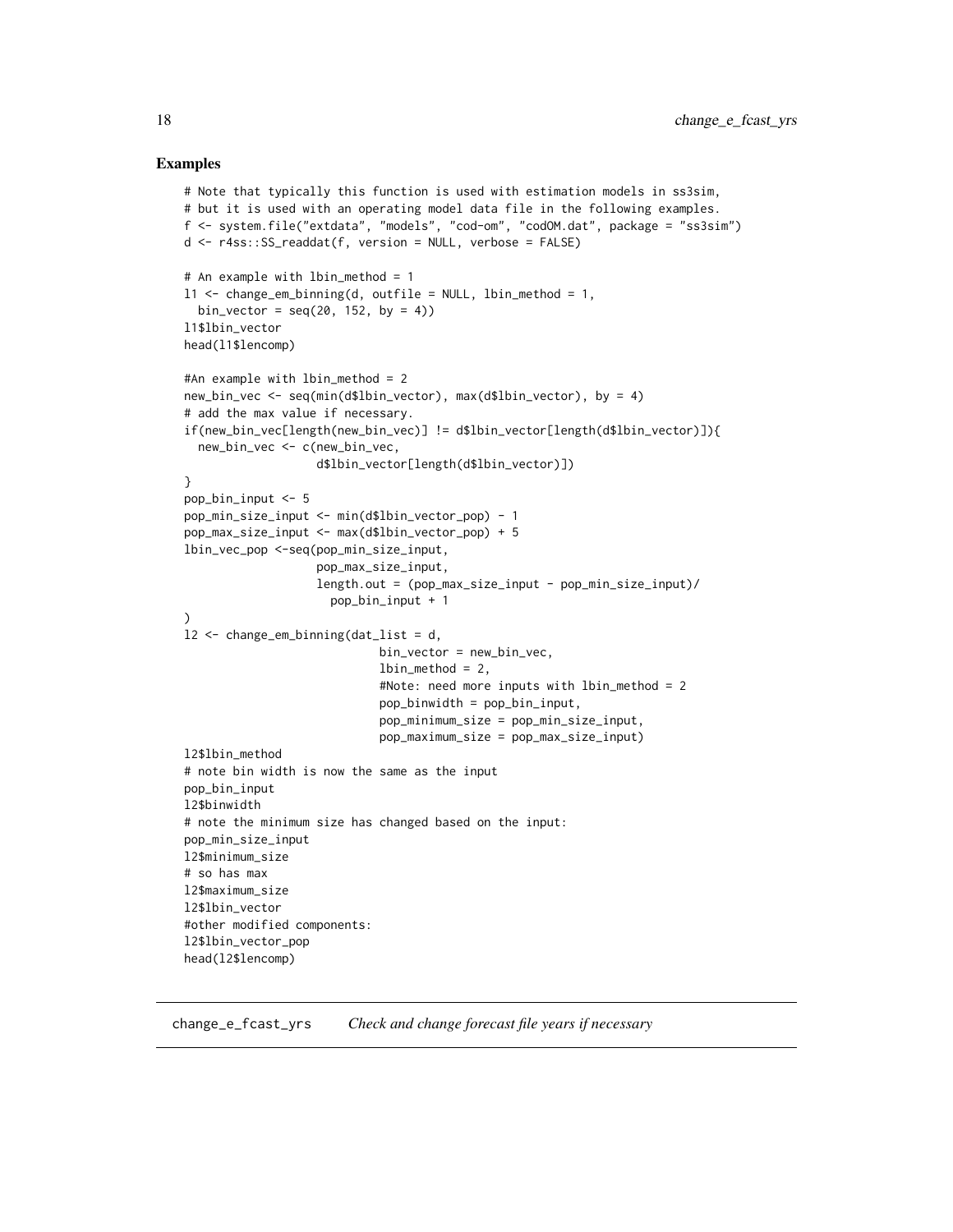#### <span id="page-18-0"></span> $change_f$  19

## Description

Check if forecast years and benchmark years within the forecast file are within the model start year and end year.

## Usage

```
change_e_fcast_yrs(styr = 0, endyr_orig = 100, endyr_new = 100,
  fcast_list)
```
## Arguments

| styr       | The model start year, an integer                                 |
|------------|------------------------------------------------------------------|
| endyr_orig | The original end year that the forecast file assumed, an integer |
| endyr_new  | The new end year, an integer                                     |
| fcast_list | forecast file read in using r4ss (is a list)                     |
|            |                                                                  |

## Value

A changed forecast list.

<span id="page-18-1"></span>change\_f *Alter fishing mortality (*F*) using the SS control file*

## Description

Alter fishing mortality (*F*) for a Stock Synthesis simulation via changes to the control file. The argument years is the only argument that must be a vector, where other vectors, e.g., fisheries, will be repeated if a single value is provided.

## Usage

```
change_f(years, fisheries, fvals, seasons = 1, ses = 0.005,
  ctl_file_in, ctl_file_out = "control_fishing.ss")
```
## Arguments

| years     | *Vector of integers that will map to each f vals specifying which year the fishing<br>level pertains to.                                                                                                                    |
|-----------|-----------------------------------------------------------------------------------------------------------------------------------------------------------------------------------------------------------------------------|
| fisheries | *Vector of integers that will map to each f vals specifying which fleet the fishing<br>level pertains to. A single value will be repeated for every value in years or<br>$length(years) == length(fisheries) must be true.$ |
| fvals     | *Vector of F values to be entered into the SS control file. A single value will be<br>repeated for every value in years or length(years) == length(fvals) must<br>be true.                                                  |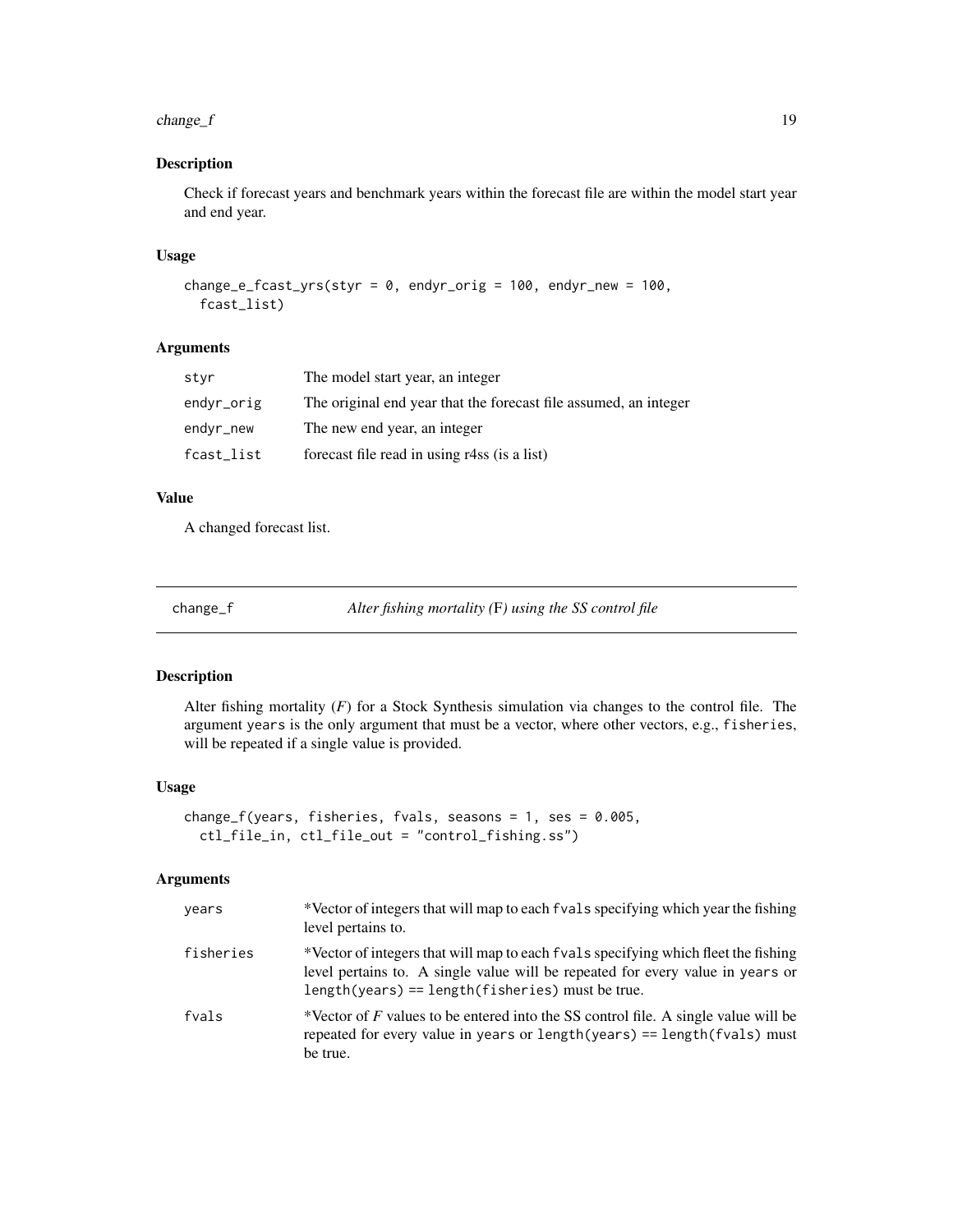| seasons      | Vector of seasons to be entered into the SS control file. A single value will be<br>repeated for every value in years or $length(years) == length(ses)$ must be<br>true. The default is 1, which will be applied to all fisheries in all years.                                     |
|--------------|-------------------------------------------------------------------------------------------------------------------------------------------------------------------------------------------------------------------------------------------------------------------------------------|
| ses          | Vector of fishing level standard errors (ses) to be entered into the SS control file.<br>A single value will be repeated for every value in years or $length(years) ==$<br>length (ses) must be true. The default is 0.005, which will be applied to all<br>fisheries in all years. |
| ctl_file_in  | A string providing the path to the input SS . ctl file.                                                                                                                                                                                                                             |
| ctl file out | A string providing the path to the output SS control file. If the value is NULL, the<br>file will not be written to the disk.                                                                                                                                                       |

#### Details

Using the control file depends on (1) the starter file is set up to read parameters from the control file rather than the par file and (2) the data file having a dummy catch entry for every year, fishery combination that will be specified in the control file. *F* values currently in the control file will be removed and the newly specified values will replace them. Users do not need to specify values for years in which there will be zero fishing because SS will be parameterized to assume no fishing in missing years.

The control file is currently read in using readLines but will eventually shift to using code specific to Stock Synthesis to alter a structured list. If used with [run\\_ss3sim](#page-60-1), the case file should be named F. A suggested (default) case letter is F.

## Value

Modified SS control file.

#### Which arguments to specifiy in case files

All function argument descriptions that start with an asterisk (\*) will be passed through the case files to [run\\_ss3sim](#page-60-1). If one of these arguments is not specified in a case file, then a value of NULL will be passed, which may or may not be an appropriate value. Other arguments will be ignored if specified.

#### Author(s)

Kelli Faye Johnson

#### See Also

Other change functions: [change\\_data](#page-11-1), [change\\_em\\_binning](#page-16-1), [change\\_e](#page-14-1), [change\\_f\\_par](#page-20-1), [change\\_o](#page-22-1), [change\\_retro](#page-26-1), [change\\_tv](#page-29-1)

#### Examples

```
d <- system.file(file.path("extdata", "models"), package = "ss3sim")
change_f(years = 1:50, fisheries = 1, fvals = 0.2,
 ctl_file_in = file.path(d, "cod-om", "codOM.ctl"),
 ctl_file_out = file.path(tempdir(), "control_fishing.ss"))
```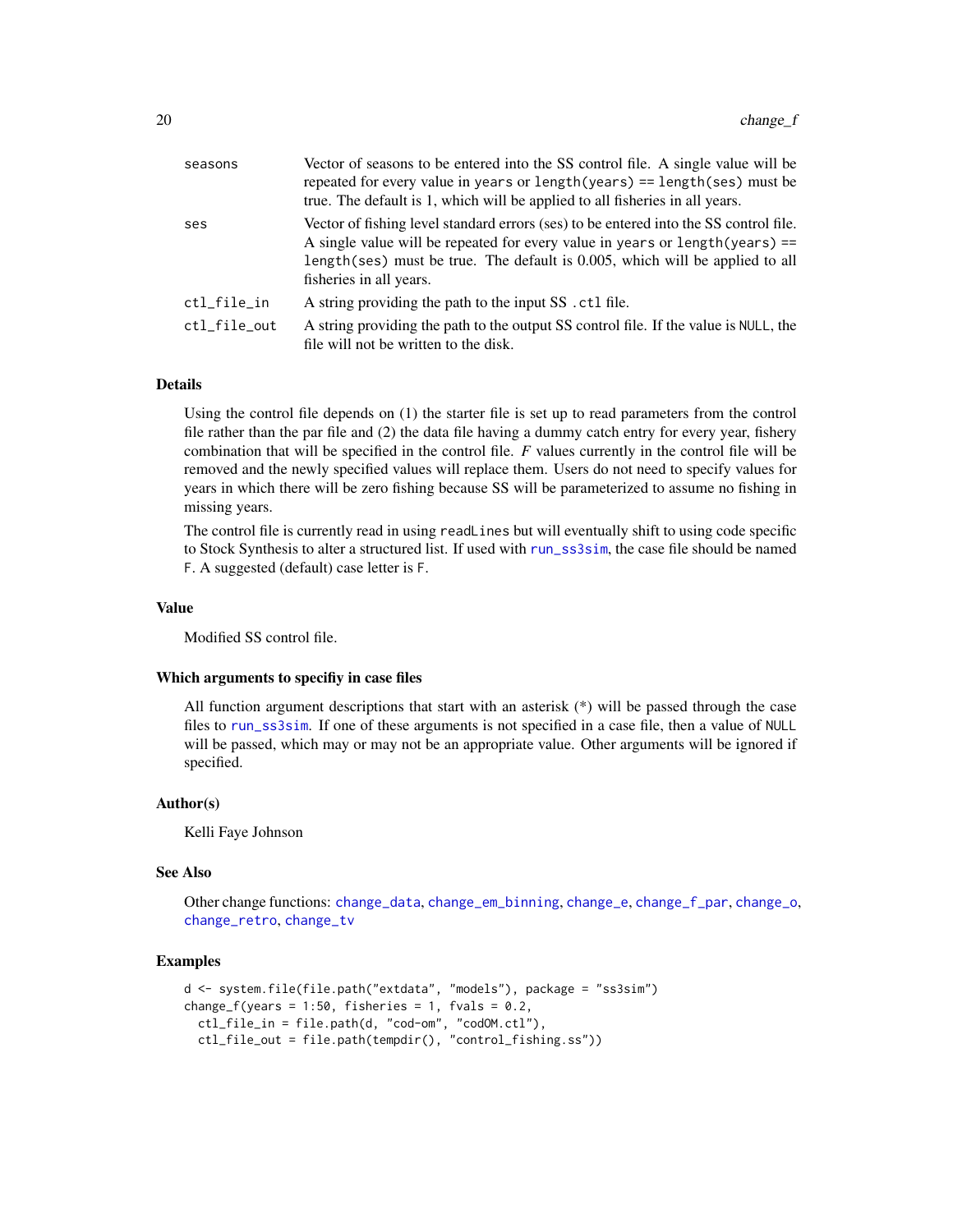<span id="page-20-1"></span><span id="page-20-0"></span>Takes an SS3 .par file and changes the *F* values for specified years. If used with [run\\_ss3sim](#page-60-1) the case file should be named F. A suggested (default) case letter is F.

## Usage

```
change_f_par(years, years_alter, fvals, par_file_in = "ss.par",
 par_file_out = "ss.par")
```
## Arguments

| years        | *Vector of years for which $F$ values are specified, if there is more than one<br>fleet or season the catches must be ordered by season: year: fishery (e.g., sea-<br>son1year1fishery1, season2year1fishery1, season1year2fishery1). The actual<br>vector does not have to correspond to true years but must be the correct length<br>(e.g., instead of $2000:2004$ you can use 1:5). Use this argument to create an<br>index to old values. years_alter will use values in this vector. For example,<br>with two seasons and one fishery that operates for 4 years you could use the<br>following: 1:8. |
|--------------|-----------------------------------------------------------------------------------------------------------------------------------------------------------------------------------------------------------------------------------------------------------------------------------------------------------------------------------------------------------------------------------------------------------------------------------------------------------------------------------------------------------------------------------------------------------------------------------------------------------|
| years_alter  | *Vector of years for the which $F$ values will be altered. If there is more than<br>one fishery or season, use the mapping system created in years because actual<br>year values cannot be recycled. For example, to change the second season of the<br>second year in the example above, use: 4.                                                                                                                                                                                                                                                                                                         |
| fvals        | *Vector of F values to be entered into ss. par file, where length (fvals) ==<br>length(years_alter) must be true.                                                                                                                                                                                                                                                                                                                                                                                                                                                                                         |
| par_file_in  | A string providing the path to the input SS . par file.                                                                                                                                                                                                                                                                                                                                                                                                                                                                                                                                                   |
| par_file_out | A string providing the path to the output SS . par file.                                                                                                                                                                                                                                                                                                                                                                                                                                                                                                                                                  |

#### Value

A modified SS3 .par file.

## Which arguments to specifiy in case files

All function argument descriptions that start with an asterisk (\*) will be passed through the case files to [run\\_ss3sim](#page-60-1). If one of these arguments is not specified in a case file, then a value of NULL will be passed, which may or may not be an appropriate value. Other arguments will be ignored if specified.

## Author(s)

Curry James Cunningham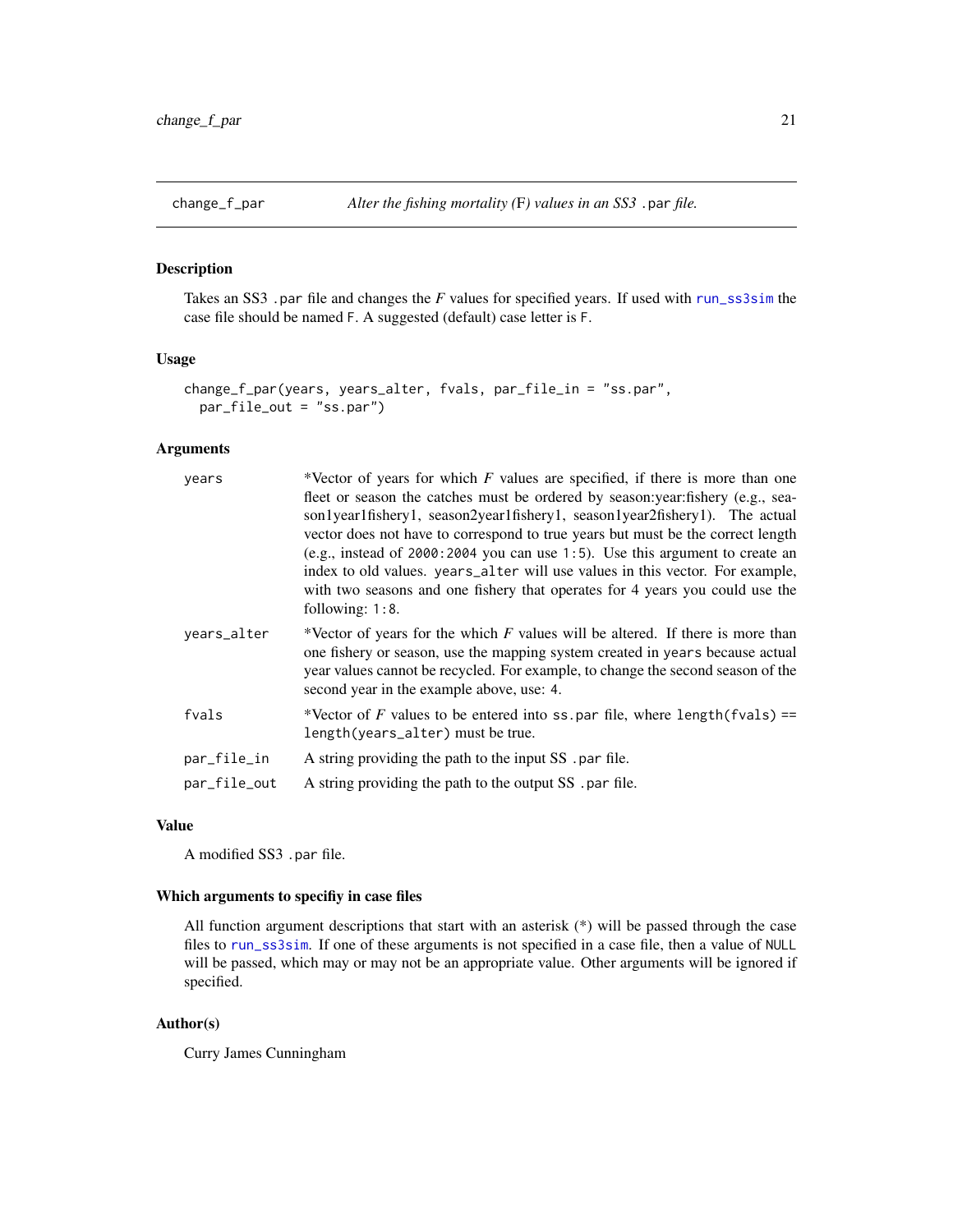## <span id="page-21-0"></span>See Also

Other change functions: [change\\_data](#page-11-1), [change\\_em\\_binning](#page-16-1), [change\\_e](#page-14-1), [change\\_f](#page-18-1), [change\\_o](#page-22-1), [change\\_retro](#page-26-1), [change\\_tv](#page-29-1)

## Examples

```
# Create a temporary folder for the output:
temp_path <- file.path(tempdir(), "ss3sim-f-example")
dir.create(temp_path, showWarnings = FALSE)
# Find the example .par file in the package data:
d <- system.file("extdata", package = "ss3sim")
par_file <- paste0(d, "/change_f/ss3.par")
change_f_par(years = 1:49, years_alter = 2, fvals = 9999, par_file_in =
par_file, par_file_out = paste0(temp_path, "/test.par"))
```
change\_lcomp\_constant *Set the robustification constant for length composition data.*

## **Description**

This function replaces the robustification value for length composition data in a .dat file that was read in using [SS\\_readdat](#page-0-0) with those specified in lcomp\_constant. It then writes a new file with name outfile into the working directory. If used with [run\\_ss3sim](#page-60-1) the case file should be named lcomp\_constant. A suggested case letter is C.

## Usage

```
change_lcomp_constant(lcomp_constant, dat_list, outfile = NULL)
```
## Arguments

|          | 1comp_constant *The new value to be used. Must be a numeric value, as a proportion. For<br>example 0.1 means 10 percent. See the SS3 manual for further information. A<br>NULL value indicates no action resulting in using the current value, and a value<br>of 0 will throw an error since that leads to an error when zeroes exist in the data. |
|----------|----------------------------------------------------------------------------------------------------------------------------------------------------------------------------------------------------------------------------------------------------------------------------------------------------------------------------------------------------|
| dat_list | Instead use a very small value like 1e-07.<br>An SS data list object as read in from SS_readdat in the r4ss package. Make<br>sure you select option section=2.                                                                                                                                                                                     |
| outfile  | A character string specifying the file name to use when writing the information<br>to the disk. The string must include the proper file extension. No file is written<br>using the default value of NULL, which leads to increased speed because writing<br>the file takes time and computing resources.                                           |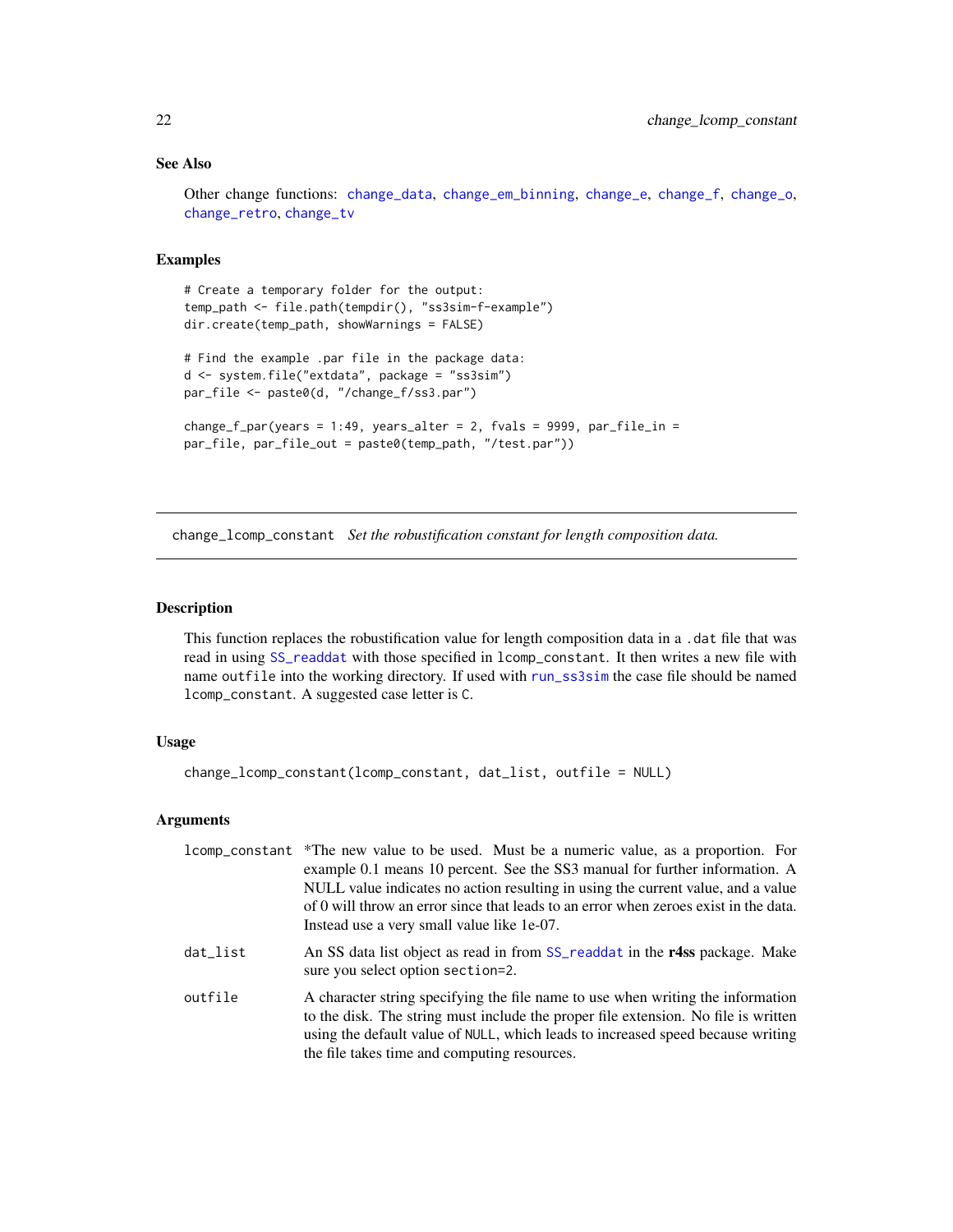#### <span id="page-22-0"></span>change\_o 23

## Details

The robustification constant is added to both the observed and expected proportions of length composition data, before being normalized internally. It is designed to help stabilize the model, but is unclear how and when to use it for optimal effect. The same value is used for all length data.

#### Value

A modified SS3 .dat file, and that file returned invisibly (for testing) as a vector of character lines.

#### Which arguments to specifiy in case files

All function argument descriptions that start with an asterisk  $(*)$  will be passed through the case files to [run\\_ss3sim](#page-60-1). If one of these arguments is not specified in a case file, then a value of NULL will be passed, which may or may not be an appropriate value. Other arguments will be ignored if specified.

#### Author(s)

Cole Monnahan

<span id="page-22-1"></span>change\_o *Methods to include parameters in an SS3operating model*

#### Description

change\_o takes an SS3 .ctlfile and implements parameter value changes that are NOT time varying. change\_o is specifically set up to work with an operating model .ctl file.

## Usage

```
change_o(change_o_list, ctl_file_in = "control.ss_new",
 ctl_file_out = "om.ctl", par_name = NULL, par_int = NULL,
 verbose = FALSE)
```
## Arguments

| change_o_list | *A list of named vectors. Names correspond to parameters in the operating<br>model and the vectors correspond to deviations. Alternatively, par_name and<br>par_init can be passed to this function.                                         |
|---------------|----------------------------------------------------------------------------------------------------------------------------------------------------------------------------------------------------------------------------------------------|
| ctl_file_in   | A string providing the path to the input SS . ctl file.                                                                                                                                                                                      |
| ctl_file_out  | A string providing the path to the output SS control file. If the value is NULL, the<br>file will not be written to the disk.                                                                                                                |
| par_name      | *A character vector of parameter names to pass in. NULL unless want to use<br>instead of change_o_list.                                                                                                                                      |
| par_int       | *A numeric vector of parameter initial values to pass in. NULL unless want to<br>use instead of change_o_list. Must have the same length and be in the same<br>order as par_names, as the names should correspond with their initial values. |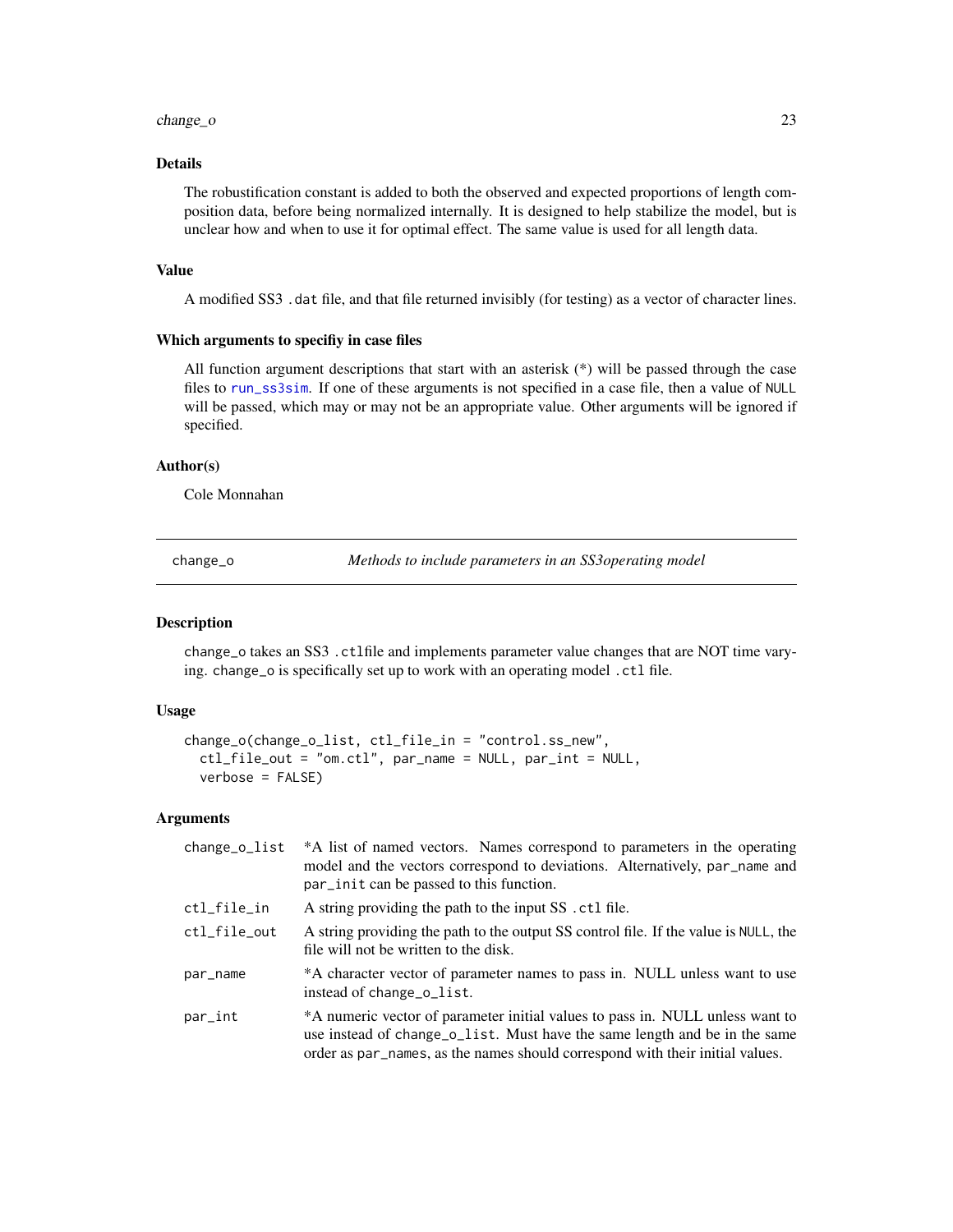<span id="page-23-0"></span>verbose When TRUE messages will be returned from the function. Often useful for debugging. The default is FALSE.

#### Value

The function creates modified versions of the .ctl files. The function also returns change\_o\_list invisibly.

#### Which arguments to specifiy in case files

All function argument descriptions that start with an asterisk (\*) will be passed through the case files to [run\\_ss3sim](#page-60-1). If one of these arguments is not specified in a case file, then a value of NULL will be passed, which may or may not be an appropriate value. Other arguments will be ignored if specified.

## Specifying the change\_o\_list

Parameters initial values will change according to the values passed to change  $o$  list. Each parameter should have a single value specified.

Parameter names must be unique and match the full parameter name in the .ctl file.

#### Passing arguments to change\_o through [run\\_ss3sim](#page-60-1)

(1) create a case file with an arbitrary letter not used elsewhere (anything but D, E, F, or R) and (2) include the line function\_type; change\_o in your case file. For example, you might want to use M for natural mortality, S for selectivity, or G for growth.

## Author(s)

Kathryn Doering

## See Also

Other change functions: [change\\_data](#page-11-1), [change\\_em\\_binning](#page-16-1), [change\\_e](#page-14-1), [change\\_f\\_par](#page-20-1), [change\\_f](#page-18-1), [change\\_retro](#page-26-1), [change\\_tv](#page-29-1)

change\_pop\_bin *Set up population length bin structure*

## Description

The population length bins in Stock Synthesis structure size data and empirical weight-at-age data. change\_pop\_bin changes the data file to contain specifications to create a vector (lengthbin method of 2) rather than the actual bins from the length data (length-bin method of 1) or an actual vector (length-bin method of 3).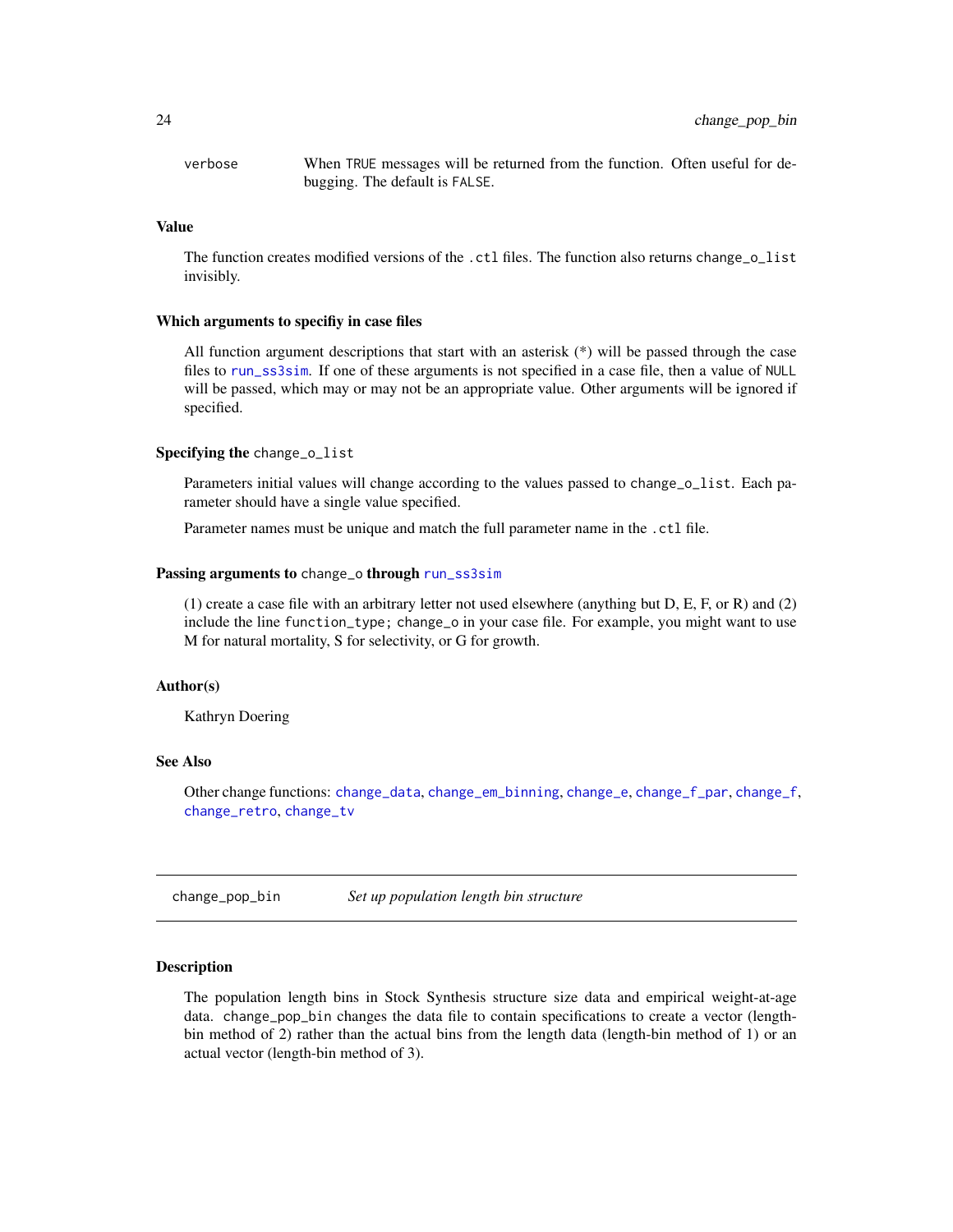#### <span id="page-24-0"></span>Usage

```
change_pop_bin(dat_list, binwidth = NULL, minimum_size = NULL,
 maximum_size = NULL, maximum_age = NULL)
```
## Arguments

| dat_list     | An SS data list object as read in from SS_readdat in the r4ss package. Make<br>sure you select option section=2.                                                                        |
|--------------|-----------------------------------------------------------------------------------------------------------------------------------------------------------------------------------------|
| binwidth     | A numeric value specifying the width of the size bins.                                                                                                                                  |
| minimum_size | The smallest size bin.                                                                                                                                                                  |
| maximum_size | The largest size bin.                                                                                                                                                                   |
| maximum_age  | The highest age. Used to structure the maximum age of the population and<br>the ageing-error matrix, which will be assumed to have no bias and maximum<br>precision for any added ages. |

## Details

The only required argument is dat\_list and the remaining arguments default to a value of NULL, which leads to the data file not being changed.

#### Value

A modified Stock Synthesis data file in list form. The list is only returned if it is assigned to an object.

change\_rec\_devs *Replace recruitment deviations*

## **Description**

This function replaces the recruitment deviations in the control file of a Stock Synthesis model with those specified in the argument recdevs. The new control file is then written to the disk if ctl\_file\_out is specified. It is imperative that the path provided in ctl\_file\_in be to a ss\_new file so change\_rec\_devs can properly determine where to place the recruitment deviations in the control file.

## Usage

```
change_rec_devs(recdevs, ctl_file_in,
  ctl_file_out = "control_recruitment.ss")
```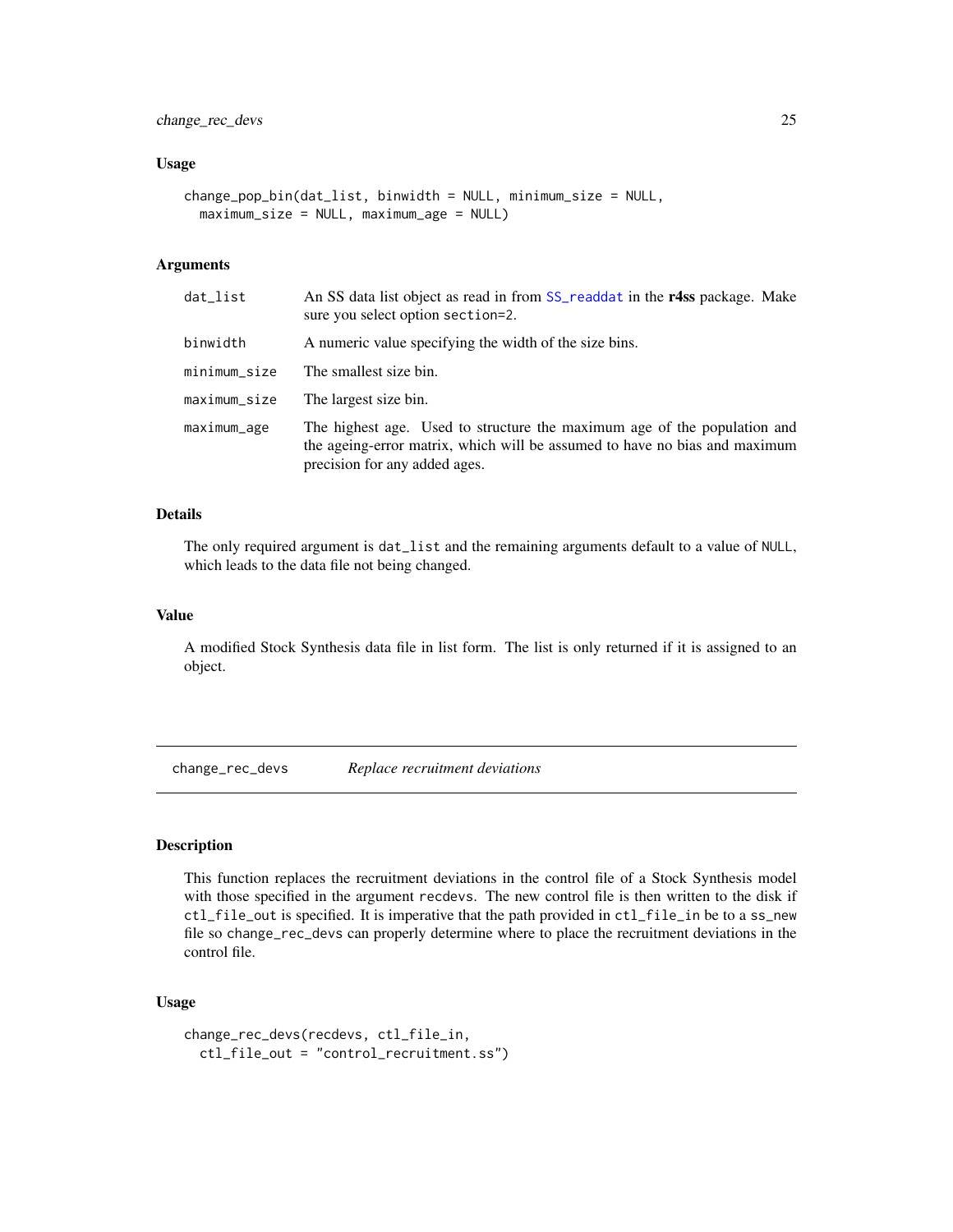## <span id="page-25-0"></span>Arguments

| recdevs      | A vector of recruitment deviations to be entered into the SS control file. The<br>vector must be the same length as the vector of recruitment deviations that are<br>commented out in the ss_new control file. This vector can be found by searching<br>for # all recruitment deviations within the file. If a single value is provided<br>instead of a vector, the value will be repeated for every recruitment deviation in<br>the model. Alternatively, users can supply a named vector with each name being<br>a year of the model. Missing years will be filled in with values of zero. |
|--------------|----------------------------------------------------------------------------------------------------------------------------------------------------------------------------------------------------------------------------------------------------------------------------------------------------------------------------------------------------------------------------------------------------------------------------------------------------------------------------------------------------------------------------------------------------------------------------------------------|
| ctl_file_in  | A string providing the path to the input SS . ctl file.                                                                                                                                                                                                                                                                                                                                                                                                                                                                                                                                      |
| ctl_file_out | A string providing the path to the output SS control file. If the value is NULL, the<br>file will not be written to the disk.                                                                                                                                                                                                                                                                                                                                                                                                                                                                |

## Details

This function does not need to be specified in a case file if you are running an ss3sim simulation using [run\\_ss3sim](#page-60-1).

## Value

A modified SS control file.

#### Author(s)

Kelli Faye Johnson

## Examples

```
d <- system.file(file.path("extdata", "models"), package = "ss3sim")
change_rec_devs(recdevs = rlnorm(101),
  ctl_file_in = file.path(d, "cod-om", "codOM.ctl"),
  ctl_file_out = file.path(tempdir(), "control_recdevs.ss"))
# Change the recruitment deviations in years 2:11
change_rec_devs(recdevs = setNames(rlnorm(10), 2:11),
  ctl_file_in = file.path(d, "cod-om", "codOM.ctl"),
  ctl_file_out = file.path(tempdir(), "control_recdevsInitial.ss"))
sapply(dir(tempdir(), pattern = "control_.+ss", full.names = TRUE), unlink)
```
change\_rec\_devs\_par *Replace recruitment deviations*

#### Description

This function replaces the recruitment deviations in the ss.par file with those specified in recdevs\_new, as well as a comment (for debugging). It then writes a new file with name par\_file\_out into the working directory.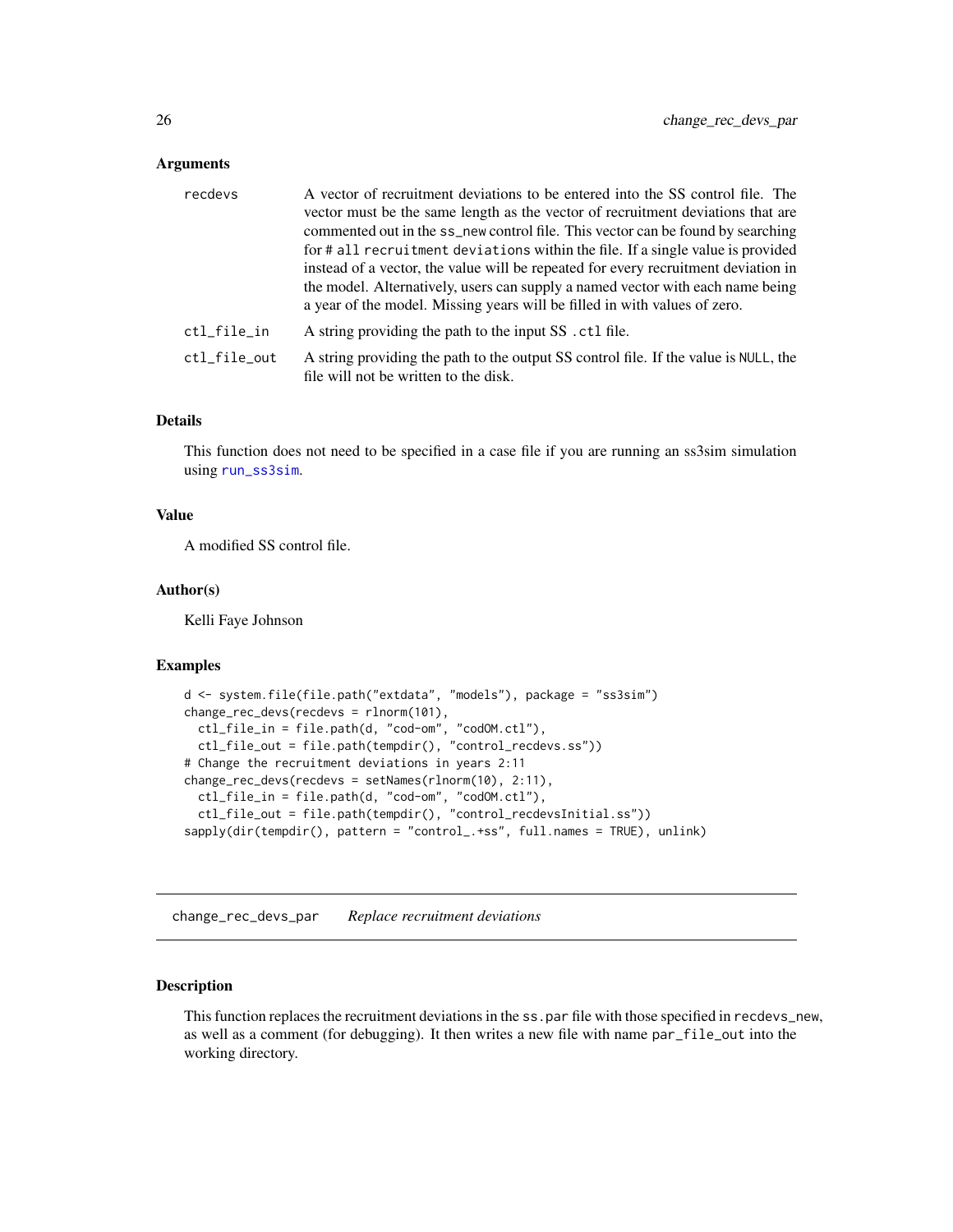## <span id="page-26-0"></span>change\_retro 27

## Usage

```
change_rec_devs_par(recdevs_new, par_file_in = "ss.par",
 par_file_out = "ss.par")
```
## Arguments

| recdevs new  | A vector of new recruitment deviations.                  |
|--------------|----------------------------------------------------------|
| par_file_in  | A string providing the path to the input SS . par file.  |
| par_file_out | A string providing the path to the output SS . par file. |

#### Details

This function does not need to be specified in a case file if you are running and ss3sim simulation through case files with [run\\_ss3sim](#page-60-1).

## Value

A modified SS3 .par file.

#### Author(s)

Cole Monnahan

<span id="page-26-1"></span>change\_retro *Alter a starter file for a retrospective analysis*

## Description

A retrospective analysis tests the effect of peeling back the number of operating model years observable to the estimation model. This function alters the SS3 starter file to run a retrospective analysis. If used with [run\\_ss3sim](#page-60-1) the case file should be named R. A suggested (default) case letter is R.

## Usage

```
change_retro(str_file_in = "starter.ss", str_file_out = "starter.ss",
 retro_vr = 0
```
## Arguments

| str_file_in  | A string providing the path to the input SS starter, ss file.                    |
|--------------|----------------------------------------------------------------------------------|
| str_file_out | A string providing the path to the output SS starter. ss file.                   |
| retro_vr     | *Which retrospective year to enter into the starter file. Should be 0 (no retro- |
|              | spective analysis) or a negative value.                                          |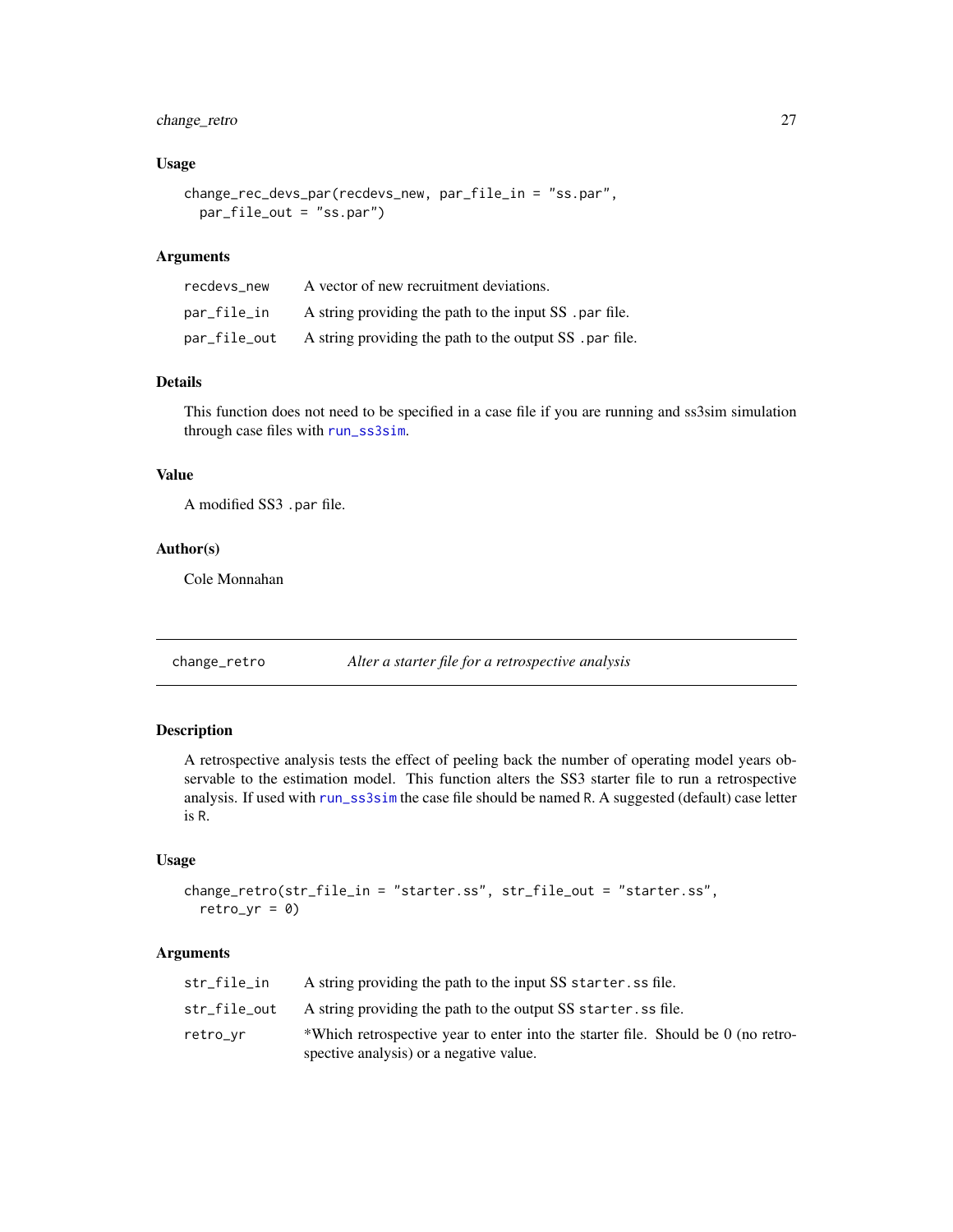## Details

Note that the starter file is set up to run a single retrospective run. Therefore, if you would like to run retrospective analyses for, say, 0, 1, 2, 3, 4, and 5 years, you will need to use this function to adjust the starter file 6 separate times.

## Value

A modified SS3 starter file.

#### Which arguments to specifiy in case files

All function argument descriptions that start with an asterisk  $(*)$  will be passed through the case files to [run\\_ss3sim](#page-60-1). If one of these arguments is not specified in a case file, then a value of NULL will be passed, which may or may not be an appropriate value. Other arguments will be ignored if specified.

#### Author(s)

Sean C. Anderson

## See Also

Other change functions: [change\\_data](#page-11-1), [change\\_em\\_binning](#page-16-1), [change\\_e](#page-14-1), [change\\_f\\_par](#page-20-1), [change\\_f](#page-18-1), [change\\_o](#page-22-1), [change\\_tv](#page-29-1)

## Examples

```
# Create a temporary folder for the output:
temp_path <- file.path(tempdir(), "ss3sim-retro-example")
dir.create(temp_path, showWarnings = FALSE)
# Locate the package data:
starterfile <- system.file("extdata", "models", "cod-om",
 "starter.ss", package = "ss3sim")
# No retrospective analysis:
change_retro(starterfile, paste0(temp_path, "/retro-0-starter.ss"),
retroyr = 0# A retrospective analysis of 5 years:
change_retro(starterfile, paste0(temp_path, "/retro-5-starter.ss"),
retroyr = -5)
```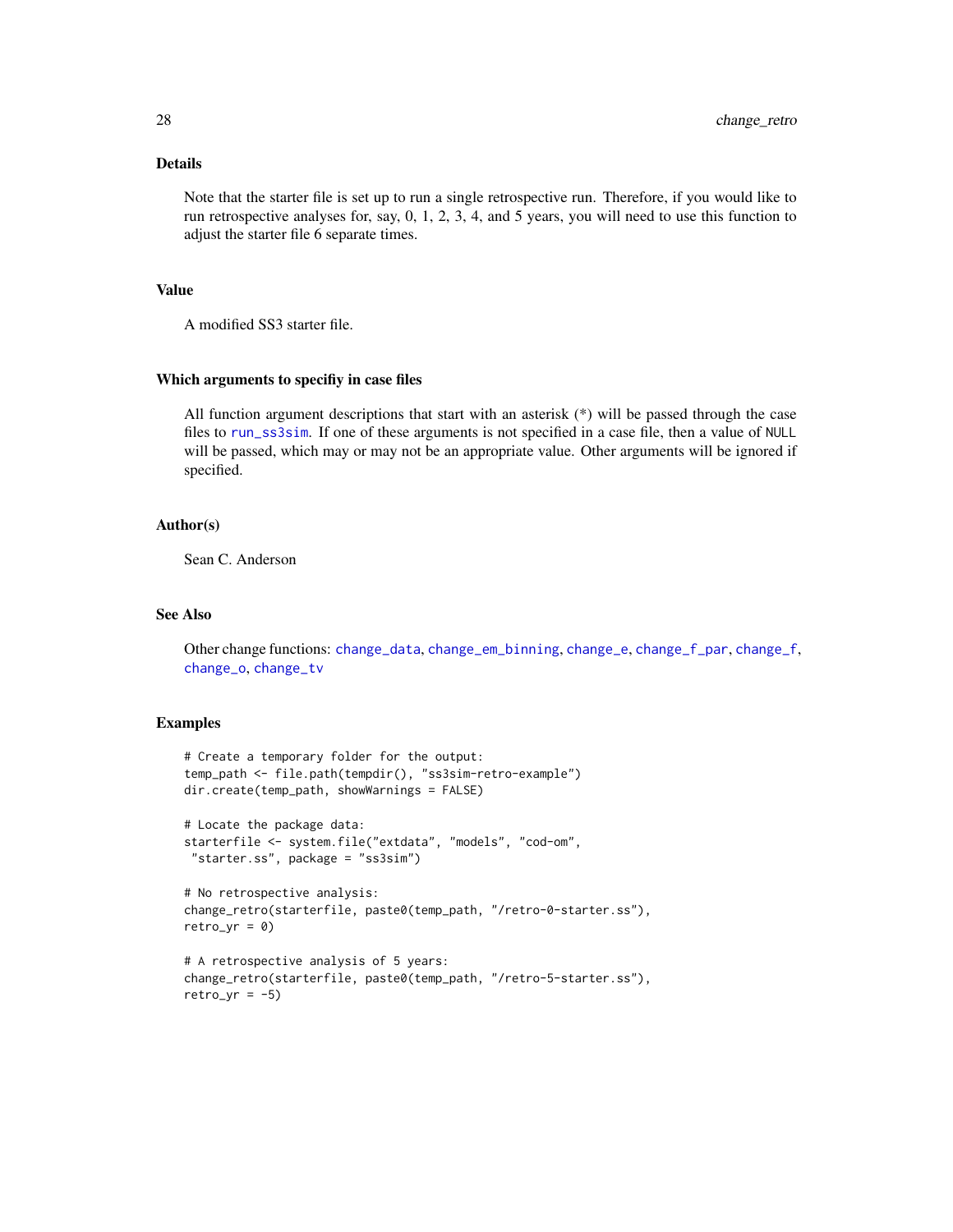*Replace tail compression value for length composition data.*

## <span id="page-28-0"></span>Description

This function replaces the tail compression value for length composition data in a .dat file that was read in using [SS\\_readdat](#page-0-0) with those specified in tail\_compression. It then writes a new file with name dat\_file\_out into the working directory. If used with [run\\_ss3sim](#page-60-1) the case file should be named tail\_compression. A suggested case letter is T.

#### Usage

```
change_tail_compression(tail_compression, dat_list, outfile = NULL)
```
#### Arguments

tail\_compression

|          | *The new tail_compression value to be used. Must be a numeric value, as a<br>proportion. For example 0.1 means 10 percent. See the SS3 manual for further<br>information. A NULL value indicates no action, a negative value indicates to<br>SS3 to ignore it (not use that feature).                    |
|----------|----------------------------------------------------------------------------------------------------------------------------------------------------------------------------------------------------------------------------------------------------------------------------------------------------------|
| dat_list | An SS data list object as read in from SS_readdat in the r4ss package. Make<br>sure you select option section=2.                                                                                                                                                                                         |
| outfile  | A character string specifying the file name to use when writing the information<br>to the disk. The string must include the proper file extension. No file is written<br>using the default value of NULL, which leads to increased speed because writing<br>the file takes time and computing resources. |

## Value

A modified SS3 .dat file, and that file returned invisibly (for testing) as a vector of character lines.

#### Which arguments to specifiy in case files

All function argument descriptions that start with an asterisk (\*) will be passed through the case files to [run\\_ss3sim](#page-60-1). If one of these arguments is not specified in a case file, then a value of NULL will be passed, which may or may not be an appropriate value. Other arguments will be ignored if specified.

## Author(s)

Cole Monnahan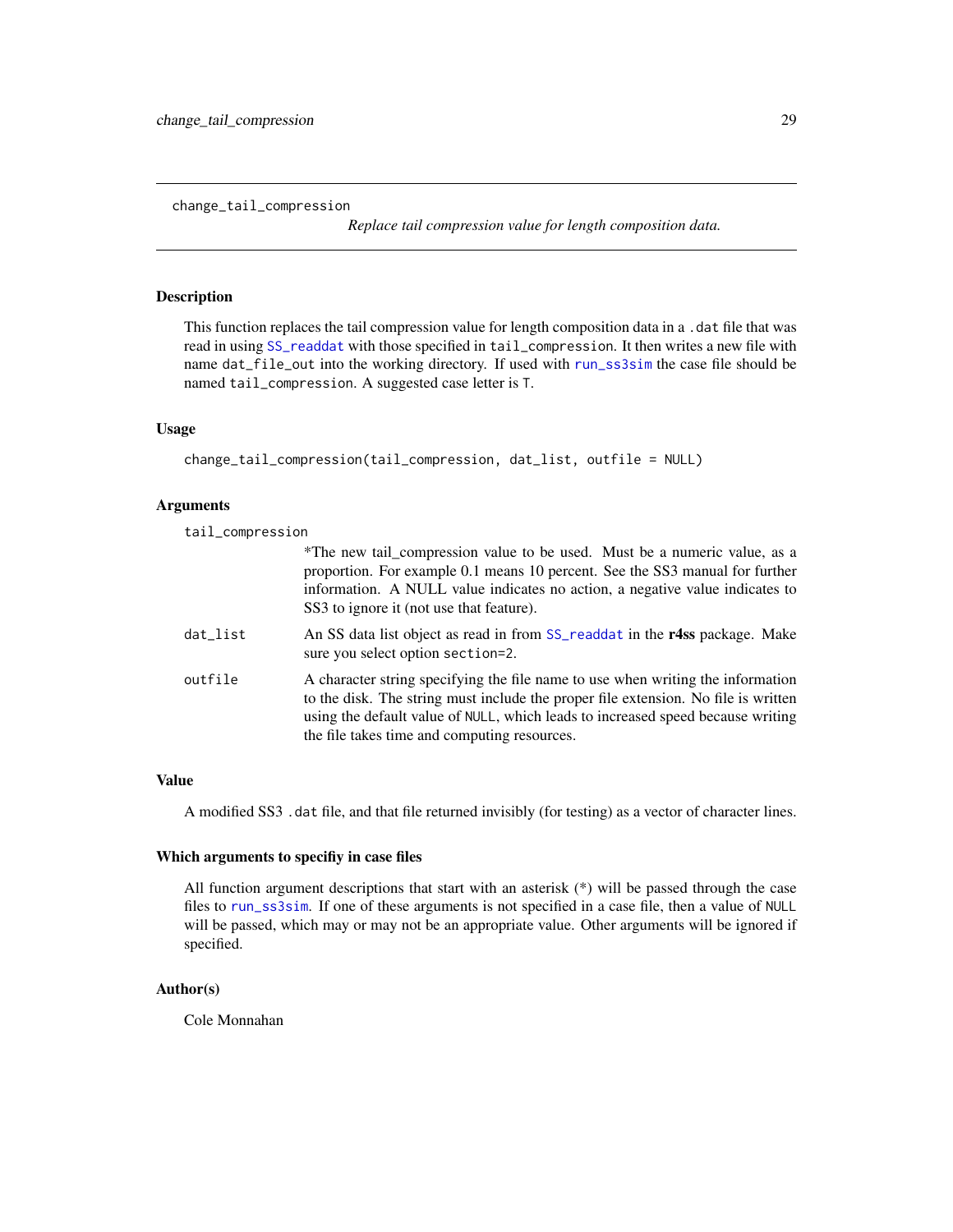<span id="page-29-1"></span><span id="page-29-0"></span>

change\_tv takes SS3 .ctl, .par, and .dat files and implements time-varying parameters using environmental variables. change\_tv is specifically set up to work with an operating model .ctl file.

#### Usage

```
change_tv(change_tv_list, ctl_file_in = "control.ss_new",
  ctl_file_out = "om.ctl", dat_file_in = "ss3.dat",
  dat_file_out = "ss3.dat")
```
## Arguments

|              | change_tv_list *A list of named vectors. Names correspond to parameters in the operating<br>model that currently do not use environmental deviations and the vectors corre-<br>spond to deviations. See the section "Specifying the change_tv_list" below<br>for help on specifying this argument. |
|--------------|----------------------------------------------------------------------------------------------------------------------------------------------------------------------------------------------------------------------------------------------------------------------------------------------------|
| ctl_file_in  | A string providing the path to the input SS . ctl file.                                                                                                                                                                                                                                            |
| ctl_file_out | A string providing the path to the output SS control file. If the value is NULL, the<br>file will not be written to the disk.                                                                                                                                                                      |
| dat_file_in  | A string providing the path to the input SS . dat file.                                                                                                                                                                                                                                            |
| dat file out | A string providing the path to the output SS . dat file.                                                                                                                                                                                                                                           |
|              |                                                                                                                                                                                                                                                                                                    |

#### Details

Although there are three ways to implement time-varying parameters within SS3, ss3sim and change\_tv only use the environmental variable option. Within SS3, time-varying parameters work on an annual time-step. Thus, for models with multiple seasons, the time-varying parameters will remain constant for the entire year.

The ctl\_file\_in argument needs to be a .ss\_new file because the documentation in .ss\_new files are automated and standardized. This function takes advantage of the standard documentation the .ss\_new files to determine which lines to manipulate and where to add code in the .ctl, .par, and .dat files, code that is necessary to implement time-varying parameters.

ss3sim uses annual recruitment deviations and may not work with a model that ties recruitment deviations to environmental covariates. If you need to compare the environment to annual recruitment deviations, the preferred option is to transform the environmental variable into an age 0 pre-recruit survey. See page 55 of the SS3 version 3.24f manual for more information.

#### Value

The function creates modified versions of the .ctl and .dat files if ctl\_file\_out and dat\_file\_out are not NULL. The function also returns a list of the modified .ctl and .dat R objects invisibly.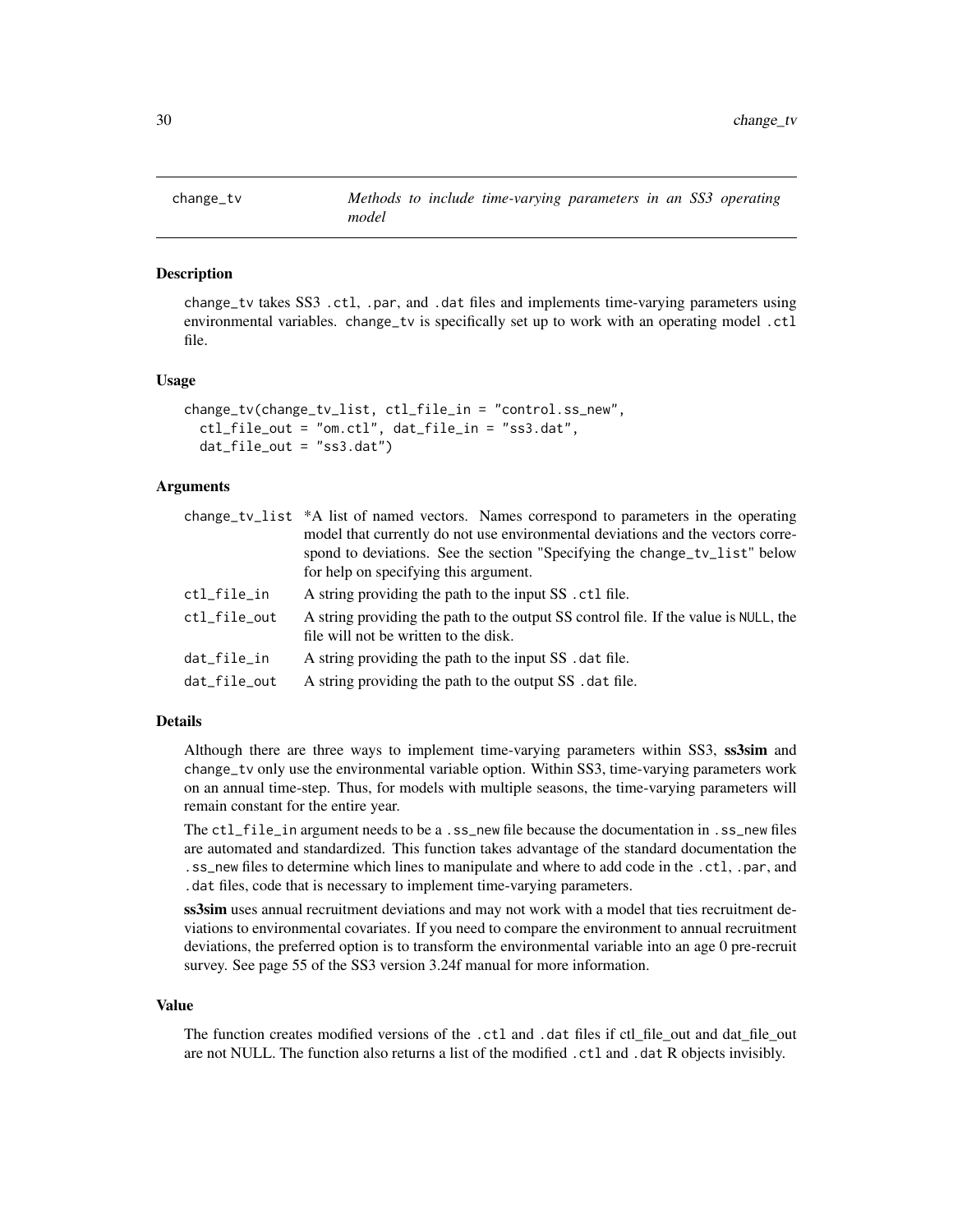#### change\_tv 31

#### Which arguments to specifiy in case files

All function argument descriptions that start with an asterisk  $(*)$  will be passed through the case files to [run\\_ss3sim](#page-60-1). If one of these arguments is not specified in a case file, then a value of NULL will be passed, which may or may not be an appropriate value. Other arguments will be ignored if specified.

## Specifying the change\_tv\_list

Parameters will change to vary with time according to the vectors of deviations passed to change\_tv\_list. Vectors of deviations, also referred to as environmental data, must have a length equal to endyr-startyr+1, where endyr and startyr are specified the .dat file. Specify years without deviations as zero.

Parameter names must be unique and match the full parameter name in the .ctl file. Names for stock recruit parameters must contain "devs", "R0", or "steep", and only one stock recruit parameter can be time-varying per model.

This feature will include an \*additive\* functional linkage between environmental data and the parameter where the link parameter is fixed at a value of one and the par value is specified in the .par file:  $par'[y] = par + link * env[y]$ .

For catchability (q) the \*additive\* functional linkage is implemented on the log scale:  $ln(q'[y]) =$  $ln(q) + link * env[y]$ 

#### Passing arguments to change\_tv through [run\\_ss3sim](#page-60-1)

(1) create a case file with an arbitrary letter not used elsewhere (anything but D, E, F, or R) and (2) include the line function\_type; change\_tv in your case file. For example, you might want to use M for natural mortality, S for selectivity, or G for growth.

#### Author(s)

Kotaro Ono, Carey McGilliard, Kelli Johnson, and Kathryn Doering

#### See Also

Other change functions: [change\\_data](#page-11-1), [change\\_em\\_binning](#page-16-1), [change\\_e](#page-14-1), [change\\_f\\_par](#page-20-1), [change\\_f](#page-18-1), [change\\_o](#page-22-1), [change\\_retro](#page-26-1)

#### Examples

```
## Not run:
# Create a temporary folder for the output and set the working directory:
temp_path <- file.path(tempdir(), "ss3sim-tv-example")
dir.create(temp_path, showWarnings = FALSE)
wd <- getwd()
setwd(temp_path)
on.exit(setwd(wd), add = TRUE)
d <- system.file("extdata", package = "ss3sim")
om <- file.path(d, "models", "cod-om")
dir.create("cod-om")
file.copy(om, ".", recursive = TRUE)
```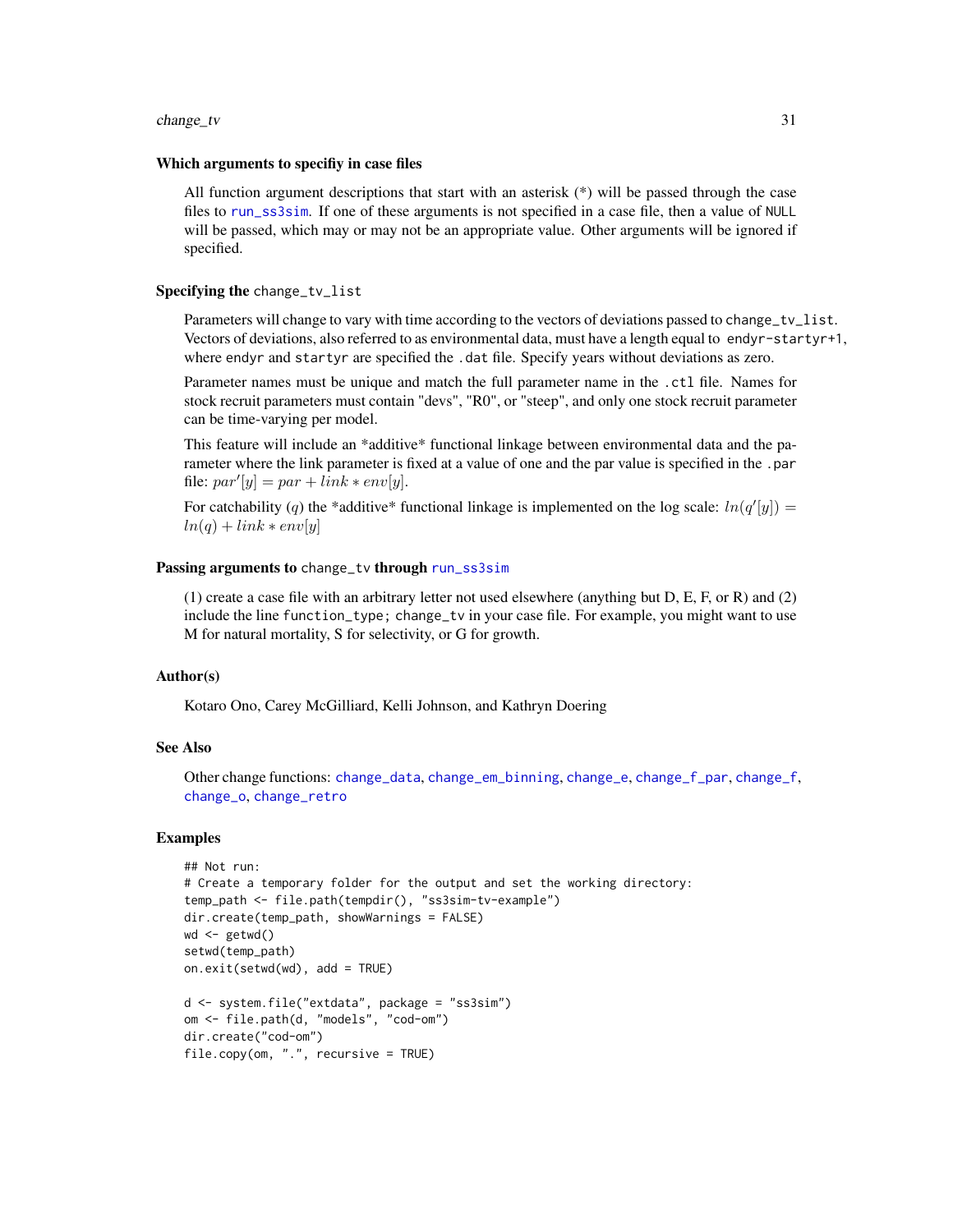```
setwd("cod-om")
change_tv(change_tv_list =
           list("NatM_p_1_Fem_GP_1" = c(rep(0, 20), rep(.1, 80)),"SR_BH_steep"=rnorm(100, 0, 0.05)),
         ctl_file_in = "codOM.ctl",
         ctl_file_out = "example.ctl",
         dat_file_in = "codOM.dat",
         dat_file_out = "example.dat")
# Clean up:
unlink("cod-om", recursive = TRUE)
## End(Not run)
```
check\_data *Check that the SS data file looks correct*

## Description

Check that the SS data file looks correct

#### Usage

check\_data(x)

#### Arguments

x An SS data list object as read in by [SS\\_readdat](#page-0-0).

check\_data\_str\_range *Check input arguments for data*

## Description

Check that the param list inputs have correct structure and range given an associated data file.

#### Usage

```
check_data_str_range(all_params, dat_list)
```
## Arguments

| all_params | A named list of the parameters containing at a minimum year and fleet values |
|------------|------------------------------------------------------------------------------|
| dat_list   | An SS data list object as read in by SS_readdat.                             |

<span id="page-31-0"></span>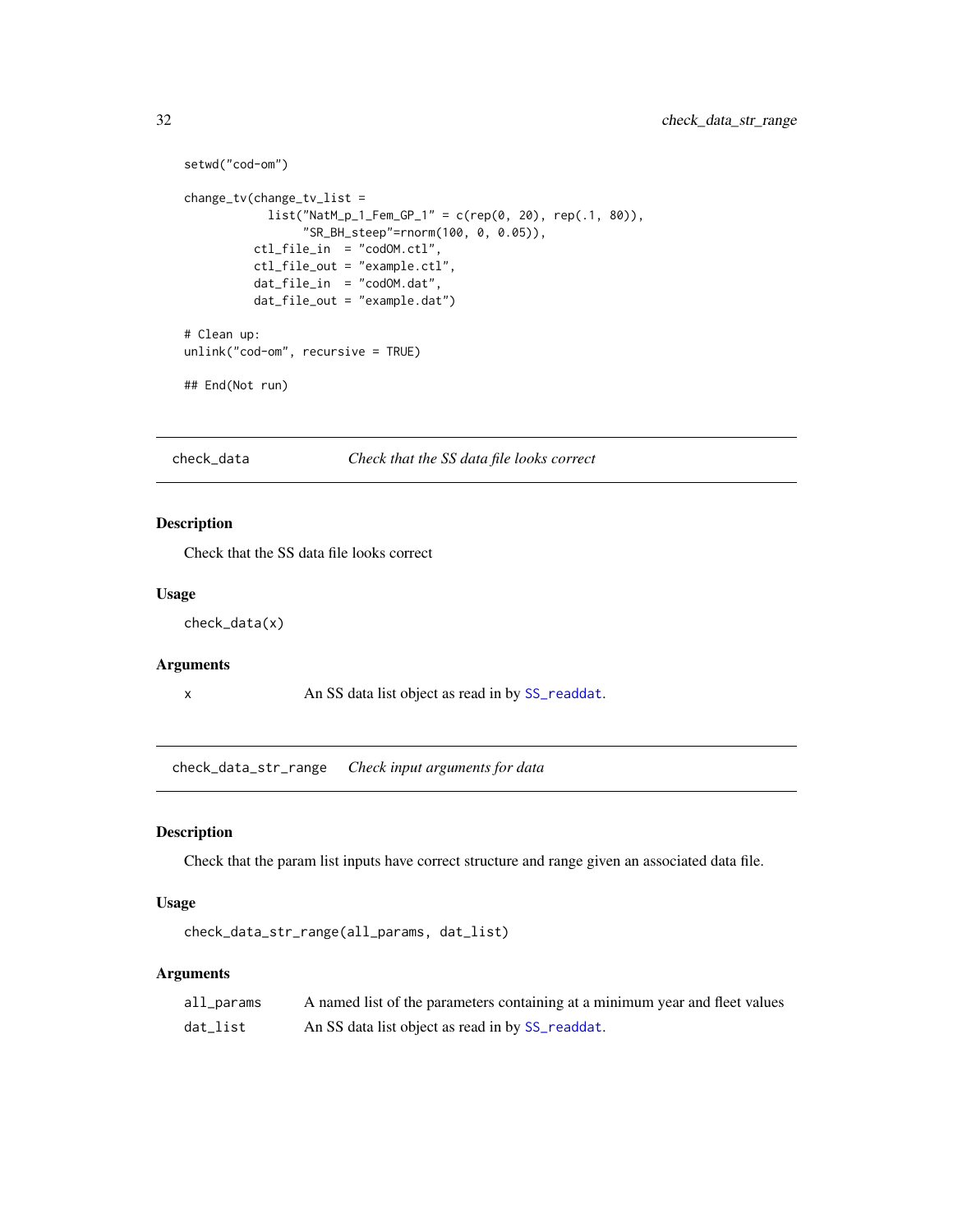<span id="page-32-0"></span>

Removes all of the unwanted output files from the specified directory.

#### Usage

```
cleanup_ss3(dir_name, clean_vector = c("admodel.*", "ss3.eva",
  "fmin.log", "*.rpt", "variance", "ss3.b0*", "ss3.p0*", "ss3.r0*",
  "ss3.bar", "ss3.cor", "ss3.log", "ss3.rep", "checkup.sso",
  "cumreport.sso", "derived_posteriors.sso ", "echoinput.sso",
  "parmtrace.sso", "posterior_vectors.sso", "posteriors.sso",
  "rebuild.sso", "sis_table.sso", "data.ss_new", "forecast.ss_new",
  "control.ss_new", "starter.ss_new", "wtatage.ss_new"))
```
## Arguments

| dir_name     | The directory of interest, the function ignores case (i.e. names can be specified<br>as lower or upper case)                  |
|--------------|-------------------------------------------------------------------------------------------------------------------------------|
| clean_vector | A vector of characters specifying the unwanted files to be removed. The function<br>allows the use of wildcards $(i.e. "*)$ . |

## Author(s)

Kelli Johnson

<span id="page-32-1"></span>

| clean data | Given sampling arguments remove ("clean") all data in a .dat file that |
|------------|------------------------------------------------------------------------|
|            | <i>is not specified</i>                                                |

## Description

This prepares a .dat file to be used by an EM, whereas before it may have had leftover data from sampling purposes. See examples in [change\\_data](#page-11-1).

#### Usage

```
clean_data(dat_list, index_params = NULL, lcomp_params = NULL,
  agecomp_params = NULL, calcomp_params = NULL,
  mlacomp_params = NULL, verbose = FALSE)
```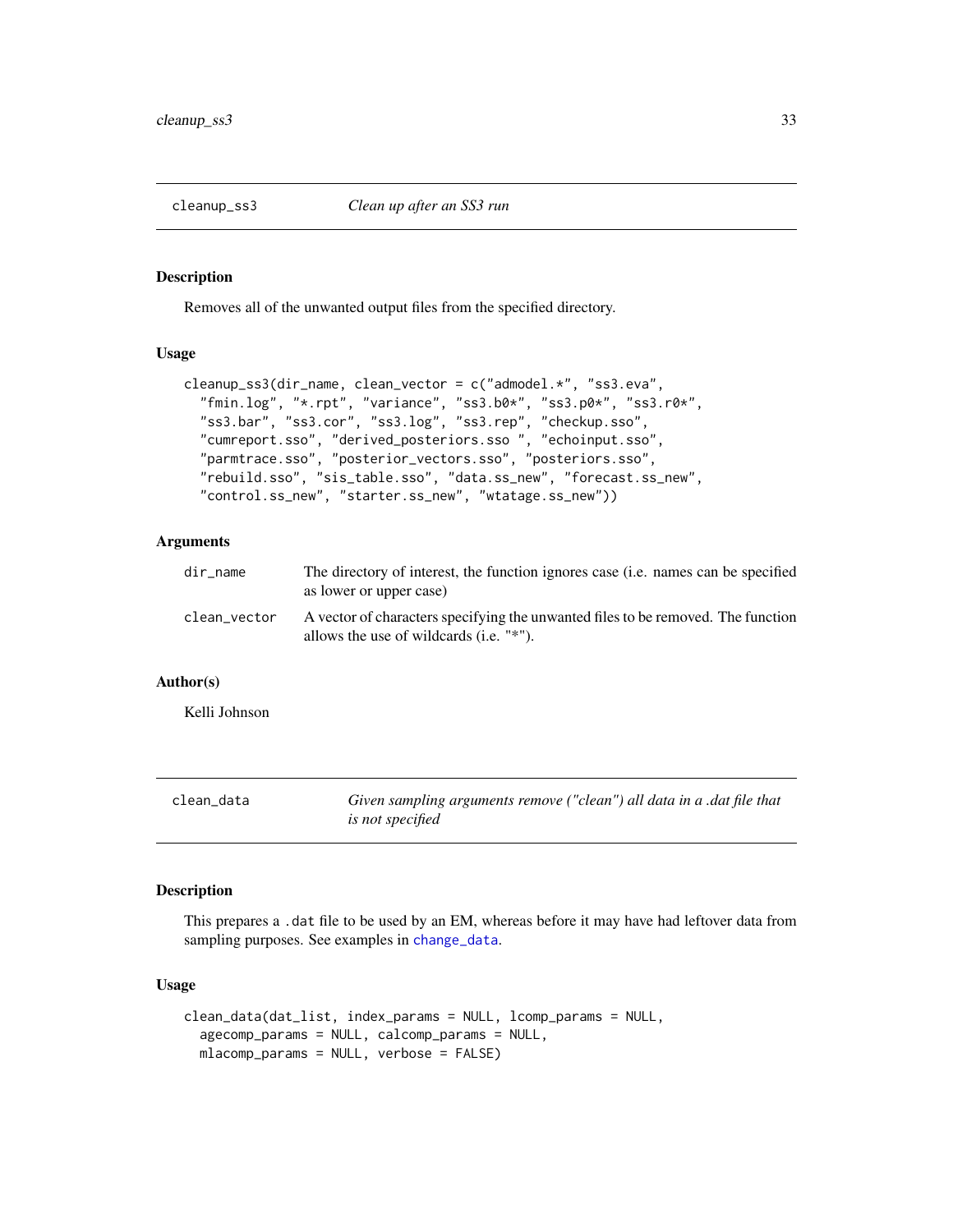## <span id="page-33-0"></span>Arguments

| dat_list     | An SS data list object as read in from SS_readdat in the r4ss package. Make<br>sure you select option section=2. |
|--------------|------------------------------------------------------------------------------------------------------------------|
| index_params | Named lists containing the arguments for sample_index.                                                           |
| lcomp_params | Named lists containing the arguments for sample_lcomp.                                                           |
|              | agecomp_params Named lists containing the arguments for sample_agecomp.                                          |
|              | calcomp params Named lists containing the arguments for sample calcomp.                                          |
|              | mlacomp_params Named lists containing the arguments for sample_mlacomp.                                          |
| verbose      | When TRUE it will print a message when rows are deleted.                                                         |

## Value

An invisible cleaned data list as an object.

## Note

This function does not write the result to file.

## Author(s)

Cole Monnahan

## See Also

calculate\_data\_units, change\_data

Other sampling functions: [sample\\_agecomp](#page-63-1), [sample\\_calcomp](#page-65-1), [sample\\_index](#page-68-1), [sample\\_lcomp](#page-70-1), [sample\\_mlacomp](#page-72-1), [sample\\_wtatage](#page-74-1)

| copy_ss3models | Copy the operating and estimation models and create a folder struc- |
|----------------|---------------------------------------------------------------------|
|                | ture                                                                |

## Description

Copy the operating and estimation models and create a folder structure

## Usage

```
copy_ss3models(model_dir, scenarios, iterations = 1:100, type = c("om",
  "em"))
```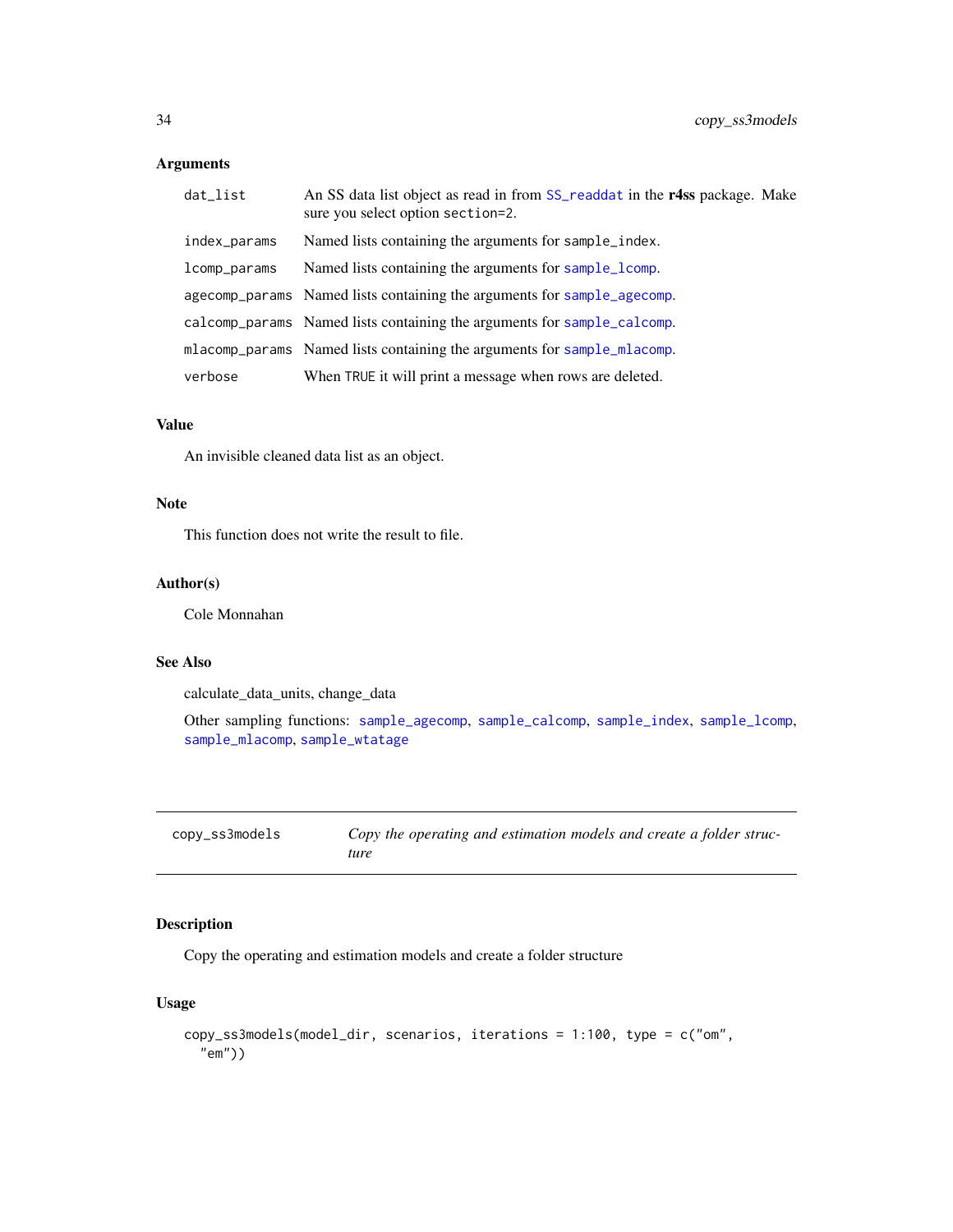## <span id="page-34-0"></span>create\_argfiles 35

#### Arguments

| model_dir  | A directory containing the operating or estimation model. Each folder should be<br>named according to a scenario ID. (See the vignette vignette ("ss3sim-vignette")<br>or get_caseargs for details on the scenario ID format.) |
|------------|--------------------------------------------------------------------------------------------------------------------------------------------------------------------------------------------------------------------------------|
| scenarios  | Which scenarios to copy to. Supply a vector of character elements.                                                                                                                                                             |
| iterations | A numeric vector of the iterations to copy to. The function will create the folders<br>as needed.                                                                                                                              |
| type       | Are you copying operating or estimation models? This affects whether the<br>model folder gets named "om" or "em"                                                                                                               |

## Value

An invisible boolean for whether that iteration already existed. A set of nested folders starting with the scenario ID, then the iterations, then "om" or "em", and then the SS model files.

#### Author(s)

Sean Anderson, Kelli Johnson

## Examples

```
# Locate the package data:
om_folder <- system.file("extdata", "models", "cod-om", package =
  "ss3sim")
# Copy the operating model:
copy_ss3models(model_dir = om_folder, type = "om", iterations =
  1:3, scenarios = "D0-F0-testing")
# Now look at your working directory in your file system
# Copy the estimation model with two scenario IDs:
copy_ss3models(model_dir = om_folder, type = "em", iterations = 1:2,
  scenarios = c("D1-F0-testing", "D2-F0-testing"))
# (Note that all the scenario argument does here is affect the
# folder names.)
# Clean up:
unlink("D0-F0-testing", recursive = TRUE)
unlink("D1-F0-testing", recursive = TRUE)
unlink("D2-F0-testing", recursive = TRUE)
```
## create\_argfiles *Create template argument input files*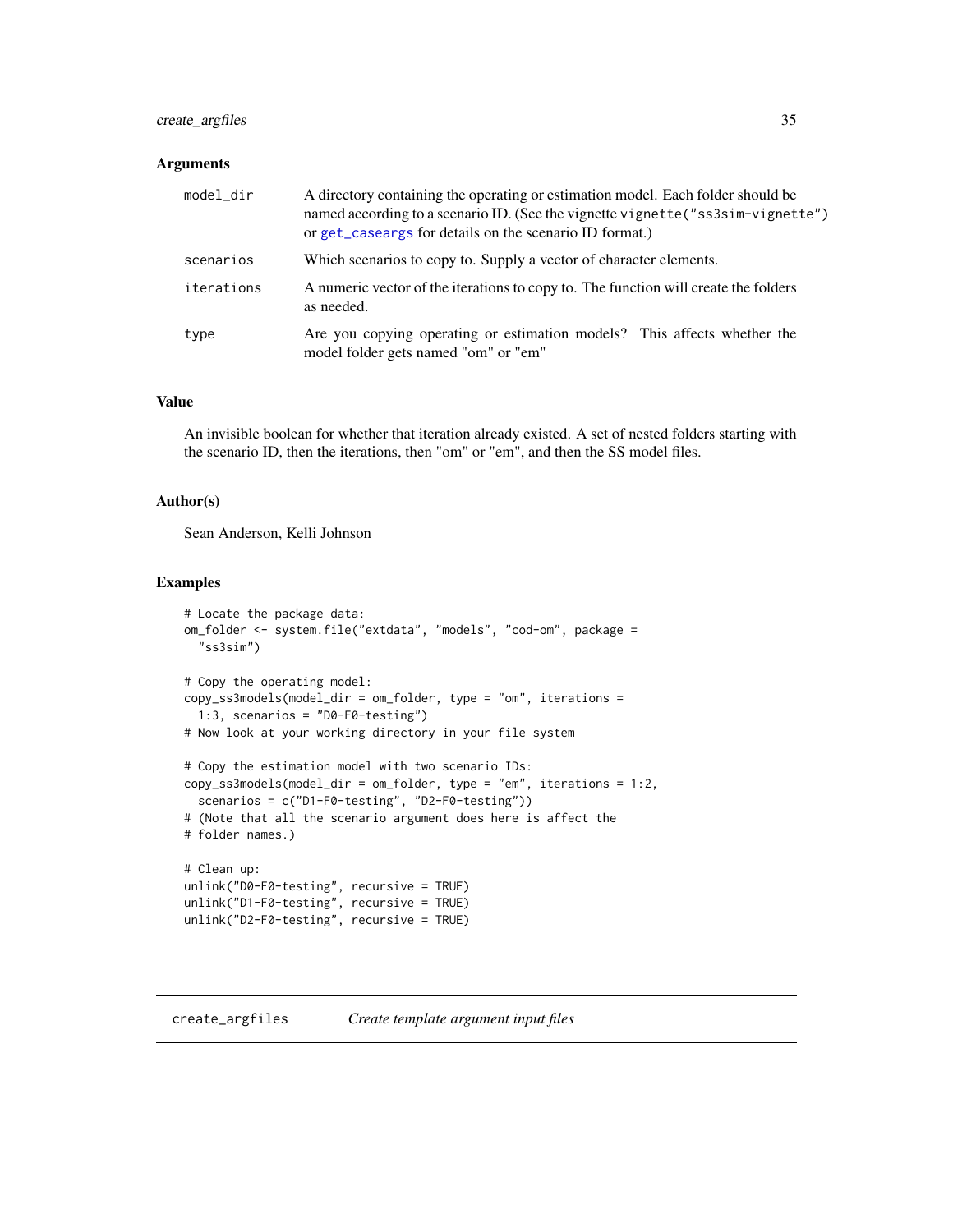Creates template input files based on the argument lists for specified functions. Look in your working directory for the template files. Change the case ID number (defaults to  $\theta$ ) and the species identifier to a three letter identifier. To use one of the built-in model setups, use one of cod, sar, or fla for cod, sardine, or flatfish. An example filename would be M1-sar.txt or lcomp2-fla.txt.

## Usage

```
create_argfiles(functions = c(`lcomp0-spp` = "sample_lcomp",
  `agecomp0-spp` = "sample_agecomp", `index0-spp` = "sample_index",
  `F0-spp` = "change_f", `R0-spp` = "change_retro", `E0-spp` = "change_e",
  'X0-spp' = "change_tv"), ext = ".txt", delim = "; ",
  ignore = c("file", "dir", "make.plot"), ...)
```
## Arguments

| functions | A named vector. The names correspond to the filenames that will get written.<br>The values correspond to the functions to grab the arguments from. |
|-----------|----------------------------------------------------------------------------------------------------------------------------------------------------|
| ext       | The file extension to create the configuration files with. Defaults to ". txt".                                                                    |
| delim     | The delimiter. Defaults to ": ".                                                                                                                   |
| ignore    | A vector of character object of arguments to ignore in the arguments. Found via<br>grep so can be part of an argument name.                        |
| $\cdots$  | Anything else to pass to write.table.                                                                                                              |

## Details

The first column in the text files denotes the argument to be passed to a function. The second argument denotes the value to be passed. You can use any simple  $\mathsf R$  syntax. For example:  $c(1,2,4)$ , or seq(1,100) or 1:100 or matrix(). Character objects don't need to be quoted. However, be careful not to use your delimiter (set up as a semicolon) anywhere else in the file besides to denote columns.

The function [change\\_tv](#page-29-1) is a special case. To pass arguments to change\_tv through a [run\\_ss3sim](#page-60-1): (1) create a case file with an arbitrary letter not used elsewhere (anything but D, E, F, or R) and include the line function\_type; change\_tv in your case file. For example, you might want to use M for natural mortality, S for selectivity, or G for growth.

This function (create\_argfiles) automatically adds a line function\_type; change\_tv to the top of a case file X0-spp.txt as a starting point for change\_tv.

#### Author(s)

Sean Anderson

## Examples

```
## Not run:
create_argfiles()
# Some example input lines:
```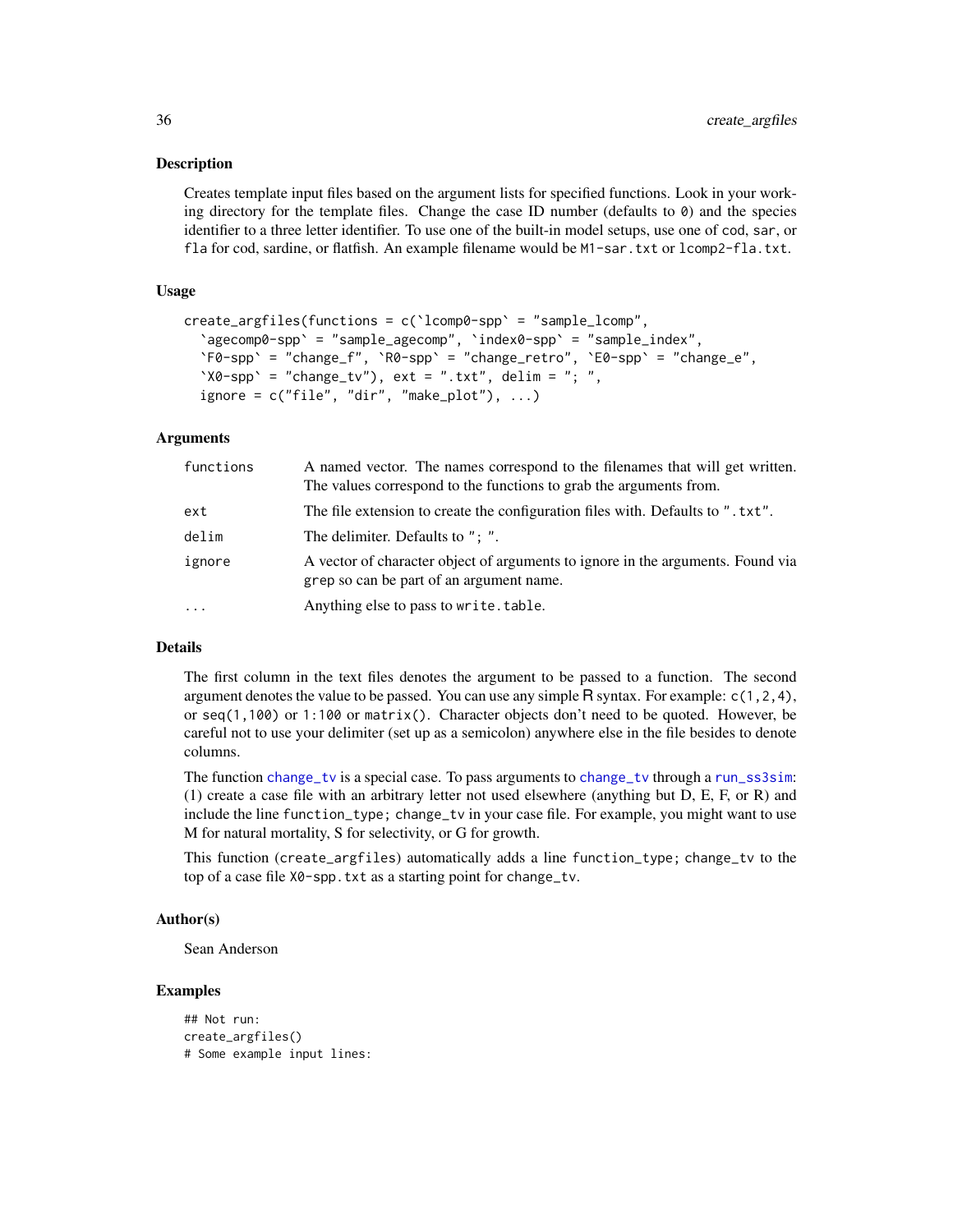expand\_scenarios 37

# # year1; 1990 # years; 1990:2000 # years; c(1980, 1990, 1995) # survey\_type; fishery ## End(Not run)

<span id="page-36-0"></span>expand\_scenarios *Create vectors of scenario IDs*

### Description

Create vectors of scenarios from case letters, case numbers, and species codes. Scenarios are passed to [run\\_ss3sim](#page-60-0) and [get\\_results\\_all](#page-43-0). Case letters 'D' and 'F' are mandatory and provide the data sampling and fishing history for the operating model.

### Usage

```
expand_scenarios(cases = list(D = 0, E = 0, F = 0, M = 0, R = 0),
 species = c("cod", "fla", "sar"))
```
#### Arguments

| cases   | A named list of cases. The names in the list are the case IDs and the values are<br>the case values. |
|---------|------------------------------------------------------------------------------------------------------|
| species | Vector of 3-letter character IDs designating the species/stock.                                      |

# Value

A character vector of scenario IDs. The case IDs will be alphabetically sorted.

### Author(s)

Cole Monnahan and Sean C. Anderson

### See Also

[run\\_ss3sim](#page-60-0), [get\\_results\\_all](#page-43-0)

# Examples

```
expand_scenarios()
expand_scenarios(cases = list(D = 0:3, E = 0, F = 0, M = 0, R = 0),
  species = "cod")
```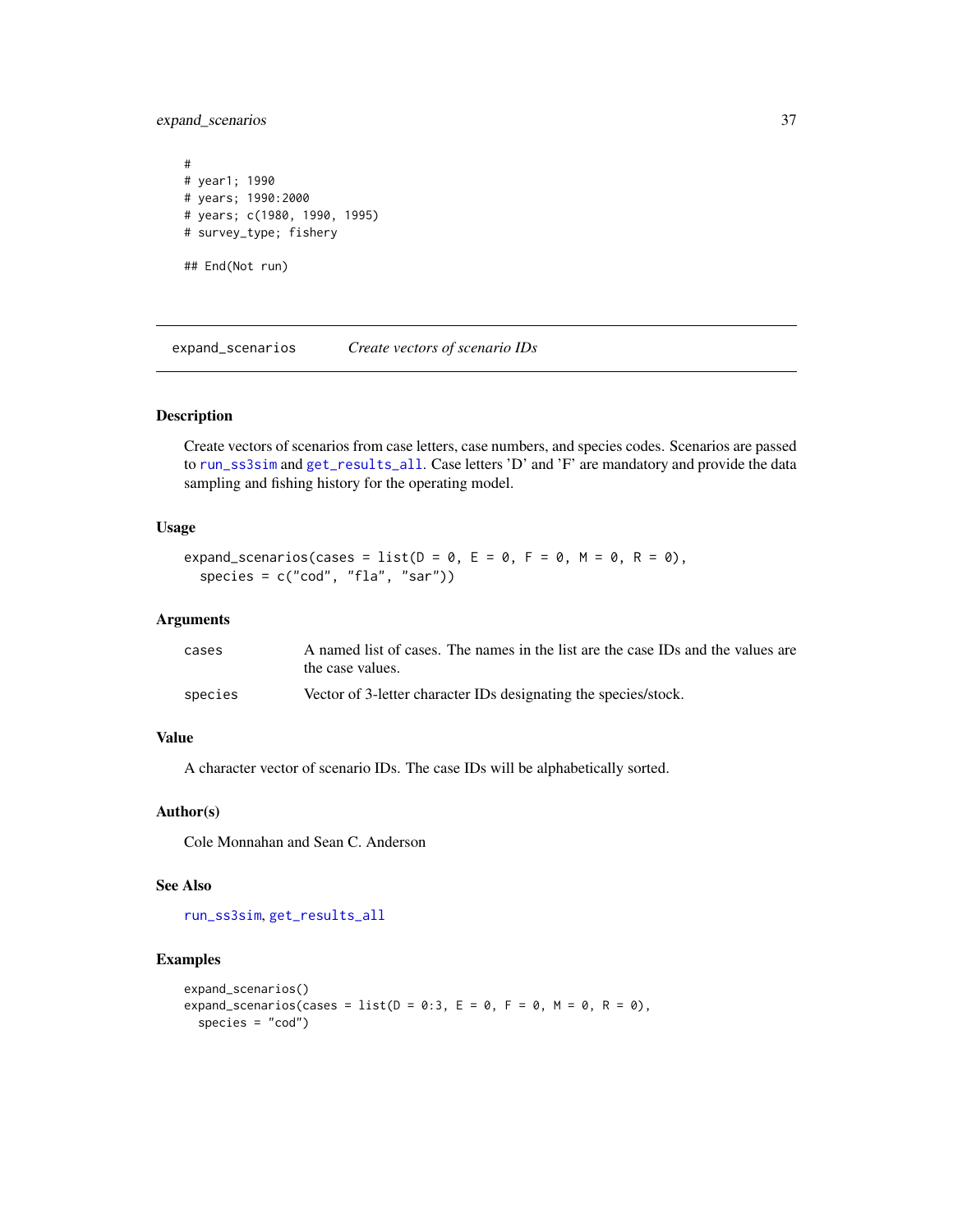# Description

A helper function for building a ggplot facet. Used internally by the plotting functions.

### Usage

```
facet_form(horiz = NULL, horiz2 = NULL, vert = NULL, vert2 = NULL)
```
## Arguments

| horiz.horiz2 | A character string denoting which column to use as the first (horiz) and second<br>(horiz) level of faceting in the horizontal direction. E.g. "M" or "species". A<br>value of NULL (default) indicates no faceting. |
|--------------|----------------------------------------------------------------------------------------------------------------------------------------------------------------------------------------------------------------------|
| vert, vert2  | A character string denoting which column to use as the first (vert) and second<br>(vert2) level of faceting in the vertical direction. E.g. "M" or "species". A<br>value of NULL (default) indicates no faceting.    |

# Value

A formula which can be used in facet\_grid, or NULL if all arguments are NULL

# Author(s)

Cole Monnahan

<span id="page-37-0"></span>fill\_across *Fill in matrix across rows of weight-at-age data by interpolation*

### Description

Function that fills in matrix across rows of wtatage data by interpolation Missing Rows are then backfilled

# Usage

fill\_across(mat, minYear, maxYear)

| mat     | A matrix     |
|---------|--------------|
| minYear | Minimum year |
| maxYear | Maximum year |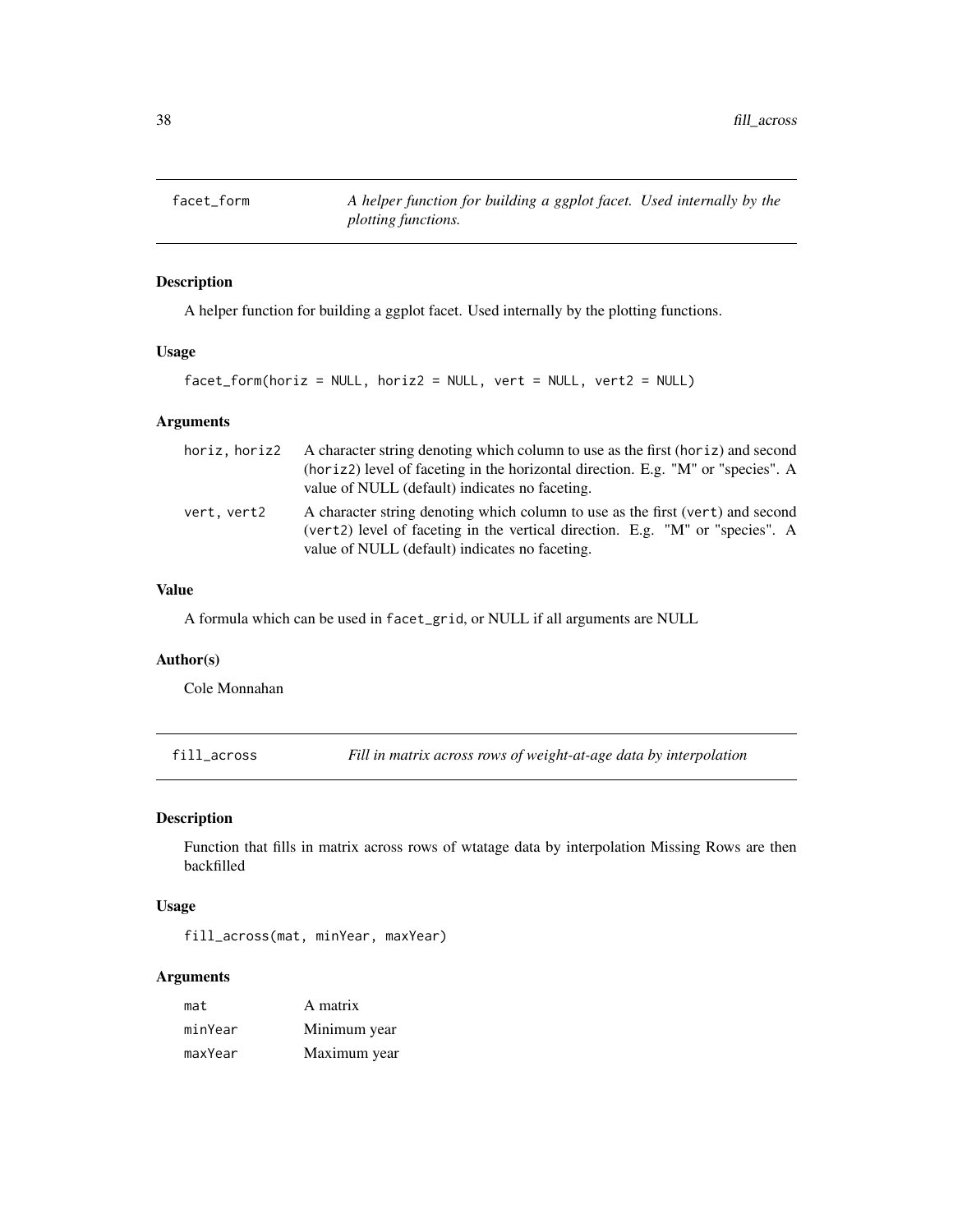#### get\_args 39

### Author(s)

Peter Kuriyama and Allan Hicks

### See Also

[sample\\_lcomp](#page-70-0), [sample\\_agecomp](#page-63-0), [fill\\_across](#page-37-0)

| get_args | Take a csv file, read it, and turn the first column into the list names and |
|----------|-----------------------------------------------------------------------------|
|          | <i>the second column into the list values.</i>                              |

# Description

Take a csv file, read it, and turn the first column into the list names and the second column into the list values.

### Usage

get\_args(file)

### Arguments

file The file name as character

get\_bin *Get SS3 binary/executable location in package*

# Description

Get SS3 binary/executable location in package

#### Usage

get\_bin(bin\_name = "ss")

#### Arguments

bin\_name Name of SS3 binary, defaults to "ss\_safe"

### Value

The path to an SS3 binary. If using the GitHub version of the package, this will be an internal binary. Otherwise, this function will search for a version of the binary in your path. See the ss3sim vignette.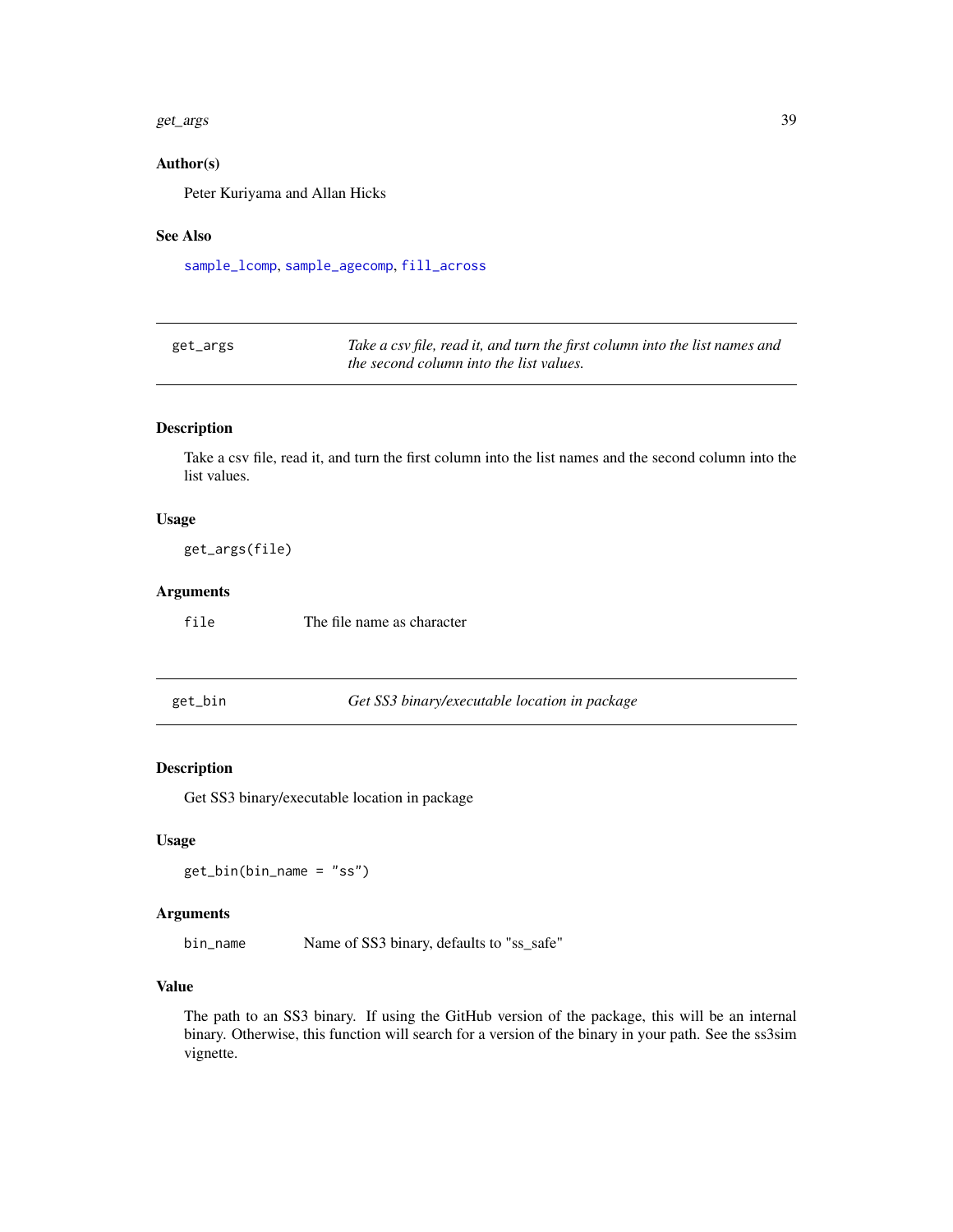#### Examples

```
## Not run:
get_bin()
```
## End(Not run)

get\_bin\_info *Get the parameter values for change\_bin*

### Description

This function organizes arguments for other functions needed by change\_bin.

#### Usage

get\_bin\_info(dat)

#### **Arguments**

dat A list of sample arguments from all sampling functions

<span id="page-39-0"></span>get\_caseargs *Take a scenario ID and return argument lists*

#### **Description**

This function calls a number of internal functions to go from a unique scenario identifier like "D1-E2-F3-M0-R4-cod" and read the corresponding input files (e.g. "M0-cod.txt") that have two columns: the first column contains the argument names and the second column contains the argument values. The two columns should be separated by a semicolon. The output is then returned in a named list with the intention of passing these to [run\\_ss3sim](#page-60-0) or [ss3sim\\_base](#page-77-0).

### Usage

```
get_caseargs(folder, scenario, ext = ".txt", case_files = list(F = "F",
 D = c("index", "lcomp", "agecomp"))
```

| folder     | The folder to look for input files in.                                                                                                                                                                |
|------------|-------------------------------------------------------------------------------------------------------------------------------------------------------------------------------------------------------|
| scenario   | A character object that has the cases separated by the "-" delimiter. The combi-<br>nation of cases and stock ID is referred to as a scenario. E.g. "D0-E0-F0-M0-R0-cod".<br>See the Details section. |
| ext        | The file extension of the input files. Defaults to ". txt".                                                                                                                                           |
| case_files | A named list that relates the case IDs (e.g. $"D"$ ) to the files to read the arguments<br>from (e.g. c("index","lcomp","agecomp")). See the Details section.                                         |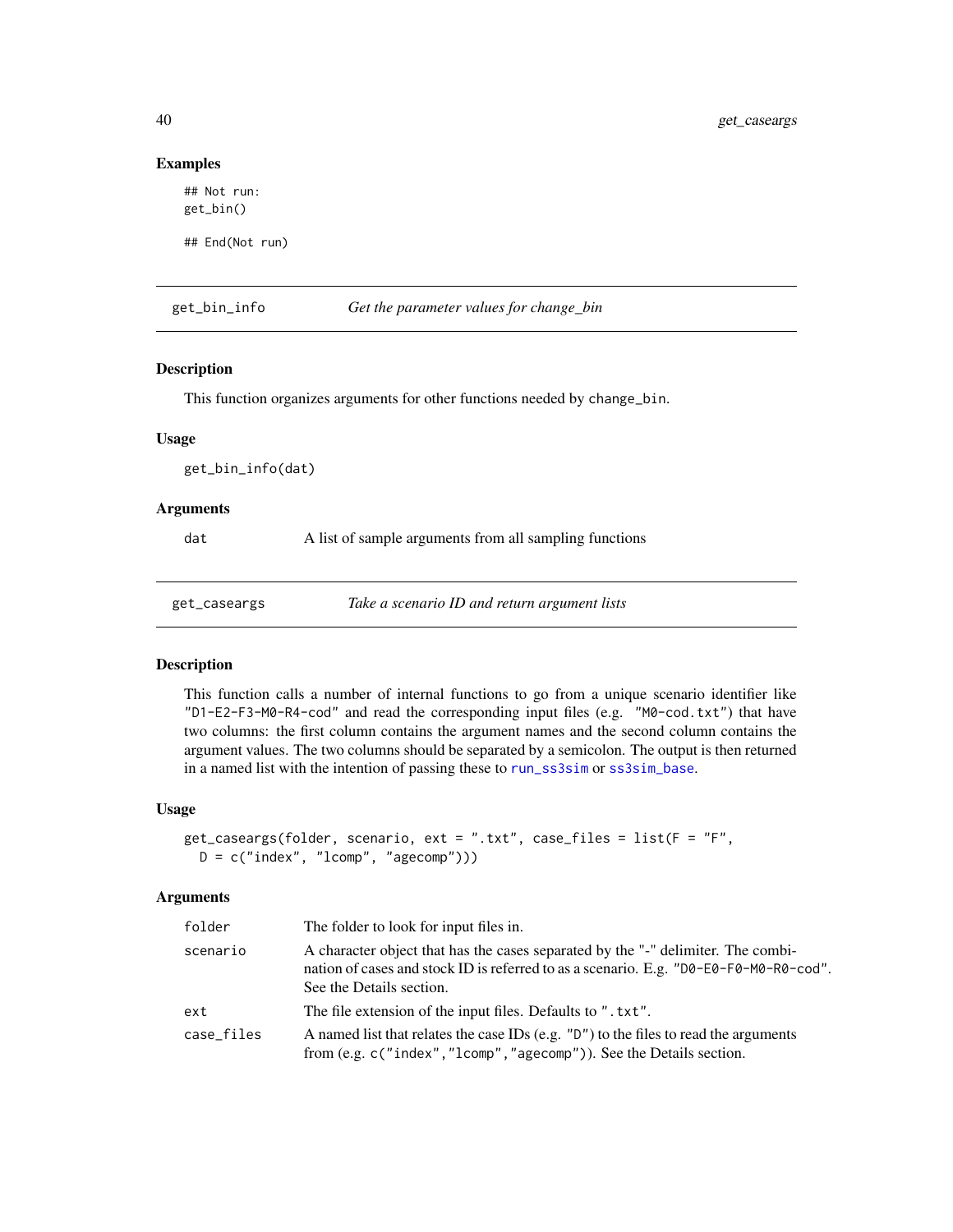### get\_caseargs 41

#### Details

Let's start with an example scenario "D0-E1-F0-M0-R0-cod". The single capital letters refer to case IDs. The numbers refer to the case numbers. The last block of text (cod) represents the stock ID (any alphanumeric string of text will work) and is to help the user identify different "stocks" (intended to represent different SS3 model setups).

The stock IDs should correspond to how the case files are named and the case IDs should correspond to the cases described by the case\_files. The case file names will correspond to the list values plus the stock ID. For example list( $D = c("index", "lcomp", "agecomp")$ ) combined with the stock ID cod means that the case D1 will refer to the case files index-cod.txt,lcomp-cod.txt,agecomp-cod.txt.

The case argument plain text files should have arguments in the first column that should be passed on to functions. The names should match exactly. The second column (delimited by a semicolon) should contain the values to be passed to those arguments. Multiple words should be enclosed in quotes.

You can use any simple R syntax to declare argument values. For example:  $c(1,2,4)$ , or  $\text{seq}(1,100)$ , or 1:100, or matrix(), or NULL. Character objects don't need to be quoted, but can be if you'd like. However, be careful not to use the delimiter (set up as a semicolon) anywhere else in the file besides to denote columns. You can add comments after any # symbol just like in R.

Internally, the functions evaluate in R any entries that have no character values (e.g. 1:100), or have an alpha-numeric character followed by a (. Anything that is character only or has character mixed with numeric but doesn't have the regular expression "[A-Za-z0-9](" gets turned into a character argument. (NA and NULL are special cases that are also passed on directly.)

#### Value

A (nested) named list. The first level of the named list refers to the case\_files. The second level of the named list refers to the argument names (the first column in the input text files). The contents of the list are the argument values themselves (the second column of the input text files).

#### Examples

```
# Find the example data folders:
case_folder <- system.file("extdata", "eg-cases", package =
  "ss3sim")
# An example using the cases defined by default:
get_caseargs(case_folder, scenario = "D0-F0-cod")
# With a custom time-varying case for selectivity, which we'll call
# the S case. Here, we'll need to define which file the case S should
# read from ("S*-cod.txt"):
get_caseargs(case_folder, scenario = "D0-E0-F0-M0-R0-S0-cod",
 case_files = list(E = "E", D = c("index", "lcomp", "agecomp"), F ="F", M = "M", R = "retro", S = "S")
```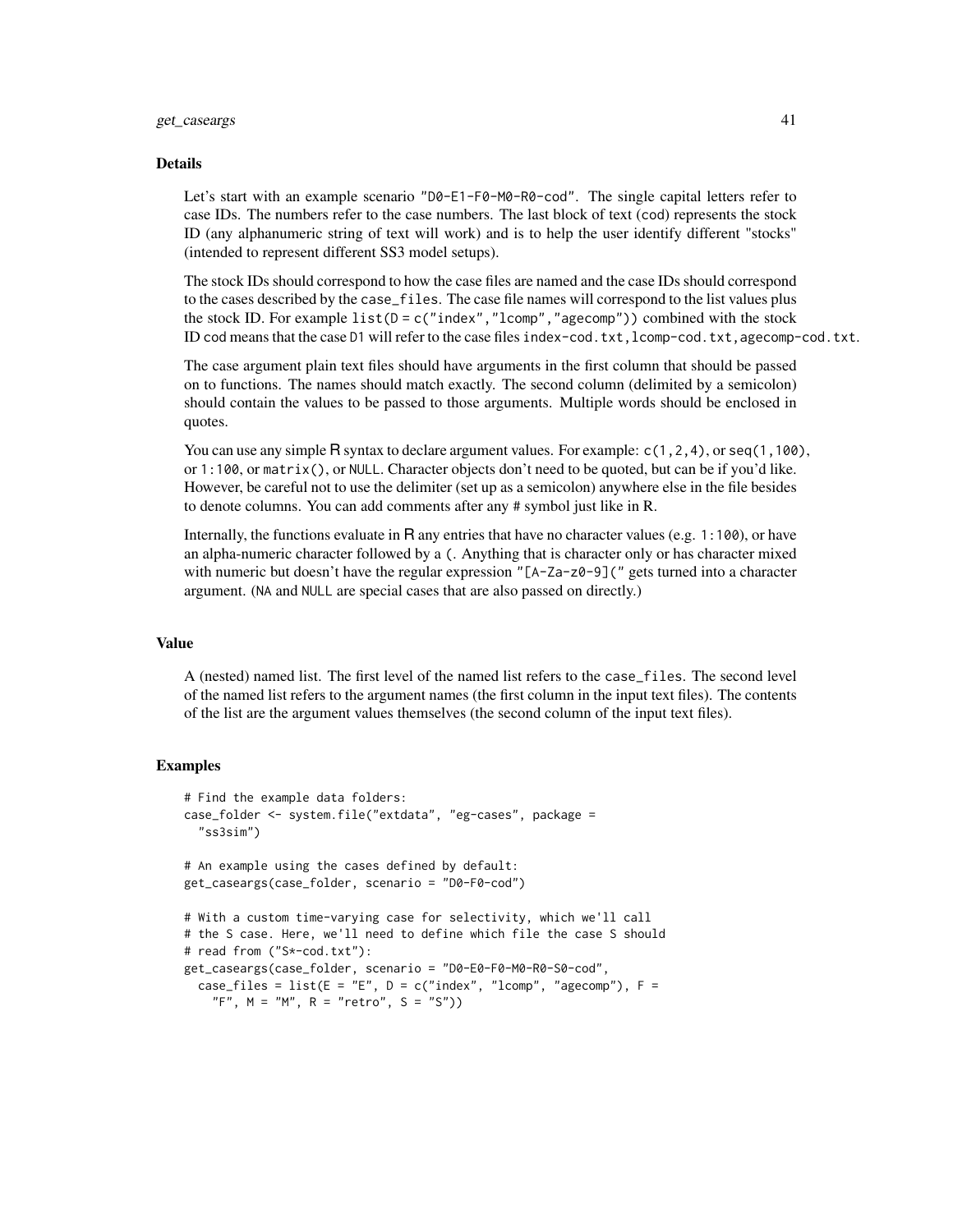# Description

Take a scenario ID and a case type and return the case number

### Usage

get\_caseval(scenario, case)

# Arguments

| scenario | A character object with the cases. E.g. "M1-F1-D1-R1" |
|----------|-------------------------------------------------------|
| case     | The case you want to extract. E.g. "M"                |

get\_fish600\_casefolder

*Get the folder location of the FISH600 case files*

# Description

This function is used by some developers of ss3sim for simulations. This function links to the "cases" folder in extdata.

# Usage

```
get_fish600_casefolder()
```
# Value

A character object showing the location of the FISH600 case files in the package extdata folder.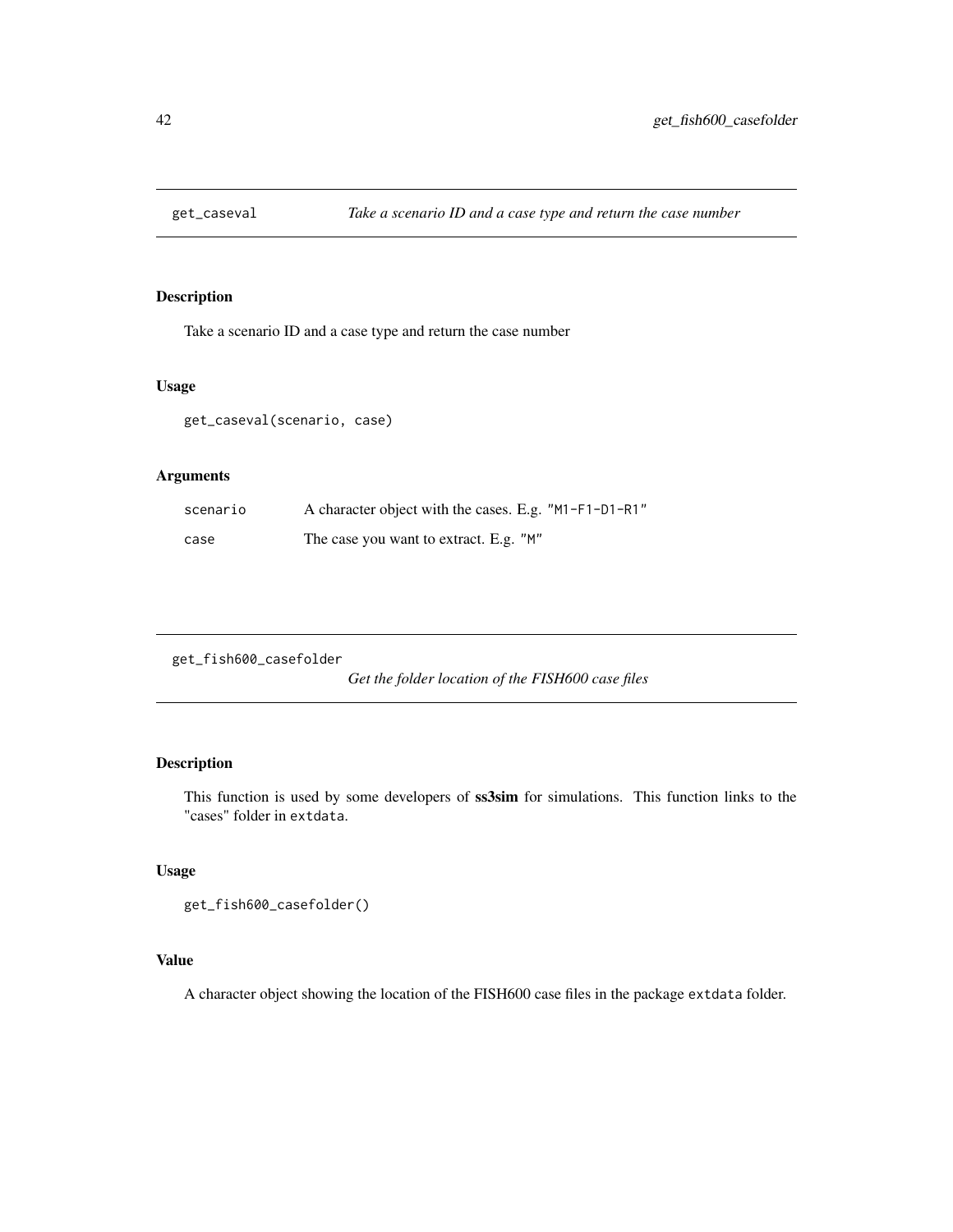get\_model\_folder *Get the folder location of an included SS3 model configuration*

#### Description

This function returns the location of one of the built-in model configurations.

### Usage

```
get_model_folder(folder_name)
```
# Arguments

folder\_name The model folder name. One of "cod-om","cod-em","fla-om","fla-em","sar-om","sar-em" representing cod, flatfish, and sardine-like model configurations and operating (om) and estimating model (em) varieties. See the ss3sim paper or vignette for further details.

## Value

A character object showing the location of the appropriate model configuration folder in the package extdata folder.

# Examples

```
get_model_folder("cod-em")
```
get\_nll\_components *Get negative log likelihood (NLL) values from a report file list*

### Description

Get negative log likelihood (NLL) values from a report file list

#### Usage

```
get_nll_components(report.file)
```
### Arguments

report.file An [SS\\_output](#page-0-0) list for a model (operating model or estimation model).

### Author(s)

Merrill Rudd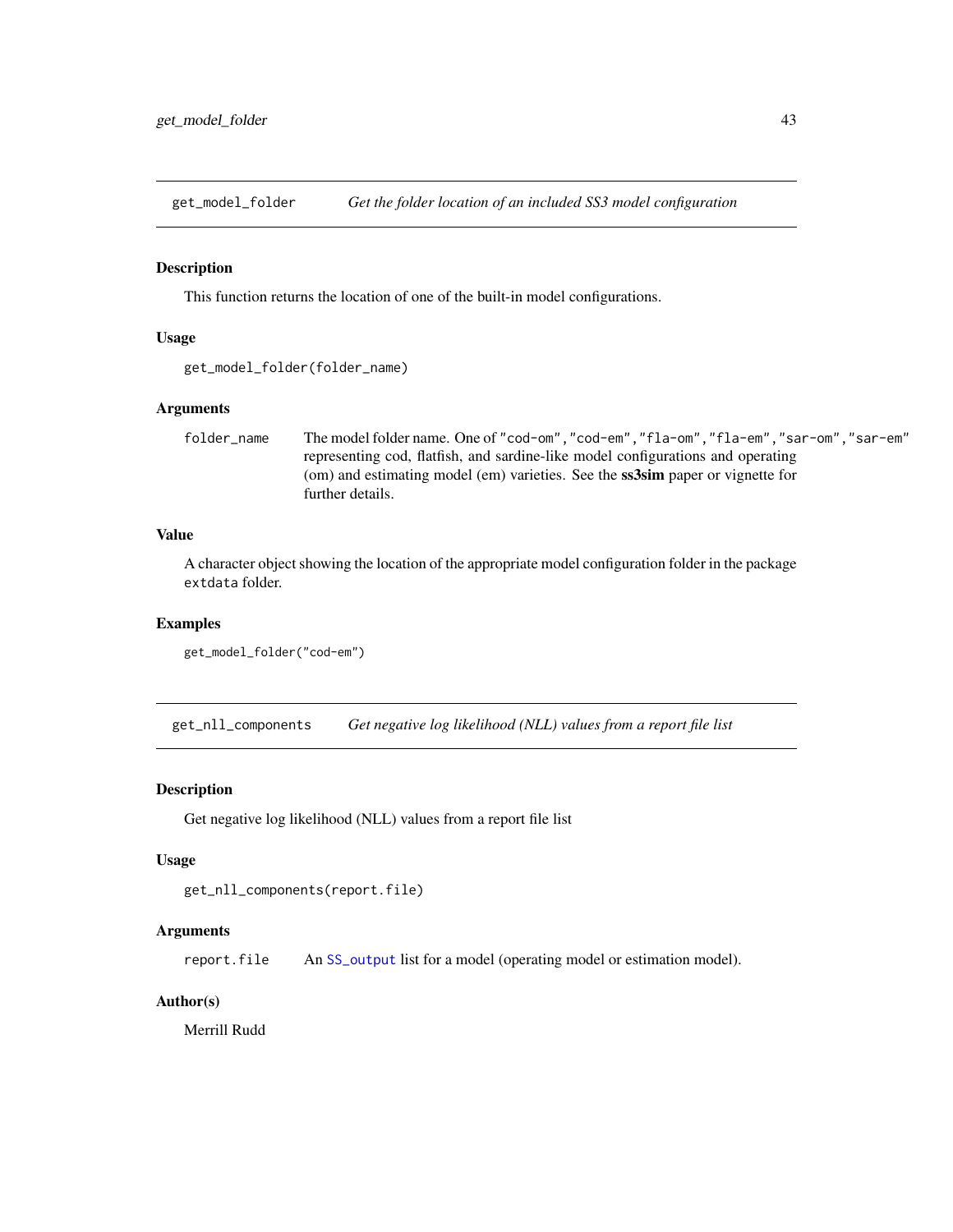# Description

This function returns a set of pseudo-random recruitment deviations based on an iteration number. Given the same iteration number the function will return the same recruitment deviations. The deviations are standard normal. I.e., they have a mean of 0 and a standard deviation of 1.

#### Usage

```
get_recdevs(iteration, n, seed = 21)
```
#### Arguments

| iteration | The iteration number. This is used as an ID to set the random number seed. |
|-----------|----------------------------------------------------------------------------|
|           | The length of the vector returned.                                         |
| seed      | An integer value to pass to set. seed.                                     |

### Value

A vector of standard normal recruitment deviations.

#### Examples

```
get_recdevs(1, 10)
get_recdevs(1, 10)
get_recdevs(2, 10)
```
<span id="page-43-0"></span>get\_results\_all *Extract SS3 simulation output*

#### Description

This high level function extracts results from SS3 model runs. Give it a directory which contains directories for different "scenario" runs, within which are iterations. It writes two data.frames to file: one for single scalar values (e.g., MSY) and a second that contains output for each year of the same model (timeseries, e.g., biomass(year)). These can always be joined later.

### Usage

```
get_results_all(directory = getwd(), overwrite_files = FALSE,
 user_scenarios = NULL, parallel = FALSE)
```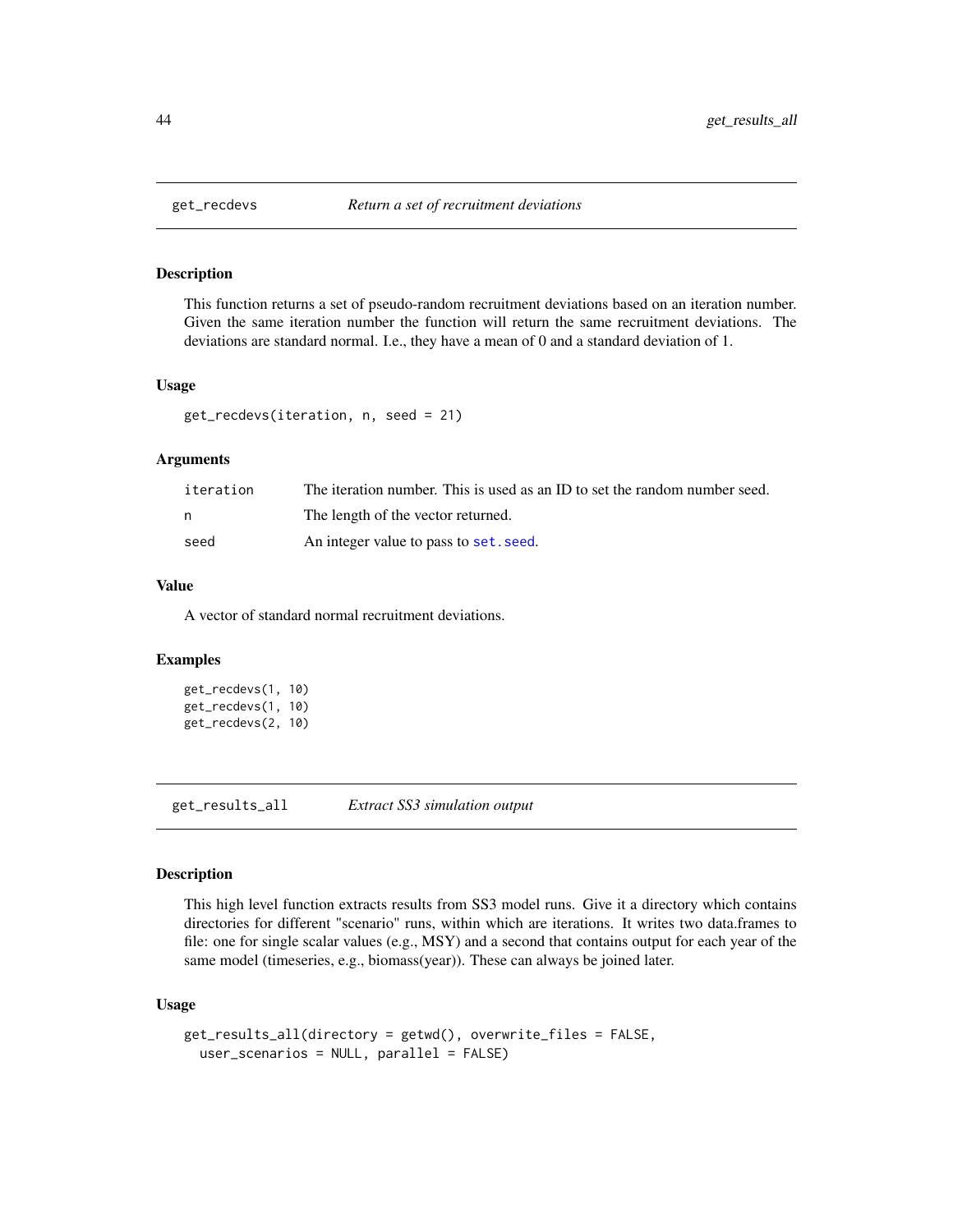## Arguments

| directory       | The directory which contains scenario folders with results.                                                                                        |
|-----------------|----------------------------------------------------------------------------------------------------------------------------------------------------|
| overwrite_files |                                                                                                                                                    |
|                 | A switch to determine if existing files should be overwritten, useful for testing<br>purposes or if new iterations are run.                        |
|                 | user_scenarios A character vector of scenarios that should be read in. Default is NULL, which<br>indicates find all scenario folders in directory. |
| parallel        | Should the function be run on multiple cores? You will need to set up parallel<br>processing as shown in run_ss3sim.                               |

# Value

Creates two .csv files in the current working directory: ss3sim\_ts.csv and ss3sim\_scalar.csv.

### Author(s)

Cole Monnahan, Merrill Rudd

### See Also

Other get-results: [get\\_results\\_derived](#page-44-0), [get\\_results\\_scalar](#page-45-0), [get\\_results\\_scenario](#page-45-1), [get\\_results\\_timeseries](#page-46-0)

<span id="page-44-0"></span>get\_results\_derived *Extract time series from a model run with the associated standard deviation.*

# Description

Extract time series from an [SS\\_output](#page-0-0) list from a model run. Returns a data.frame of the results for SSB, recruitment, forecasts, and effort by year.

## Usage

```
get_results_derived(report.file)
```
### Arguments

report.file An [SS\\_output](#page-0-0) list for a model (operating model or estimation model).

# Author(s)

Kelli Johnson

# See Also

Other get-results: [get\\_results\\_all](#page-43-0), [get\\_results\\_scalar](#page-45-0), [get\\_results\\_scenario](#page-45-1), [get\\_results\\_timeseries](#page-46-0)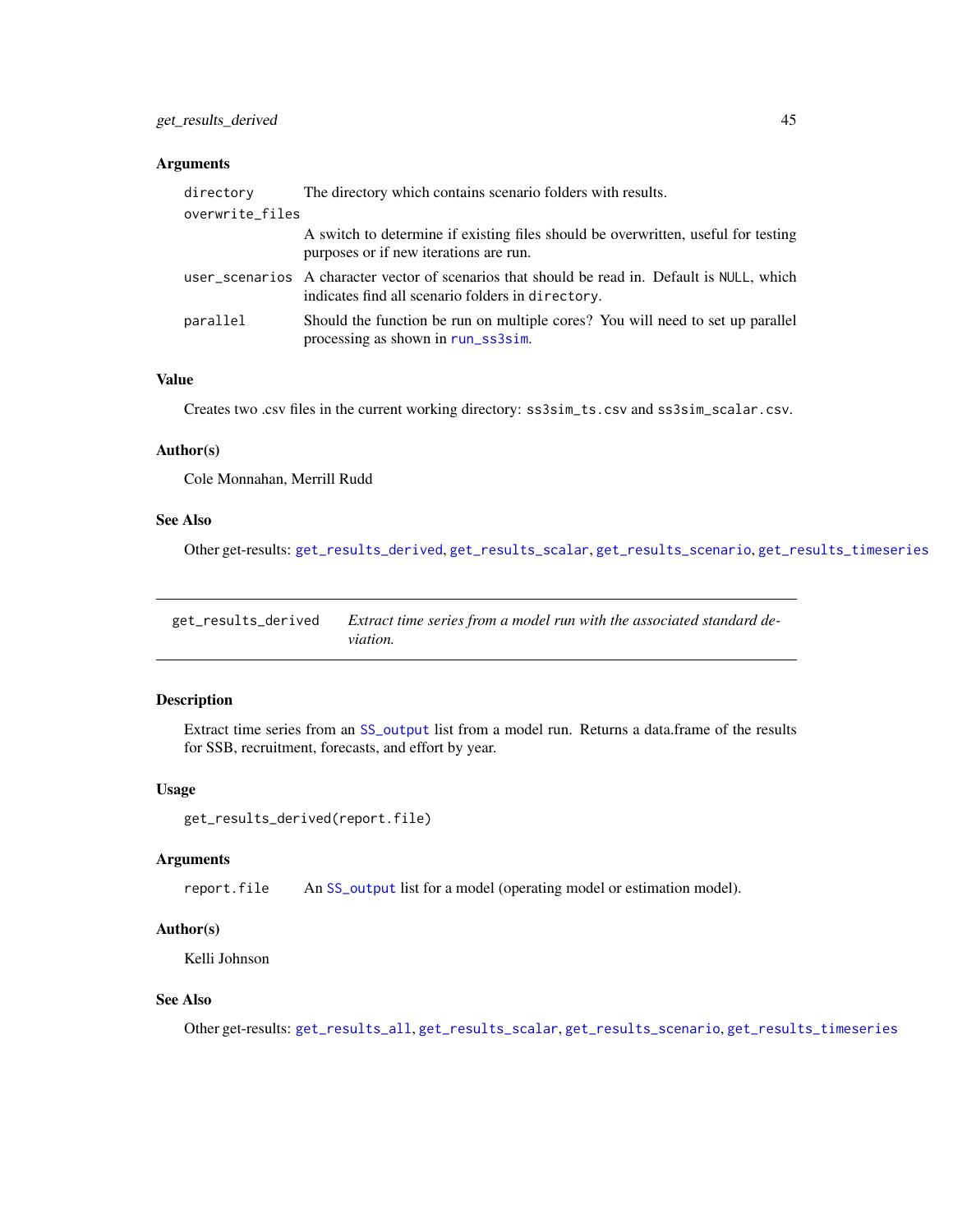<span id="page-45-0"></span>get\_results\_scalar *Extract scalar quantities from a model run.*

### Description

Extract scalar quantities from an [SS\\_output](#page-0-0) list from a model run. Returns a data.frame of the results (a single row) which can be rbinded later.

### Usage

get\_results\_scalar(report.file)

### Arguments

report.file An [SS\\_output](#page-0-0) list for a model (operating model or estimation model).

#### Author(s)

Cole Monnahan; Merrill Rudd

#### See Also

Other get-results: [get\\_results\\_all](#page-43-0), [get\\_results\\_derived](#page-44-0), [get\\_results\\_scenario](#page-45-1), [get\\_results\\_timeseries](#page-46-0)

<span id="page-45-1"></span>get\_results\_scenario *Extract SS3 simulation results for one scenario.*

# **Description**

Function that extracts results from all iterations inside a supplied scenario folder. The function writes 3 .csv files to the scenario folder: (1) scalar metrics with one value per iteration (e.g.  $R_0$ , h), (2) a timeseries data ('ts') which contains multiple values per iteration (e.g.  $SSB<sub>y</sub>$  for a range of years y), and (3) [currently disabled and not tested] residuals on the log scale from the surveys across all iterations. The function get\_results\_all loops through these .csv files and combines them together into a single "final" dataframe.

### Usage

```
get_results_scenario(scenario, directory = getwd(),
 overwrite_files = FALSE)
```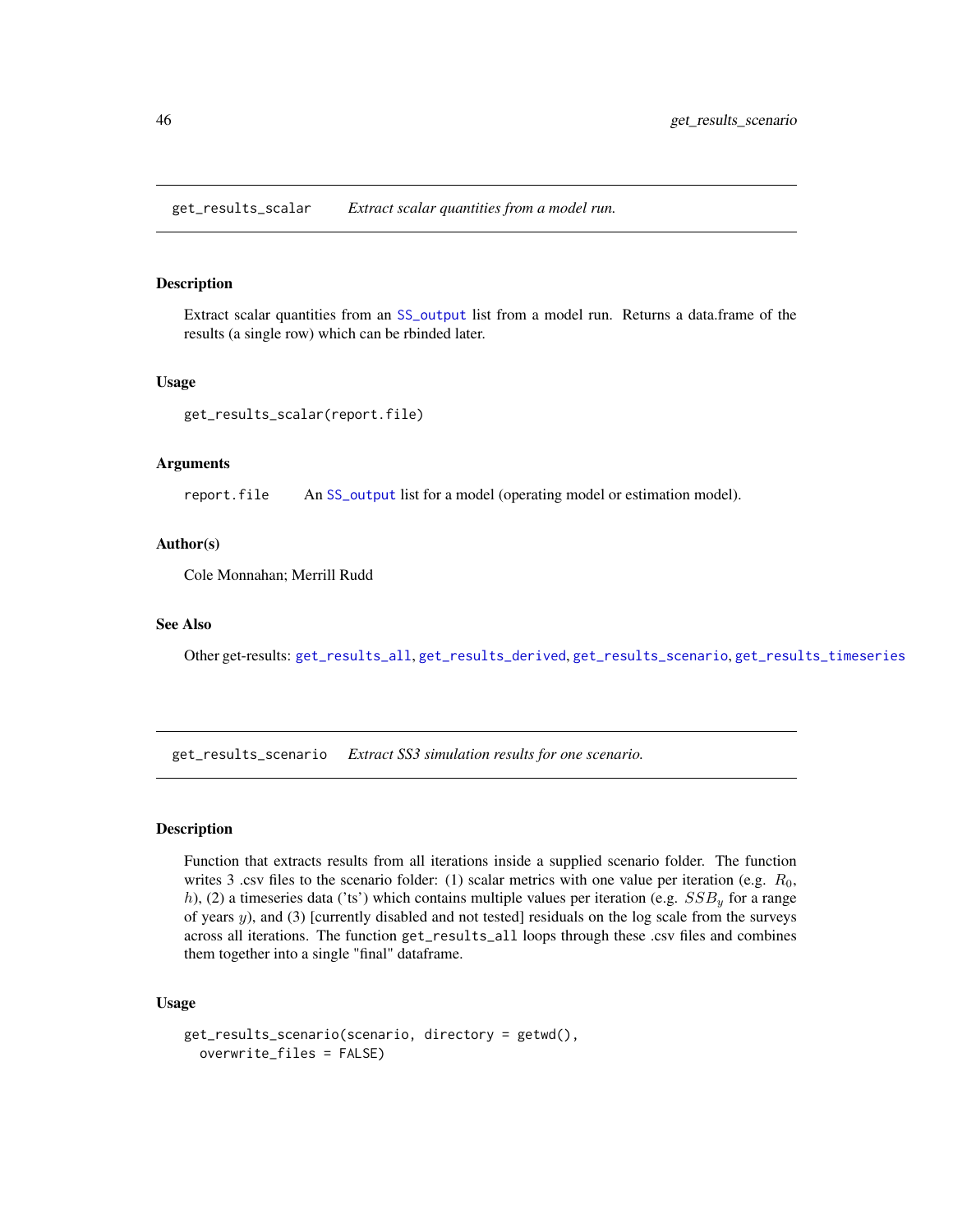### **Arguments**

| scenario        | A single character giving the scenario from which to extract results.                                                                                                                                                                        |
|-----------------|----------------------------------------------------------------------------------------------------------------------------------------------------------------------------------------------------------------------------------------------|
| directory       | The directory which contains the scenario folder.                                                                                                                                                                                            |
| overwrite_files |                                                                                                                                                                                                                                              |
|                 | A boolean (default is FALSE) for whether to delete any files previously created<br>with this function. This is intended to be used if iterations were added since the<br>last time it was called, or any changes were made to this function. |

#### Author(s)

Cole Monnahan

# See Also

Other get-results: [get\\_results\\_all](#page-43-0), [get\\_results\\_derived](#page-44-0), [get\\_results\\_scalar](#page-45-0), [get\\_results\\_timeseries](#page-46-0)

### Examples

```
## Not run:
d <- system.file("extdata", package = "ss3sim")
case_folder <- file.path(d, "eg-cases")
om <- file.path(d, "models", "cod-om")
em <- file.path(d, "models", "cod-em")
run_ss3sim(iterations = 1:2, scenarios =
  c("D0-F0-cod"),
  case_folder = case_folder, om_dir = om, em_dir = em,
  case_files = list(F = "F",D = c("index", "lcomp", "agecomp")),
  bias_adjust = FALSE)
get_results_scenario(c("D0-F0-cod"), overwrite_files = TRUE)
#clean up
unlink("D0-F0-cod", recursive = TRUE)
## End(Not run)
```
<span id="page-46-0"></span>get\_results\_timeseries

*Extract time series from a model run.*

#### Description

Extract time series from an [SS\\_output](#page-0-0) list from a model run. Returns a data.frame of the results for SSB, recruitment and effort by year.

### Usage

get\_results\_timeseries(report.file)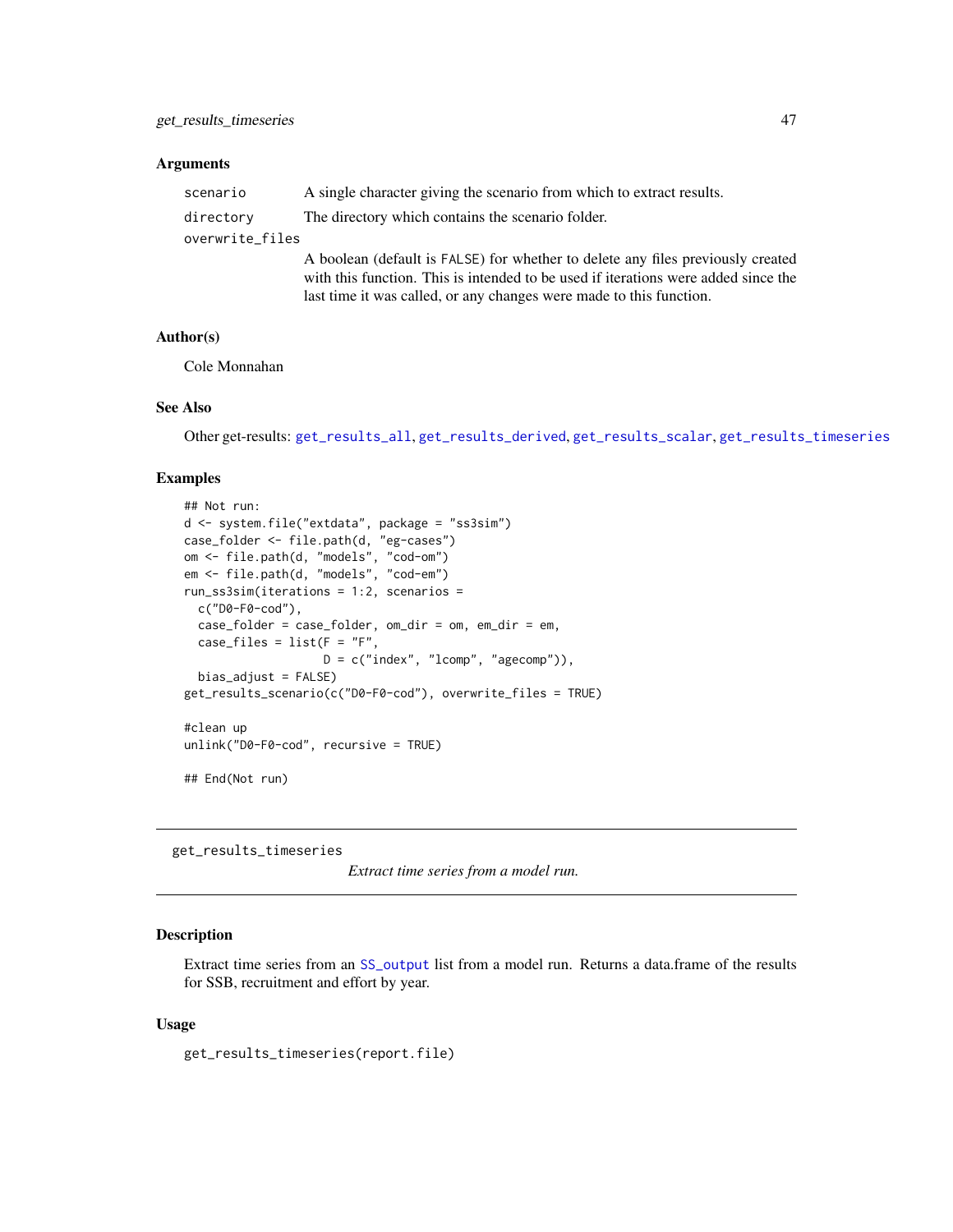### **Arguments**

report. file An [SS\\_output](#page-0-0) list for a model (operating model or estimation model).

#### Author(s)

Cole Monnahan

### See Also

Other get-results: [get\\_results\\_all](#page-43-0), [get\\_results\\_derived](#page-44-0), [get\\_results\\_scalar](#page-45-0), [get\\_results\\_scenario](#page-45-1)

| get_sigmar | Get Variability About Recruitment Deviations ( $\sigma_R$ ) |
|------------|-------------------------------------------------------------|
|            |                                                             |

### Description

Use the name of the operating model to open the ctl file and obtain the INIT value for sigmaR (recruitment deviations sigma)

### Usage

get\_sigmar(om)

## Arguments

om The name of the operating model, which should be the prefix of the .ctl file, e.g., "myOM". A full directory can be specified with the the prefix of the file name but leaving off the '.ctl' portion.

### Author(s)

Kelli Johnson

get\_ss\_ver\_dl *Get the ss version (either 3.24 or 3.30) from a* dat\_list *list.*

### Description

# Get the SS version from a list dat\_list that was a originally read in using [SS\\_readdat](#page-0-0).

### Usage

get\_ss\_ver\_dl(dat\_list)

#### Arguments

dat\_list An SS data list object as read in from [SS\\_readdat](#page-0-0) in the r4ss package. Make sure you select option section=2.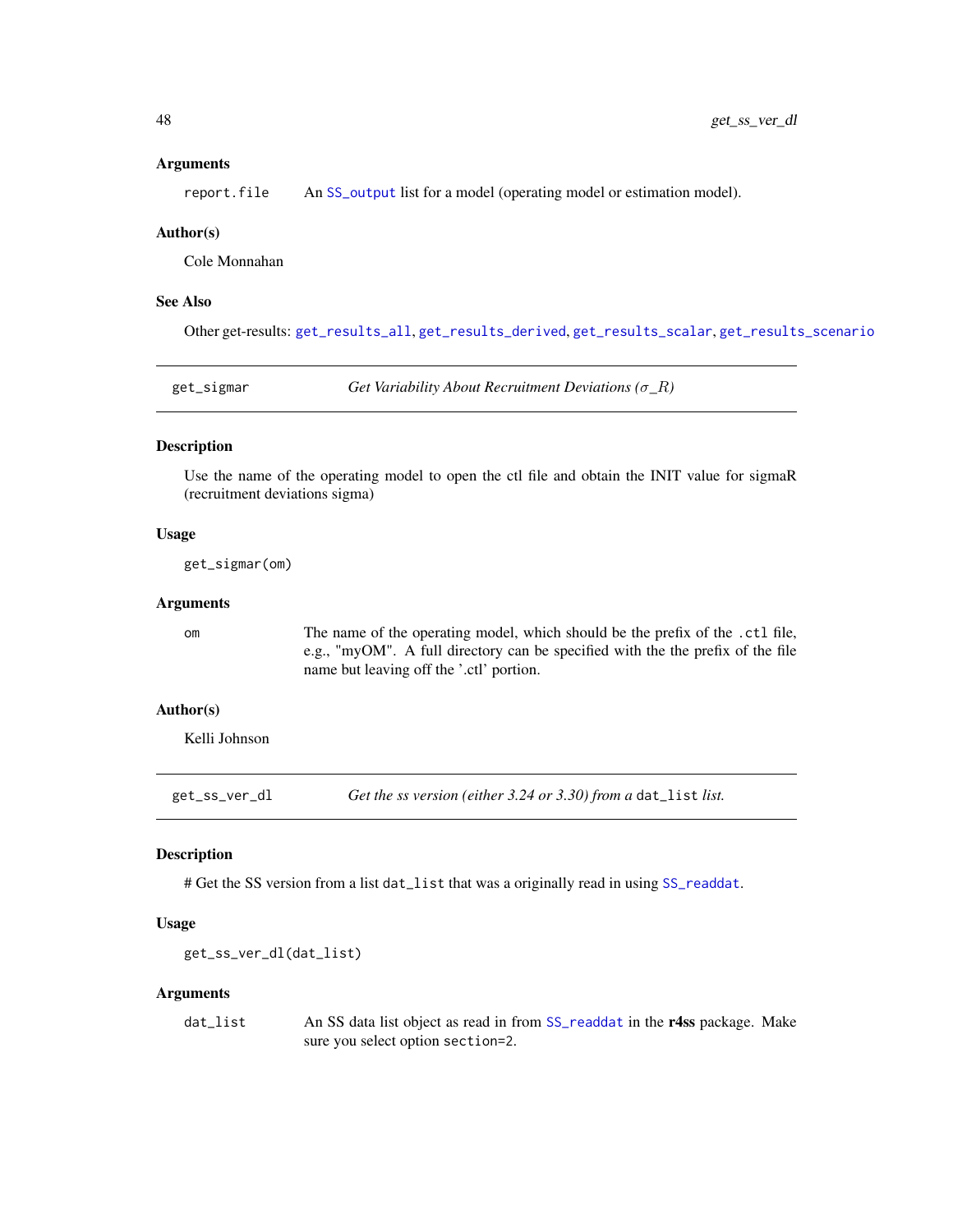get\_ss\_ver\_file *Get the ss version (either 3.24 or 3.30) from an ss file*

### Description

# Get the SS version from the top line in an SS file. as done in [SS\\_readdat](#page-0-0).

### Usage

```
get_ss_ver_file(file)
```
# Arguments

file Input SS3 control file, either a starter, control, or data SS file.

id\_scenarios *Identify ss3sim scenarios within a directory*

# Description

Identify ss3sim scenarios within a directory

# Usage

```
id_scenarios(directory)
```
# Arguments

directory The directory which contains scenario folders with results.

# Value

A character vector of folders

### Author(s)

Merrill Rudd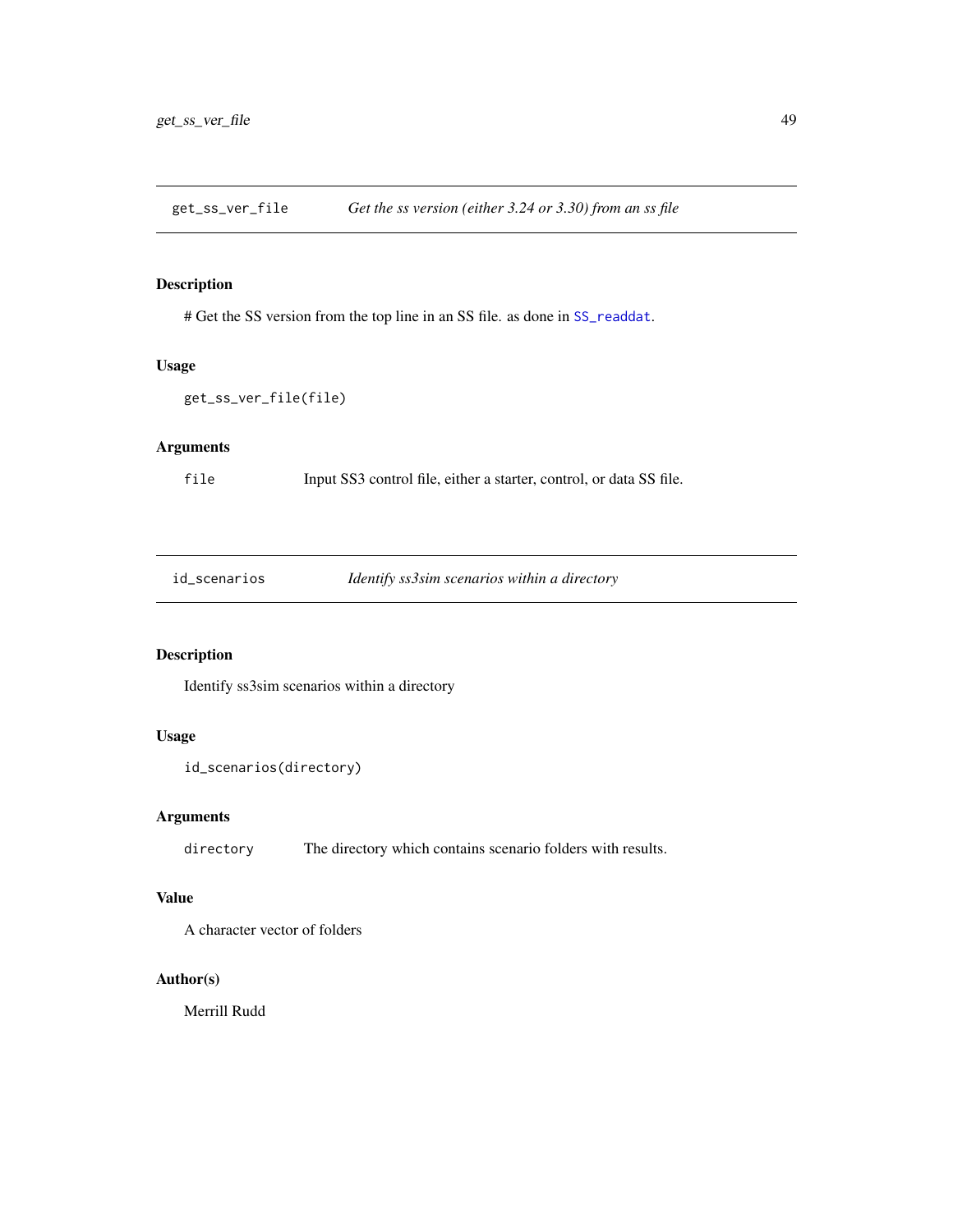plot\_scalar\_boxplot *Print scalar values as boxplots.*

#### Description

Print scalar values as boxplots.

## Usage

```
plot_scalar_boxplot(data, x, y, horiz = NULL, horiz2 = NULL,
  vert = NULL, vert2 = NULL, relative.error = FALSE,
  axes.free = TRUE, print = TRUE)
```
# Arguments

| data          | A valid data frame containing scalar or timeseries values from a ss3sim simula-<br>tion. That data are generated from get_results_all.                                                                                |
|---------------|-----------------------------------------------------------------------------------------------------------------------------------------------------------------------------------------------------------------------|
| $\mathsf{x}$  | A character string denoting which column to use as the x variable. Column<br>should be a factor (e.g. "F" or "species").                                                                                              |
| y             | A character string denoting which column to use as the y variable. Must be a<br>numeric column.                                                                                                                       |
| horiz, horiz2 | A character string denoting which column to use as the first (horiz) and second<br>(horiz2) level of faceting in the horizontal direction. E.g. "M" or "species". A<br>value of NULL (default) indicates no faceting. |
| vert, vert2   | A character string denoting which column to use as the first (vert) and second<br>(vert2) level of faceting in the vertical direction. E.g. "M" or "species". A<br>value of NULL (default) indicates no faceting.     |
|               | relative error Boolean for whether the y-axis should be interpreted as relative error. If TRUE,<br>ylim is set to $c(-1, 1)$ , the y axis label is changed automatically, and a red line<br>at $y=0$ is added.        |
| axes.free     | Boolean for whether the y-axis scales should be free in facet_grid.                                                                                                                                                   |
| print         | A logical for whether the plot is printed or not.                                                                                                                                                                     |

### Details

The ss3sim plotting functions are simply wrappers for **ggplot2** code, specific to the output from ss3sim simulation scalar and timeseries (ts) objects. They are designed to quickly explore simulation output, rather than publication-level figures. The functions use the aes\_string function within ggplot2 such that arguments are passed as characters that refer to columns of data.

Note that there are some subtle differences between the functions. Scalar plots require a value for x, while for ts plots x is invalid because it is fixed internally as 'year', since it makes no sense to use another column. Boxplots cannot have a color mapped to them like points or lines, and thus color is not a valid argument. The ts point and line plots are grouped internally by 'ID', which is a combination of scenario and iteration.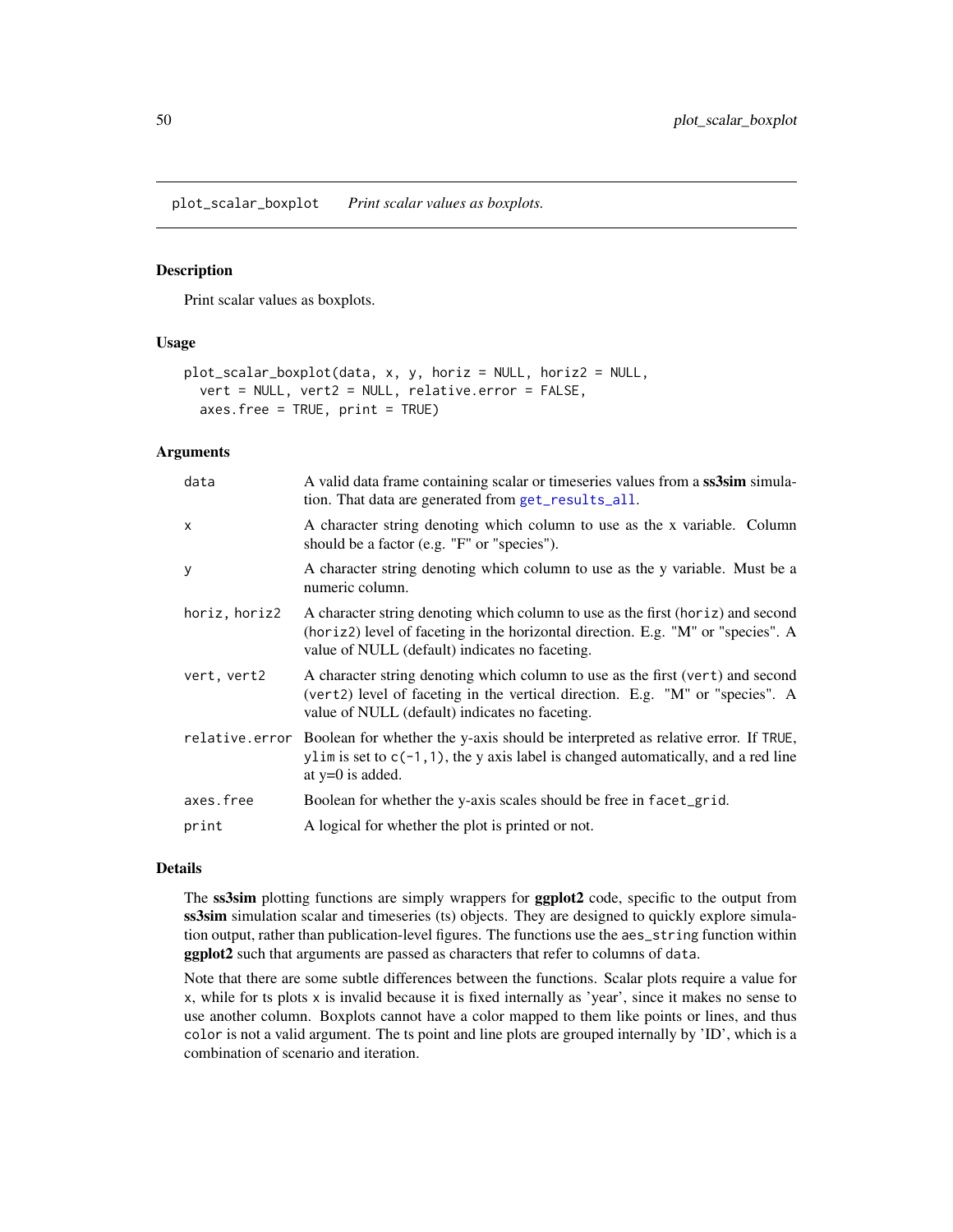# **Output**

These functions print the ggplot object, but also return it invisibly for saving or printing again later.

# Author(s)

Cole Monnahan

# Examples

```
scalar_dat$depletion <- with(scalar_dat,
  (depletion_om - depletion_em) / depletion_om)
plot_scalar_boxplot(scalar_dat, x = "E", y = "depletion", horiz = "D",
  relative.error = TRUE)
```
plot\_scalar\_points *Plot scalar values as points.*

# Description

Plot scalar values as points.

### Usage

```
plot_scalar_points(data, x, y, horiz = NULL, horiz2 = NULL,
 vert = NULL, vert2 = NULL, color = NULL, relative.error = FALSE,
  axes.free = TRUE, print = TRUE)
```

| data          | A valid data frame containing scalar or timeseries values from a ss3sim simula-<br>tion. That data are generated from get_results_all.                                                                                                                                                |
|---------------|---------------------------------------------------------------------------------------------------------------------------------------------------------------------------------------------------------------------------------------------------------------------------------------|
| X             | A character string denoting which column to use as the x variable. Column<br>should be a factor (e.g. "F" or "species").                                                                                                                                                              |
| У             | A character string denoting which column to use as the y variable. Must be a<br>numeric column.                                                                                                                                                                                       |
| horiz, horiz2 | A character string denoting which column to use as the first (horiz) and second<br>(horiz2) level of faceting in the horizontal direction. E.g. "M" or "species". A<br>value of NULL (default) indicates no faceting.                                                                 |
| vert, vert2   | A character string denoting which column to use as the first (vert) and second<br>(vert2) level of faceting in the vertical direction. E.g. "M" or "species". A<br>value of NULL (default) indicates no faceting.                                                                     |
| color         | A character string denoting which column to use to map color. Not valid for<br>boxplot functions. Useful for looking at EM performance criteria against other<br>dimensions of the EM or OM. See example below for how to merge in a metric<br>from a scalar dataset to a ts dataset. |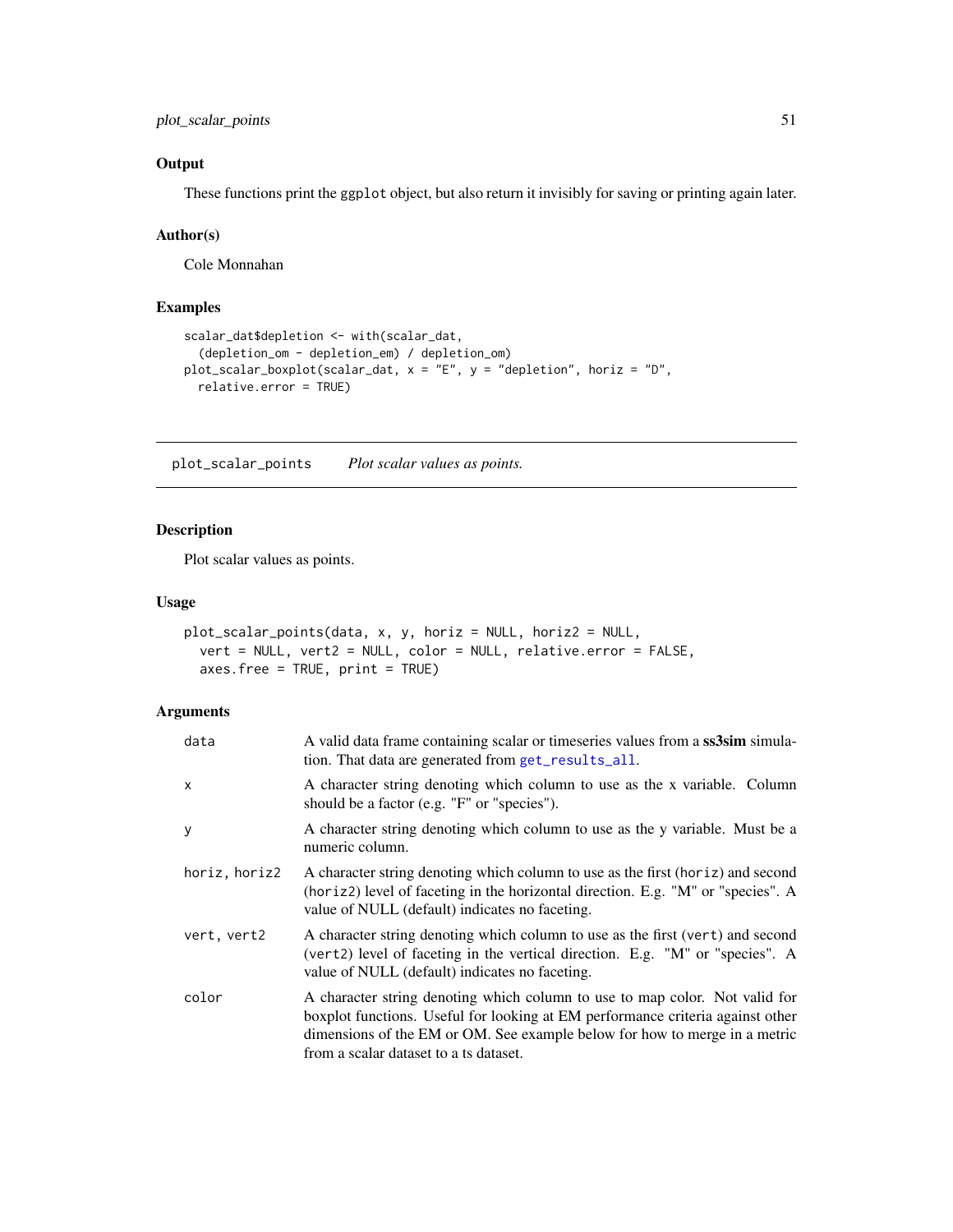|           | relative error Boolean for whether the y-axis should be interpreted as relative error. If TRUE,<br>$v\lim$ is set to $c(-1, 1)$ , the y axis label is changed automatically, and a red line<br>at $y=0$ is added. |
|-----------|-------------------------------------------------------------------------------------------------------------------------------------------------------------------------------------------------------------------|
| axes.free | Boolean for whether the y-axis scales should be free in facet_grid.                                                                                                                                               |
| print     | A logical for whether the plot is printed or not.                                                                                                                                                                 |

### Details

The ss3sim plotting functions are simply wrappers for **ggplot2** code, specific to the output from ss3sim simulation scalar and timeseries (ts) objects. They are designed to quickly explore simulation output, rather than publication-level figures. The functions use the aes\_string function within ggplot2 such that arguments are passed as characters that refer to columns of data.

Note that there are some subtle differences between the functions. Scalar plots require a value for x, while for ts plots x is invalid because it is fixed internally as 'year', since it makes no sense to use another column. Boxplots cannot have a color mapped to them like points or lines, and thus color is not a valid argument. The ts point and line plots are grouped internally by 'ID', which is a combination of scenario and iteration.

### **Output**

These functions print the ggplot object, but also return it invisibly for saving or printing again later.

#### Author(s)

Cole Monnahan

#### Examples

```
scalar_dat$depletion <- with(scalar_dat,
  (depletion_om - depletion_em) / depletion_om)
plot_scalar_points(scalar_dat, x = "E", y = "depletion", horiz = 'D',
 color = "max_grad", relative.error = TRUE)
```
plot\_ts\_boxplot *Plot timeseries values as boxplots.*

### **Description**

Plot timeseries values as boxplots.

#### Usage

```
plot_ts_boxplot(data, y, horiz = NULL, horiz2 = NULL, vert = NULL,
  vert2 = NULL, relative.error = FALSE, axes.free = TRUE,
 print = TRUE)
```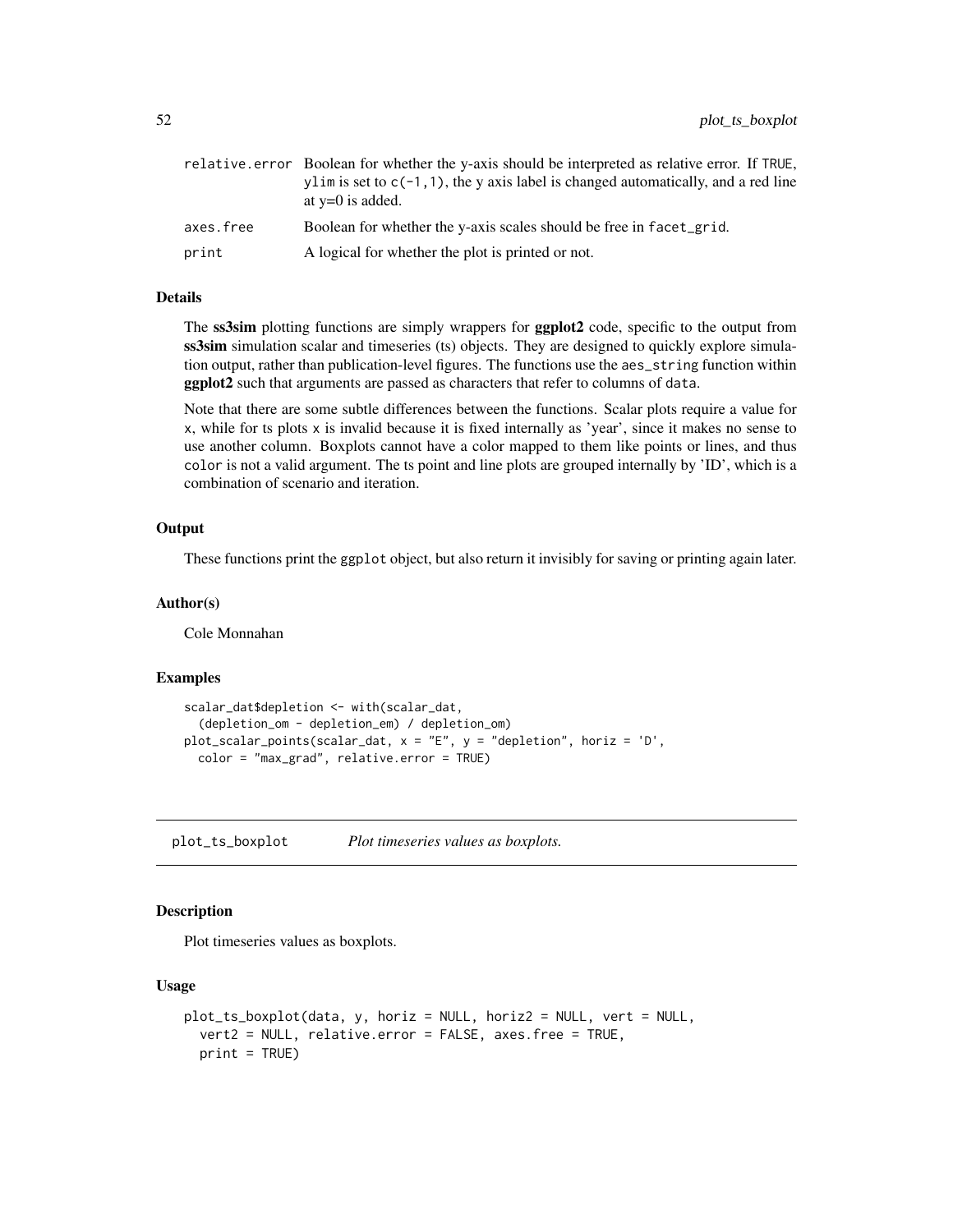#### **Arguments**

| data           | A valid data frame containing scalar or timeseries values from a ss3sim simula-<br>tion. That data are generated from get_results_all.                                                                                |
|----------------|-----------------------------------------------------------------------------------------------------------------------------------------------------------------------------------------------------------------------|
| y              | A character string denoting which column to use as the y variable. Must be a<br>numeric column.                                                                                                                       |
| horiz, horiz2  | A character string denoting which column to use as the first (horiz) and second<br>(horiz2) level of faceting in the horizontal direction. E.g. "M" or "species". A<br>value of NULL (default) indicates no faceting. |
| vert, vert2    | A character string denoting which column to use as the first (vert) and second<br>(vert2) level of faceting in the vertical direction. E.g. "M" or "species". A<br>value of NULL (default) indicates no faceting.     |
| relative.error | Boolean for whether the y-axis should be interpreted as relative error. If TRUE,<br>ylim is set to $c(-1, 1)$ , the y axis label is changed automatically, and a red line<br>at $y=0$ is added.                       |
| axes.free      | Boolean for whether the y-axis scales should be free in facet_grid.                                                                                                                                                   |
| print          | A logical for whether the plot is printed or not.                                                                                                                                                                     |

#### Details

The ss3sim plotting functions are simply wrappers for ggplot2 code, specific to the output from ss3sim simulation scalar and timeseries (ts) objects. They are designed to quickly explore simulation output, rather than publication-level figures. The functions use the aes\_string function within ggplot2 such that arguments are passed as characters that refer to columns of data.

Note that there are some subtle differences between the functions. Scalar plots require a value for x, while for ts plots x is invalid because it is fixed internally as 'year', since it makes no sense to use another column. Boxplots cannot have a color mapped to them like points or lines, and thus color is not a valid argument. The ts point and line plots are grouped internally by 'ID', which is a combination of scenario and iteration.

# **Output**

These functions print the ggplot object, but also return it invisibly for saving or printing again later.

### Author(s)

Cole Monnahan

#### Examples

```
## Not run:
ts_dat$SpawnBio <- with(ts_dat, (SpawnBio_om-SpawnBio_em)/SpawnBio_om)
# Merge in max_grad, a performance metric, to use for color
ts_dat <- merge(scalar_dat[, c("ID", "max_grad")], ts_dat)
plot_ts_boxplot(ts_dat, y = "SpawnBio", horiz = "D", vert = "E",
 relative.error = TRUE)
```
## End(Not run)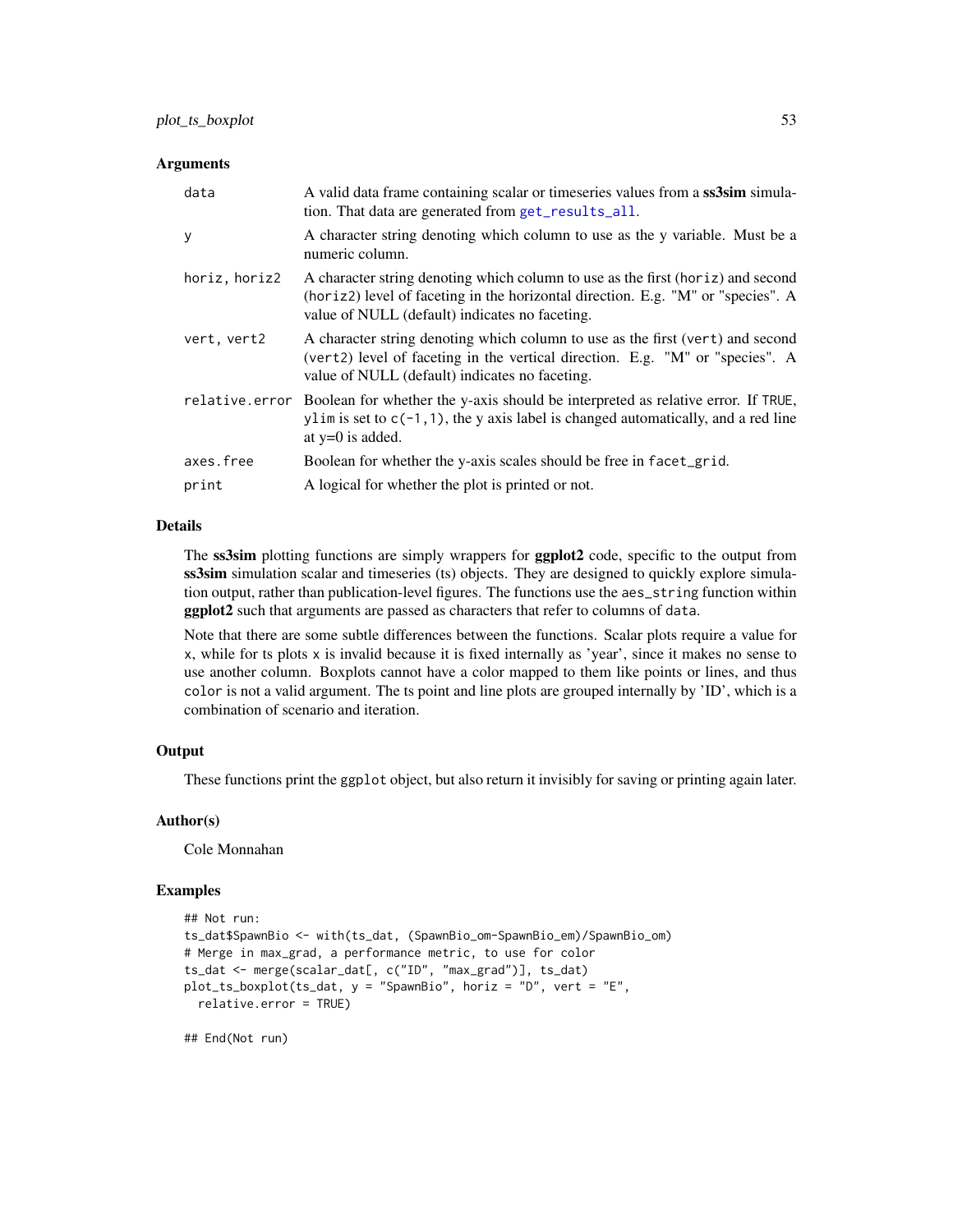#### Description

Plot timeseries values as lines.

### Usage

```
plot_ts_lines(data, y, horiz = NULL, horiz2 = NULL, vert = NULL,
  vert2 = NULL, relative.error = FALSE, color = NULL,
  axes.free = TRUE, print = TRUE)
```
# Arguments

| data           | A valid data frame containing scalar or timeseries values from a ss3sim simula-<br>tion. That data are generated from get_results_all.                                                                                                                                                |
|----------------|---------------------------------------------------------------------------------------------------------------------------------------------------------------------------------------------------------------------------------------------------------------------------------------|
| y              | A character string denoting which column to use as the y variable. Must be a<br>numeric column.                                                                                                                                                                                       |
| horiz, horiz2  | A character string denoting which column to use as the first (horiz) and second<br>(horiz2) level of faceting in the horizontal direction. E.g. "M" or "species". A<br>value of NULL (default) indicates no faceting.                                                                 |
| vert, vert2    | A character string denoting which column to use as the first (vert) and second<br>(vert2) level of faceting in the vertical direction. E.g. "M" or "species". A<br>value of NULL (default) indicates no faceting.                                                                     |
| relative.error | Boolean for whether the y-axis should be interpreted as relative error. If TRUE,<br>ylim is set to $c(-1, 1)$ , the y axis label is changed automatically, and a red line<br>at $y=0$ is added.                                                                                       |
| color          | A character string denoting which column to use to map color. Not valid for<br>boxplot functions. Useful for looking at EM performance criteria against other<br>dimensions of the EM or OM. See example below for how to merge in a metric<br>from a scalar dataset to a ts dataset. |
| axes.free      | Boolean for whether the y-axis scales should be free in facet_grid.                                                                                                                                                                                                                   |
| print          | A logical for whether the plot is printed or not.                                                                                                                                                                                                                                     |

#### Details

The ss3sim plotting functions are simply wrappers for **ggplot2** code, specific to the output from ss3sim simulation scalar and timeseries (ts) objects. They are designed to quickly explore simulation output, rather than publication-level figures. The functions use the aes\_string function within ggplot2 such that arguments are passed as characters that refer to columns of data.

Note that there are some subtle differences between the functions. Scalar plots require a value for x, while for ts plots x is invalid because it is fixed internally as 'year', since it makes no sense to use another column. Boxplots cannot have a color mapped to them like points or lines, and thus color is not a valid argument. The ts point and line plots are grouped internally by 'ID', which is a combination of scenario and iteration.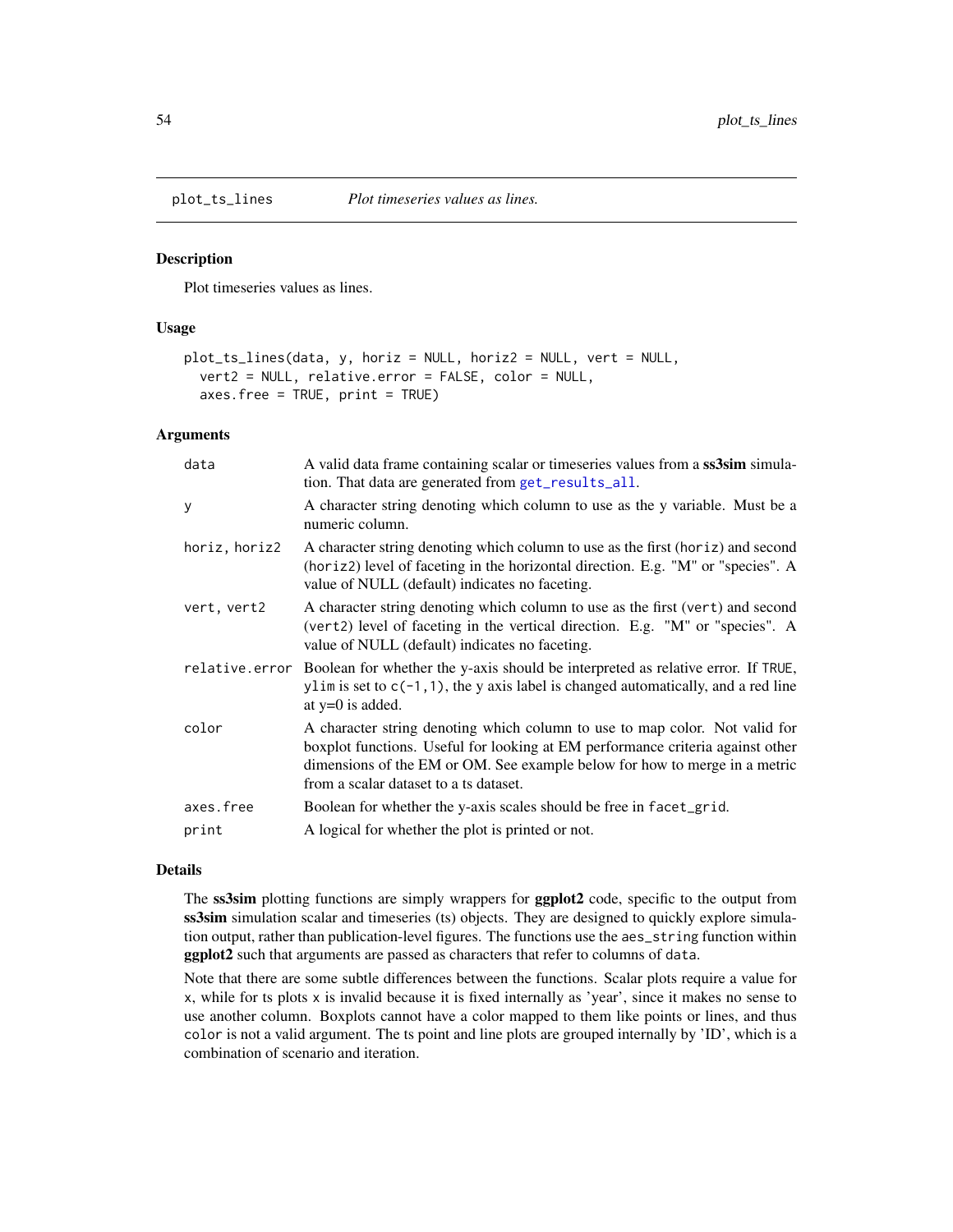plot\_ts\_points 55

# **Output**

These functions print the ggplot object, but also return it invisibly for saving or printing again later.

#### Author(s)

Cole Monnahan

### Examples

```
ts_dat$SpawnBio <- with(ts_dat, (SpawnBio_om-SpawnBio_em)/SpawnBio_om)
# Merge in max_grad, a performance metric, to use for color
ts_dat <- merge(scalar_dat[, c("ID", "max_grad")], ts_dat)
plot_ts_lines(ts_dat, y = "SpawnBio", horiz = "D", vert = "E",
  relative.error = TRUE, color = "max_grad")
```
plot\_ts\_points *Plot timeseries values as points.*

### Description

Plot timeseries values as points.

#### Usage

```
plot_ts_points(data, y, horiz = NULL, horiz2 = NULL, vert = NULL,
 vert2 = NULL, relative.error = FALSE, color = NULL,
  axes.free = TRUE, print = TRUE)
```

| data          | A valid data frame containing scalar or timeseries values from a ss3sim simula-<br>tion. That data are generated from get_results_all.                                                                                                                                                |
|---------------|---------------------------------------------------------------------------------------------------------------------------------------------------------------------------------------------------------------------------------------------------------------------------------------|
| У             | A character string denoting which column to use as the y variable. Must be a<br>numeric column.                                                                                                                                                                                       |
| horiz, horiz2 | A character string denoting which column to use as the first (horiz) and second<br>(horiz2) level of faceting in the horizontal direction. E.g. "M" or "species". A<br>value of NULL (default) indicates no faceting.                                                                 |
| vert, vert2   | A character string denoting which column to use as the first (vert) and second<br>(vert2) level of faceting in the vertical direction. E.g. "M" or "species". A<br>value of NULL (default) indicates no faceting.                                                                     |
|               | relative error Boolean for whether the y-axis should be interpreted as relative error. If TRUE,<br>ylim is set to $c(-1, 1)$ , the y axis label is changed automatically, and a red line<br>at $y=0$ is added.                                                                        |
| color         | A character string denoting which column to use to map color. Not valid for<br>boxplot functions. Useful for looking at EM performance criteria against other<br>dimensions of the EM or OM. See example below for how to merge in a metric<br>from a scalar dataset to a ts dataset. |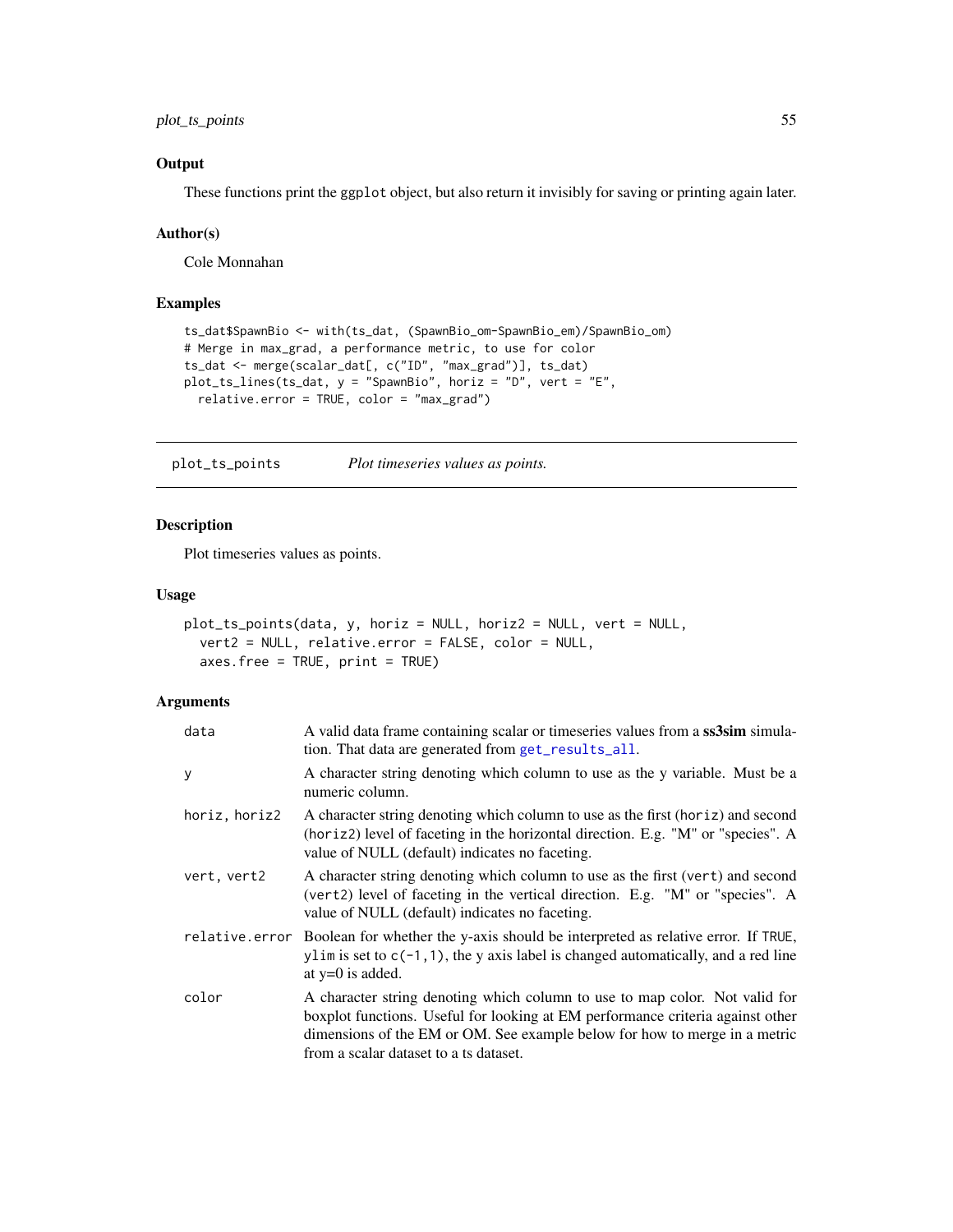| axes.free | Boolean for whether the y-axis scales should be free in facet_grid. |
|-----------|---------------------------------------------------------------------|
| print     | A logical for whether the plot is printed or not.                   |

# Details

The ss3sim plotting functions are simply wrappers for **ggplot2** code, specific to the output from ss3sim simulation scalar and timeseries (ts) objects. They are designed to quickly explore simulation output, rather than publication-level figures. The functions use the aes\_string function within ggplot2 such that arguments are passed as characters that refer to columns of data.

Note that there are some subtle differences between the functions. Scalar plots require a value for x, while for ts plots x is invalid because it is fixed internally as 'year', since it makes no sense to use another column. Boxplots cannot have a color mapped to them like points or lines, and thus color is not a valid argument. The ts point and line plots are grouped internally by 'ID', which is a combination of scenario and iteration.

### Output

These functions print the ggplot object, but also return it invisibly for saving or printing again later.

### Author(s)

Cole Monnahan

#### Examples

```
ts_dat$SpawnBio <- with(ts_dat, (SpawnBio_om-SpawnBio_em)/SpawnBio_om)
# Merge in max_grad, a performance metric, to use for color
ts_dat <- merge(scalar_dat[, c("ID", "max_grad")], ts_dat)
plot_ts_points(ts_dat, y = "SpawnBio", horiz = "D", vert = "E",
 relative.error = TRUE, color = "max_grad")
```

```
profile_fmsy Determine Fmsy for a given operating model
```
### Description

Runs an operating model over a range of fishing mortality (F) levels to determine the F at maximum sustainable yield (Fmsy).

#### Usage

```
profile_fmsy(om_in, results_out, start = 0, end = 1.5, by_val = 0.01,
  verbose = FALSE)
```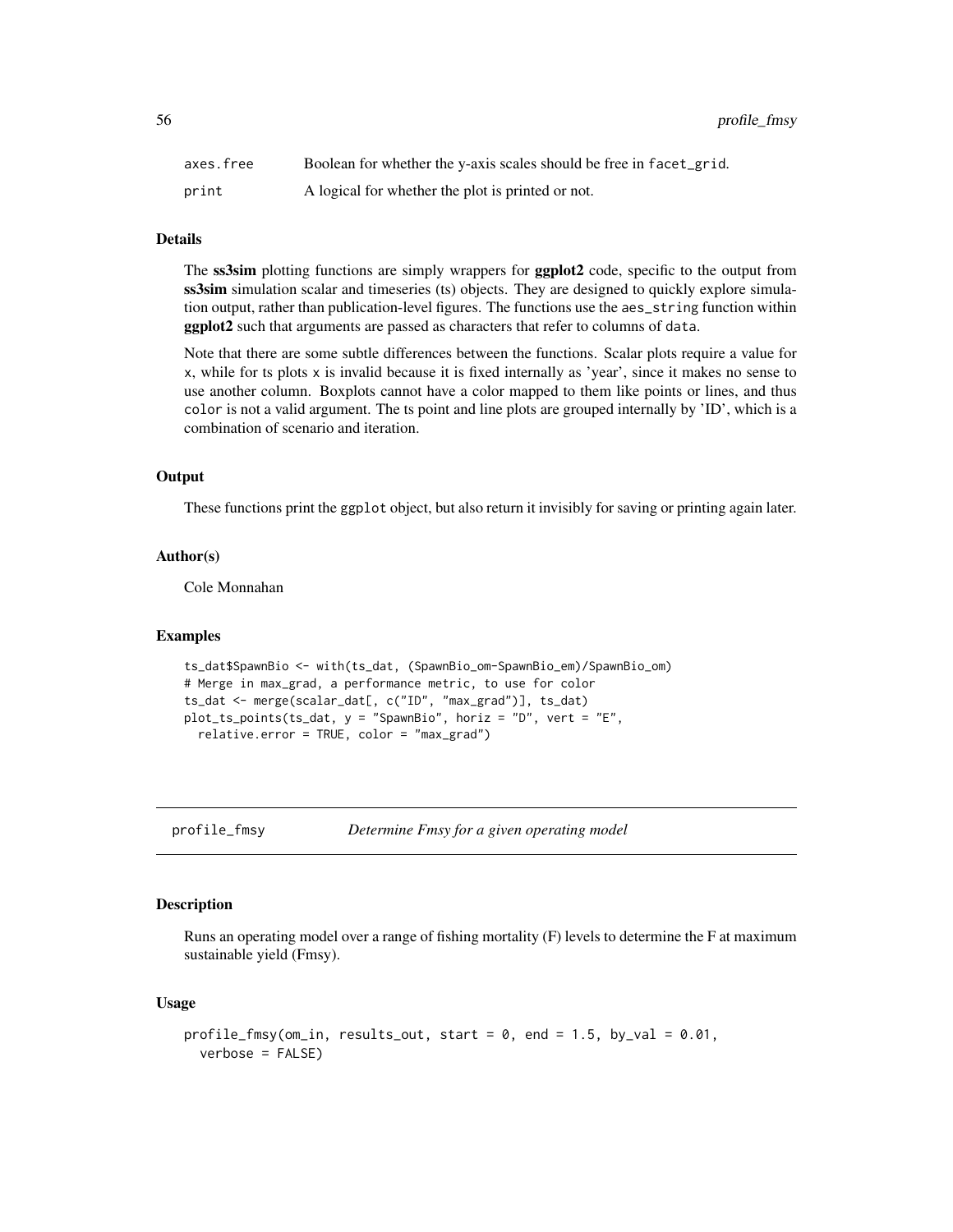### profile\_fmsy 57

#### **Arguments**

| om_in       | A full or relative path to a directory that contains an <b>ss3sim</b> operating model.                                                  |
|-------------|-----------------------------------------------------------------------------------------------------------------------------------------|
| results_out | A full or relative path to a directory where the results will be saved. The direc-<br>tory will be created if it doesn't already exist. |
| start       | Lower fishing mortality levels that will be explored.                                                                                   |
| end         | Upper fishing mortality levels that will be explored.                                                                                   |
| by_val      | Interval at which F will be incremented between start and end.                                                                          |
| verbose     | When TRUE messages will be returned from the function. Often useful for de-<br>bugging. The default is FALSE.                           |

#### Details

This function extracts the number of years from the data file and then runs the model with a constant level of fishing for each year, extracting the catch in the last year. This assumes the length of the model is long enough to reach an equilibrium catch. The user is responsible for ensuring this fact. If the function is run with verbose = TRUE, which is not the default, users will be provided with coefficient of variations of the catches in the terminal years of the model. Here, terminal is defined as half as many years as there are ages in the population dynamics of your model. Thus, if the population plus group starts at age twenty, then the standard deviation of the last ten years of catch divided by the mean catch over that same time will be printed to the screen for each model that is ran. For the default cod model provided within the package, the CV is less than 1e-04 for all F levels explored.

Ensure that the argument om\_in leads to an operating model that is configured for use within ss3sim. For example, the F type must allow for an input vector of Fs rather than catches, along with other specifications.

# Value

Creates a plot and a table with catches and F values. Also, invisibly returns a table of F and catch as a data frame.

# Examples

```
## Not run:
 d <- system.file("extdata", "models", "cod-om", package = "ss3sim")
 fmsy.val <- profile_fmsy(om_in = d, results_out = "fmsy",
   start = 0.1, end = 0.2, by_val = 0.05)
 #cleanup
 unlink("fmsy", recursive = TRUE)
```
## End(Not run)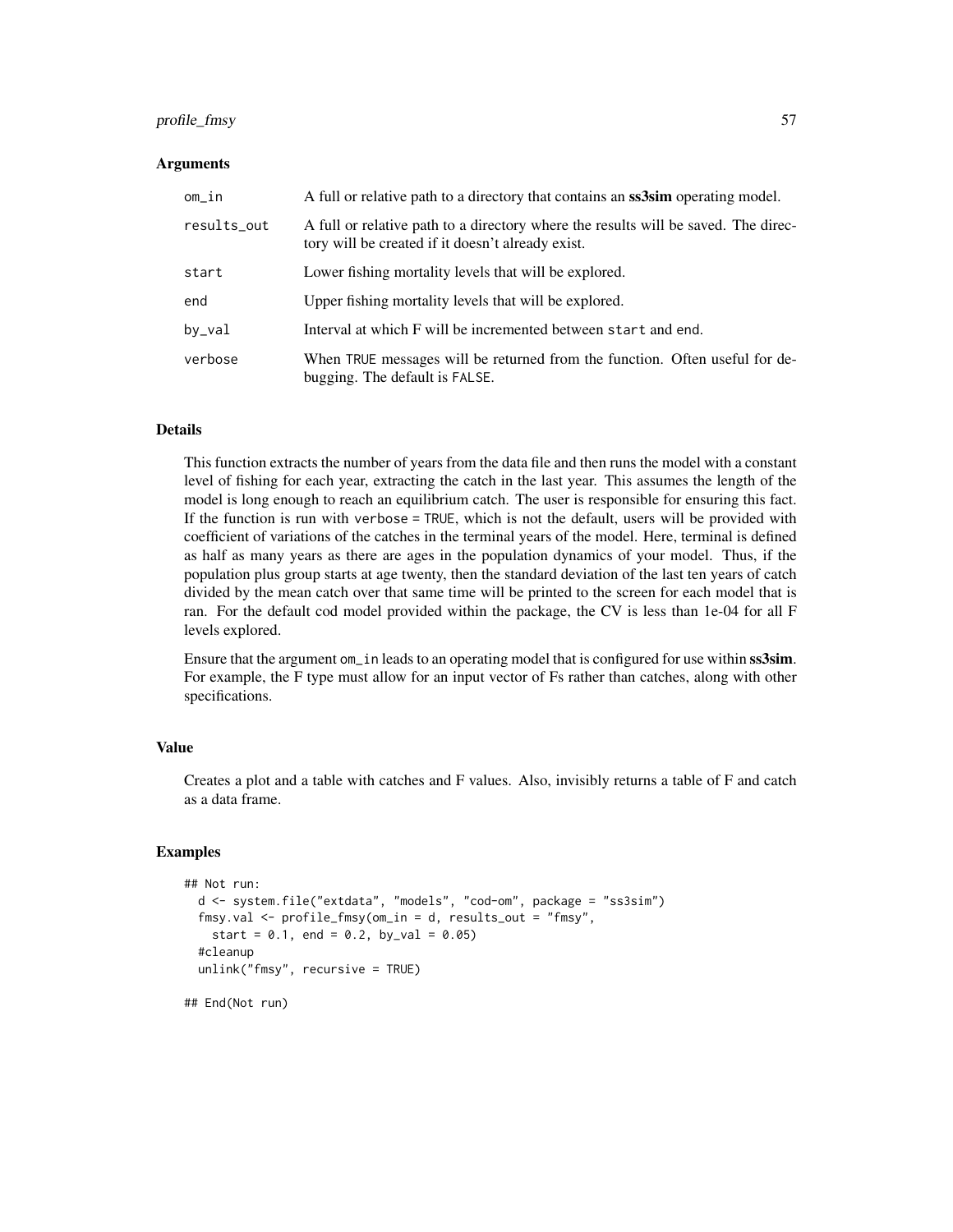# Description

This function removesa q setup line from a SS 3.30 control file

# Usage

```
remove_CPUE(string, ctl.in, ctl.out, dat.in, dat.out, overwrite = FALSE)
```
# Arguments

| ctl.in<br>An SS control file name to read in.<br>ctl.out<br>The SS control file to read out.<br>dat.in<br>An SS data file name to read in.<br>dat.out<br>An SS data file name to read out.<br>overwrite | string | A string with the fleetname to remove.                                           |
|---------------------------------------------------------------------------------------------------------------------------------------------------------------------------------------------------------|--------|----------------------------------------------------------------------------------|
|                                                                                                                                                                                                         |        |                                                                                  |
|                                                                                                                                                                                                         |        |                                                                                  |
|                                                                                                                                                                                                         |        |                                                                                  |
|                                                                                                                                                                                                         |        |                                                                                  |
|                                                                                                                                                                                                         |        | Logical. Overwrite an existing file with the same name as ctl. out or data. out? |

### Value

A modified SS control file.

# Author(s)

Kelli Johnson

remove\_q\_ctl *Remove a q setup line into an SS control file only*

# Description

This function removesa q setup line from a SS 3.30 control file

# Usage

```
remove_q_ctl(string, ctl.in, filename = TRUE, ctl.out,
 overwrite = FALSE)
```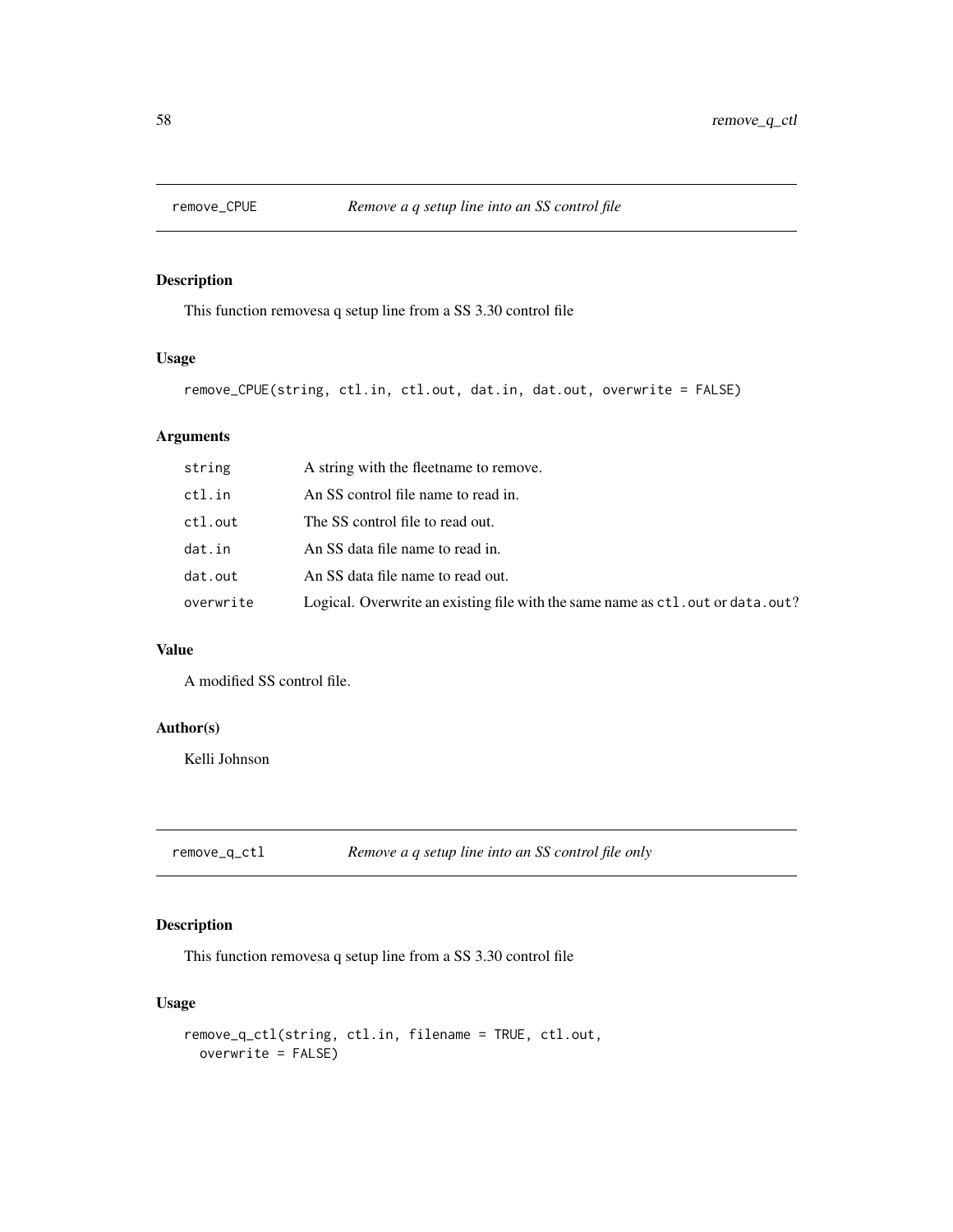# Arguments

| string    | A string with the fleetname to remove.                                                                                      |
|-----------|-----------------------------------------------------------------------------------------------------------------------------|
| ctl.in    | An SS control file name to read in if filename = TRUE otherwise an SS control<br>file vector already read using readLines() |
| filename  | Does function expect ctl. in to be a filename? defaults to TRUE. See ctl. in<br>definition.                                 |
| ctl.out   | The SS control file to read out.                                                                                            |
| overwrite | Logical. Overwrite an existing file with the same name as ctl. out or data. out?                                            |

# Value

A modified SS control file vector.

# Author(s)

Kelli Johnson

rename\_ss3\_files *Rename SS3-version-specific files*

# Description

Rename SS3-version-specific files

# Usage

rename\_ss3\_files(path, ss\_bin, extensions)

# Arguments

| path       | The path to the folder with the files.                                                   |
|------------|------------------------------------------------------------------------------------------|
| ss bin     | A character value giving the SS binary name                                              |
| extensions | A character vector of file extensions to rename without periods preceding the<br>values. |

# Author(s)

Sean C. Anderson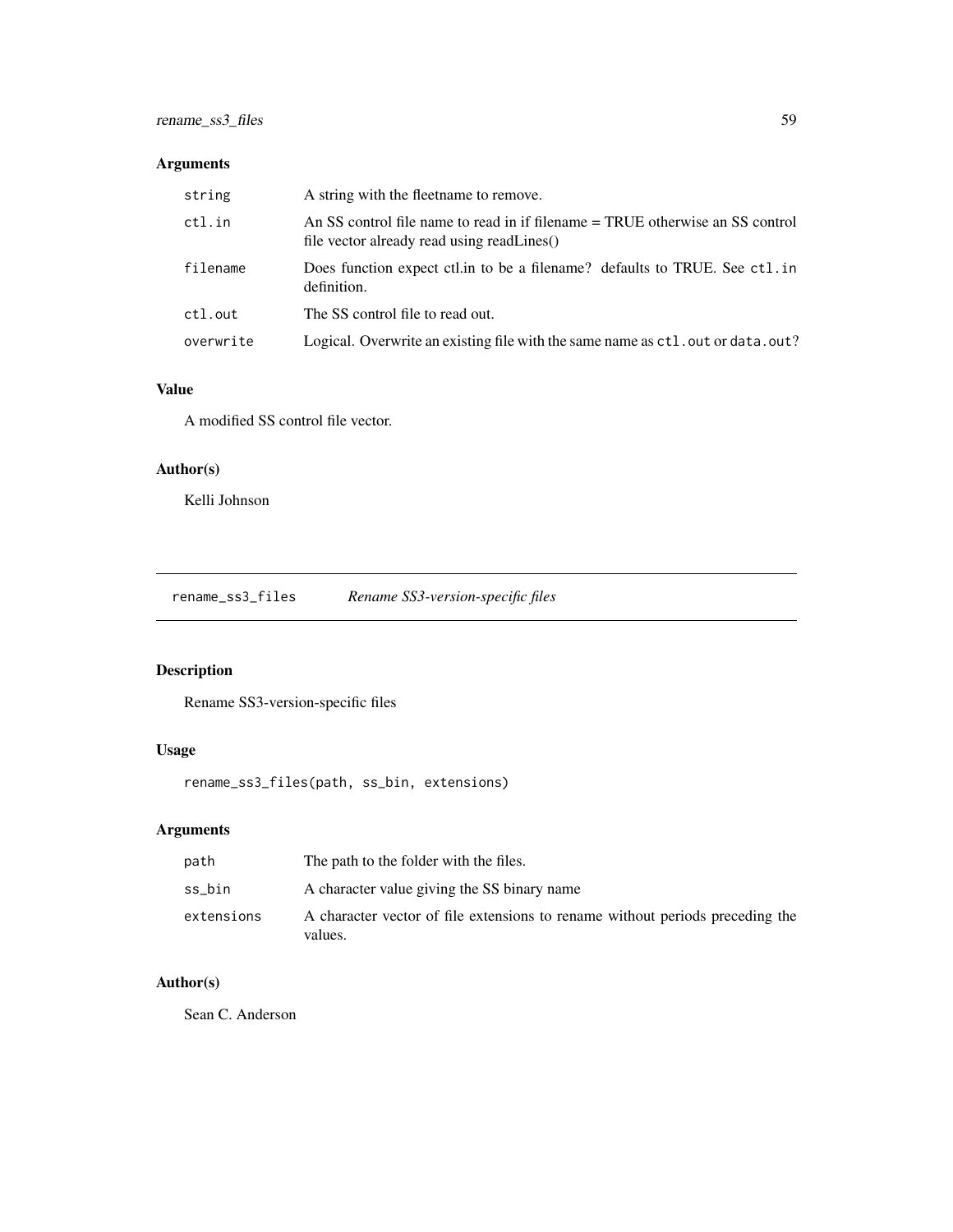<span id="page-59-0"></span>

### Description

This function takes care of calling SS3. Importantly, it parses whether the user is on Unix or Windows and calls the binary correctly. This lower-level function is meant to be called by higher level functions such as [run\\_ss3sim](#page-60-0), [ss3sim\\_base](#page-77-0), or your own custom function.

#### Usage

```
run_ss3model(scenarios, iterations, type = c("om", "em"),
  admb\_options = "", \text{hess} = FALSE, ignore.stdout = TRUE,admb_pause = 0.05, show.output.on.console = FALSE, ...)
```
### Arguments

| scenarios              | Which scenarios to run. Controls which folder contains the model that SS3<br>should run on.                                                                                                                                                                                                                                                                                                                                                                                            |
|------------------------|----------------------------------------------------------------------------------------------------------------------------------------------------------------------------------------------------------------------------------------------------------------------------------------------------------------------------------------------------------------------------------------------------------------------------------------------------------------------------------------|
| iterations             | Which iterations to run. Controls which folder contains the model that SS3<br>should run on.                                                                                                                                                                                                                                                                                                                                                                                           |
| type                   | Are you running the operating or estimation models?                                                                                                                                                                                                                                                                                                                                                                                                                                    |
| admb_options           | Any additional options to pass to the SS3 command.                                                                                                                                                                                                                                                                                                                                                                                                                                     |
| hess                   | Calculate the Hessian on estimation model runs?                                                                                                                                                                                                                                                                                                                                                                                                                                        |
| ignore.stdout          | Passed to system. If TRUE then ADMB output is not printed on screen. This<br>will be slightly faster. Set to FALSE to help with debugging.                                                                                                                                                                                                                                                                                                                                             |
| admb_pause             | A length of time (in seconds) to pause after running the simulation model. This<br>can be necessary on certain computers where file writing can be slightly de-<br>layed. For example, on computers where the files are written over a network<br>connection. If the output files haven't finished writing before R starts looking<br>for the output then the simulation will crash with an error about missing files.<br>The default value is set to $0.01$ seconds, just to be safe. |
| show.output.on.console |                                                                                                                                                                                                                                                                                                                                                                                                                                                                                        |
|                        | Logical: passed on to system.                                                                                                                                                                                                                                                                                                                                                                                                                                                          |
| $\cdots$               | Anything else to pass to system.                                                                                                                                                                                                                                                                                                                                                                                                                                                       |

#### Details

ss3sim requires you to place the SS executable in your path. See the vignette vignette("ss3sim-vignette") for details on this process. The executables themselves can be downloaded from: [https://www.](https://www.dropbox.com/sh/zg0sec6j20sfyyz/AACQiuk787qW882U2euVKoPna) [dropbox.com/sh/zg0sec6j20sfyyz/AACQiuk787qW882U2euVKoPna](https://www.dropbox.com/sh/zg0sec6j20sfyyz/AACQiuk787qW882U2euVKoPna) #'

### Author(s)

Sean C. Anderson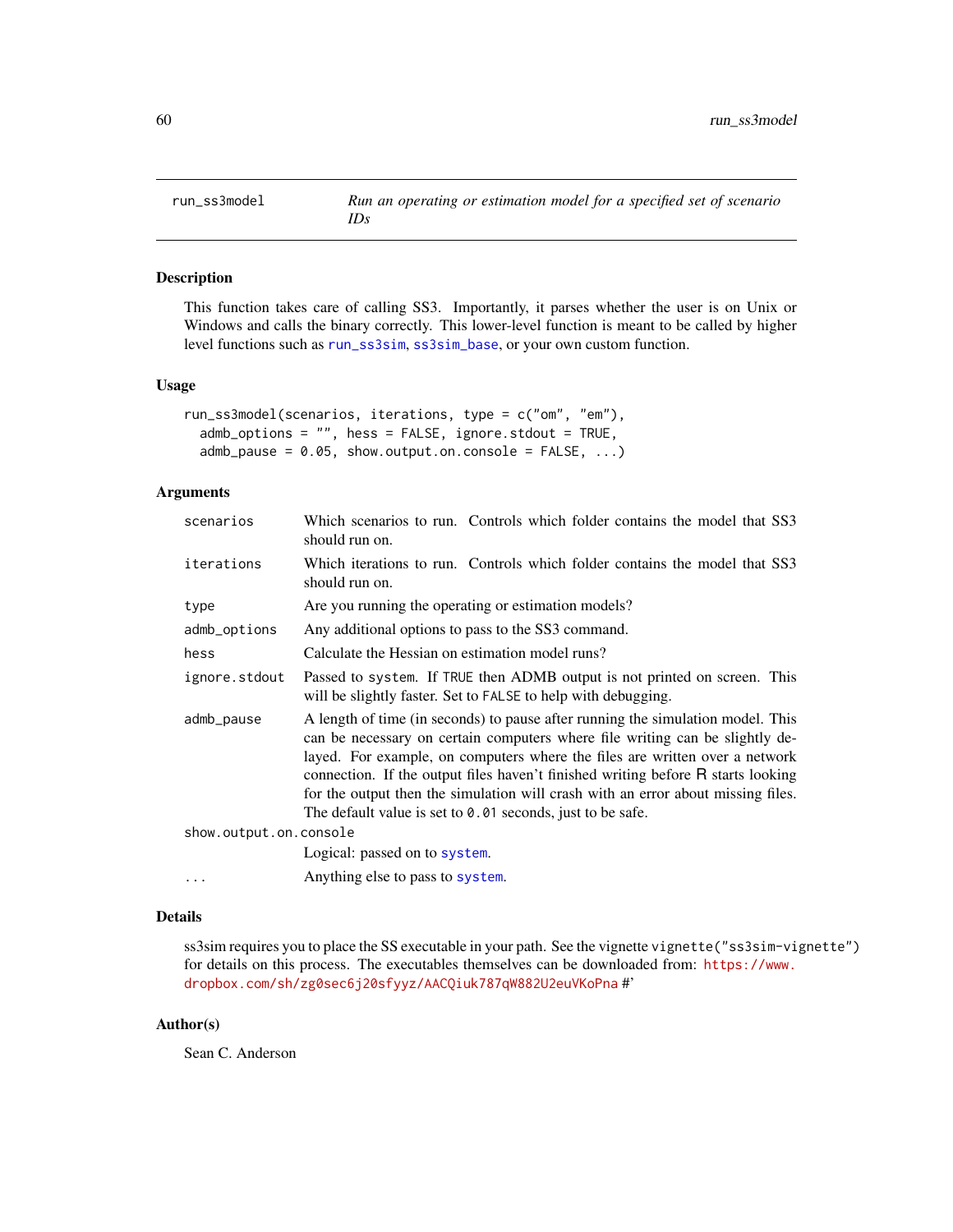# run\_ss3sim 61

## See Also

[ss3sim\\_base](#page-77-0), [run\\_ss3sim](#page-60-0)

#### <span id="page-60-0"></span>run\_ss3sim *Master function to run SS3 simulations*

## Description

This is the main high-level wrapper function for running  $ss3sim$  simulations. This function first deals with parsing a scenario ID into case arguments, reads the appropriate case files, and then passes these arguments on to [ss3sim\\_base](#page-77-0) to run a simulation. Alternatively, you might choose to run [ss3sim\\_base](#page-77-0) directly and skip the case-file setup.

### Usage

```
run_ss3sim(iterations, scenarios, case_folder, om_dir, em_dir,
 case_files = list(F = "F", D = c("index", "lcomp", "agecomp")),
 user_recdevs = NULL, parallel = FALSE, parallel_iterations = FALSE,
  ...)
```

| iterations   | Which iterations to run. A numeric vector. For example 1:100.                                                                                                                                                                                                                                                                                                                                                                                                                                                                                                                                                                                                                                                                                                                                               |
|--------------|-------------------------------------------------------------------------------------------------------------------------------------------------------------------------------------------------------------------------------------------------------------------------------------------------------------------------------------------------------------------------------------------------------------------------------------------------------------------------------------------------------------------------------------------------------------------------------------------------------------------------------------------------------------------------------------------------------------------------------------------------------------------------------------------------------------|
| scenarios    | Which scenarios to run. A vector of character objects. For example c("D0-F0-cod", "D1-F1-cod").<br>Also, see expand_scenarios for a shortcut to specifying the scenarios. See<br>get_caseargs and the vignette for details on specifying the scenarios.                                                                                                                                                                                                                                                                                                                                                                                                                                                                                                                                                     |
| case_folder  | The folder containing the plain-text case files.                                                                                                                                                                                                                                                                                                                                                                                                                                                                                                                                                                                                                                                                                                                                                            |
| om_dir       | The folder containing the SS3 operating model configuration files.                                                                                                                                                                                                                                                                                                                                                                                                                                                                                                                                                                                                                                                                                                                                          |
| em_dir       | The folder containing the SS3 estimation model configuration files.                                                                                                                                                                                                                                                                                                                                                                                                                                                                                                                                                                                                                                                                                                                                         |
| case_files   | A named list that relates the case IDs to the files to return. The default list<br>specifies only the required fishing mortality and data scenarios. To specify<br>other cases you will need to extend this named list. This argument is passed<br>to get_caseargs. See that function for details and examples of how to specify<br>this. The introduction vignette also explains how to specify the case files.                                                                                                                                                                                                                                                                                                                                                                                            |
| user_recdevs | An optional matrix of recruitment deviations to replace the recruitment devia-<br>tions built into the package. The columns represent run iterations and the rows<br>represent years. user_recdevs can be a matrix of 0s for deterministic model<br>checking. For traditional stochastic simulations these would be independent and<br>normally distributed deviations with a standard deviation equal to the desired<br>sigma R. Note that these recruitment deviations will be used verbatim (after ex-<br>ponentiation). user_recdevs will *not* be multiplied by sigma R and they will<br>*not* be log-normal bias corrected. If user_recdevs are specified as anything<br>besides NULL the package will issue a warning about this. Biased recruitment<br>deviations can lead to biased model results. |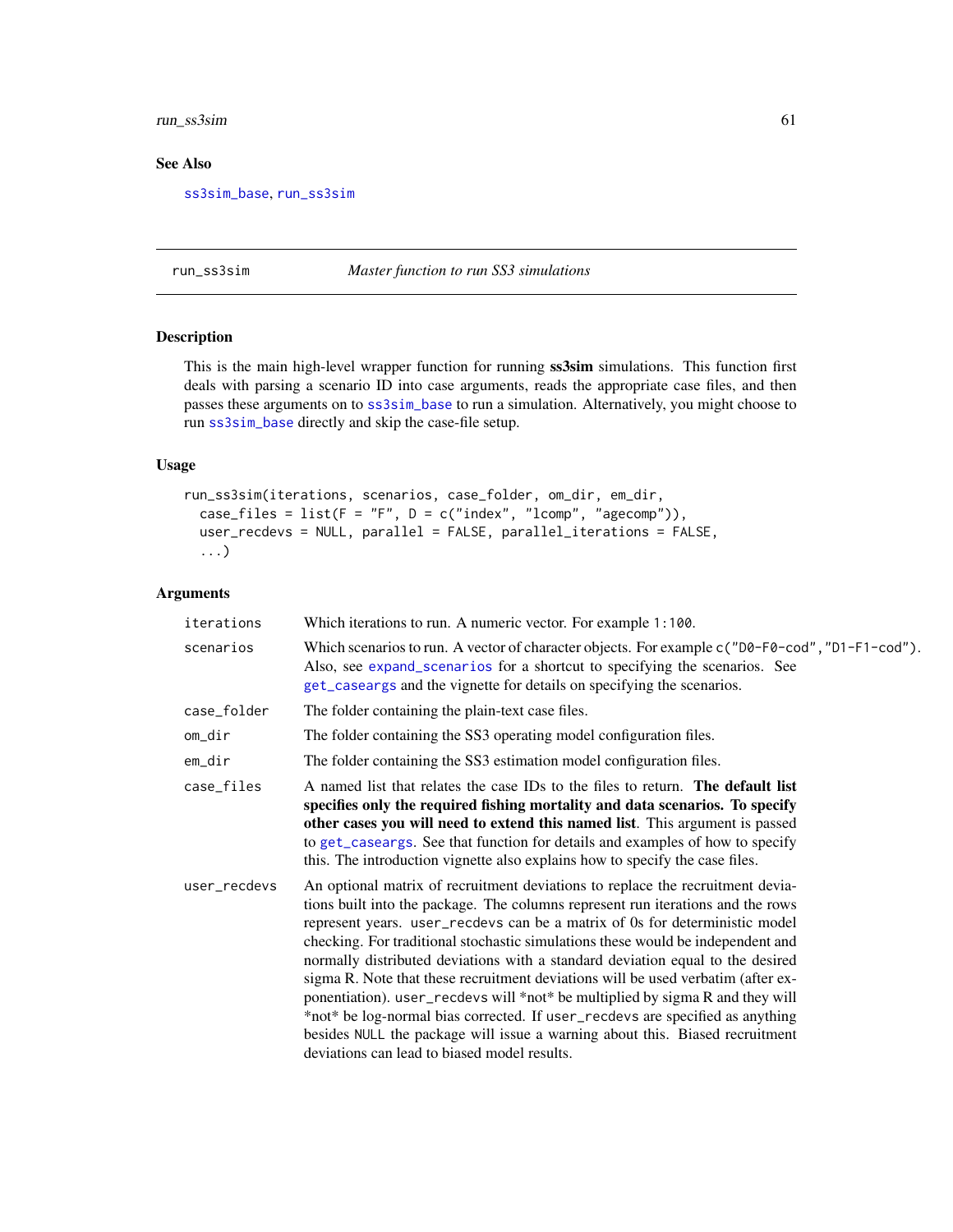| parallel            | A logical argument that controls whether the scenarios are run in parallel. You<br>will need to register multiple cores first with a package such as <b>doParallel</b> and                                                                                                        |
|---------------------|-----------------------------------------------------------------------------------------------------------------------------------------------------------------------------------------------------------------------------------------------------------------------------------|
|                     | have the <b>foreach</b> package installed. See the example below.                                                                                                                                                                                                                 |
| parallel_iterations |                                                                                                                                                                                                                                                                                   |
|                     | Logical. By default parallel = $TRUE$ will run scenarios in parallel. If you set<br>parallel = TRUE and parallel_iterations = TRUE then the iterations will be<br>run in parallel. This would be useful if you were only running one scenario but<br>you wanted to run it faster. |
| .                   | Anything else to pass to ss3sim_base. This could include bias_adjust. Also,<br>you can pass additional options to the SS3 command through the argument<br>admb_options.                                                                                                           |

#### Details

The operating model folder should contain: forecast.ss, yourmodel.ctl, yourmodel.dat, ss.par, and starter.ss. The files should be the versions that are returned from an SS run as .ss\_new files. This is important because it creates consistent formatting which many of the functions in this package depend on. Rename the .ss\_new files as listed above (and in all lowercase). The estimation model folder should contain all the same files listed above except the ss.par and yourmodel.dat files, which are unnecessary but can be included if desired. See the vignette for details on modifying an existing SS3 model to run with ss3sim. Alternatively, you might consider modifying one of the built-in model configurations.

#### Value

The output will appear in whatever your current R working directory is. There will be folders named after your scenarios. They will look like this:

- D0-F0-cod/1/om
- D0-F0-cod/1/em
- D0-F0-cod/2/om
- ...

### Author(s)

Sean C. Anderson

#### See Also

[ss3sim\\_base](#page-77-0), [run\\_ss3model](#page-59-0), [get\\_caseargs](#page-39-0), [expand\\_scenarios](#page-36-0)

#### Examples

```
## Not run:
# Create a temporary folder for the output and set the working directory:
temp_path <- file.path(tempdir(), "ss3sim-example")
dir.create(temp_path, showWarnings = FALSE)
wd <- getwd()
setwd(temp_path)
```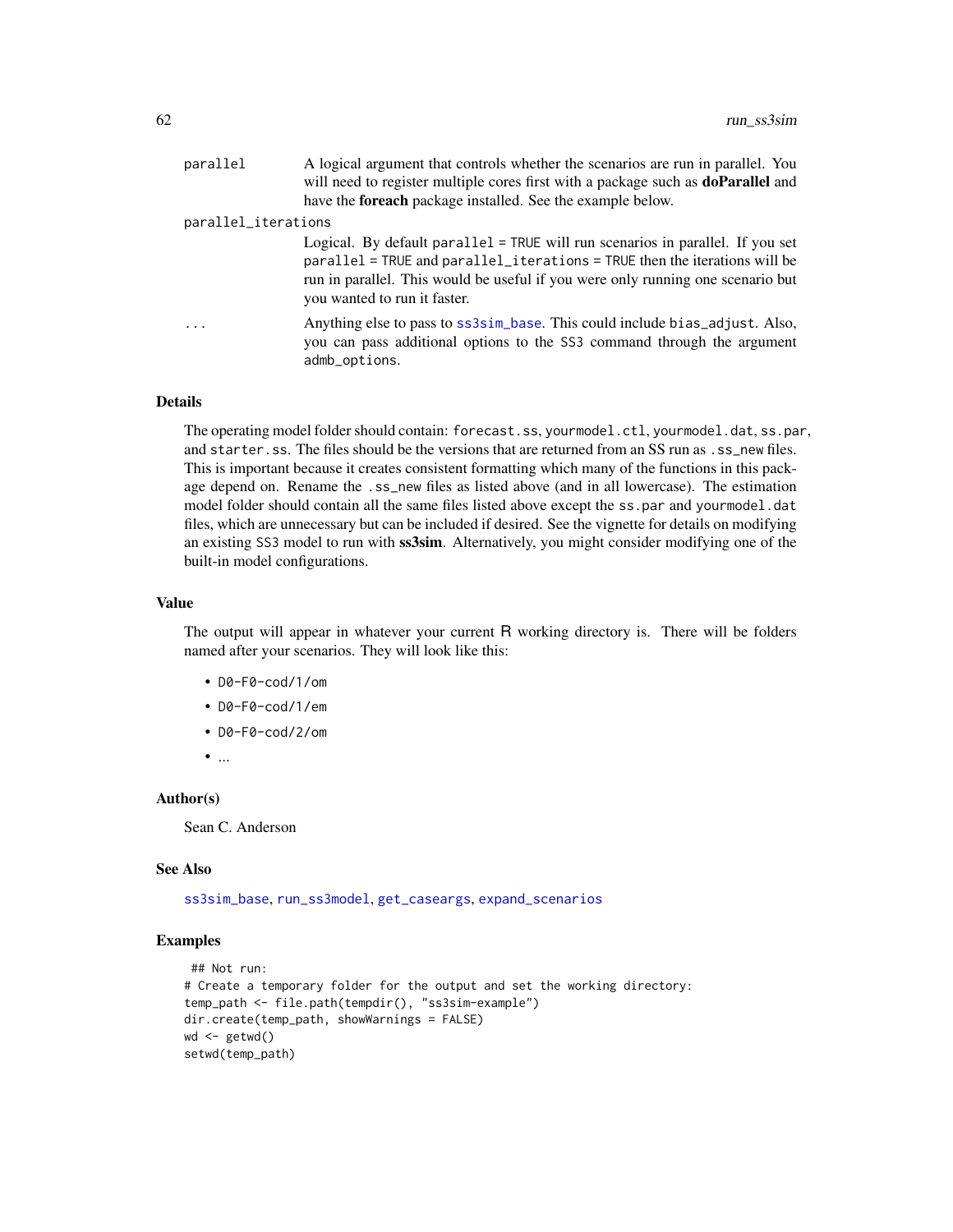### run\_ss3sim 63

```
on.exit(setwd(wd), add = TRUE)
# Find the data in the ss3sim package:
d <- system.file("extdata", package = "ss3sim")
om <- file.path(d, "models", "cod-om")
em <- file.path(d, "models", "cod-em")
case_folder <- file.path(d, "eg-cases")
#
 # Without bias adjustment:
 run_ss3sim(iterations = 1, scenarios = "D0-F0-cod",
 case_folder = case_folder, om_dir = om, em_dir = em)
 unlink("D0-F0-cod", recursive = TRUE) # clean up
# An example specifying the case files:
run_ss3sim(iterations = 1, scenarios = "D0-F0-E0-cod",
  case_folder = case_folder, om_dir = om, em_dir = em,
  case_files = list(F = "F", D = c("index", "lcomp","agecomp"), E = "E")unlink("D0-F0-E0-cod", recursive = TRUE) # clean up
# If try to use bias adjustment, a warning will be triggered and the run will
# proceed WITHOUT using bias adjustment (and may result in error.)
# run_ss3sim(iterations = 1, scenarios = "D1-F0-cod",
# case_folder = case_folder, om_dir = om, em_dir = em,
# bias_adjust = TRUE)
# A run with deterministic process error for model checking:
recdevs_det \leq matrix(0, nrow = 101, ncol = 2)
run_ss3sim(iterations = 1:2, scenarios = "D0-E100-F0-cod",
  case_folder = case_folder,
  case_files = list(F = "F", D = c("index", "lcomp", "agecomp"), E = "E"),om\_dir = om, em\_dir = em,
  bias_adjust = FALSE, user_recdevs = recdevs_det)
unlink("D0-E100-F0-cod", recursive = TRUE)
# # An example of a run using parallel processing across 2 cores:
# require(doParallel)
# registerDoParallel(cores = 2)
# require(foreach)
# getDoParWorkers() # check how many cores are registered
#
# # parallel scenarios:
# run_ss3sim(iterations = 1, scenarios = c("D0-F0-cod",
# "D1-F0-cod"), case_folder = case_folder,
# om_dir = om, em_dir = em, parallel = TRUE)
# unlink("D0-F0-cod", recursive = TRUE)
# unlink("D1-F0-cod", recursive = TRUE)
#
# # parallel iterations:
# run_ss3sim(iterations = 1:2, scenarios = "D0-F0-cod",
# case_folder = case_folder, om_dir = om, em_dir = em,
# parallel = TRUE, parallel_iterations = TRUE)
# unlink("D0-F0-cod", recursive = TRUE)
```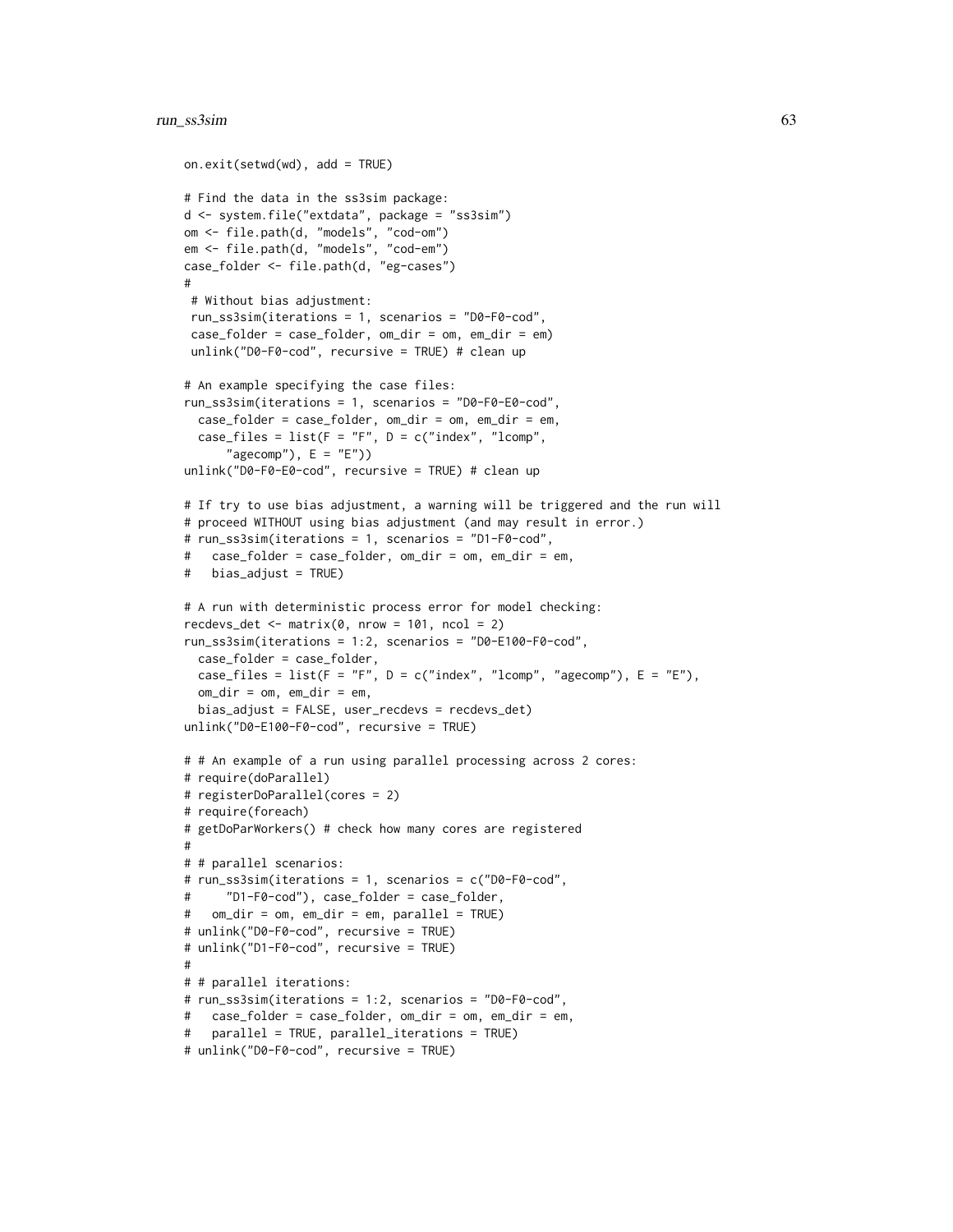## End(Not run)

<span id="page-63-0"></span>sample\_agecomp *Sample age compositions from a Stock Synthesis data file*

# Description

Extract age-composition data from a .ss\_new data file and sample the data. It is assumed that the composition data will be expected values as written by Stock Synthesis in the second section of the data file, but one can also sample input data. The resulting age-composition data are assumed to represent observed age composition and will overwrite the age data in dat\_list, which is returned invisibly. The data file can also be written to the disk, if a file path is provided to outfile, and used as simulated data by an estimation model. If used with [run\\_ss3sim](#page-60-0), the case file should be named agecomp. A suggested (default) case letter is D for data.

#### Usage

```
sample_agecomp(dat_list, outfile = NULL, fleets, Nsamp, years,
  cpar = 1, ESS = NULL, keep\_conditional = TRUE)
```

| dat_list | An SS data list object as read in from SS_readdat in the r4ss package. Make<br>sure you select option section=2.                                                                                                                                                                                                                                                                             |
|----------|----------------------------------------------------------------------------------------------------------------------------------------------------------------------------------------------------------------------------------------------------------------------------------------------------------------------------------------------------------------------------------------------|
| outfile  | A character string specifying the file name to use when writing the information<br>to the disk. The string must include the proper file extension. No file is written<br>using the default value of NULL, which leads to increased speed because writing<br>the file takes time and computing resources.                                                                                     |
| fleets   | *A vector of integers specifying which fleets to include. The order of the fleets<br>pertains to the input order of other arguments. An entry of fleets=NULL leads<br>to zero samples for any fleet.                                                                                                                                                                                         |
| Nsamp    | *A numeric list of the same length as fleets. Either single values or vectors<br>of the same length as the number of years can be passed through. Single val-<br>ues are repeated for all years. If no fleet collected samples, keep the value to<br>Nsamp=NULL.                                                                                                                             |
| years    | *A list the same length as fleets giving the years as numeric vectors. If no<br>fleet collected samples, keep the value to years=NULL.                                                                                                                                                                                                                                                       |
| cpar     | A numeric value or vector the same length as fleets controlling the variance<br>of the Dirichlet distribution used for sampling. A value of 1 leads to the same<br>standard deviation as a multinomial of the given Nsamp, 2 indicates twice, etc.<br>Values greater than one indicate overdispersion, and less underdispersion. NULL<br>or NA for a given fleet will lead to no dispersion. |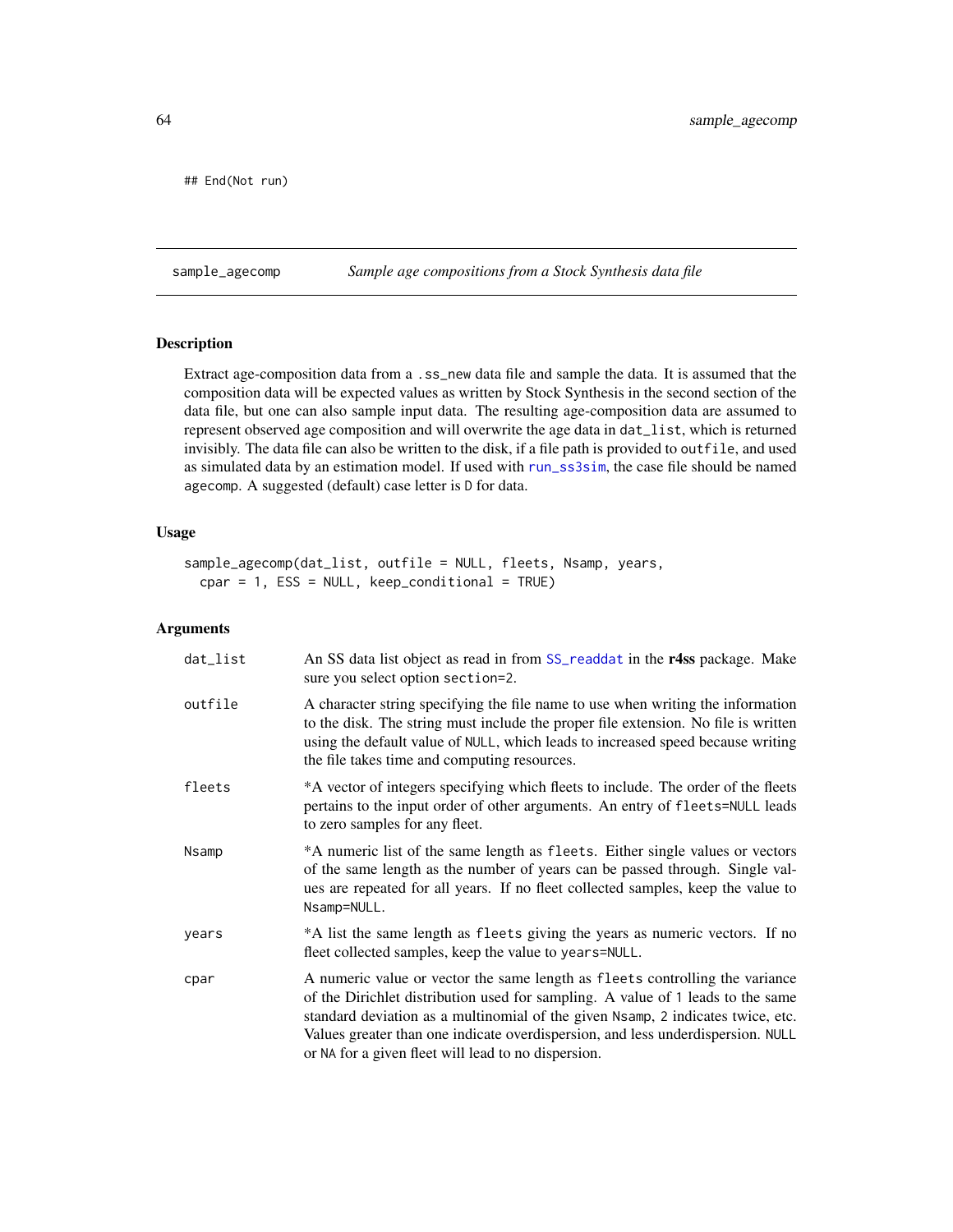ESS The final effective sample size (ESS) associated with the simulated data. The ESS is not used to generate the simulated data but can be used as an input sample size in subsequent models that estimate population parameters or status. The default, NULL, leads to the true (internally calculated) #' ESS being used, which is Nsamp for the multinomial case or given by the formula under cpar for the Dirichlet case. At least one value must be provided for each fleet or a vector of year-specific values can be used for any given fleet. The argument accepts a list with entries, either a single integer or a vector of integers, for each fleet.

```
keep_conditional
```
A logical if conditional age-at-length data should be kept or removed entirely from the data file. sample\_agecomp only works on the age-composition data and not on the conditional age-at-length data. To sample the conditional data, set keep\_conditional to TRUE and use [sample\\_calcomp](#page-65-0).

### Value

A modified .dat file if !is.null(outfile). A list object containing the modified .dat file is returned invisibly.

#### Which arguments to specifiy in case files

All function argument descriptions that start with an asterisk  $(*)$  will be passed through the case files to [run\\_ss3sim](#page-60-0). If one of these arguments is not specified in a case file, then a value of NULL will be passed, which may or may not be an appropriate value. Other arguments will be ignored if specified.

### Author(s)

Cole Monnahan and Kotaro Ono

### See Also

Other sampling functions: [clean\\_data](#page-32-0), [sample\\_calcomp](#page-65-0), [sample\\_index](#page-68-0), [sample\\_lcomp](#page-70-0), [sample\\_mlacomp](#page-72-0), [sample\\_wtatage](#page-74-0)

### Examples

```
d <- system.file("extdata", package = "ss3sim")
f_in \leq file.path(d, "models", "cod-om", "codOM.dat")dat_list <- r4ss::SS_readdat(f_in, version = NULL, verbose = FALSE)
## Turn off age comps by specifying fleets=NULL
test <- sample_agecomp(dat_list = dat_list, fleets = NULL)
## Generate with a smaller number of fleet taking samples
ex1 <- sample_agecomp(dat_list = dat_list, outfile = NULL,
 fheets = 2, Nsamp = list(c(10, 50)), years = list(c(26, 27)))NROW(ex1$agecomp) == 2
## Generate with varying Nsamp by year for first fleet
```

```
ex2 <- sample_agecomp(dat_list = dat_list, outfile = NULL,
```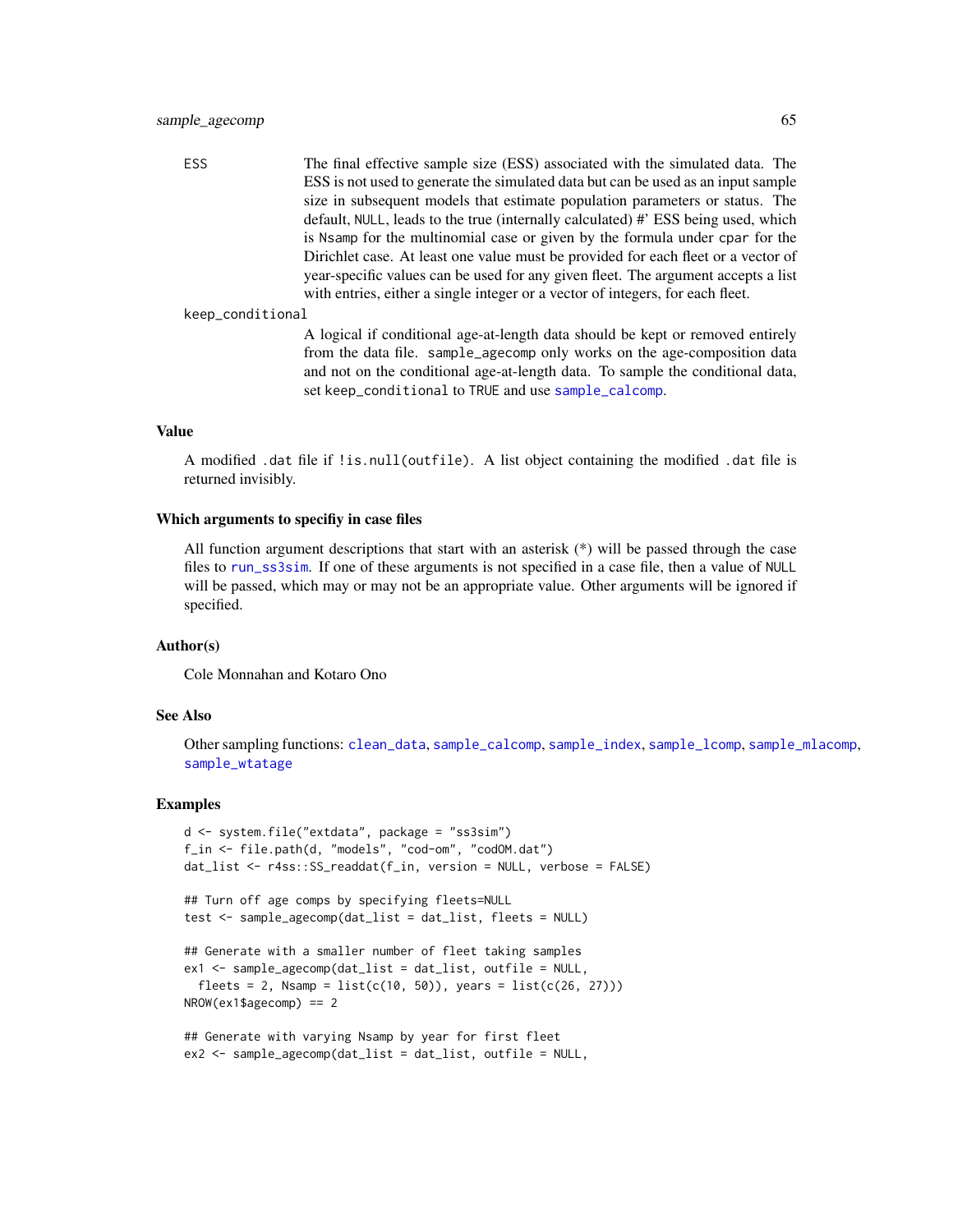```
fleets = c(1, 2),
 Nsamp = list(c(rep(50, 5), rep(100, 5)), 50),
 years = list(seq(26, 44, 2), c(26:100)))
## Run three cases showing Multinomial, Dirichlet(1), and over-dispersed
## Dirichlet for different levels of sample sizes
op \leq par(mfrow = c(1, 3))
set.seed(1)
true <- prop.table(dat_list$agecomp[
 dat_list$agecomp$FltSvy == 1 & dat_list$agecomp$Yr == 50, -(1:9)])
cpars \leq c(NA, 1, 4)
for (samplesize in c(30, 100, 1000)) {
 if (samplesize > 30) par(mar = c(5.1, 1, 4.1, 2.1))
 plot(dat_list$agebin_vector, true, type = "b", ylim = c(0, 1),
   col = 4, 1wd = 2, xlab = "Age",ylab = ifelse(samplesize == 30, "Proportion", ""),
   main = paste("Sample size =", samplesize))
 if (samplesize == 30) {
    legend("topright", lty = 1, col = 1:4, bty = "n",legend = c("Multinomial", "Dirichlet(1)", "Dirichlet(4)", "Truth"))
 }
 for (i in seq_along(cpars)) {
   ex <- sample_agecomp(dat_list = dat_list, outfile = NULL, fleets = 1,
     Nsamp = list(samplesize), years = list(50), cpar = cpars[i])$agecomp
   lines(dat_list$agebin_vector, prop.table(ex[1, -(1:9)]),
     col = i, type = "b")
 }
}
par(op)
```
<span id="page-65-0"></span>sample\_calcomp *Sample conditional age-at-length (CAL) data and write to file for use by the EM.*

### Description

Sample conditional age-at-length (CAL) data and write to file for use by the EM.

### Usage

```
sample_calcomp(dat_list, outfile = NULL, fleets = c(1, 2), years,
 Nsamp)
```

| dat list | An SS data list object as read in from SS_readdat in the r4ss package. Make |
|----------|-----------------------------------------------------------------------------|
|          | sure you select option section=2.                                           |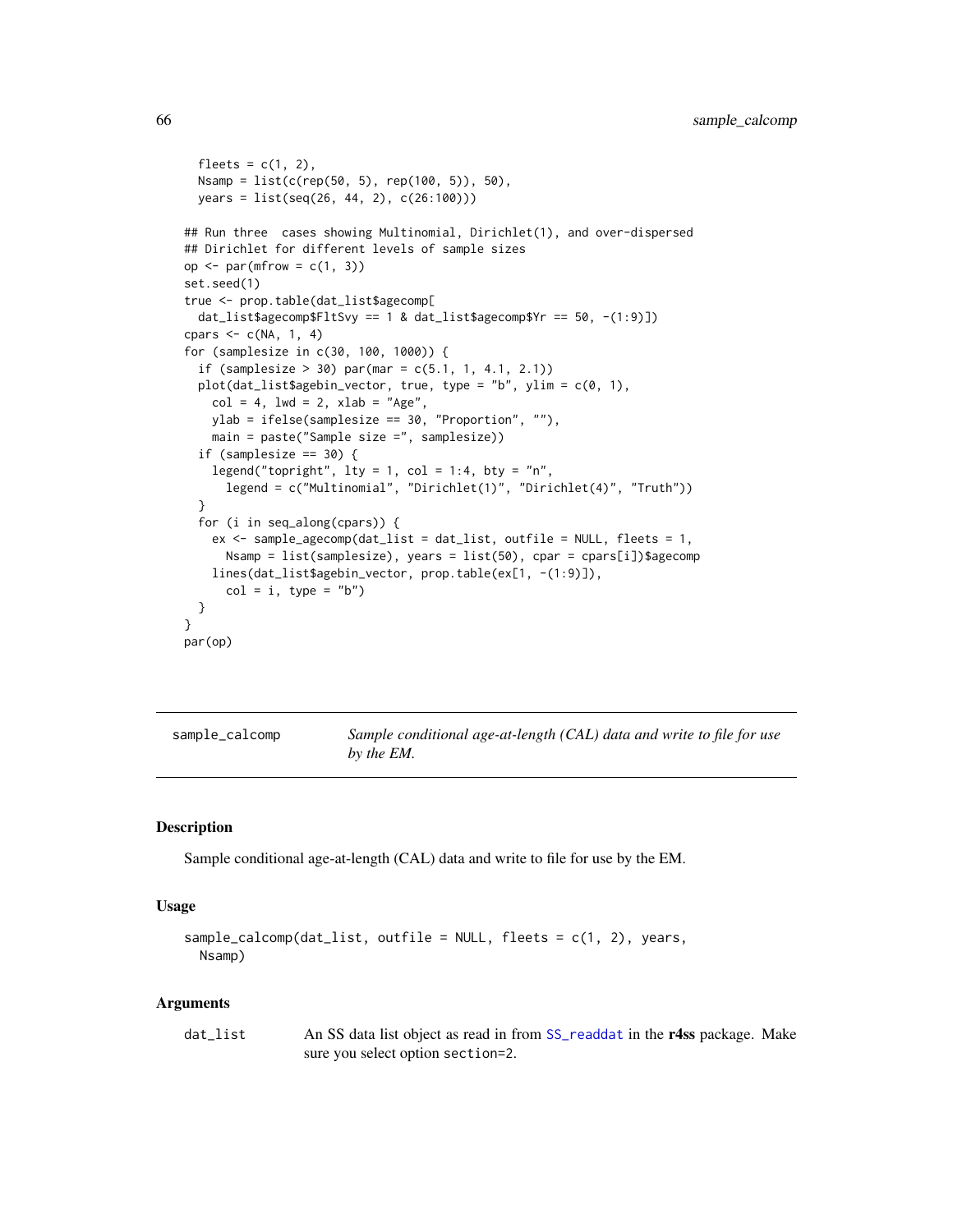| outfile | A character string specifying the file name to use when writing the information<br>to the disk. The string must include the proper file extension. No file is written<br>using the default value of NULL, which leads to increased speed because writing<br>the file takes time and computing resources. |
|---------|----------------------------------------------------------------------------------------------------------------------------------------------------------------------------------------------------------------------------------------------------------------------------------------------------------|
| fleets  | *A vector of integers specifying which fleets to include. The order of the fleets<br>pertains to the input order of other arguments. An entry of fleets=NULL leads<br>to zero samples for any fleet.                                                                                                     |
| years   | *A list the same length as fleets giving the years as numeric vectors. If no<br>fleet collected samples, keep the value to years=NULL.                                                                                                                                                                   |
| Nsamp   | *A numeric list of the same length as fleets. Either single values or vectors<br>of the same length as the number of years can be passed through. Single val-<br>ues are repeated for all years. If no fleet collected samples, keep the value to<br>Nsamp=NULL.                                         |

### Details

Take a data.SS\_new file containing expected values and sample from true lengths, using length comp sample sizes, to get realistic sample sizes for age bins given a length. Only the multinomial distribution is currently implemented. xIf no fish are sampled then that row is discarded. A value of NULL for fleets indicates to delete the data so the EM If used with [run\\_ss3sim](#page-60-0) the case file should be named calcomp.

# Value

A modified .dat file if !is.null(outfile). A list object containing the modified .dat file is returned invisibly.

#### Which arguments to specifiy in case files

All function argument descriptions that start with an asterisk (\*) will be passed through the case files to [run\\_ss3sim](#page-60-0). If one of these arguments is not specified in a case file, then a value of NULL will be passed, which may or may not be an appropriate value. Other arguments will be ignored if specified.

#### Note

This function is only reliable when using multinomial length compositions for the matching fleet. The real-valued length compositions resulting from the Dirichlet distribution cause difficulties in the sampling code. See the vignette for more.

### Author(s)

Cole Monnahan, Kotaro Ono

### See Also

Other sampling functions: [clean\\_data](#page-32-0), [sample\\_agecomp](#page-63-0), [sample\\_index](#page-68-0), [sample\\_lcomp](#page-70-0), [sample\\_mlacomp](#page-72-0), [sample\\_wtatage](#page-74-0)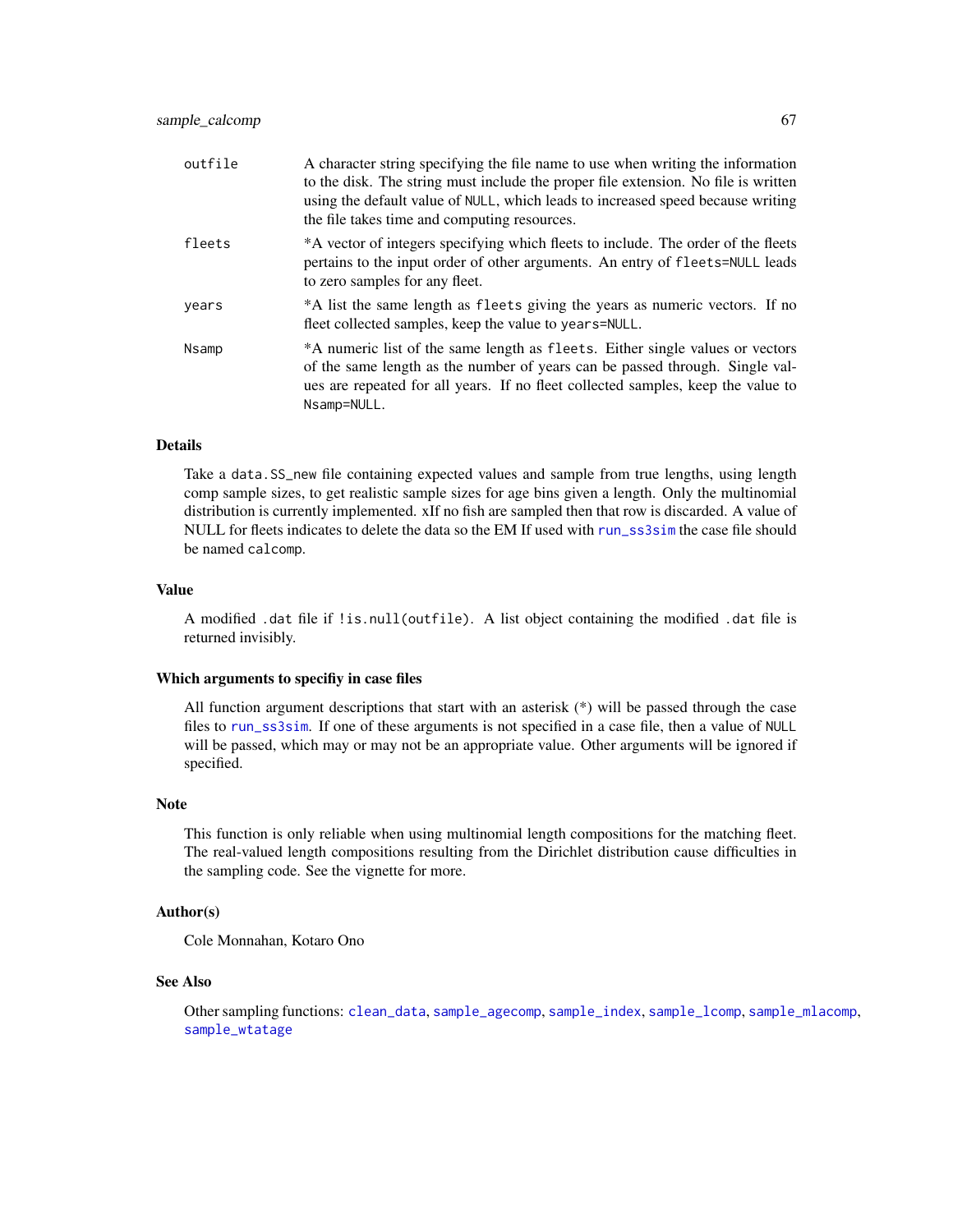# Description

Apply the multinomial or Dirichlet distribution to sample composition data, creating a data frame that mimics observed composition data.

# Usage

sample\_comp(data, Nsamp, fleets, years, ESS = NULL, cpar = 1)

# Arguments

| data       | A data frame with informational columns followed by columns of composi-<br>tional data. The informational columns must include columns labeled 'Yr' and<br>'FltSvy' and end with a column labeled 'Nsamp'. Columns of compositional<br>data should follow 'Nsamp'. Rows of compositional data do not need to sum to<br>one.                                                                                                                                                                                                                                                                                                                                                         |
|------------|-------------------------------------------------------------------------------------------------------------------------------------------------------------------------------------------------------------------------------------------------------------------------------------------------------------------------------------------------------------------------------------------------------------------------------------------------------------------------------------------------------------------------------------------------------------------------------------------------------------------------------------------------------------------------------------|
| Nsamp      | *A numeric list of the same length as fleets. Either single values or vectors<br>of the same length as the number of years can be passed through. Single val-<br>ues are repeated for all years. If no fleet collected samples, keep the value to<br>Nsamp=NULL.                                                                                                                                                                                                                                                                                                                                                                                                                    |
| fleets     | *A vector of integers specifying which fleets to include. The order of the fleets<br>pertains to the input order of other arguments. An entry of fleets=NULL leads<br>to zero samples for any fleet.                                                                                                                                                                                                                                                                                                                                                                                                                                                                                |
| years      | *A list the same length as fleets giving the years as numeric vectors. If no<br>fleet collected samples, keep the value to years=NULL.                                                                                                                                                                                                                                                                                                                                                                                                                                                                                                                                              |
| <b>ESS</b> | The final effective sample size (ESS) associated with the simulated data. The<br>ESS is not used to generate the simulated data but can be used as an input sample<br>size in subsequent models that estimate population parameters or status. The<br>default, NULL, leads to the true (internally calculated) #' ESS being used, which<br>is Nsamp for the multinomial case or given by the formula under cpar for the<br>Dirichlet case. At least one value must be provided for each fleet or a vector of<br>year-specific values can be used for any given fleet. The argument accepts a list<br>with entries, either a single integer or a vector of integers, for each fleet. |
| cpar       | A numeric value or vector the same length as fleets controlling the variance<br>of the Dirichlet distribution used for sampling. A value of 1 leads to the same<br>standard deviation as a multinomial of the given Nsamp, 2 indicates twice, etc.<br>Values greater than one indicate overdispersion, and less underdispersion. NULL<br>or NA for a given fleet will lead to no dispersion.                                                                                                                                                                                                                                                                                        |

### Details

Sample size, i.e., 'Nsamp', is used as a measure of precision, where higher sample sizes lead to simulated samples that more accurately represent the truth provided in data.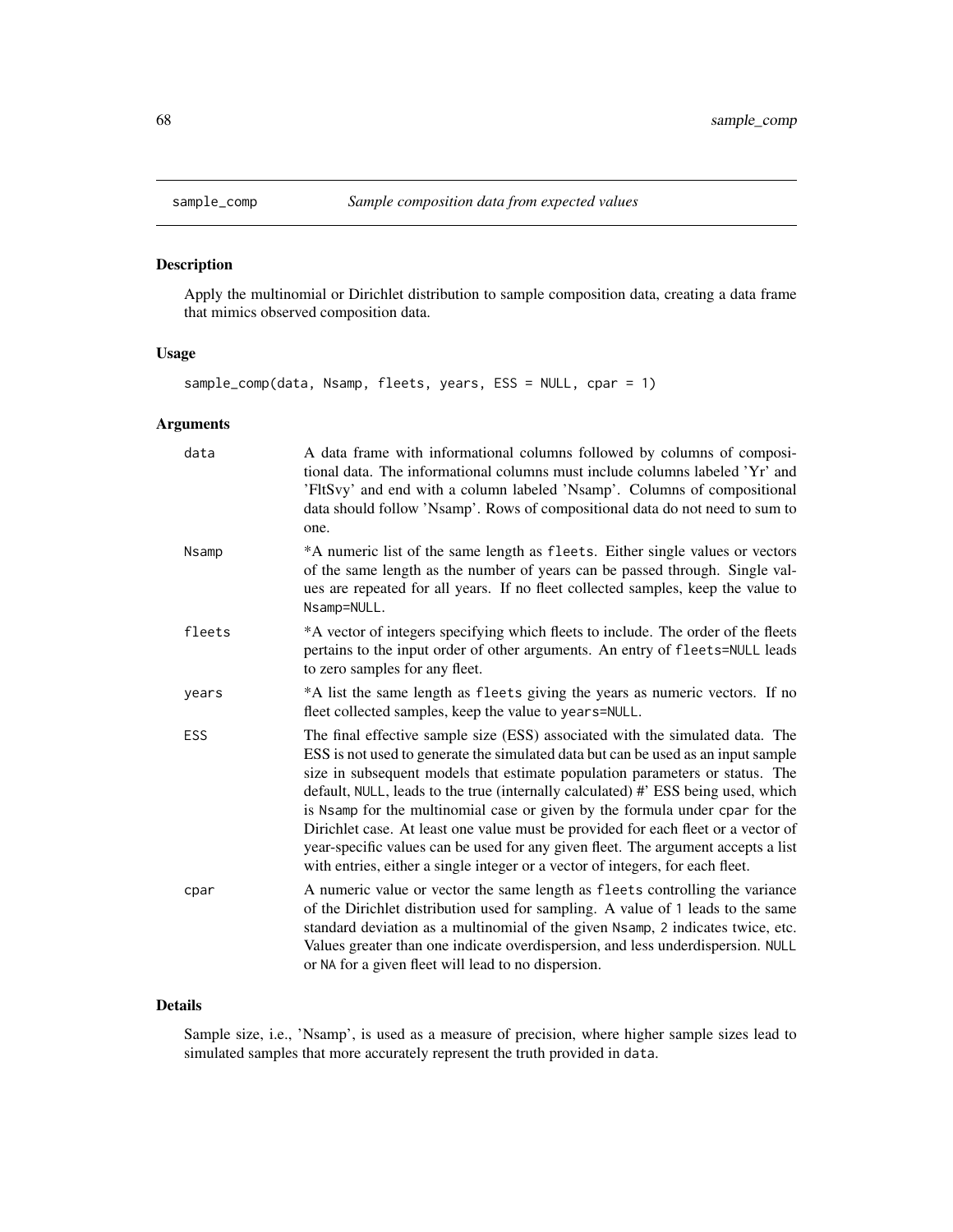# sample\_index 69

# Value

A data frame of observed composition data.

# Author(s)

Kelli Faye Johnson

<span id="page-68-0"></span>sample\_index *Sample the biomass with observation error*

# Description

This function creates an index of abundance sampled from the expected available biomass for given fleets in given years. Let B\_y be the biomass from the operating model for year y. Then the sampled value is calculated as:  $B_y*exp(rnorm(1, 0, sds_obs) - sds_obs^2/2)$ . The second term adjusts the random samples so that their expected value is B\_y (i.e. the log-normal bias correction). If used with [run\\_ss3sim](#page-60-0) the case file should be named index. A suggested (default) case letter is D for data.

### Usage

```
sample_index(dat_list, outfile = NULL, fleets, years, sds_obs,
 make_plot = FALSE)
```

| dat_list  | An SS data list object as read in from SS_readdat in the r4ss package. Make<br>sure you select option section=2.                                                                                                                                                                                         |
|-----------|----------------------------------------------------------------------------------------------------------------------------------------------------------------------------------------------------------------------------------------------------------------------------------------------------------|
| outfile   | A character string specifying the file name to use when writing the information<br>to the disk. The string must include the proper file extension. No file is written<br>using the default value of NULL, which leads to increased speed because writing<br>the file takes time and computing resources. |
| fleets    | *A vector of integers specifying which fleets to include. The order of the fleets<br>pertains to the input order of other arguments. An entry of fleets=NULL leads<br>to zero samples for any fleet.                                                                                                     |
| years     | *A list the same length as fleets giving the years as numeric vectors. If no<br>fleet collected samples, keep the value to years=NULL.                                                                                                                                                                   |
| sds_obs   | *A list the same length as fleets. The list should contain either single values<br>or numeric vectors of the same length as the number of years which represent<br>the standard deviation of the observation error. Single values are repeated for all<br>years.                                         |
| make_plot | A logical switch for whether to make a crude plot showing the results. Useful<br>for testing and exploring the function.                                                                                                                                                                                 |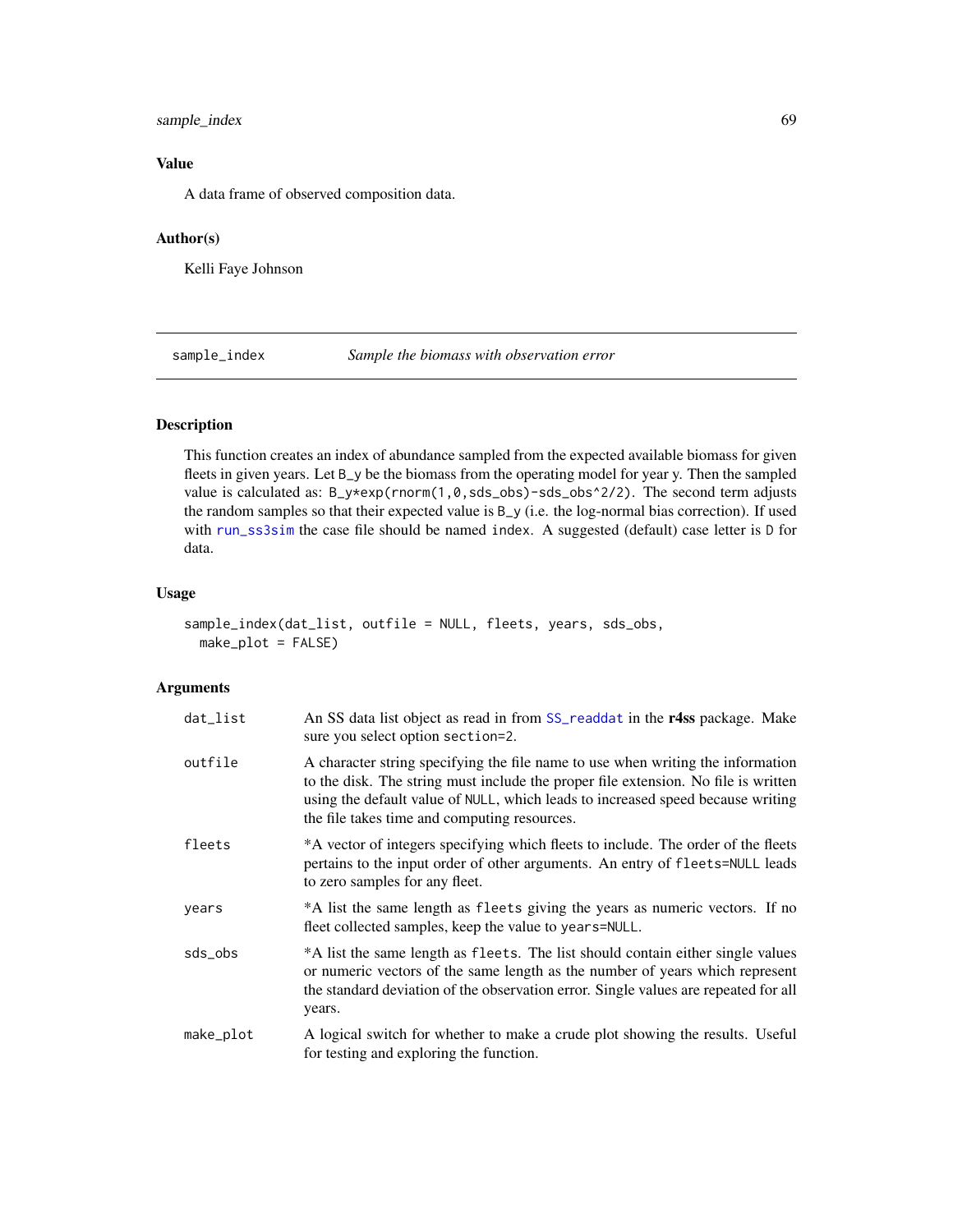#### Value

A modified .dat file if !is.null(outfile). A list object containing the modified .dat file is returned invisibly.

### Which arguments to specifiy in case files

All function argument descriptions that start with an asterisk (\*) will be passed through the case files to [run\\_ss3sim](#page-60-0). If one of these arguments is not specified in a case file, then a value of NULL will be passed, which may or may not be an appropriate value. Other arguments will be ignored if specified.

## Author(s)

Cole Monnahan, Kotaro Ono

### See Also

Other sampling functions: [clean\\_data](#page-32-0), [sample\\_agecomp](#page-63-0), [sample\\_calcomp](#page-65-0), [sample\\_lcomp](#page-70-0), [sample\\_mlacomp](#page-72-0), [sample\\_wtatage](#page-74-0)

### Examples

```
## Not run:
# Find the example data location:
d <- system.file("extdata", package = "ss3sim")
f_in <- file.path(d, "example-om", "ss3_expected_values.dat")
dat_list <- r4ss::SS_readdat(f_in, version = NULL, verbose = FALSE)
# Note the initial expected values for the index data:
dat_list$CPUE # Only has expected values for fleet 2 in every other year from
# 76 to 100, so can only sample from fleet 2 during every other year between
# 76 and 100
sam_yrs <- seq(76, 100, by = 2)ex1 <- sample_index(dat_list,
                   outfile = NULL,
                   fleets = 2,
                   years = list(sam_yrs),
                   sds_obs=list(seq(.001, .1,
                     length.out = length(sam_yrs))))
ex1$CPUE
# could sample from less years, but not more:
ex2 <- sample_index(dat_list,
                    outfile = NULL,
                    fleets = 2,
                    years = list(sam_yrs[c(-1, -2)]),sds_obs=list(seq(.001, .1,
                      length.out = length(sam_yrs[c(-1, -2)])))ex2$CPUE
# Also, sd can be fixed across years:
ex3 <- sample_index(dat_list,
                    outfile = NULL,
                    fleets = 2,
```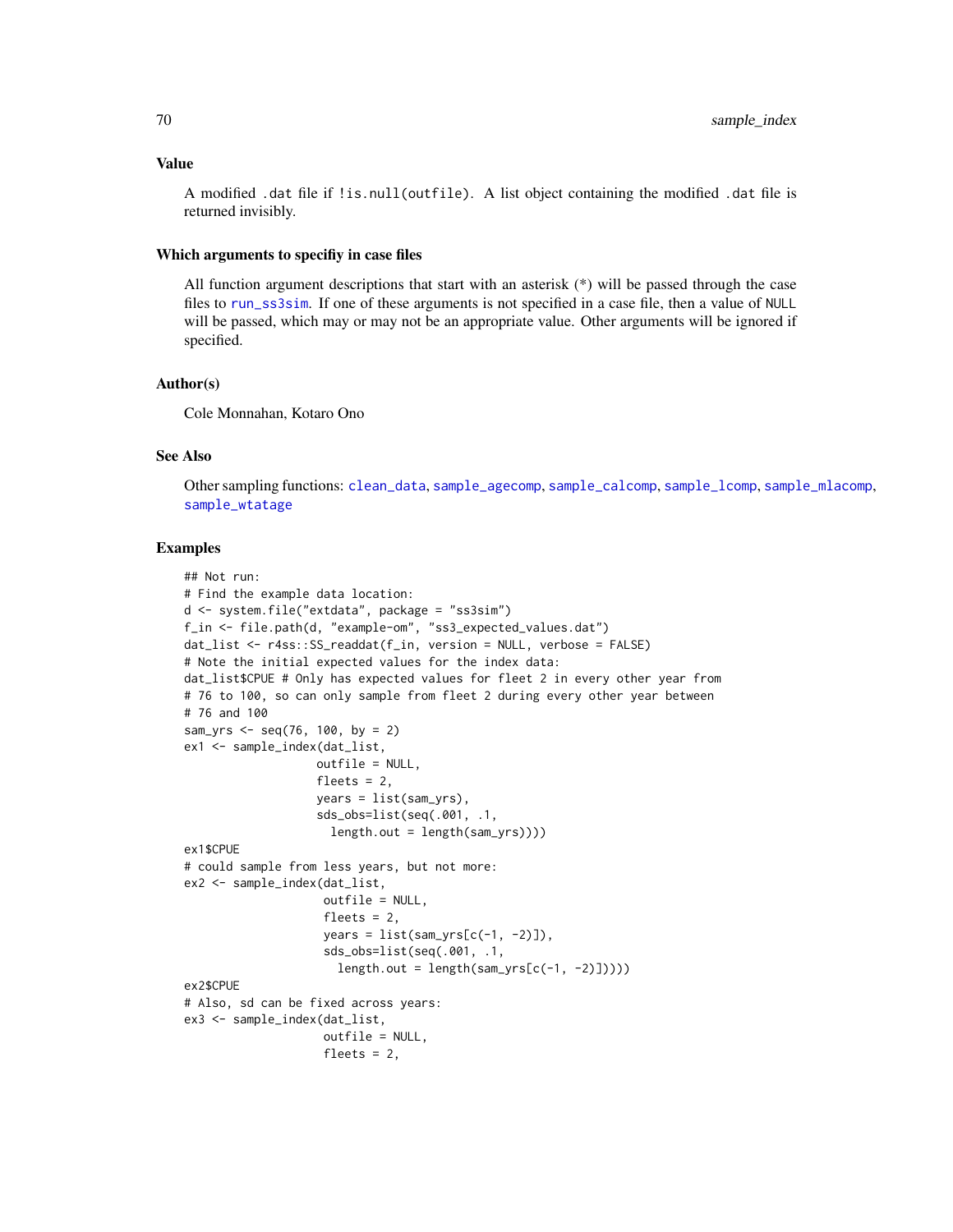```
years = list(sam_yrs),
               sds_obs=list(0.01))
ex3$CPUE
# If fleet 1 also had expected values in the index that you wanted to sample:
# ex4 <- sample_index(dat_list,
# outfile = NULL,
# fleets = c(1,2),
# years = list(sam_yrs, sam_yrs),
# sds_obs=list(0.01, 0.01))
## End(Not run)
```
sample\_lcomp *Sample length compositions from a Stock Synthesis data file*

# Description

Extract length-composition data from a .ss\_new data file and sample the data. It is assumed that the composition data will be expected values as written by Stock Synthesis in the second section of the data file, but one can also sample input data. The resulting length-composition data are assumed to represent observed length composition and will overwrite the length data in dat\_list, which is returned invisibly. The data file can also be written to the disk, if a file path is provided to outfile, and used as simulated data by an estimation model. If used with [run\\_ss3sim](#page-60-0), the case file should be named agecomp. A suggested (default) case letter is D for data.

#### Usage

```
sample_lcomp(dat_list, outfile, fleets, Nsamp, years, cpar = 1,
 ESS = NULL)
```

| dat_list | An SS data list object as read in from SS_readdat in the r4ss package. Make<br>sure you select option section=2.                                                                                                                                                                                         |
|----------|----------------------------------------------------------------------------------------------------------------------------------------------------------------------------------------------------------------------------------------------------------------------------------------------------------|
| outfile  | A character string specifying the file name to use when writing the information<br>to the disk. The string must include the proper file extension. No file is written<br>using the default value of NULL, which leads to increased speed because writing<br>the file takes time and computing resources. |
| fleets   | *A vector of integers specifying which fleets to include. The order of the fleets<br>pertains to the input order of other arguments. An entry of fleets=NULL leads<br>to zero samples for any fleet.                                                                                                     |
| Nsamp    | *A numeric list of the same length as fleets. Either single values or vectors<br>of the same length as the number of years can be passed through. Single val-<br>ues are repeated for all years. If no fleet collected samples, keep the value to<br>Nsamp=NULL.                                         |
| vears    | *A list the same length as fleets giving the years as numeric vectors. If no<br>fleet collected samples, keep the value to years=NULL.                                                                                                                                                                   |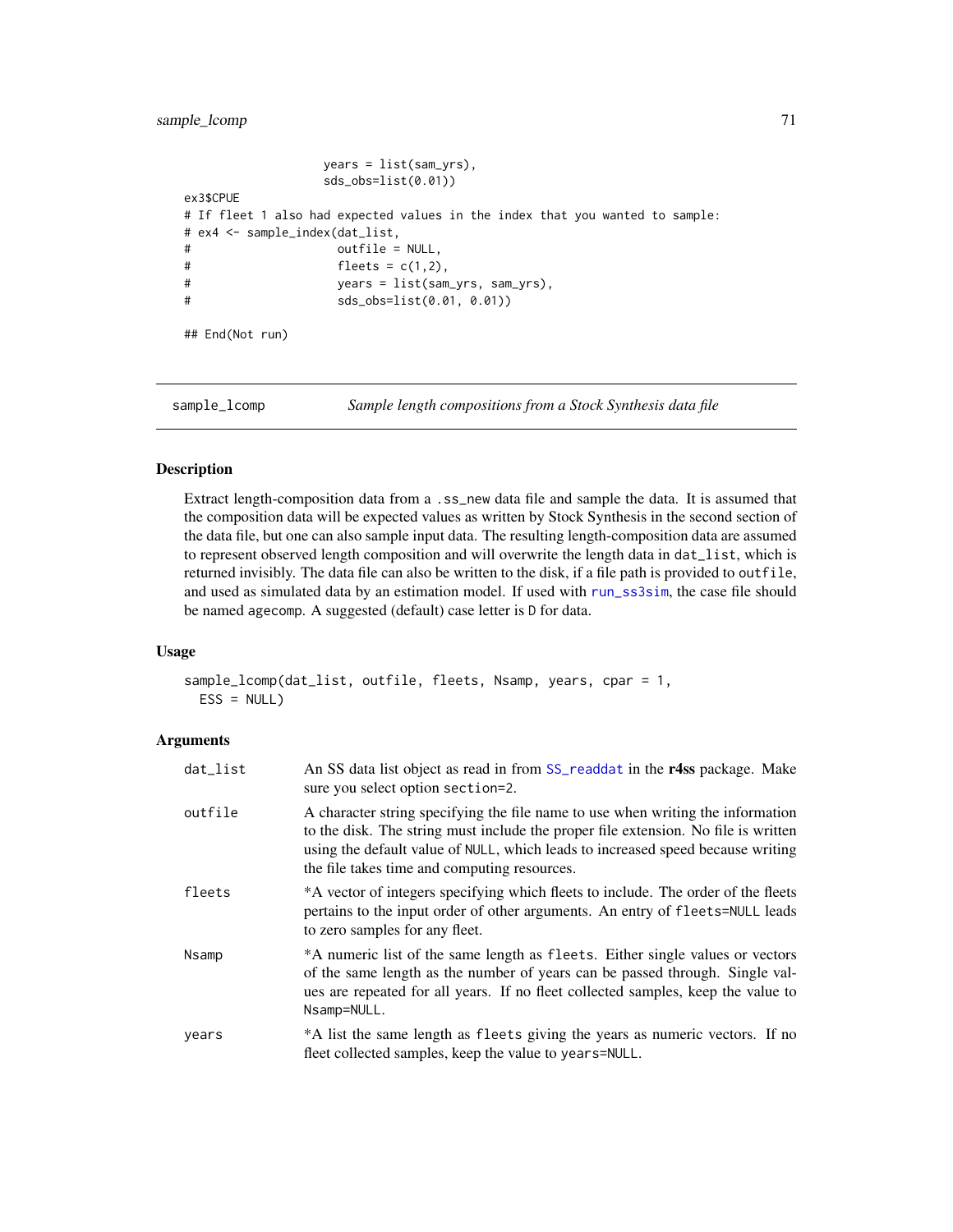| cpar       | A numeric value or vector the same length as fleets controlling the variance<br>of the Dirichlet distribution used for sampling. A value of 1 leads to the same<br>standard deviation as a multinomial of the given Nsamp, 2 indicates twice, etc.<br>Values greater than one indicate overdispersion, and less under dispersion. NULL<br>or NA for a given fleet will lead to no dispersion.                                                                                                                                                                                                                                                                                       |
|------------|-------------------------------------------------------------------------------------------------------------------------------------------------------------------------------------------------------------------------------------------------------------------------------------------------------------------------------------------------------------------------------------------------------------------------------------------------------------------------------------------------------------------------------------------------------------------------------------------------------------------------------------------------------------------------------------|
| <b>ESS</b> | The final effective sample size (ESS) associated with the simulated data. The<br>ESS is not used to generate the simulated data but can be used as an input sample<br>size in subsequent models that estimate population parameters or status. The<br>default, NULL, leads to the true (internally calculated) #' ESS being used, which<br>is Nsamp for the multinomial case or given by the formula under cpar for the<br>Dirichlet case. At least one value must be provided for each fleet or a vector of<br>year-specific values can be used for any given fleet. The argument accepts a list<br>with entries, either a single integer or a vector of integers, for each fleet. |

## Value

A modified .dat file if !is.null(outfile). A list object containing the modified .dat file is returned invisibly.

## Which arguments to specifiy in case files

All function argument descriptions that start with an asterisk (\*) will be passed through the case files to [run\\_ss3sim](#page-60-0). If one of these arguments is not specified in a case file, then a value of NULL will be passed, which may or may not be an appropriate value. Other arguments will be ignored if specified.

# Author(s)

Cole Monnahan and Kotaro Ono

#### See Also

[sample\\_agecomp](#page-63-0) for more examples

Other sampling functions: [clean\\_data](#page-32-0), [sample\\_agecomp](#page-63-0), [sample\\_calcomp](#page-65-0), [sample\\_index](#page-68-0), [sample\\_mlacomp](#page-72-0), [sample\\_wtatage](#page-74-0)

### Examples

```
dat_list <- r4ss::SS_readdat(verbose = FALSE,
  file = system.file(file.path("extdata", "models", "cod-om", "codOM.dat"),
  package="ss3sim"))
## Generate with constant sample size across years
ex1 <- sample_lcomp(dat_list=dat_list, outfile = NULL,
  fheets = 1:2, Nsamp = list(100, 50),years=list(seq(26, 100, by = 2), 80:100))
```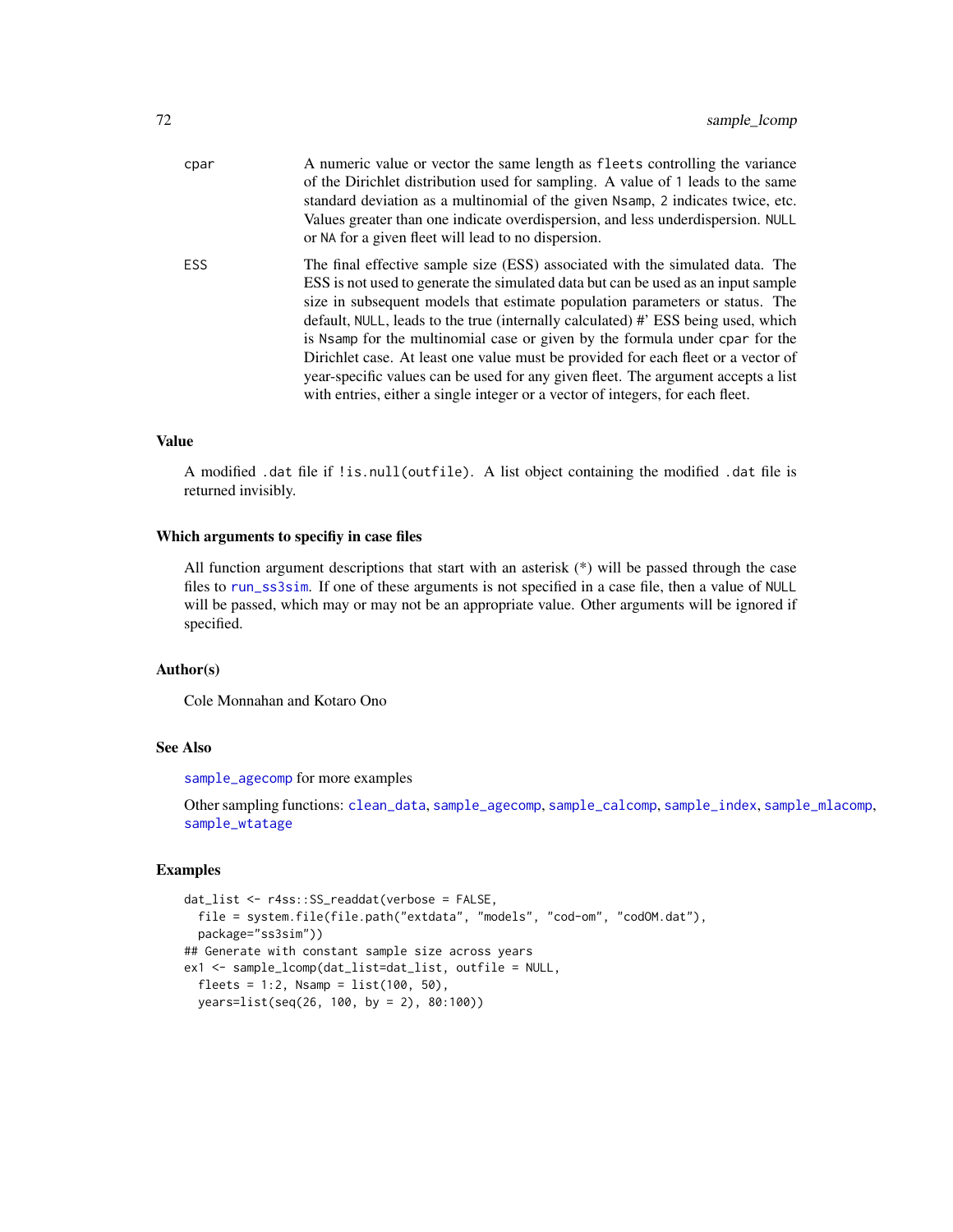<span id="page-72-1"></span><span id="page-72-0"></span>sample\_mlacomp *[BETA VERSION] Sample mean length (size-)-at-age data and write to file for use by the EM.*

# Description

[BETA VERSION] Sample mean length (size-)-at-age data and write to file for use by the EM.

# Usage

```
sample_mlacomp(dat_list, outfile, ctl_file_in, fleets = 1, Nsamp, years,
 mean_outfile = NULL, verbose = TRUE)
```
# Arguments

| dat_list     | An SS data list object as read in from SS_readdat in the r4ss package. Make<br>sure you select option section=2.                                                                                                                                                                                                                                                                                             |
|--------------|--------------------------------------------------------------------------------------------------------------------------------------------------------------------------------------------------------------------------------------------------------------------------------------------------------------------------------------------------------------------------------------------------------------|
| outfile      | A character string specifying the file name to use when writing the information<br>to the disk. The string must include the proper file extension. No file is written<br>using the default value of NULL, which leads to increased speed because writing<br>the file takes time and computing resources.                                                                                                     |
| ctl_file_in  | A path to the control file, output from an OM, containing the OM parameters for<br>growth. These values are used to determine the uncertainty about size for fish<br>sampled in each age bin.                                                                                                                                                                                                                |
| fleets       | *A vector of integers specifying which fleets to include. The order of the fleets<br>pertains to the input order of other arguments. An entry of fleets=NULL leads<br>to zero samples for any fleet.                                                                                                                                                                                                         |
| Nsamp        | *A numeric list of the same length as fleets. Either single values or vectors<br>of the same length as the number of years can be passed through. Single val-<br>ues are repeated for all years. If no fleet collected samples, keep the value to<br>Nsamp=NULL.                                                                                                                                             |
| years        | *A list the same length as fleets giving the years as numeric vectors. If no<br>fleet collected samples, keep the value to years=NULL.                                                                                                                                                                                                                                                                       |
| mean_outfile | A path to write length and age data for external estimation of parametric growth.<br>If NULL no file will be written. This file is used by change_e to externally esti-<br>mate growth parameters. Filename must contain "vbgf" to be used by change_e.<br>Also, if "remove" is included in the filename, the mean length at age data will<br>be removed from the . dat file and not be available to the EM. |
| verbose      | Logical value whether or not diagnostic information from r4ss functions should<br>be printed to the screen. Default is FALSE.                                                                                                                                                                                                                                                                                |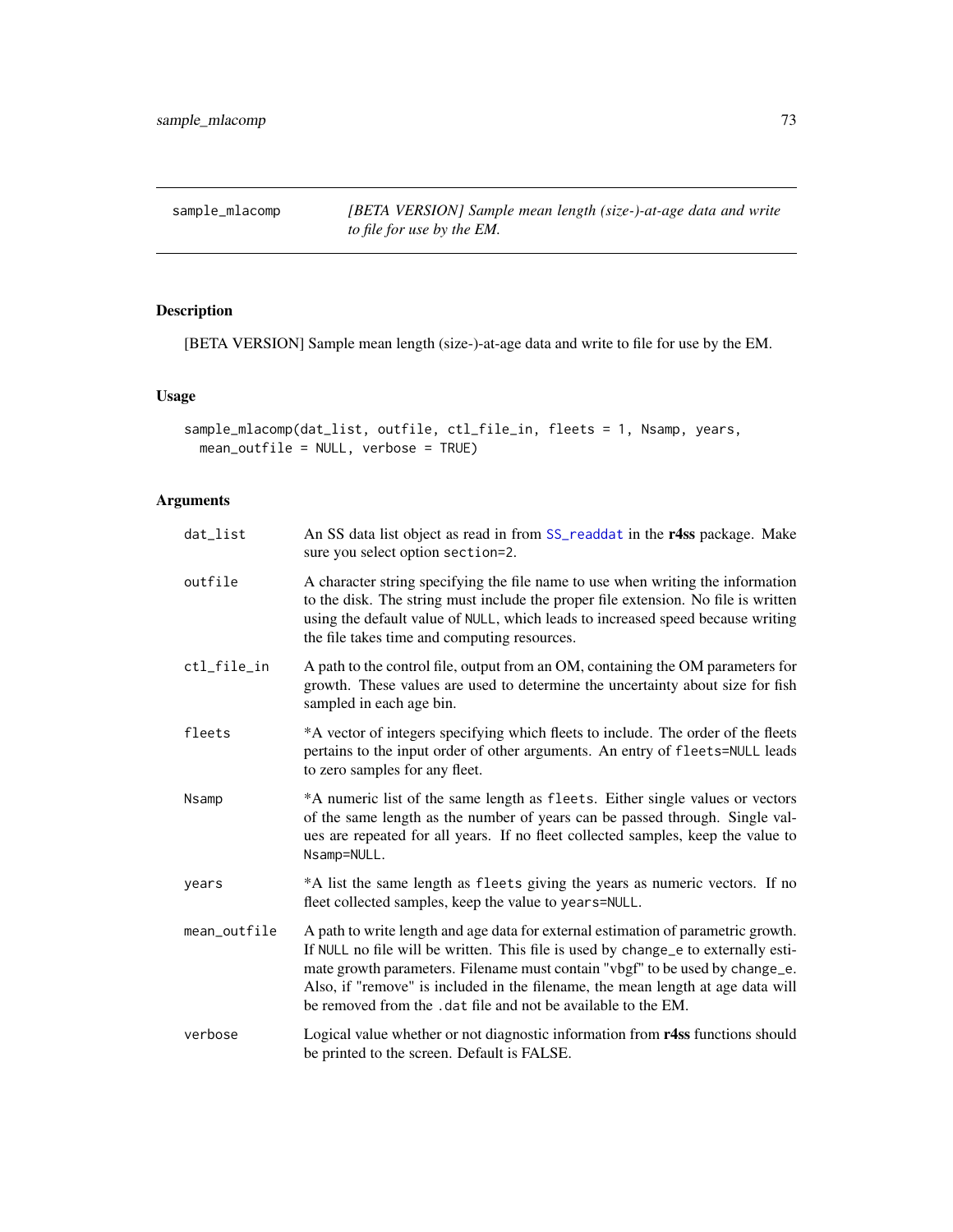# Details

\*\*This function is in beta and untested. Use with caution.\*\* Take a data.SS\_new file, read in by r4ss function [SS\\_readdat](#page-0-0) containing observed values, and sample from the observed ages to get realistic proportions for the number of fish in each age bin, then use the mean size-at-age and CV for growth to generate random samples of size, which are then averaged to get mean length-at-age values. These values are then written to file for the EM.

# Value

A modified .dat file if !is.null(outfile). A list object containing the modified .dat file is returned invisibly.

#### Which arguments to specifiy in case files

All function argument descriptions that start with an asterisk  $(*)$  will be passed through the case files to [run\\_ss3sim](#page-60-0). If one of these arguments is not specified in a case file, then a value of NULL will be passed, which may or may not be an appropriate value. Other arguments will be ignored if specified.

# Author(s)

Cole Monnahan, Kelli Johnson

## See Also

Other sampling functions: [clean\\_data](#page-32-0), [sample\\_agecomp](#page-63-0), [sample\\_calcomp](#page-65-0), [sample\\_index](#page-68-0), [sample\\_lcomp](#page-70-0), [sample\\_wtatage](#page-74-0)

#### Examples

```
d <- system.file(file.path("extdata", "models", "cod-om"),
 package = "ss3sim")
dat_in <- file.path(d, "codOM.dat")
dat_list <- r4ss::SS_readdat(dat_in, version = NULL, verbose = FALSE)
dat_list <- change_data(dat_list, outfile = NULL,
 fleets = 1, years = seq(data_list$styr, dat_list$styr + 5),
 types = c("age", "mla"))ctl_file_in <- file.path(d, "codOM.ctl")
out <- sample_mlacomp(dat_list, outfile = NULL, ctl_file_in = ctl_file_in,
 fleets = 1, Nsamp = 30, years = list(data_list$styr + 5),
 verbose = FALSE, mean_outfile = NULL)
```
<span id="page-73-0"></span>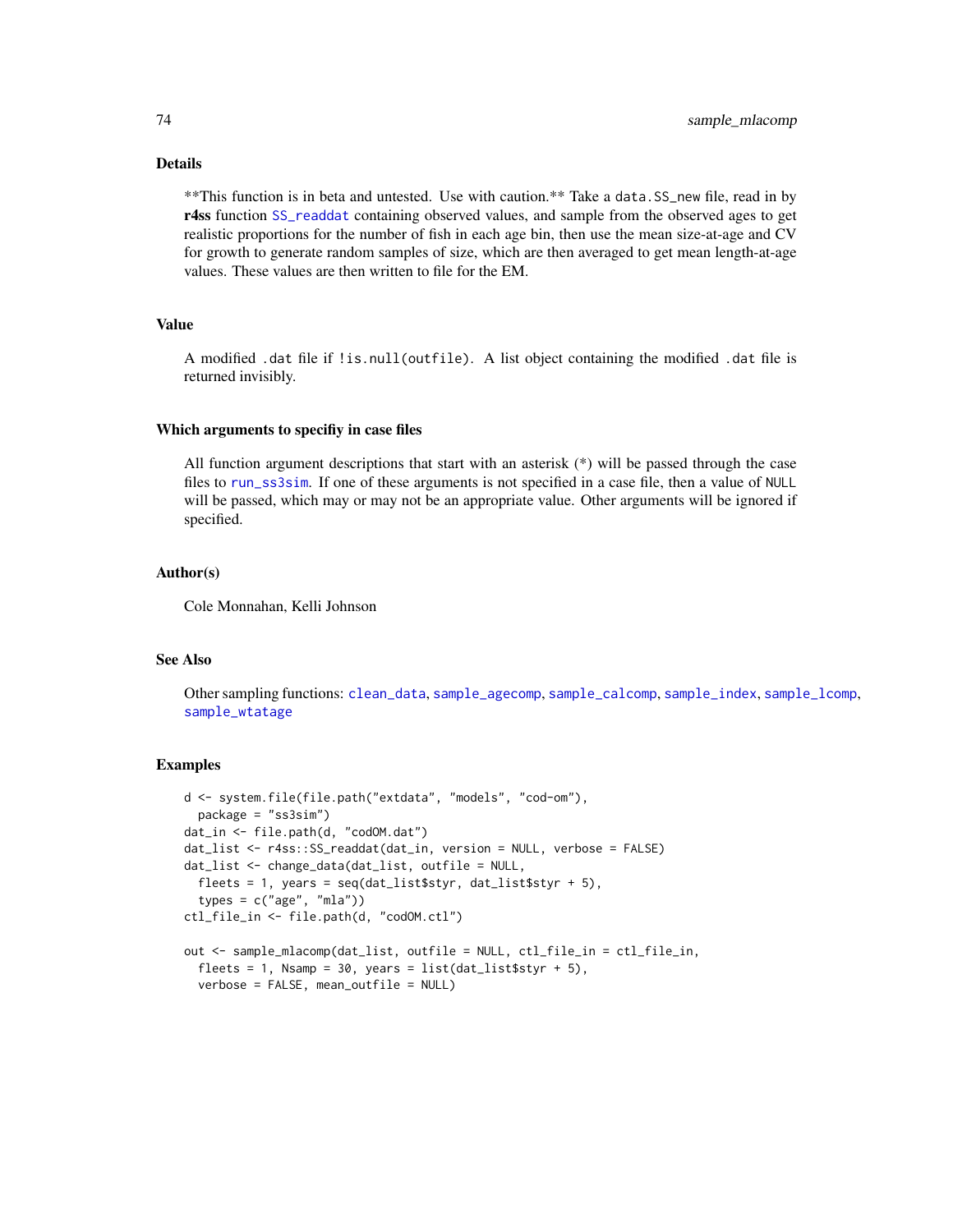<span id="page-74-1"></span><span id="page-74-0"></span>

## Description

Take a data.SS\_new file containing expected values and sample from true ages to get realistic proportions for the number of fish in each age bin, then use the mean size-at-age and CV for growth to generate random samples of size, which are then converted to weight and averaged to get mean weight-at-age values. Missing ages and years are filled according to a specified function. These matrices are then written to file for the EM. By calling this function, solar will turn on the empirical weight-at-age function (set maturity option to 5) automatically. See [ss3sim\\_base](#page-77-0) for more details on how that is implemented. If used with [run\\_ss3sim](#page-60-0) the case file should be named wtatage.

# Usage

```
sample_wtatage(wta_file_in, outfile, dat_list, ctl_file_in, years,
  fill_fnc = fill_across, fleets, cv_wtatage = NULL)
```
# Arguments

| wta_file_in | The file to read weight-at-age from. Specifically to get the age-0 weight-at-age.<br>This is typically wtatage.ss_new.                                                                                                                                                                                   |
|-------------|----------------------------------------------------------------------------------------------------------------------------------------------------------------------------------------------------------------------------------------------------------------------------------------------------------|
| outfile     | A character string specifying the file name to use when writing the information<br>to the disk. The string must include the proper file extension. No file is written<br>using the default value of NULL, which leads to increased speed because writing<br>the file takes time and computing resources. |
| dat_list    | An SS data list object as read in from SS_readdat in the r4ss package. Make<br>sure you select option section=2.                                                                                                                                                                                         |
| ctl_file_in | A path to the control file, output from an OM, containing the OM parame-<br>ters for growth and weight/length relationship. These values are used to deter-<br>mine the uncertainty about weight for fish sampled in each age bin. Commonly<br>control.ss_new                                            |
| years       | *A list the same length as fleets giving the years as numeric vectors. If no<br>fleet collected samples, keep the value to years=NULL.                                                                                                                                                                   |
| fill_fnc    | *A function to fill in missing values (ages and years). The resulting weight-at-<br>age file will have values for all years and ages. One function is fill_across.                                                                                                                                       |
| fleets      | *A vector of integers specifying which fleets to include. The order of the fleets<br>pertains to the input order of other arguments. An entry of fleets=NULL leads<br>to zero samples for any fleet.                                                                                                     |
| cv_wtatage  | A user specified CV for growth. Default is NULL.                                                                                                                                                                                                                                                         |

## Value

A modified .wtatage.ss file if !is.null(outfile). A list object containing the modified .wtatage.ss file is returned invisibly.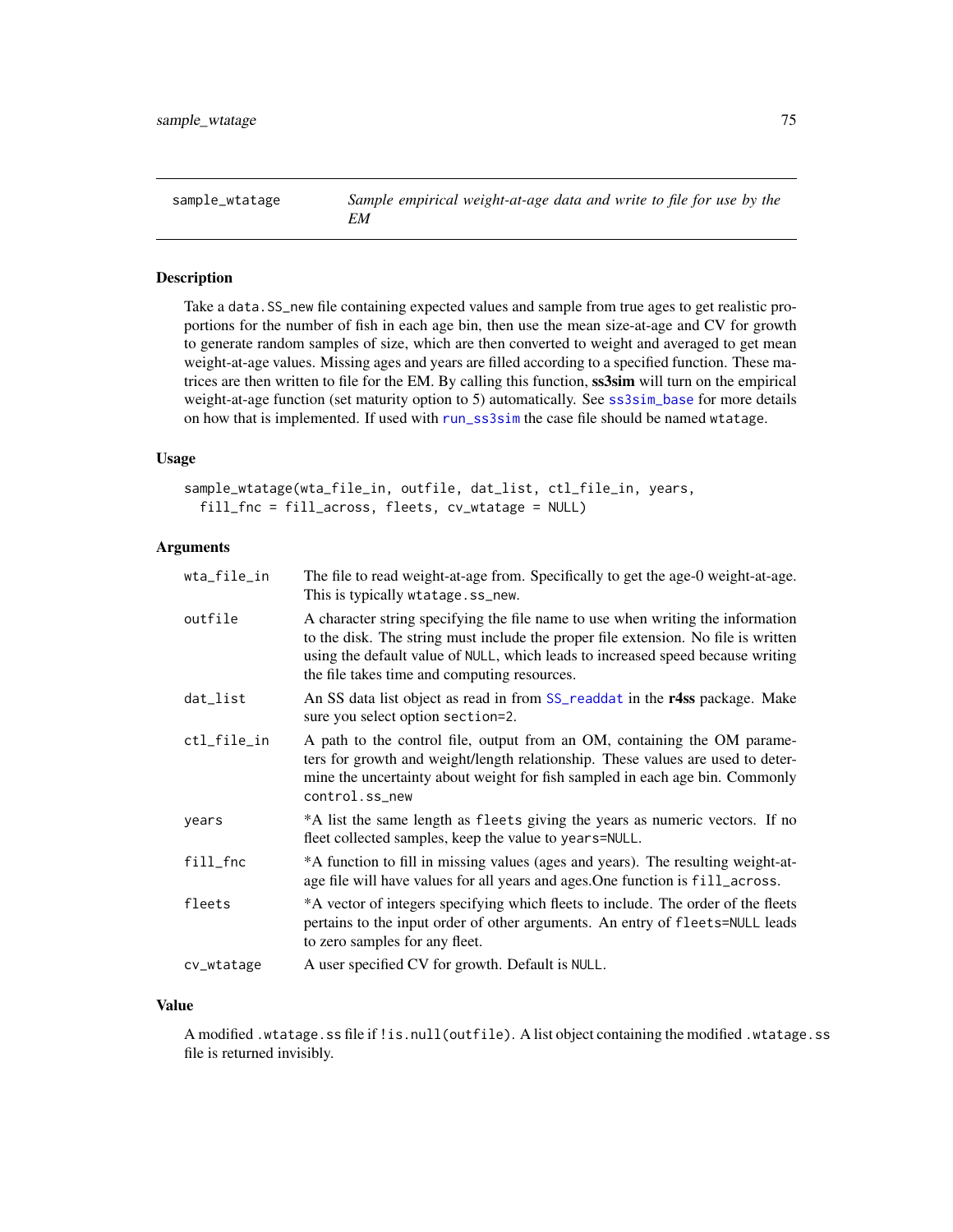# <span id="page-75-0"></span>Which arguments to specifiy in case files

All function argument descriptions that start with an asterisk (\*) will be passed through the case files to [run\\_ss3sim](#page-60-0). If one of these arguments is not specified in a case file, then a value of NULL will be passed, which may or may not be an appropriate value. Other arguments will be ignored if specified.

# Author(s)

Cole Monnahan, Allan Hicks, Peter Kuriyama

#### See Also

#### [fill\\_across](#page-37-0)

Other sampling functions: [clean\\_data](#page-32-0), [sample\\_agecomp](#page-63-0), [sample\\_calcomp](#page-65-0), [sample\\_index](#page-68-0), [sample\\_lcomp](#page-70-0), [sample\\_mlacomp](#page-72-0)

sanitize\_admb\_options *Check admb options to make sure there aren't flags there shouldn't be*

## Description

Check admb options to make sure there aren't flags there shouldn't be

#### Usage

```
sanitize_admb_options(x, exclude = "-nohess")
```
#### Arguments

| $\boldsymbol{\mathsf{x}}$ | The admb options                  |
|---------------------------|-----------------------------------|
| exclude                   | A character object (not a vector) |

#### Author(s)

Sean C. Anderson

scalar\_dat *Example scalar data from the ss3sim vignette*

# Description

Example scalar data from the ss3sim vignette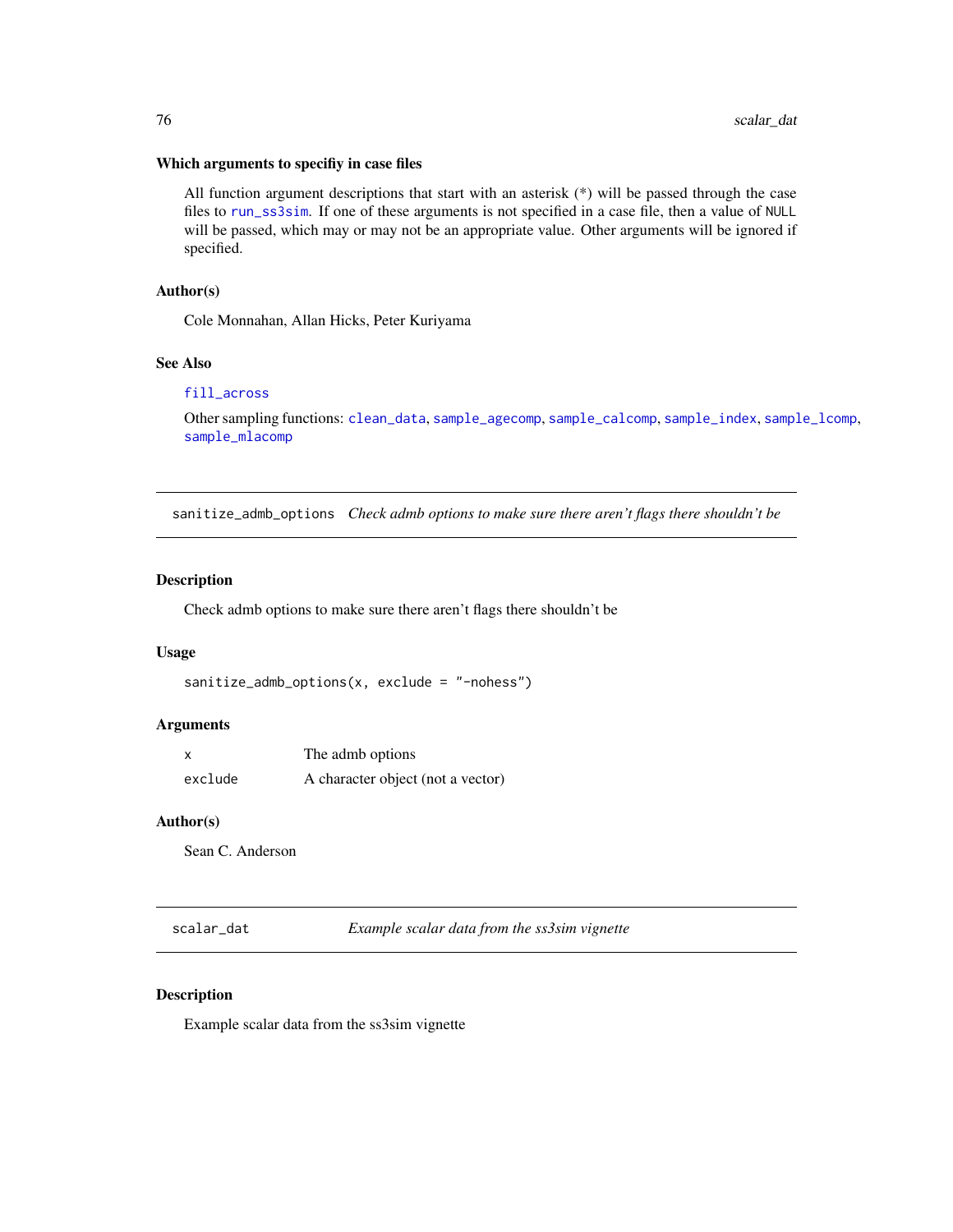#### <span id="page-76-0"></span>Description

Setup parallel processing

#### Usage

setup\_parallel()

ss3sim *ss3sim: Fisheries stock assessment simulation testing with Stock Synthesis*

#### **Description**

The ss3sim R package is designed to facilitate rapid, reproducible, and flexible simulation with the widely-used Stock Synthesis 3 (SS3) statistical catch-at-age stock assessment framework.

#### Details

An ss3sim simulation requires three types of input: (1) a base model of the underlying truth (an SS3 operating model), (2) a base model of how you will assess that truth (an SS3 estimation model), (3) and a set of cases that deviate from these base models that you want to compare (configuration arguments provided as plain-text cases files).

You can find examples of these SS3 operating and estimation models within the package data (inst/extdata/models/). The package data also contains example plain-text control files in the folder inst/extdata/cases and inst/extdata/eg-cases.

To carry out ss3sim simulations with the version from CRAN, you will need to have SS3 installed on your computer and the binary needs to be in the path that R sees. See the section "Installing the ss3sim R package" in the vignette vignette("ss3sim-vignette") for instructions on installing SS3. See the Appendix A "Putting SS3 in your path" in the vignette for instructions on making sure SS3 will work from within R.

The main ss3sim functions are divided into three types:

1. change and sample functions that manipulate SS3 configuration files. These manipulations generate an underlying "truth" (operating models) and control our assessment of those models (estimation models).

- [change\\_f](#page-18-0): Controls fishing mortality.
- [change\\_tv](#page-29-0): Adds time-varying features. For example, time-varying natural mortality, growth, or selectivity.
- [sample\\_lcomp](#page-70-0): Controls how length composition data are sampled.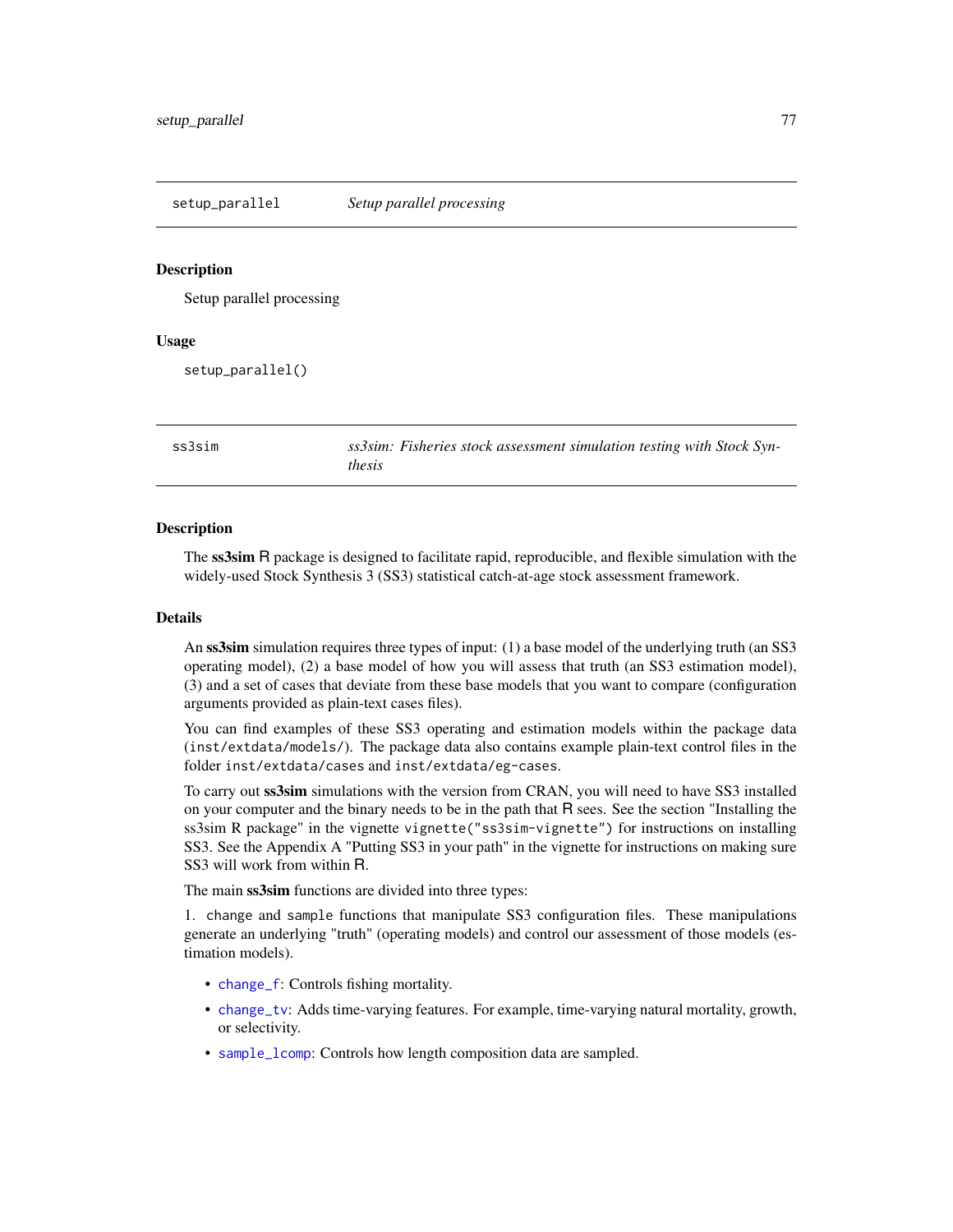- <span id="page-77-1"></span>• [sample\\_agecomp](#page-63-0): Controls how age composition data are sampled.
- [sample\\_index](#page-68-0): Controls how the fishery and survey indices are sampled.
- [change\\_e](#page-14-0): Controls which and how parameters are estimated.
- [change\\_retro](#page-26-0): Controls the number of years to discard for a retrospective analysis.
- [change\\_rec\\_devs](#page-24-0): Substitutes recruitment deviations.
- [change\\_lcomp\\_constant](#page-21-0): Set the robustification constant for length composition data.
- [change\\_tail\\_compression](#page-28-0): Replace tail compression value for length composition data.

2. run functions that conduct simulations. These functions generate a folder structure, call manipulation functions, run SS3 as needed, and save the output.

- [run\\_ss3sim](#page-60-0): Main function to run ss3sim simulations.
- [ss3sim\\_base](#page-77-0): Underlying base simulation function. Can also be called directly.

3. get functions for synthesizing the output.

- [get\\_results\\_scenario](#page-45-0): Extract the results for a single scenario.
- [get\\_results\\_all](#page-43-0): Extract results from a series of scenarios.

See the introductory vignette vignette("introduction", package = "ss3sim") for more extensive explanation of how to use the **ss3sim** R package.

ss3sim was developed by graduate students and post doctoral researchers at the University of Washington (School of Aquatic and Fishery Sciences and Quantitative Ecology and Resource Management departments) and Simon Fraser University. The authors of individual functions are listed within the function documentation and all contributors are listed in the DESCRIPTION file.

If you use ss3sim in a publication, please cite the package as indicated by running citation("ss3sim") in the R console.

<span id="page-77-0"></span>ss3sim\_base *Base wrapper function to run an ss3sim simulation*

# **Description**

This function is a wrapper function that can call [run\\_ss3model](#page-59-0) for the operating model, sample the output (add recruitment deviations, survey the data, etc.), and run the estimation model. ss3sim\_base is the main internal function for ss3sim. It is intended to be used through [run\\_ss3sim](#page-60-0), but can also be used directly.

#### Usage

```
ss3sim_base(iterations, scenarios, f_params, index_params, lcomp_params,
 agecomp_params, calcomp_params = NULL, wtatage_params = NULL,
 mlacomp_params = NULL, em_binning_params = NULL,
 estim_params = NULL, tv_params = NULL, operat_params = NULL,
 om_dir, em_dir, retro_params = NULL, data_params = NULL,
 user_recdevs = NULL, user_recdevs_warn = TRUE, bias_adjust = FALSE,
 hess_always = FALSE, print_logfile = TRUE, sleep = 0, seed = 21,
 ...)
```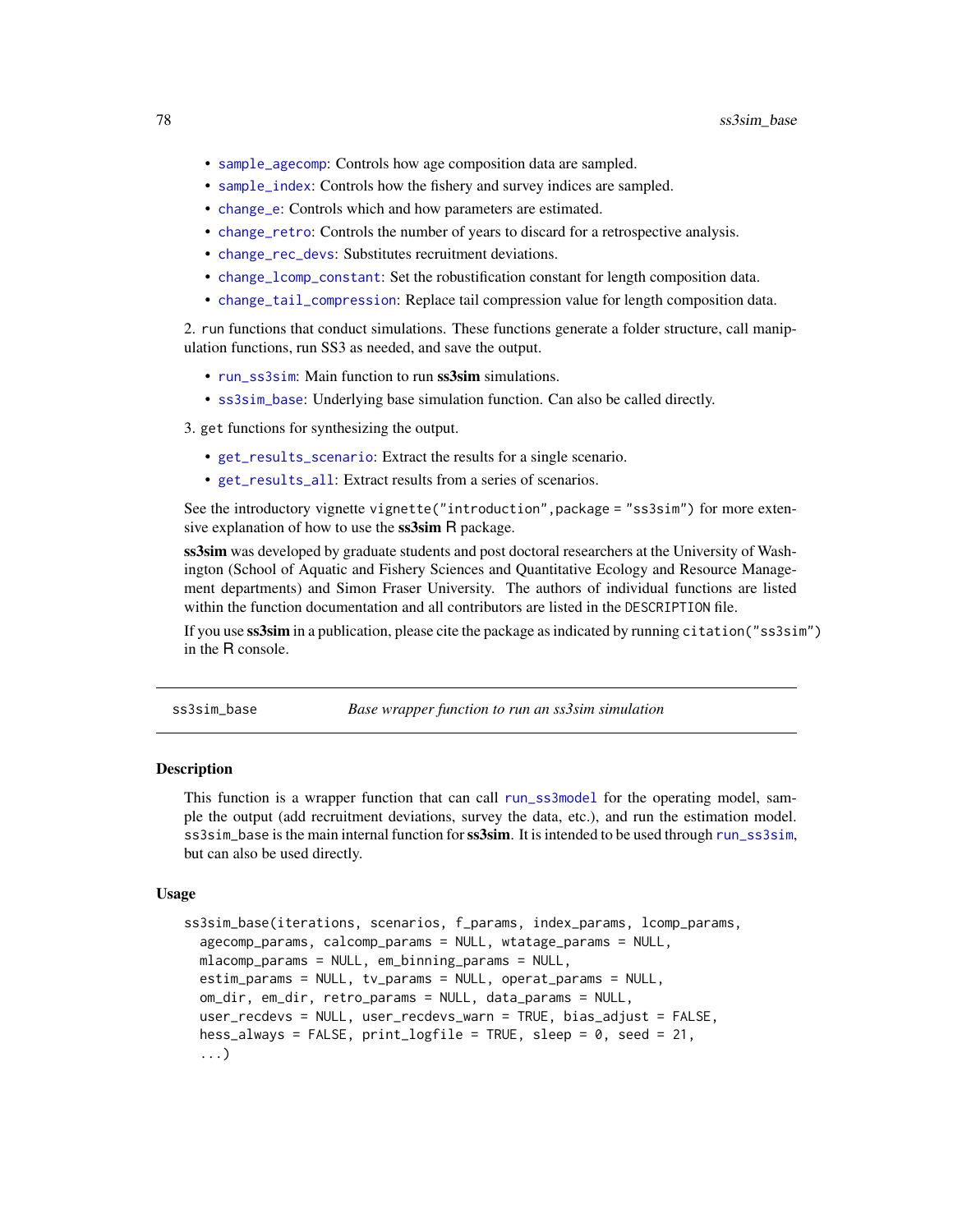# <span id="page-78-0"></span>ss3sim\_base 79

# Arguments

| iterations        | Which iterations to run. A numeric vector.                                                                                                                                                                                                                                                                                                                                                                                                                                                                                                                                                                                                                                                                                                                                                                  |  |
|-------------------|-------------------------------------------------------------------------------------------------------------------------------------------------------------------------------------------------------------------------------------------------------------------------------------------------------------------------------------------------------------------------------------------------------------------------------------------------------------------------------------------------------------------------------------------------------------------------------------------------------------------------------------------------------------------------------------------------------------------------------------------------------------------------------------------------------------|--|
| scenarios         | Which scenarios to run.                                                                                                                                                                                                                                                                                                                                                                                                                                                                                                                                                                                                                                                                                                                                                                                     |  |
| f_params          | A named list containing arguments for change_f. A mandatory case.                                                                                                                                                                                                                                                                                                                                                                                                                                                                                                                                                                                                                                                                                                                                           |  |
| index_params      | A named list containing arguments for sample_index. A mandatory case.                                                                                                                                                                                                                                                                                                                                                                                                                                                                                                                                                                                                                                                                                                                                       |  |
| lcomp_params      | A named list containing arguments for sample_lcomp. A mandatory case.                                                                                                                                                                                                                                                                                                                                                                                                                                                                                                                                                                                                                                                                                                                                       |  |
| agecomp_params    | A named list containing arguments for sample_agecomp. A mandatory case.                                                                                                                                                                                                                                                                                                                                                                                                                                                                                                                                                                                                                                                                                                                                     |  |
| calcomp_params    | A named list containing arguments for sample_calcomp, for conditional age-<br>at-length data. Currently CAL is not implemented in this version of ss3sim, so<br>calcomp_params should be NULL.                                                                                                                                                                                                                                                                                                                                                                                                                                                                                                                                                                                                              |  |
| wtatage_params    | A named list containing arguments for sample_wtatage, for empirical weight-<br>at-age data.                                                                                                                                                                                                                                                                                                                                                                                                                                                                                                                                                                                                                                                                                                                 |  |
| mlacomp_params    | A named list containing arguments for sample_mlacomp, for mean length-at-age<br>data.                                                                                                                                                                                                                                                                                                                                                                                                                                                                                                                                                                                                                                                                                                                       |  |
| em_binning_params |                                                                                                                                                                                                                                                                                                                                                                                                                                                                                                                                                                                                                                                                                                                                                                                                             |  |
|                   | A named list containing arguments for change_em_binning.                                                                                                                                                                                                                                                                                                                                                                                                                                                                                                                                                                                                                                                                                                                                                    |  |
| estim_params      | A named list containing arguments for change_e.                                                                                                                                                                                                                                                                                                                                                                                                                                                                                                                                                                                                                                                                                                                                                             |  |
| tv_params         | A named list containing arguments for change_tv (time-varying).                                                                                                                                                                                                                                                                                                                                                                                                                                                                                                                                                                                                                                                                                                                                             |  |
| operat_params     | A named list containing arguments for change_o.                                                                                                                                                                                                                                                                                                                                                                                                                                                                                                                                                                                                                                                                                                                                                             |  |
| om_dir            | The directory with the operating model you want to copy and use for the speci-<br>fied simulations.                                                                                                                                                                                                                                                                                                                                                                                                                                                                                                                                                                                                                                                                                                         |  |
| em_dir            | The directory with the estimation model you want to copy and use for the spec-<br>ified simulations.                                                                                                                                                                                                                                                                                                                                                                                                                                                                                                                                                                                                                                                                                                        |  |
| retro_params      | A named list containing arguments for change_retro.                                                                                                                                                                                                                                                                                                                                                                                                                                                                                                                                                                                                                                                                                                                                                         |  |
| data_params       | A named list containing arguments for change_data.                                                                                                                                                                                                                                                                                                                                                                                                                                                                                                                                                                                                                                                                                                                                                          |  |
| user_recdevs      | An optional matrix of recruitment deviations to replace the recruitment devia-<br>tions built into the package. The columns represent run iterations and the rows<br>represent years. user_recdevs can be a matrix of 0s for deterministic model<br>checking. For traditional stochastic simulations these would be independent and<br>normally distributed deviations with a standard deviation equal to the desired<br>sigma R. Note that these recruitment deviations will be used verbatim (after ex-<br>ponentiation). user_recdevs will *not* be multiplied by sigma R and they will<br>*not* be log-normal bias corrected. If user_recdevs are specified as anything<br>besides NULL the package will issue a warning about this. Biased recruitment<br>deviations can lead to biased model results. |  |
| user_recdevs_warn |                                                                                                                                                                                                                                                                                                                                                                                                                                                                                                                                                                                                                                                                                                                                                                                                             |  |
|                   | A logical argument allowing users to turn the warning regarding biased recruit-<br>ment deviations off when user_recdevs are specified.                                                                                                                                                                                                                                                                                                                                                                                                                                                                                                                                                                                                                                                                     |  |
| bias_adjust       | Run bias adjustment first?.                                                                                                                                                                                                                                                                                                                                                                                                                                                                                                                                                                                                                                                                                                                                                                                 |  |
| hess_always       | If TRUE then the Hessian will always be calculated. If FALSE then the Hessian<br>will only be calculated for bias-adjustment runs thereby saving time.                                                                                                                                                                                                                                                                                                                                                                                                                                                                                                                                                                                                                                                      |  |
| print_logfile     | Logical. Print a log file?                                                                                                                                                                                                                                                                                                                                                                                                                                                                                                                                                                                                                                                                                                                                                                                  |  |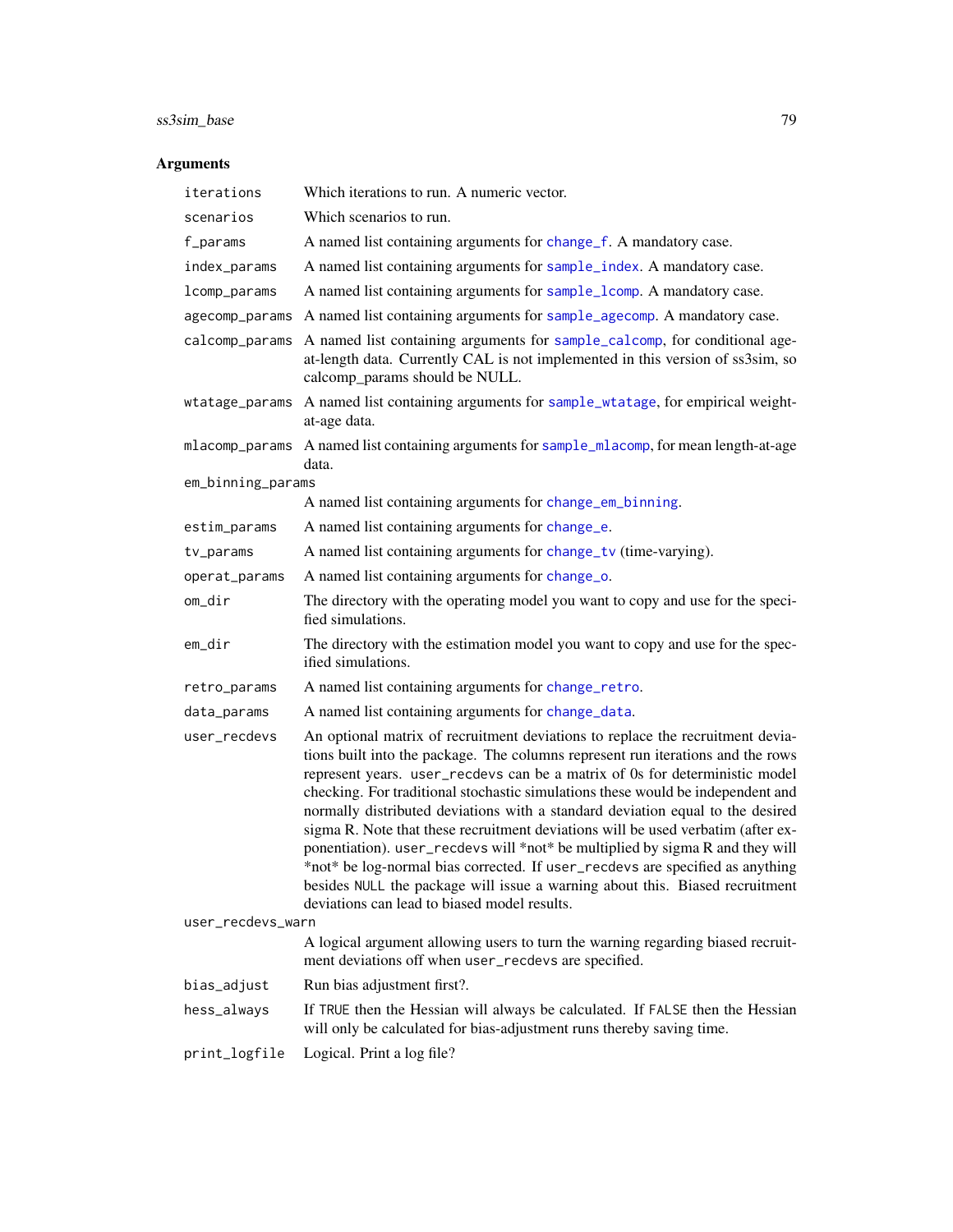<span id="page-79-0"></span>

| sleep    | A time interval (in seconds) to pause on each iteration. Useful if you want to<br>reduce average CPU time – perhaps because you're working on a shared server.                                                                                                                                              |
|----------|-------------------------------------------------------------------------------------------------------------------------------------------------------------------------------------------------------------------------------------------------------------------------------------------------------------|
| seed     | The seed value to pass to get_recdevs when generating recruitment deviations.<br>The generated recruitment deviations depend on the iteration value, but also on<br>the value of seed. A given combination of iteration, number of years, and seed<br>value will result in the same recruitment deviations. |
| $\ddots$ | Anything extra to pass to run_ss3mode1. For example, you may want to pass<br>additional options to SS3 through the argument admb_options. Anything that<br>doesn't match a named argument in run_ss3model will be passed to the system<br>call that runs SS3.                                               |

#### Details

This function is written to be flexible. You can specify the fishing mortality, survey index, length composition, age composition, and time-varying parameters in the function call as list objects (see the example below). For a generic higher-level function, see [run\\_ss3sim](#page-60-0).

# Value

The output will appear in whatever your current R working directory is. There will be folders named after your scenarios. They will look like this:

- D0-F0-cod/1/om
- D0-F0-cod/1/em
- D0-F0-cod/2/om
- ...

#### Author(s)

Sean Anderson with contributions from many others as listed in the DESCRIPTION file.

#### See Also

[run\\_ss3sim](#page-60-0)

#### Examples

```
## Not run:
# Create a temporary folder for the output and set the working directory:
 # Create a temporary folder for the output and set the working directory:
 temp_path <- file.path(tempdir(), "ss3sim-base-example")
 dir.create(temp_path, showWarnings = FALSE)
 wd < - getwd()
 setwd(temp_path)
 on.exit(setwd(wd), add = TRUE)
 # Find the data in the ss3sim package:
 d <- system.file("extdata", package = "ss3sim")
 om <- file.path(d, "models", "cod-om")
```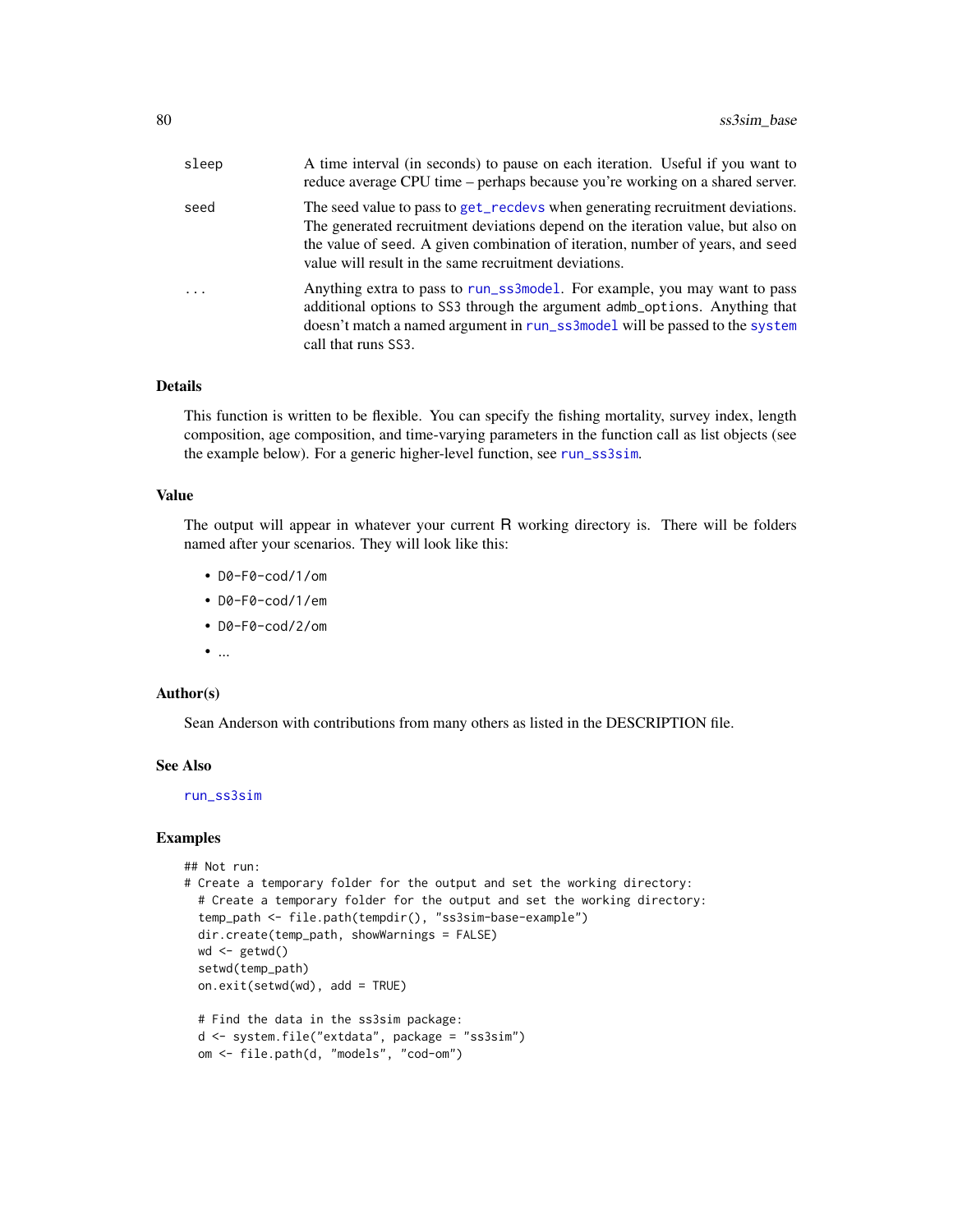```
em <- file.path(d, "models", "cod-em")
case_folder <- file.path(d, "eg-cases")
# Pull in file paths from the package example data:
d <- system.file("extdata", package = "ss3sim")
om_dir <- file.path(d, "models", "cod-om")
em_dir <- file.path(d, "models", "cod-em")
a <- get_caseargs(folder = file.path(d, "eg-cases"),
                  case_files = list(F = "F",D = c("index", "lcomp", "agecomp"),E = "E"),
                  scenario = "F0-D0-E0-cod")
ss3sim_base(iterations = 1,
            scenarios = "F0-D0-E0-cod",
            f_{\text{parameters}} = a$F,
            index_params = a$index,
            lcomp_params = a$lcomp,
            agecomp_params = a$agecomp,
            tv_params = a$tv_params,
            estim_params = a$E,
            om_dir = om_dir,
            em\_dir = em\_dir)unlink("F0-D0-E0-cod", recursive = TRUE) # clean up
# Or, create the argument lists directly in R and skip the case file setup:
F0 \leq 1ist(years = 1:100,
           fisheries = 1,
           fvals = c(rep(0, 25), rep(0.114, 75)))
index1 <- list(fleets = 2, years = list(seq(62, 100, by = 2)),
               sds_obs = list(0.1)lcomp1 < - list(flects = c(1, 2), N samp = list(100, 100),years = list(26:100, seq(62, 100, by = 2)),
               lengthbin_vector = NULL, cpar = c(1, 1))
agecomp1 <- list(fleets = c(1, 2), Nsamp = list(100, 100),
                 years = list(26:100, seq(62, 100, by = 2)),
                 agebin_vector = NULL, cpar = c(1, 1))
E0 <- list(natM_type = NULL, natM_n_breakpoints = NULL, natM_lorenzen = NULL,
           natM_val = NULL,
           par_name = c("LnQ_base_Fishery", "NatM_p_1_Fem_GP_1"),
           par\_int = c(NA, NA), par\_phase = c(-1, -1), forecast\_num = 0)ss3sim_base(iterations = 1,
            scenarios = "D1-E0-F0-cod", #name as desired
            f_{\text{params}} = F\omega,
            index_params = index1,
            lcomp_params = lcomp1,
            agecomp_params = agecomp1,
            estim_params = E0,
```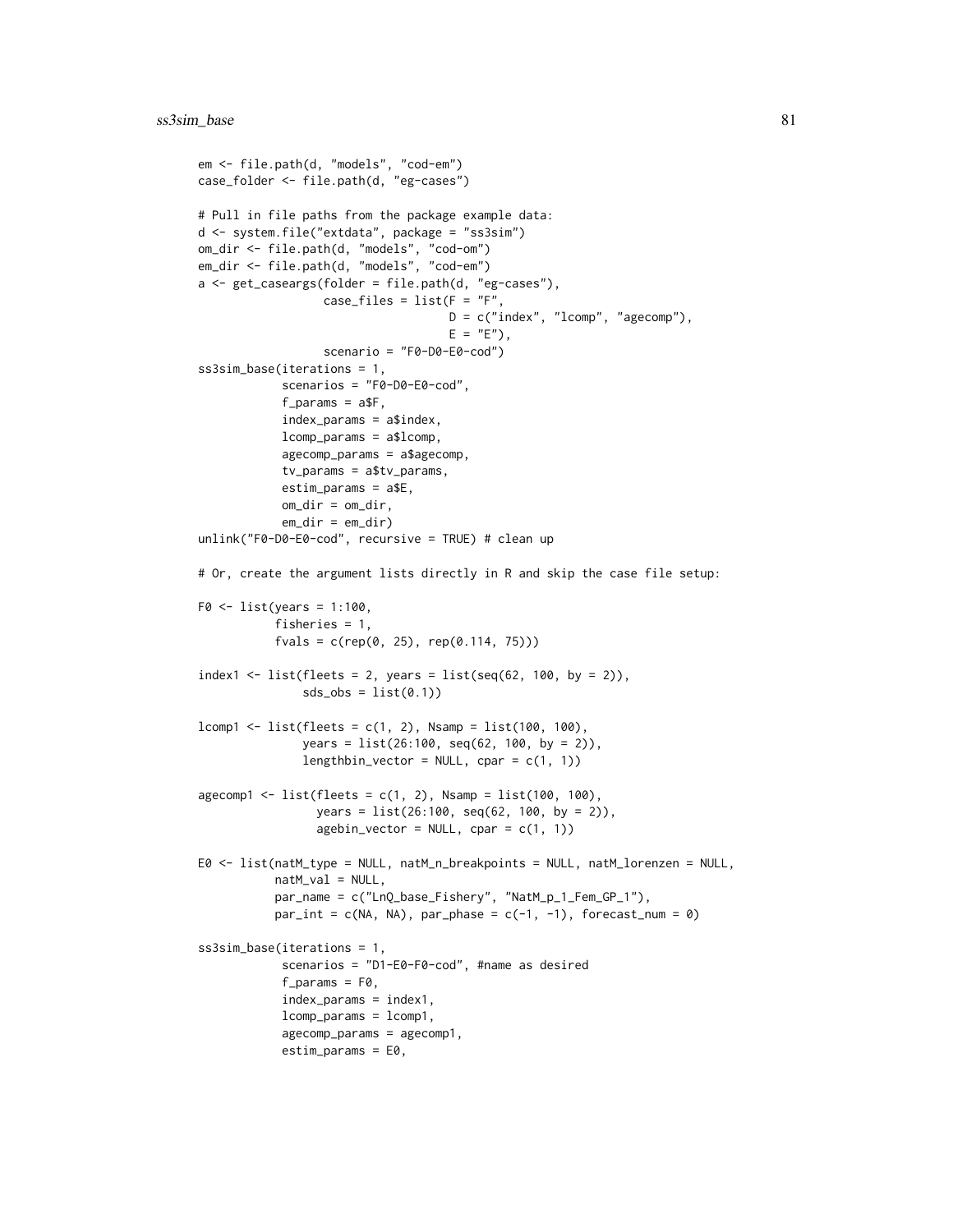```
om\_dir = om,
              em_dir = em)
 unlink("D1-E0-F0-cod", recursive = TRUE) # clean up
## End(Not run)
```
standardize\_bounds *Standardize the bounds of the estimation model control file.*

# Description

Function to standardize the bounds of the control file in the estimation model. This function first checks to ensure the initial values in the estimation model control file are set to the true values of the om\_ctl\_file and if not sets them for every parameter. Next, the function adjusts the LO and HI values in the em\_ctl\_file to be a fixed percentage of the initial value for every parameter.

## Usage

```
standardize_bounds(percent_df, dir, em_ctl_file, om_ctl_file = "",
 verbose = FALSE, estimate = NULL, ...
```
# Arguments

| percent_df  | A data frame with nine rows and three columns. The first column is the pa-<br>rameter. The second column is the percent of the initial parameter value LO is<br>set to. The third column is the percent of the initial parameter value HI is set to. |
|-------------|------------------------------------------------------------------------------------------------------------------------------------------------------------------------------------------------------------------------------------------------------|
| dir         | A path to the directory containing the model files.                                                                                                                                                                                                  |
| em_ctl_file | A string with the name of the estimation model control file. em_ctl_file must<br>be located in dir.                                                                                                                                                  |
| om_ctl_file | A string with the name of the operating model control file. If it is not given<br>the part of the function which matches the OM and EM INIT values is ignored.<br>Default is "". om_ctl_file must be located in dir.                                 |
| verbose     | Detailed output to command line. Default is FALSE.                                                                                                                                                                                                   |
| estimate    | A logical for which changed parameters are to be estimated. Used by SS_changepars,<br>where in r4ss the default is FALSE, which turns all parameter estimation off.<br>Here the default is NULL, which will leave parameter phases unchanged.        |
| $\ddots$ .  | Any other arguments to pass to SS_changepars.                                                                                                                                                                                                        |

#### Author(s)

Christine Stawitz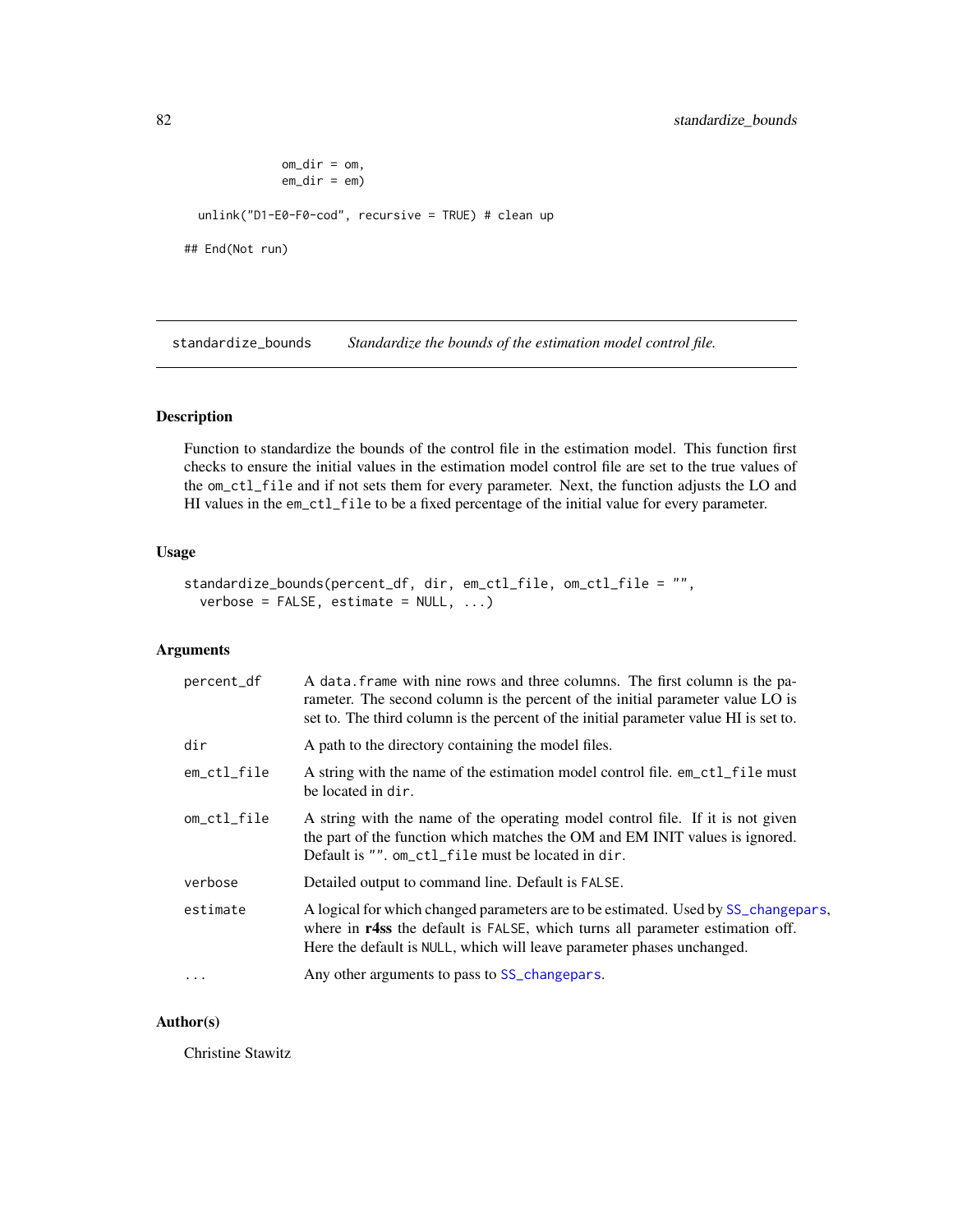#### <span id="page-82-0"></span> $\text{substr}_{\text{r}}$ r 83

#### Examples

```
## Not run:
temp_path <- file.path(tempdir(), "standardize-bounds-example")
dir.create(temp_path, showWarnings = FALSE)
wd <- getwd()
setwd(temp_path)
on.exit(setwd(wd), add = TRUE)
## Set to the path and filename of the OM and EM control files
OM.ctl <- system.file("extdata", "models", "cod-om", "codOM.ctl",
  package = "ss3sim")
EM.ctl <- system.file("extdata", "models", "cod-em", "codEM.ctl",
  package = "ss3sim")
file.copy(OM.ctl, "om.ctl")
file.copy(EM.ctl, "em.ctl")
## Use SS_parlines to get the proper names for parameters for the data frame
em.pars <- r4ss::SS_parlines(ctlfile = "em.ctl")
## Set percentages to make lower and upper bounds
lo.percent<-rep(.5,11)
hi.percent<-c(500,1000,1000,rep(500,8))
##Populate data frame using EM parameter names and percentages
percent_df<-data.frame(Label=as.character(em.pars[c(1:6,17,27:30),"Label"]),
  lo=lo.percent,hi=hi.percent)
##Run function
standardize_bounds(percent_df = percent_df, dir = ".",
                   em_ctl_file = "em.ctl",
                   om_ctl_file = "om.ctl")
unlink("om.ctl")
unlink("em.ctl")
unlink(temp_path, recursive = TRUE)
## End(Not run)
```
# substr\_r *Substring from right*

#### Description

Substring from right

#### Usage

substr\_r(x, n)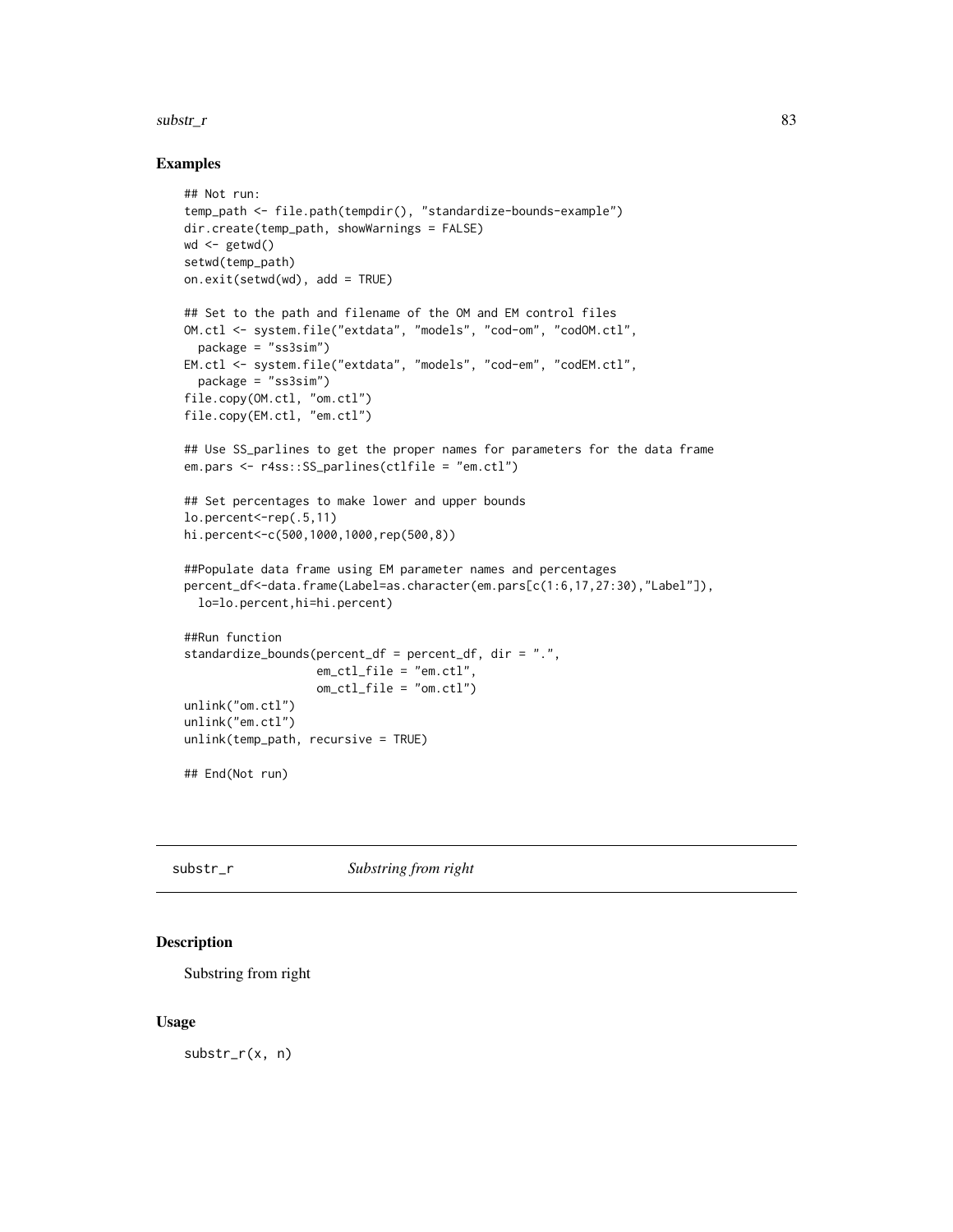# <span id="page-83-0"></span>Arguments

| A character object                                 |
|----------------------------------------------------|
| The number of characters from the right to extract |

# References

http://stackoverflow.com/questions/7963898/extracting-the-last-n-characters-from-a-string-in-r

| ts dat | Example time series data from the ss3sim vignette |  |
|--------|---------------------------------------------------|--|
|--------|---------------------------------------------------|--|

# Description

Example time series data from the ss3sim vignette

| vbgf_func |  |
|-----------|--|
|           |  |

vbgf\_func *Predict length given VBGF parameters*

# Description

External estimation procedure for von Bertalanffy growth.

# Usage

vbgf\_func(L1, L.inf, k, ages, a3)

# Arguments

| L1    | mean length at youngest age which is well sampled in the data (a3)          |
|-------|-----------------------------------------------------------------------------|
| L.inf | Length at infinity                                                          |
| k     | von Bertalanffy growth rate parameter                                       |
| ages  | vector of ages in the data for which you want to predict mean length-at-age |
| a3    | youngest age which is well sampled in the data                              |

# Value

a vector of lengths predicted which correspond to the input ages vector.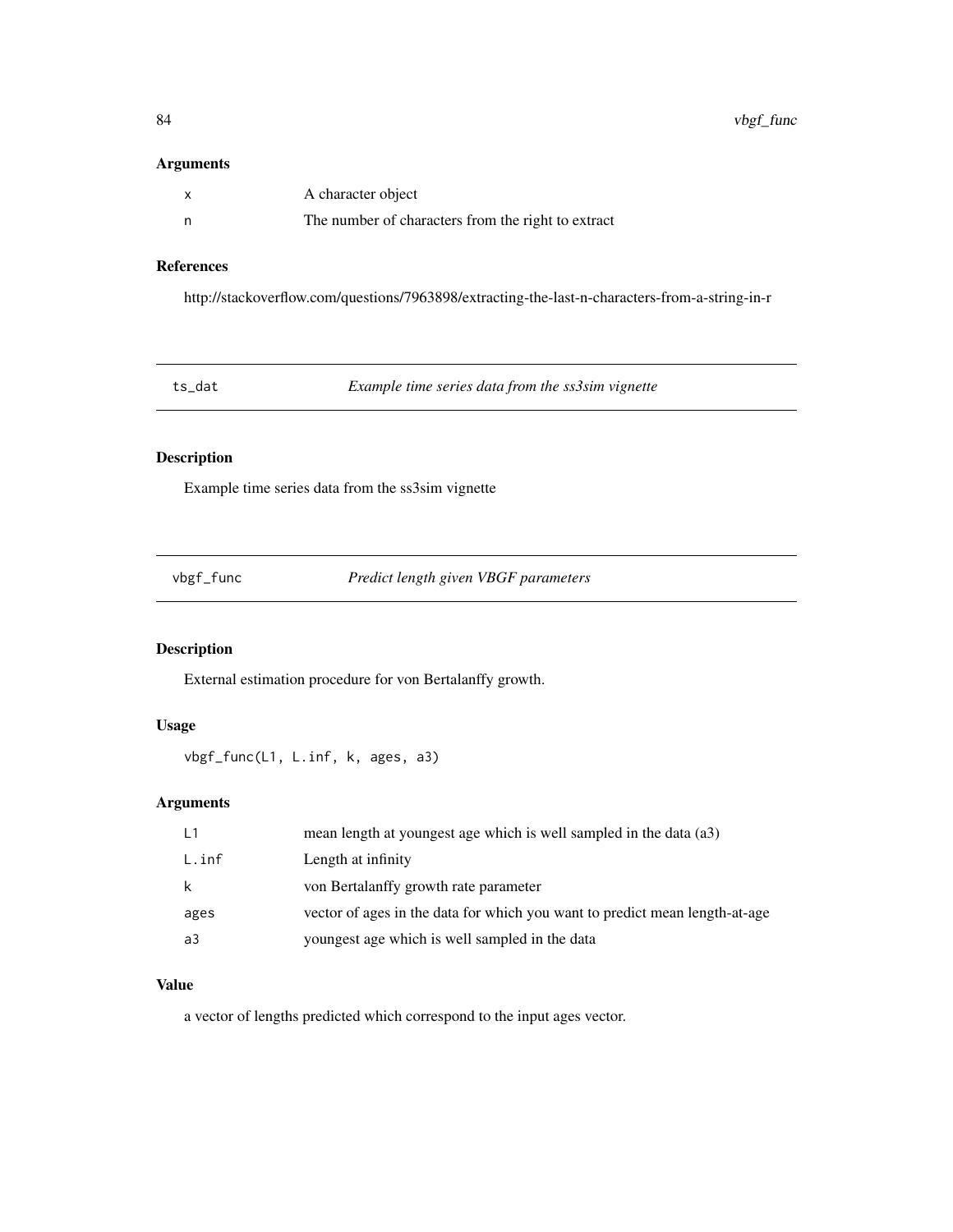<span id="page-84-0"></span>

#### **Description**

This function verifies the contents of operating model (om) and estimation model (em) folders (i.e., it checks that the necessary SS input files are available). If the contents are correct, the .ctl and .dat files are renamed to standardized names and the starter.ss file is updated to reflect these names. If the contents are incorrect then a warning is issued and the simulation is aborted.

#### Usage

```
verify_input(model_dir, type = c("om", "em"))
```
#### **Arguments**

| model_dir | Directory name for model. This folder should contain the .ctl, .dat, files etc. |
|-----------|---------------------------------------------------------------------------------|
| type      | One of "om" or "em" for operating or estimating model.                          |

# Details

This is a helper function to be used within the larger wrapper simulation functions.

#### Value

Returns a version of the folder with sanitized files or an error if some files are missing.

#### Author(s)

Curry James Cunningham; modified by Sean Anderson

#### Examples

```
# Create a temporary folder for the output:
temp_path <- file.path(tempdir(), "ss3sim-verify-example")
dir.create(temp_path, showWarnings = FALSE)
d <- system.file("extdata", package = "ss3sim")
om <- paste0(d, "/models/cod-om")
em <- paste0(d, "/models/cod-em")
file.copy(om, temp_path, recursive = TRUE)
file.copy(em, temp_path, recursive = TRUE)
# Verify the correct files exist and change file names:
verify_input(model_dir = paste0(temp_path, "/cod-om"), type = "om")
verify_input(model_dir = paste0(temp_path, "/cod-em"), type = "em")
unlink(temp_path, recursive = TRUE)
```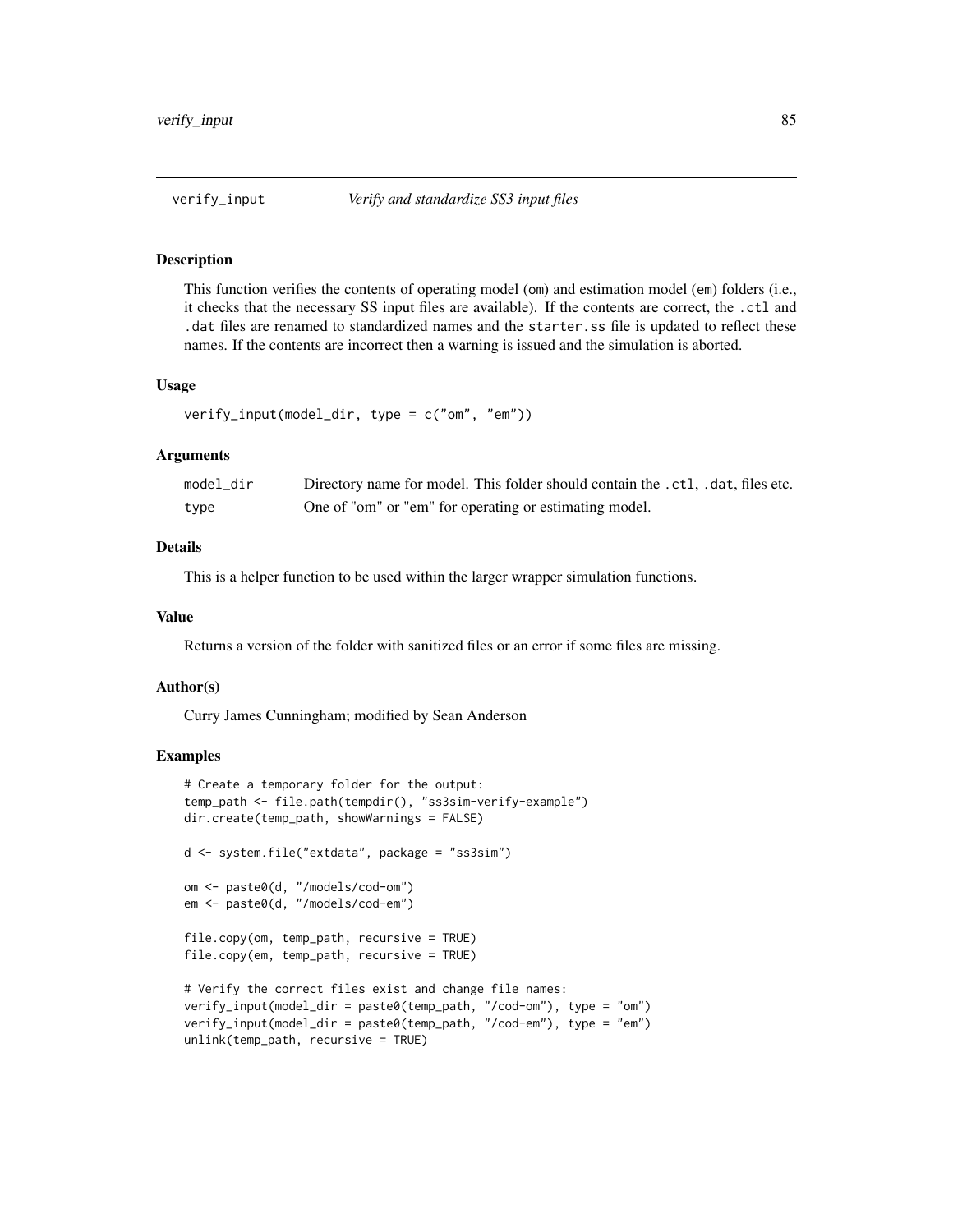<span id="page-85-0"></span>verify\_plot\_arguments *A helper function to check the correct input for the plotting functions.*

#### Description

A helper function to check the correct input for the plotting functions.

#### Usage

```
verify_plot_arguments(data, x, y, horiz, horiz2, vert, vert2, color,
  relative.error, axes.free, print)
```
#### Arguments

| A valid data frame containing scalar or timeseries values from a ss3sim simula-<br>tion. That data are generated from get_results_all.                                                                                                                                                |
|---------------------------------------------------------------------------------------------------------------------------------------------------------------------------------------------------------------------------------------------------------------------------------------|
| A character string denoting which column to use as the x variable. Column<br>should be a factor (e.g. "F" or "species").                                                                                                                                                              |
| A character string denoting which column to use as the y variable. Must be a<br>numeric column.                                                                                                                                                                                       |
| A character string denoting which column to use as the first (horiz) and second<br>(horiz2) level of faceting in the horizontal direction. E.g. "M" or "species". A<br>value of NULL (default) indicates no faceting.                                                                 |
| A character string denoting which column to use as the first (vert) and second<br>(vert2) level of faceting in the vertical direction. E.g. "M" or "species". A<br>value of NULL (default) indicates no faceting.                                                                     |
| A character string denoting which column to use to map color. Not valid for<br>boxplot functions. Useful for looking at EM performance criteria against other<br>dimensions of the EM or OM. See example below for how to merge in a metric<br>from a scalar dataset to a ts dataset. |
| relative error Boolean for whether the y-axis should be interpreted as relative error. If TRUE,<br>ylim is set to $c(-1, 1)$ , the y axis label is changed automatically, and a red line<br>at $y=0$ is added.                                                                        |
| Boolean for whether the y-axis scales should be free in facet_grid.                                                                                                                                                                                                                   |
| A logical for whether the plot is printed or not.                                                                                                                                                                                                                                     |
|                                                                                                                                                                                                                                                                                       |

## Details

The ss3sim plotting functions are simply wrappers for ggplot2 code, specific to the output from ss3sim simulation scalar and timeseries (ts) objects. They are designed to quickly explore simulation output, rather than publication-level figures. The functions use the aes\_string function within ggplot2 such that arguments are passed as characters that refer to columns of data.

Note that there are some subtle differences between the functions. Scalar plots require a value for x, while for ts plots x is invalid because it is fixed internally as 'year', since it makes no sense to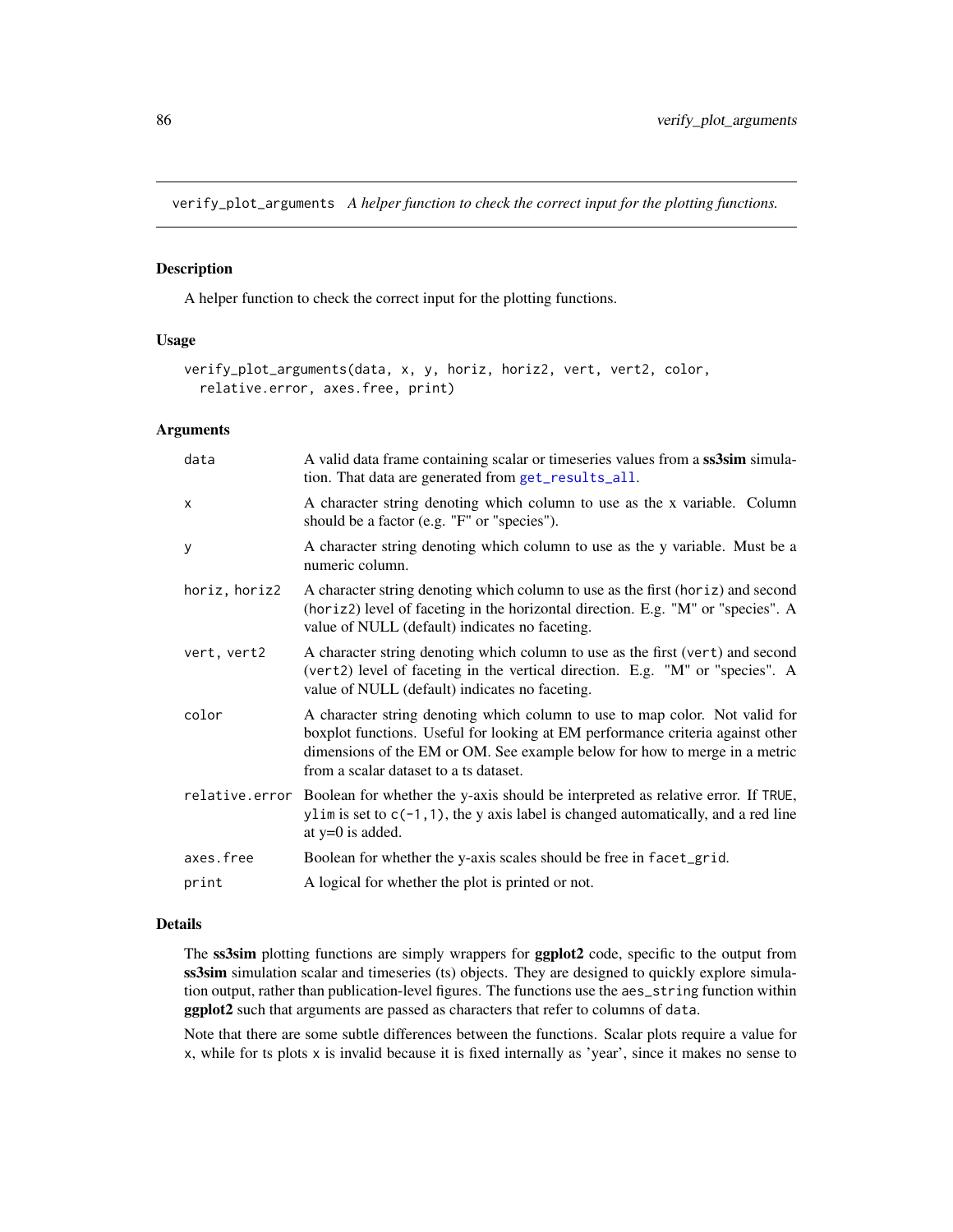# verify\_plot\_arguments 87

use another column. Boxplots cannot have a color mapped to them like points or lines, and thus color is not a valid argument. The ts point and line plots are grouped internally by 'ID', which is a combination of scenario and iteration.

# Value

Nothing is returned; an informative error is throw if an argument is invalid.

# **Output**

These functions print the ggplot object, but also return it invisibly for saving or printing again later.

# Author(s)

Cole Monnahan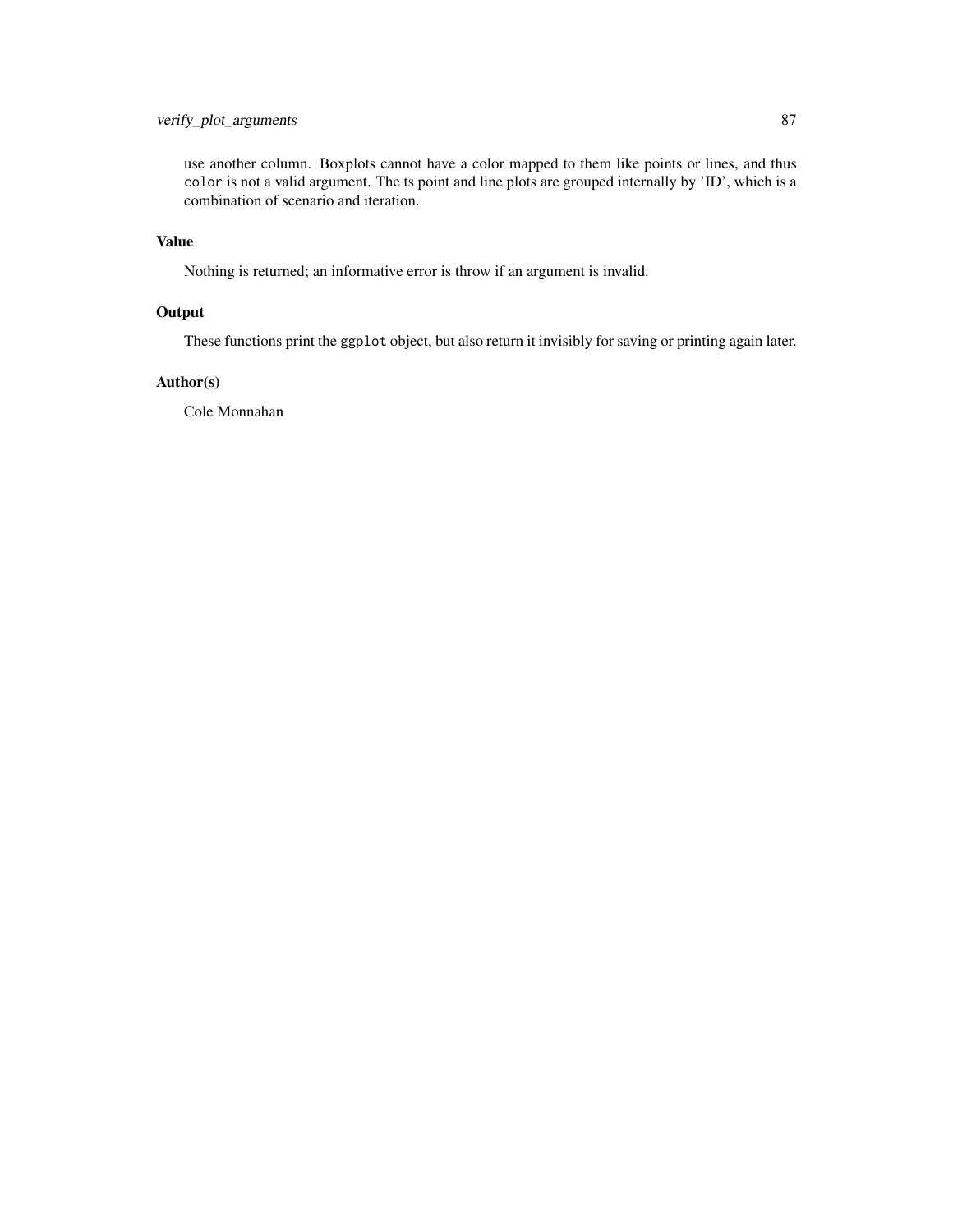# **Index**

∗Topic data scalar\_dat, [76](#page-75-0) ts\_dat, [84](#page-83-0) add\_colnames, [4](#page-3-0) add\_CPUE, [5](#page-4-0) add\_nulls. [5](#page-4-0) add\_tv\_parlines, [6](#page-5-0) calculate\_data\_units, [6,](#page-5-0) *[12](#page-11-1)* calculate\_re, [7](#page-6-0) case\_comp, [8](#page-7-0) case\_deparse, [9](#page-8-0) case\_fishing, [10](#page-9-0) case\_index, [10](#page-9-0) case\_tv, [11](#page-10-0) change\_data, *[7](#page-6-0)*, [12,](#page-11-1) *[16,](#page-15-0) [17](#page-16-1)*, *[20](#page-19-0)*, *[22](#page-21-1)*, *[24](#page-23-0)*, *[28](#page-27-0)*, *[31](#page-30-0)*, *[33](#page-32-1)*, *[79](#page-78-0)* change\_e, *[14](#page-13-0)*, [15,](#page-14-1) *[17](#page-16-1)*, *[20](#page-19-0)*, *[22](#page-21-1)*, *[24](#page-23-0)*, *[28](#page-27-0)*, *[31](#page-30-0)*, *[78,](#page-77-1) [79](#page-78-0)* change\_e\_fcast\_yrs, [18](#page-17-0) change\_em\_binning, *[14](#page-13-0)*, *[16](#page-15-0)*, [17,](#page-16-1) *[20](#page-19-0)*, *[22](#page-21-1)*, *[24](#page-23-0)*, *[28](#page-27-0)*, *[31](#page-30-0)*, *[79](#page-78-0)* change\_f, *[14](#page-13-0)*, *[16,](#page-15-0) [17](#page-16-1)*, [19,](#page-18-1) *[22](#page-21-1)*, *[24](#page-23-0)*, *[28](#page-27-0)*, *[31](#page-30-0)*, *[77](#page-76-0)*, *[79](#page-78-0)* change\_f\_par, *[14](#page-13-0)*, *[16,](#page-15-0) [17](#page-16-1)*, *[20](#page-19-0)*, [21,](#page-20-0) *[24](#page-23-0)*, *[28](#page-27-0)*, *[31](#page-30-0)* change\_lcomp\_constant, [22,](#page-21-1) *[78](#page-77-1)* change\_o, *[14](#page-13-0)*, *[16,](#page-15-0) [17](#page-16-1)*, *[20](#page-19-0)*, *[22](#page-21-1)*, [23,](#page-22-1) *[28](#page-27-0)*, *[31](#page-30-0)*, *[79](#page-78-0)* change\_pop\_bin, [24](#page-23-0) change\_rec\_devs, [25,](#page-24-1) *[78](#page-77-1)* change\_rec\_devs\_par, [26](#page-25-0) change\_retro, *[14](#page-13-0)*, *[16,](#page-15-0) [17](#page-16-1)*, *[20](#page-19-0)*, *[22](#page-21-1)*, *[24](#page-23-0)*, [27,](#page-26-1) *[31](#page-30-0)*, *[78,](#page-77-1) [79](#page-78-0)* change\_tail\_compression, [29,](#page-28-1) *[78](#page-77-1)* change\_tv, *[14](#page-13-0)*, *[16,](#page-15-0) [17](#page-16-1)*, *[20](#page-19-0)*, *[22](#page-21-1)*, *[24](#page-23-0)*, *[28](#page-27-0)*, [30,](#page-29-1) *[36](#page-35-0)*, *[77](#page-76-0)*, *[79](#page-78-0)* check\_data, [32](#page-31-0) check\_data\_str\_range, [32](#page-31-0) clean\_data, *[12](#page-11-1)*, [33,](#page-32-1) *[65](#page-64-0)*, *[67](#page-66-0)*, *[70](#page-69-0)*, *[72](#page-71-0)*, *[74](#page-73-0)*, *[76](#page-75-0)* cleanup\_ss3, [33](#page-32-1) copy\_ss3models, [34](#page-33-0) create\_argfiles, [35](#page-34-0)

expand\_scenarios, [37,](#page-36-0) *[61,](#page-60-1) [62](#page-61-0)* facet\_form, [38](#page-37-1) fill\_across, [38,](#page-37-1) *[39](#page-38-0)*, *[76](#page-75-0)* get\_args, [39](#page-38-0) get\_bin, [39](#page-38-0) get\_bin\_info, [40](#page-39-0) get\_caseargs, *[35](#page-34-0)*, [40,](#page-39-0) *[61,](#page-60-1) [62](#page-61-0)* get\_caseval, [42](#page-41-0) get\_fish600\_casefolder, [42](#page-41-0) get\_model\_folder, [43](#page-42-0) get\_nll\_components, [43](#page-42-0) get\_recdevs, [44,](#page-43-2) *[80](#page-79-0)* get\_results\_all, *[7,](#page-6-0) [8](#page-7-0)*, *[37](#page-36-0)*, [44,](#page-43-2) *[45](#page-44-0)[–48](#page-47-0)*, *[50,](#page-49-0) [51](#page-50-0)*, *[53](#page-52-0)[–55](#page-54-0)*, *[78](#page-77-1)*, *[86](#page-85-0)* get\_results\_derived, *[45](#page-44-0)*, [45,](#page-44-0) *[46](#page-45-1)[–48](#page-47-0)* get\_results\_scalar, *[45](#page-44-0)*, [46,](#page-45-1) *[47,](#page-46-0) [48](#page-47-0)* get\_results\_scenario, *[45,](#page-44-0) [46](#page-45-1)*, [46,](#page-45-1) *[48](#page-47-0)*, *[78](#page-77-1)* get\_results\_timeseries, *[45](#page-44-0)[–47](#page-46-0)*, [47](#page-46-0) get\_sigmar, [48](#page-47-0) get\_ss\_ver\_dl, [48](#page-47-0) get\_ss\_ver\_file, [49](#page-48-0) id\_scenarios, [49](#page-48-0) plot\_scalar\_boxplot, [50](#page-49-0) plot\_scalar\_points, [51](#page-50-0) plot\_ts\_boxplot, [52](#page-51-0) plot\_ts\_lines, [54](#page-53-0) plot\_ts\_points, [55](#page-54-0) profile\_fmsy, [56](#page-55-0) rbind, *[4](#page-3-0)* rbind.fill, *[4](#page-3-0)* remove\_CPUE, [58](#page-57-0) remove\_q\_ctl, [58](#page-57-0)

rename\_ss3\_files, [59](#page-58-0) run\_ss3model, [60,](#page-59-1) *[62](#page-61-0)*, *[78](#page-77-1)*, *[80](#page-79-0)*